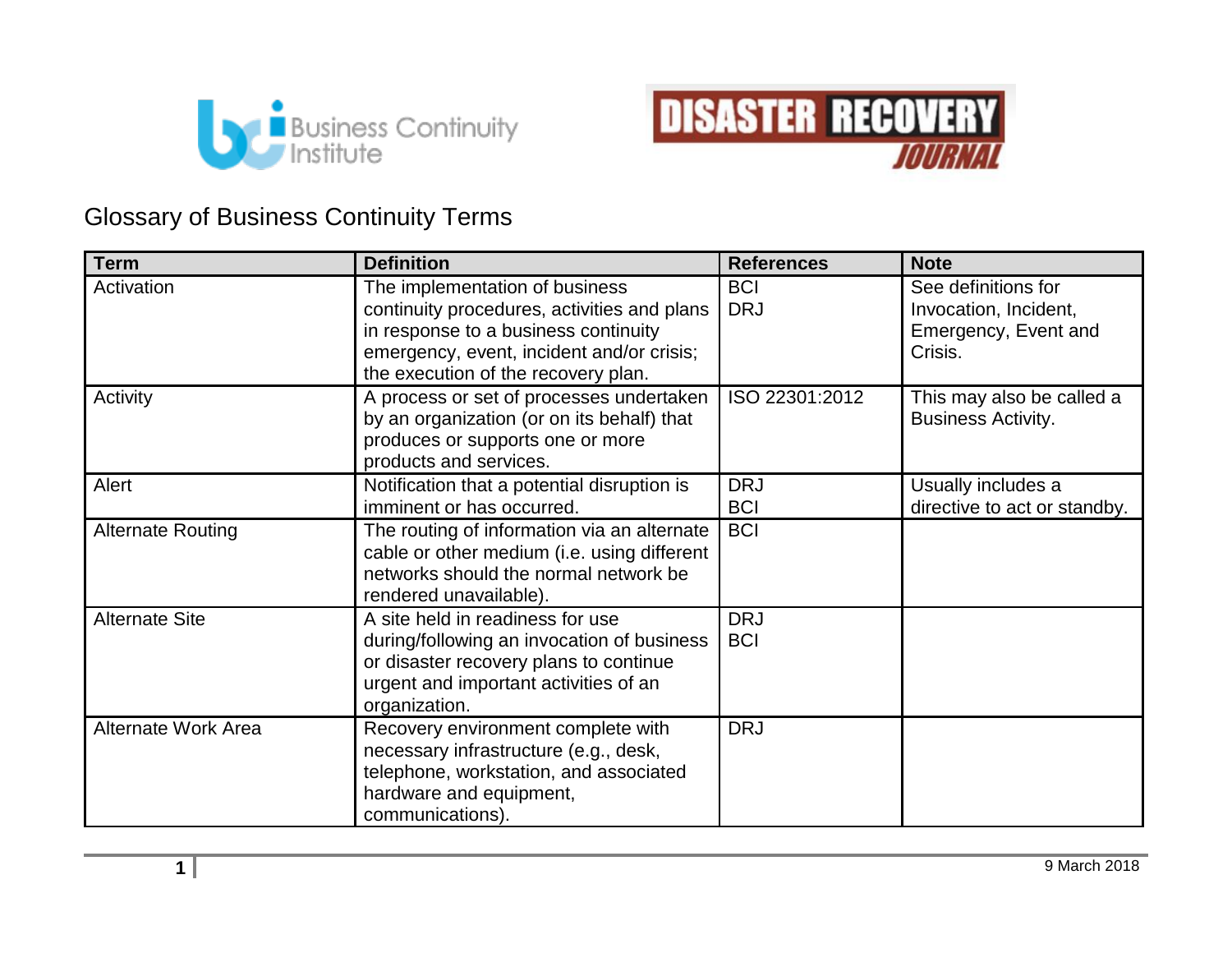| <b>Term</b>                                                             | <b>Definition</b>                                                                                                                                                                                                                                                        | <b>References</b>        | <b>Note</b>                                                                                                                                  |
|-------------------------------------------------------------------------|--------------------------------------------------------------------------------------------------------------------------------------------------------------------------------------------------------------------------------------------------------------------------|--------------------------|----------------------------------------------------------------------------------------------------------------------------------------------|
| Analysis                                                                | The Technical Practice within the BCM<br>Lifecycle that reviews and assesses an<br>organization in terms of what its<br>objectives are, how it functions and the<br>constraints of the environment in which it<br>operates.                                              | <b>BCI</b>               | <b>Good Practice Guidelines</b><br>Glossary of Terms.                                                                                        |
| <b>Annual Loss</b><br>Exposure/Expectancy (ALE)                         | A risk management method of calculating<br>loss based on a value and level of<br>frequency.                                                                                                                                                                              | <b>BCI</b>               |                                                                                                                                              |
| <b>Annual Program Review</b><br>(APR)                                   | A structured yearly opportunity for top<br>management to review the status of<br>important components of the business<br>continuity management program, with the<br>objectives of approving future initiatives,<br>allocating resources and confirming<br>program scope. | <b>DRJ</b>               |                                                                                                                                              |
| <b>Application Recovery</b>                                             | The component of Disaster Recovery that<br>deals specifically with the restoration of<br>business system software and data after<br>the processing platform has been<br>restored or replaced.                                                                            | <b>DRJ</b>               |                                                                                                                                              |
| Assembly Area                                                           | The designated area at which employees,<br>visitors, and contractors assemble if<br>evacuated from their building/site.                                                                                                                                                  | <b>DRJ</b><br><b>BCI</b> |                                                                                                                                              |
| Asset                                                                   | Anything that an organization signifies as<br>important or valuable.                                                                                                                                                                                                     | <b>DRJ</b><br><b>BCI</b> | Examples: technology<br>equipment, real estate,<br>operating equipment,<br>intellectual property,<br>reputation, and financial<br>resources. |
| <b>Associate Member Business</b><br><b>Continuity Institute (AMBCI)</b> | This certified membership grade is<br>designed for professionals that have at<br>least one year's experience in business                                                                                                                                                 | <b>BCI</b>               | <b>BCI</b> certification                                                                                                                     |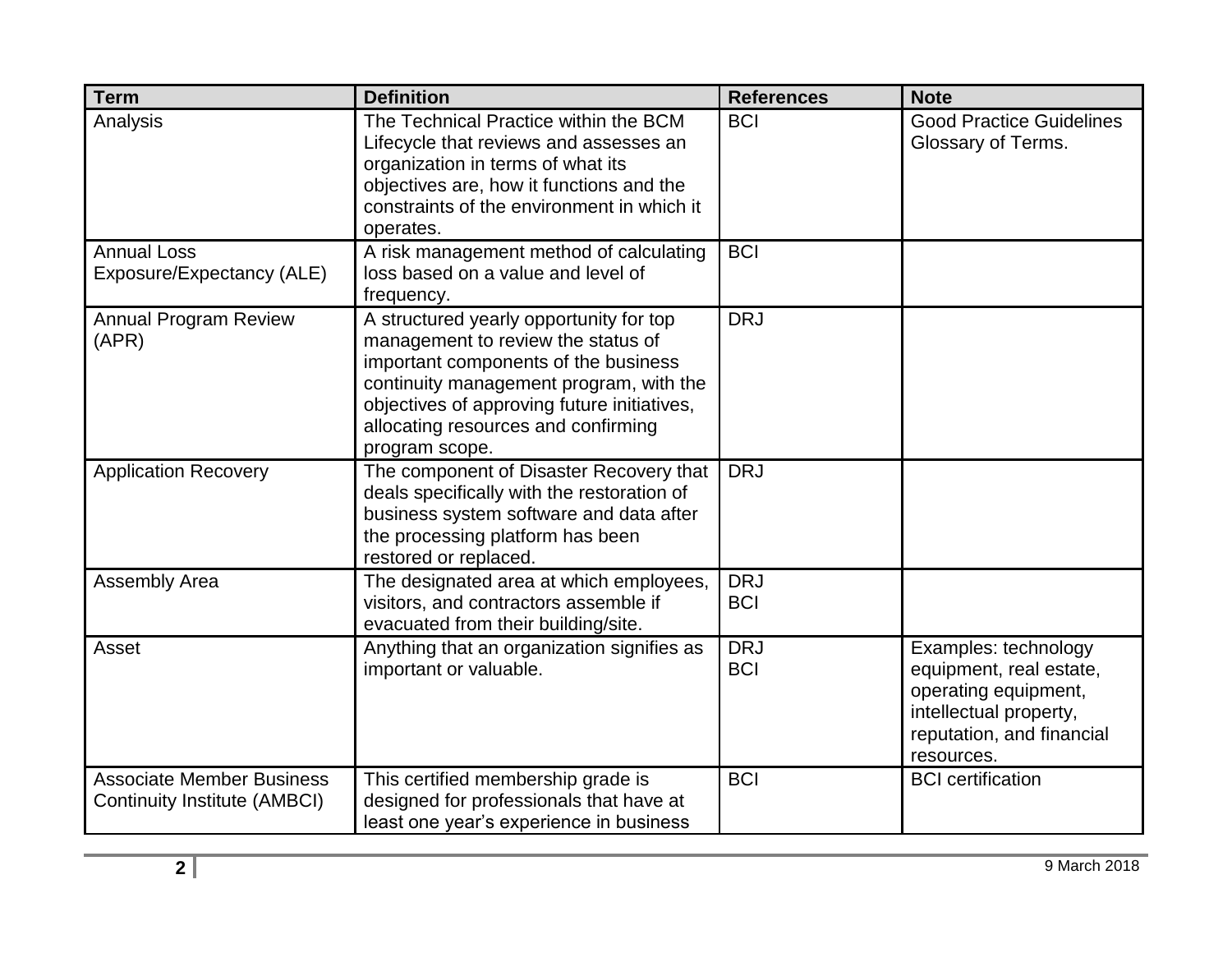| <b>Term</b>                                                                       | <b>Definition</b>                                                                                                                                                                                                       | <b>References</b> | <b>Note</b>               |
|-----------------------------------------------------------------------------------|-------------------------------------------------------------------------------------------------------------------------------------------------------------------------------------------------------------------------|-------------------|---------------------------|
|                                                                                   | continuity and who have taken and<br>passed the Certificate of the BCI (CBCI)<br>Examination.                                                                                                                           |                   |                           |
| <b>Associate Business Continuity</b><br>Professional (ABCP)                       | The ABCP level is designed for<br>individuals with less than two years of<br>industry experience, but who have<br>minimum knowledge in continuity<br>management, and have passed the DRII<br>qualifying exam.           | <b>DRII</b>       | <b>DRII</b> certification |
| Associate Fellow of the<br><b>Business Continuity Institute</b><br>(AFBCI)        | This certified membership grade is<br>designed for professionals that have<br>significant experience in business<br>continuity and have held the MBCI<br>membership grade for more than three<br>years.                 | <b>DRJ</b>        | <b>BCI</b> certification  |
| <b>Associate Healthcare Provider</b><br><b>Continuity Professional</b><br>(AHPCP) | The AHPCP level is designed for<br>individuals with less than two years of<br>industry experience, but who have<br>minimum knowledge in continuity<br>management, and have passed the<br>Healthcare qualifying exam.    | <b>DRII</b>       | <b>DRII</b> certification |
| <b>Associate Public Sector</b><br><b>Continuity Professional</b><br>(APSCP)       | The APSCP level is designed for<br>individuals with less than two years of<br>industry experience, but who have<br>minimum knowledge in continuity<br>management, and have passed the<br>Public Sector qualifying exam. | <b>DRII</b>       | <b>DRII</b> certification |
| <b>Associate Risk Management</b><br>Professional (ARMP)                           | The ARMP level is designed for<br>individuals with less than two years of<br>Risk Management experience, completed<br>the DRII Risk Management class, and<br>have passed the Risk Examination.                          | <b>DRII</b>       | <b>DRII</b> certification |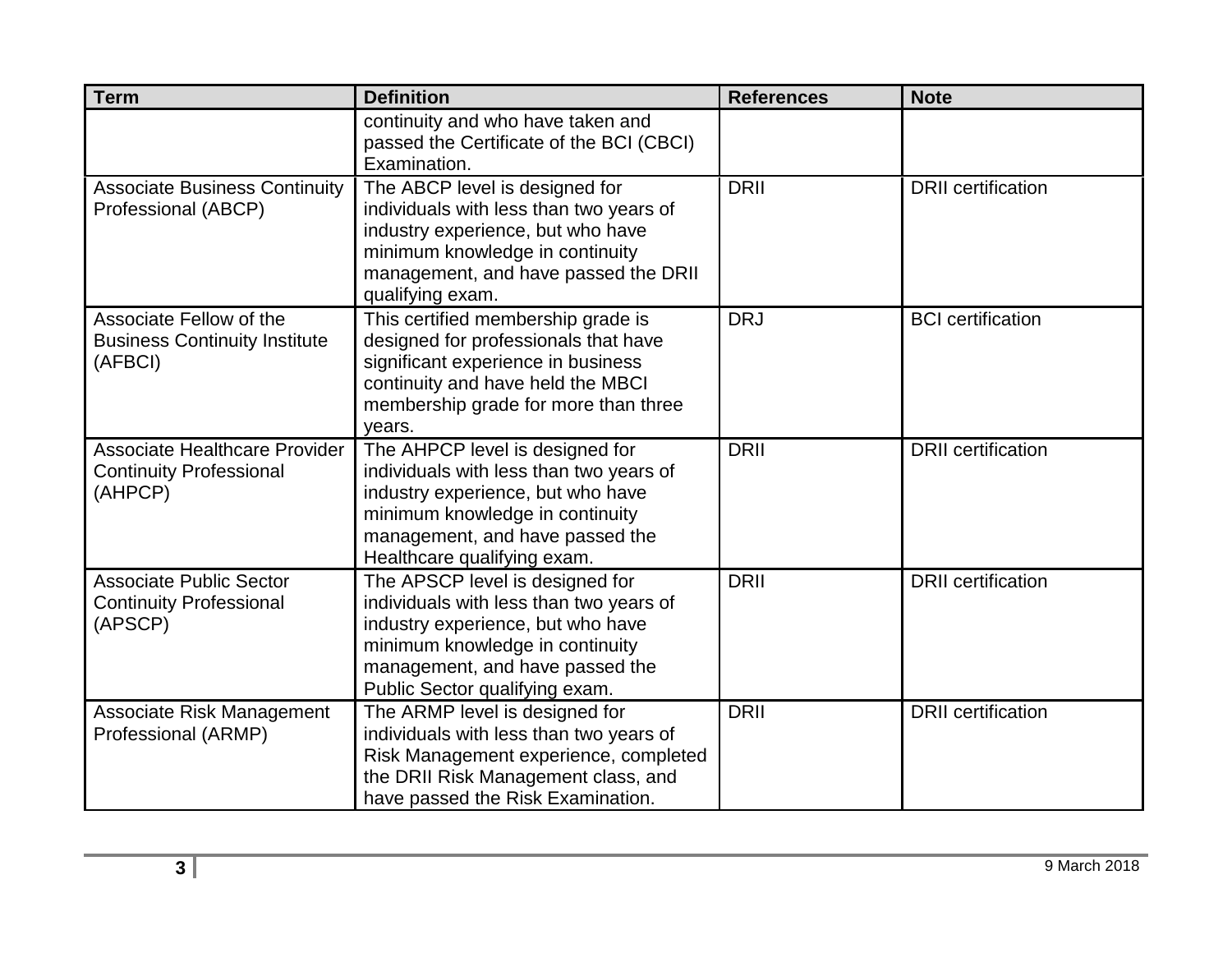| <b>Term</b> | <b>Definition</b>                                                                                                                                                                        | <b>References</b> | <b>Note</b>                                                                                                                                                                                                                                                                                                                                                                                                                                                                                                                                          |
|-------------|------------------------------------------------------------------------------------------------------------------------------------------------------------------------------------------|-------------------|------------------------------------------------------------------------------------------------------------------------------------------------------------------------------------------------------------------------------------------------------------------------------------------------------------------------------------------------------------------------------------------------------------------------------------------------------------------------------------------------------------------------------------------------------|
| Audit       | Systematic, independent and<br>documented process for obtaining audit<br>evidence and evaluating it objectively to<br>determine the extent to which the audit<br>criteria are fulfilled. | ISO 22301:2012    | First-party audits are<br>conducted by the<br>organization itself for<br>management review and<br>other internal purposes,<br>and may form the basis for<br>an organization's<br>declaration of conformity.<br>Second-party audits are<br>conducted by parties<br>having an interest in the<br>organization, such as<br>customers, or by other<br>persons on their behalf.<br>Third-party audits are<br>conducted by external,<br>independent auditing<br>organizations, such as<br>those providing<br>certification of conformity<br>to a standard. |
| Auditor     | A person with competence to conduct an<br>audit.                                                                                                                                         | <b>BCI</b>        | For a BCM Audit this<br>would normally require a<br>person with formal BCM<br>audit qualifications.                                                                                                                                                                                                                                                                                                                                                                                                                                                  |
| Awareness   | To create understanding of basic BC<br>issues and limitations. This will enable<br>staff to recognise threats and respond<br>accordingly.                                                | <b>BCI</b>        | Examples of creating such<br>awareness include<br>distribution of posters and<br>flyers targeted at<br>company-wide audience or<br>conducting specific<br>business continuity<br>briefings for top<br>management of the                                                                                                                                                                                                                                                                                                                              |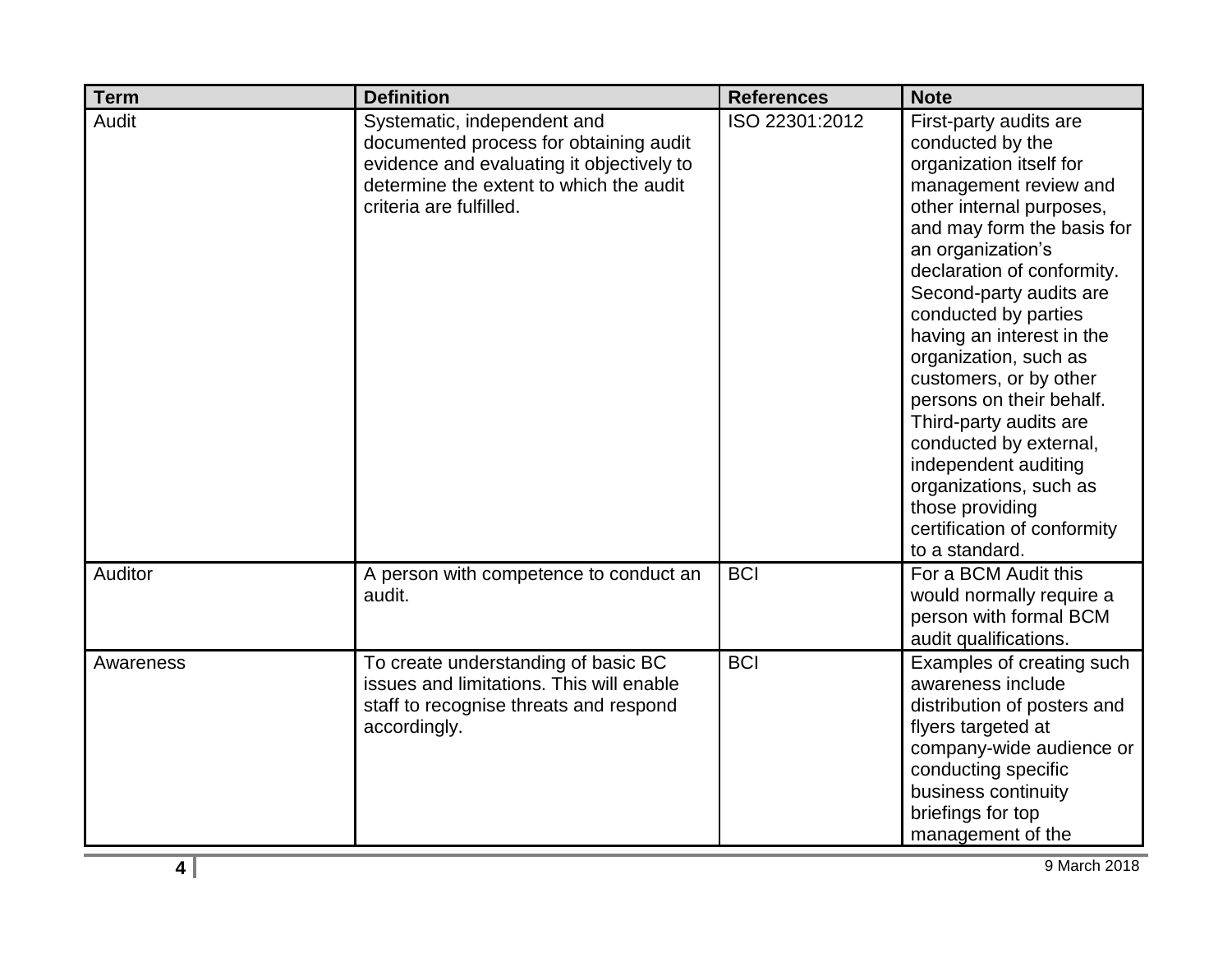| <b>Term</b>             | <b>Definition</b>                                                                                                                                                                                                                                                                                                                                                                                                                                                                                     | <b>References</b>        | <b>Note</b>                                                                                                                                       |
|-------------------------|-------------------------------------------------------------------------------------------------------------------------------------------------------------------------------------------------------------------------------------------------------------------------------------------------------------------------------------------------------------------------------------------------------------------------------------------------------------------------------------------------------|--------------------------|---------------------------------------------------------------------------------------------------------------------------------------------------|
|                         |                                                                                                                                                                                                                                                                                                                                                                                                                                                                                                       |                          | organization. Awareness is<br>less formal than training<br>and is generally targeted<br>at all staff in the<br>organization.                      |
| Backlog                 | a) The amount of work that accumulates<br>when a system or process is unavailable<br>for a long period of time. This work needs<br>to be processed once the system or<br>process becomes available and may take<br>a considerable amount of time to process.<br>b) A situation whereby a backlog of work<br>requires more time to action than is<br>available through normal working<br>patterns. In extreme circumstances, the<br>backlog may become so large that the<br>backlog cannot be cleared. | <b>DRJ</b><br><b>BCI</b> |                                                                                                                                                   |
| Backup (Data)           | A process by which data (electronic or<br>paper-based) and programs are copied in<br>some form so as to be available and used<br>if the original data from which it originated<br>are lost, destroyed or corrupted.                                                                                                                                                                                                                                                                                   | <b>DRJ</b><br><b>BCI</b> |                                                                                                                                                   |
| <b>Backup Generator</b> | An independent source of power, usually<br>fueled by diesel or natural gas.                                                                                                                                                                                                                                                                                                                                                                                                                           | <b>DRJ</b><br><b>BCI</b> |                                                                                                                                                   |
| <b>Battle Box</b>       | A container - often literally a box or brief<br>case - in which data and information are<br>stored so as to be immediately available<br>post incident.                                                                                                                                                                                                                                                                                                                                                | <b>BCI</b>               | Electronic records held in<br>a secure but accessible<br>location on the internet are<br>sometimes referred to as<br><b>Virtual Battle Boxes.</b> |
| <b>Black Swan</b>       | A term popular in BCM, based upon a<br>book of the same name in which the<br>author defines a Black Swan as an event                                                                                                                                                                                                                                                                                                                                                                                  | <b>BCI</b>               | <b>BCM</b> professionals need<br>to prepare for "Black<br>Swan" events.                                                                           |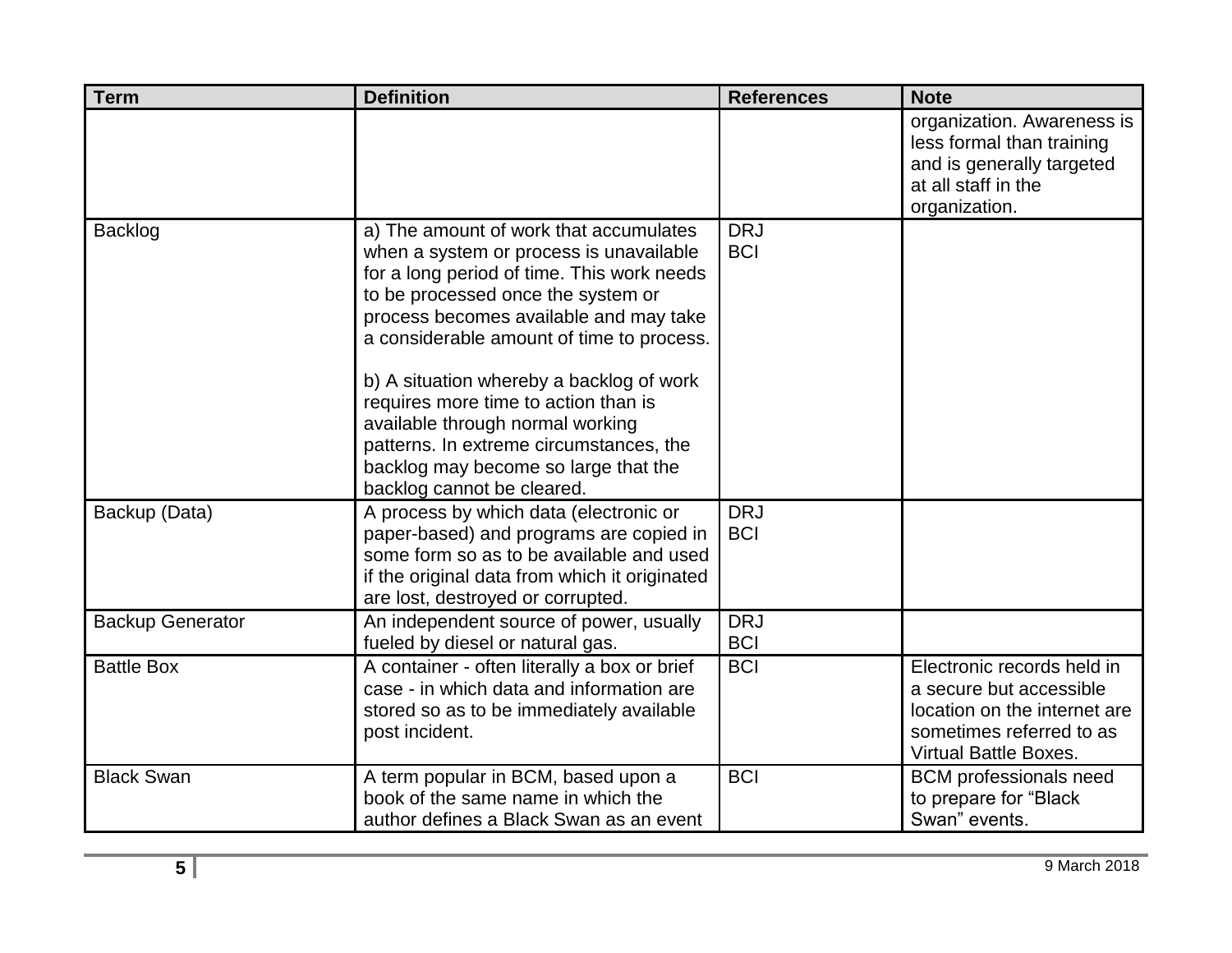| <b>Term</b>                                              | <b>Definition</b>                                                                                                                                                                                                                                                                                                                                                                                                      | <b>References</b>        | <b>Note</b>                                           |
|----------------------------------------------------------|------------------------------------------------------------------------------------------------------------------------------------------------------------------------------------------------------------------------------------------------------------------------------------------------------------------------------------------------------------------------------------------------------------------------|--------------------------|-------------------------------------------------------|
|                                                          | that has not been predicted by normal<br>scientific or probability methods.                                                                                                                                                                                                                                                                                                                                            |                          |                                                       |
| <b>Building Denial</b>                                   | A situation in which premises cannot, or<br>are not allowed to be, accessed.                                                                                                                                                                                                                                                                                                                                           | <b>BCI</b>               |                                                       |
| <b>Business Continuity</b>                               | The strategic and tactical capability of the<br>organization to plan for and respond to<br>incidents and business disruptions in<br>order to continue business operations at<br>an acceptable predefined level.                                                                                                                                                                                                        | <b>DRJ</b>               |                                                       |
|                                                          | The capability of the organization to<br>continue delivery of products or services<br>at acceptable predefined levels following<br>a disruptive incident.                                                                                                                                                                                                                                                              | ISO 22301:2012           |                                                       |
| <b>Business Continuity</b><br>Coordinator                | A role within the BCM program that<br>coordinates planning and implementation<br>for overall recovery of an organization or<br>$unit(s)$ .                                                                                                                                                                                                                                                                             | <b>DRJ</b><br><b>BCI</b> |                                                       |
| <b>Business Continuity</b><br>Management (BCM)           | Holistic management process that<br>identifies potential threats to an<br>organization and the impacts to business<br>operations those threats, if realized, might<br>cause, and which provides a framework<br>for building organizational resilience with<br>the capability of an effective response<br>that safeguards the interests of its key<br>stakeholders, reputation, brand and<br>value-creating activities. | ISO 22301:2012           |                                                       |
| <b>Business Continuity</b><br>Management (BCM) Lifecycle | The stages of activity that an organization<br>moves through and repeats with the<br>overall aim of improving organizational<br>resilience.                                                                                                                                                                                                                                                                            | <b>BCI</b>               | <b>Good Practice Guidelines</b><br>Glossary of Terms. |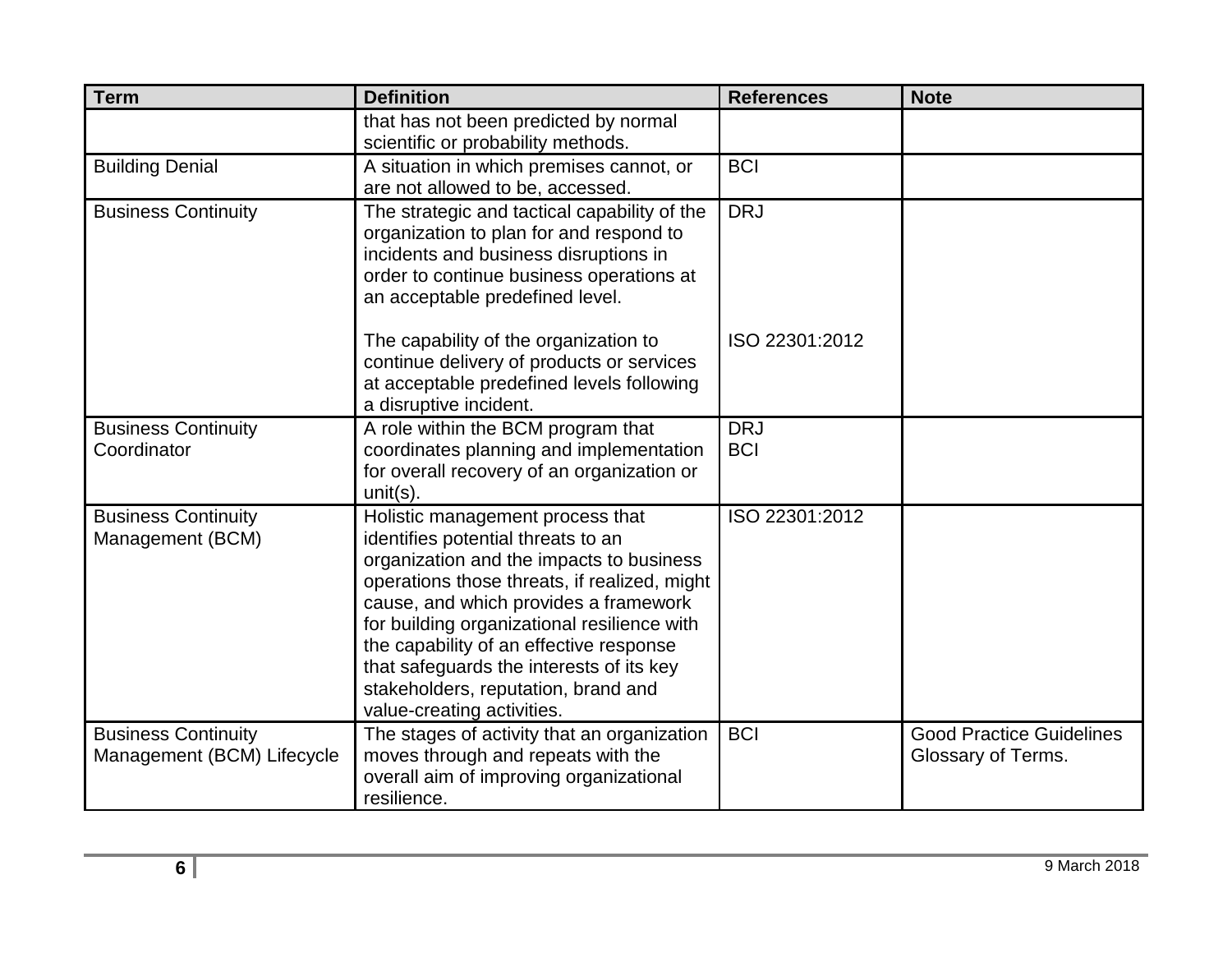| <b>Term</b>                                            | <b>Definition</b>                                                                                                                                                                                                                                                                        | <b>References</b>        | <b>Note</b>                                                                                   |
|--------------------------------------------------------|------------------------------------------------------------------------------------------------------------------------------------------------------------------------------------------------------------------------------------------------------------------------------------------|--------------------------|-----------------------------------------------------------------------------------------------|
| <b>Business Continuity (BC)</b><br>Policy              | The key document that sets out the scope<br>and governance of the BCM programme<br>and reflects the reasons why it is being<br>implemented.                                                                                                                                              | <b>BCI</b>               | <b>Good Practice Guidelines</b><br>Glossary of Terms.                                         |
| <b>Business Continuity (BC)</b><br>Professional        | An experienced individual with<br>responsibilities for practicing and/or<br>managing business continuity.                                                                                                                                                                                | <b>BCI</b>               |                                                                                               |
| <b>Business Continuity</b><br>Management Program(me)   | Ongoing management and governance<br>process supported by Top Management<br>and appropriately resourced to implement<br>and maintain business continuity<br>management.                                                                                                                  | ISO 22301:2012           |                                                                                               |
| <b>Business Continuity</b><br>Management System (BCMS) | Part of the overall management system<br>that establishes, implements, operates,<br>monitors, reviews, maintains and<br>improves business continuity.                                                                                                                                    | ISO 22301:2012           |                                                                                               |
| <b>Business Continuity</b><br><b>Management Team</b>   | A group of individuals functionally<br>responsible for directing the development<br>and execution of the business continuity<br>plan, as well as responsible for declaring<br>a disaster and providing direction during<br>the recovery process, both pre-disaster<br>and post-disaster. | <b>DRJ</b><br><b>BCI</b> | Similar terms: disaster<br>recovery management<br>team, business recovery<br>management team. |
| <b>Business Continuity Maturity</b><br>Model (BCMM)    | A tool to measure the level and degree to<br>which BCM activities have become<br>standard and assured business practices<br>within an organization.                                                                                                                                      | <b>BCI</b>               |                                                                                               |
| <b>Business Continuity Plan</b><br>(BCP)               | Documented procedures that guide<br>organizations to respond, recover,<br>resume and restore to a pre-defined level<br>of operation following disruption.                                                                                                                                | ISO 22301:2012           |                                                                                               |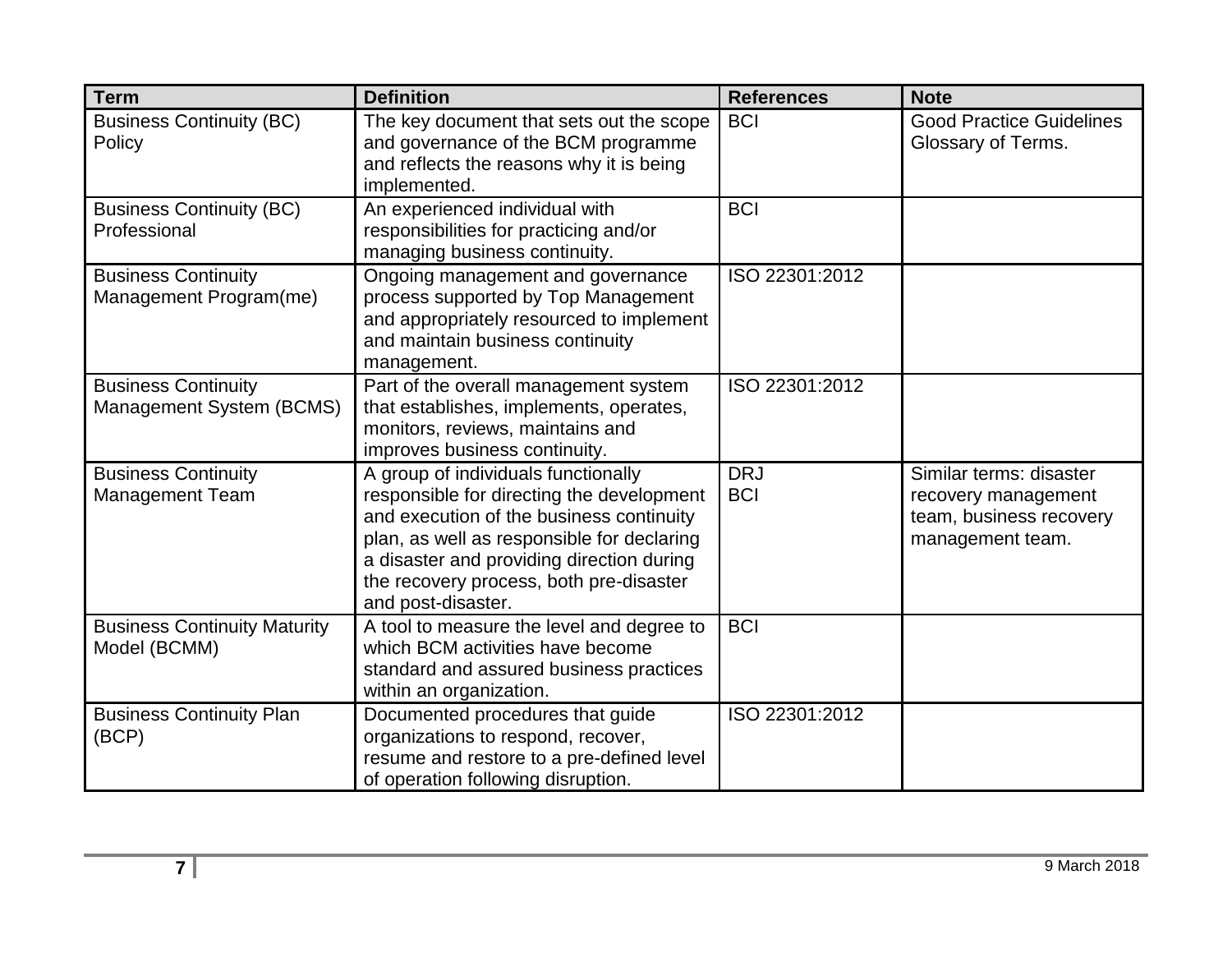| <b>Term</b>                                      | <b>Definition</b>                                                                                                                                                                                                                                                                                               | <b>References</b>        | <b>Note</b>                                                  |
|--------------------------------------------------|-----------------------------------------------------------------------------------------------------------------------------------------------------------------------------------------------------------------------------------------------------------------------------------------------------------------|--------------------------|--------------------------------------------------------------|
| <b>Business Continuity Plan</b><br>Administrator | The designated individual responsible for<br>plan documentation, maintenance, and<br>distribution.                                                                                                                                                                                                              | <b>DRJ</b><br><b>BCI</b> |                                                              |
| <b>Business Continuity Planning</b><br>(BCP)     | The process of developing prior<br>arrangements and procedures that<br>enable an organization to respond to an<br>event in such a manner that critical<br>business functions can continue within<br>planned levels of disruption.                                                                               | <b>DRJ</b><br><b>BCI</b> | The end result of the<br>planning process is the BC<br>Plan. |
| <b>Business Continuity</b><br>Programme Board    | A management group to give advice,<br>guidance and management authorization<br>to the BC<br>Manager/coordinator/professional.                                                                                                                                                                                   | <b>BCI</b>               | See BC Steering<br>Committee                                 |
| <b>Business Continuity Steering</b><br>Committee | A committee of decision makers, (e.g.,<br>Business leaders, technology experts and<br>continuity professionals) tasked with<br>making strategic policy and continuity<br>planning decisions for the organization,<br>and for providing the resources to<br>accomplish all business continuity<br>program goals. | <b>DRJ</b><br><b>BCI</b> |                                                              |
| <b>Business Continuity Strategy</b>              | An approach selected by an organization<br>to ensure its recovery and continuity in<br>the face of a disaster or other business<br>disruption                                                                                                                                                                   | <b>DRJ</b><br><b>BCI</b> |                                                              |
| <b>Business Continuity Team</b><br>(BCT)         | Designated individuals responsible for<br>developing, execution, rehearsals, and<br>maintenance of the business continuity<br>plan.                                                                                                                                                                             | <b>DRJ</b><br><b>BCI</b> |                                                              |
| <b>Business Function</b>                         | A description of work that is performed to<br>accomplish the specific business<br>requirements of the organization.<br>Examples of business function include                                                                                                                                                    | <b>BCI</b>               |                                                              |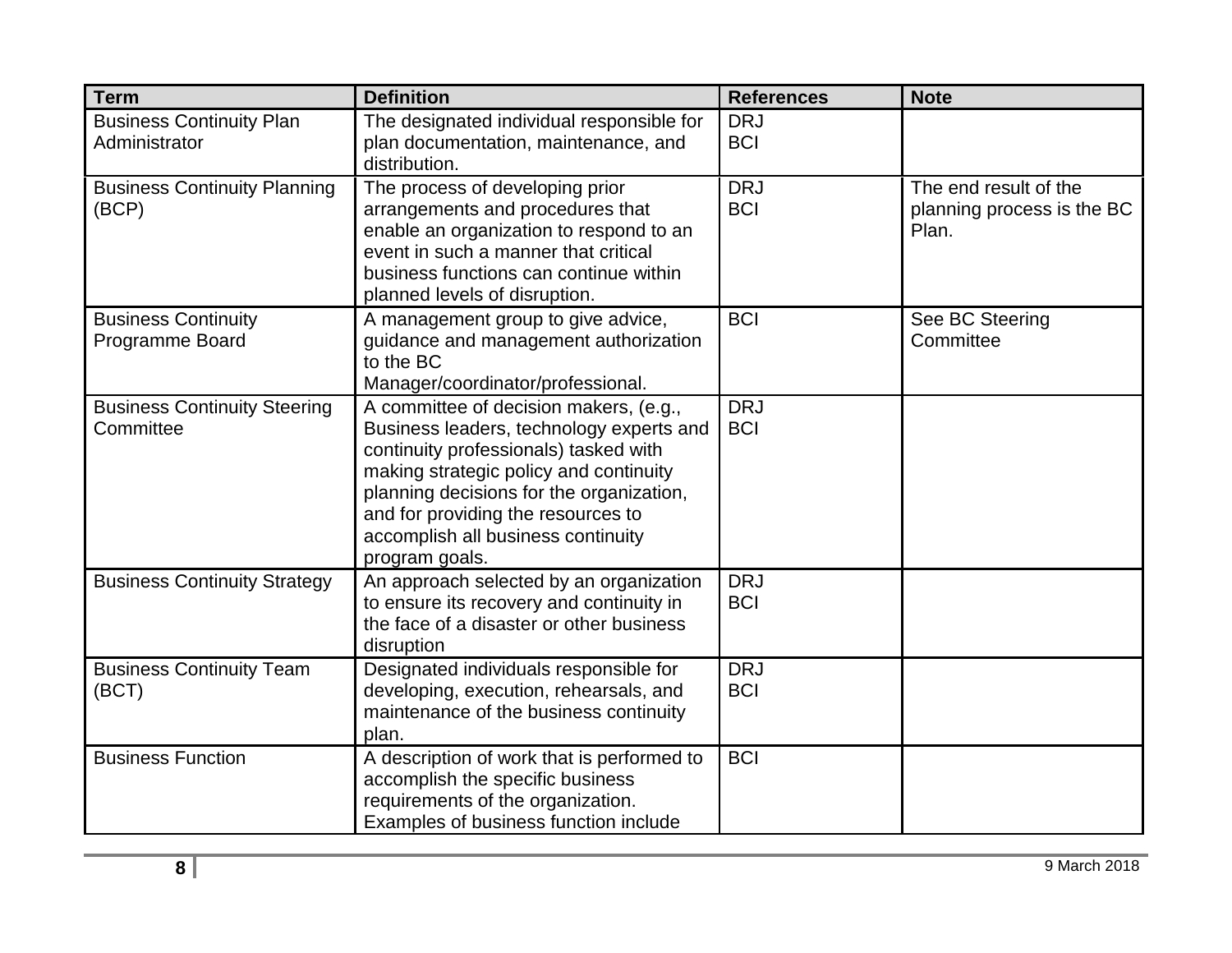| <b>Term</b>                                     | <b>Definition</b>                                                                                                                                                                                 | <b>References</b>        | <b>Note</b>                                                                                                                                                                                                                                                                         |
|-------------------------------------------------|---------------------------------------------------------------------------------------------------------------------------------------------------------------------------------------------------|--------------------------|-------------------------------------------------------------------------------------------------------------------------------------------------------------------------------------------------------------------------------------------------------------------------------------|
|                                                 | delivering raw materials, paying bills,<br>receiving cash and inventory control.                                                                                                                  |                          |                                                                                                                                                                                                                                                                                     |
| <b>Business Impact Analysis</b><br>(BIA)        | Process of analyzing activities and the<br>effect that a business disruption might<br>have on them.                                                                                               | ISO 22300:2012           |                                                                                                                                                                                                                                                                                     |
| <b>Business Interruption</b>                    | Any event, whether anticipated (i.e.,<br>public service strike) or unanticipated<br>(i.e., blackout) which disrupts the normal<br>course of business operations at an<br>organization's location. | <b>DRJ</b>               | Similar terms: outage,<br>service interruption.                                                                                                                                                                                                                                     |
| <b>Business Interruption Costs</b>              | The impact to the business caused by<br>different types of outages, normally<br>measured by revenue lost.                                                                                         | <b>DRJ</b>               |                                                                                                                                                                                                                                                                                     |
| <b>Business Interruption</b><br>Insurance (BII) | Insurance coverage for disaster related<br>expenses that may be incurred until<br>operations are fully recovered after a<br>disaster.                                                             | <b>DRJ</b><br><b>BCI</b> | <b>Business interruption</b><br>insurance generally<br>provides reimbursement<br>for necessary ongoing<br>expenses during this<br>shutdown, plus loss of net<br>profits that would have<br>been earned during the<br>period of interruption,<br>within the limits of the<br>policy. |
| <b>Business Recovery</b>                        | Steps taken to resume the business<br>within an acceptable timeframe following<br>a disruption.                                                                                                   | <b>BCI</b>               | In some countries (mainly<br>in North America) the term<br><b>Business Recovery was</b><br>popular before the more<br>widespread acceptance of<br><b>Business Continuity. It is</b><br>still found in some<br>organizations and can be<br>treated as broadly similar                |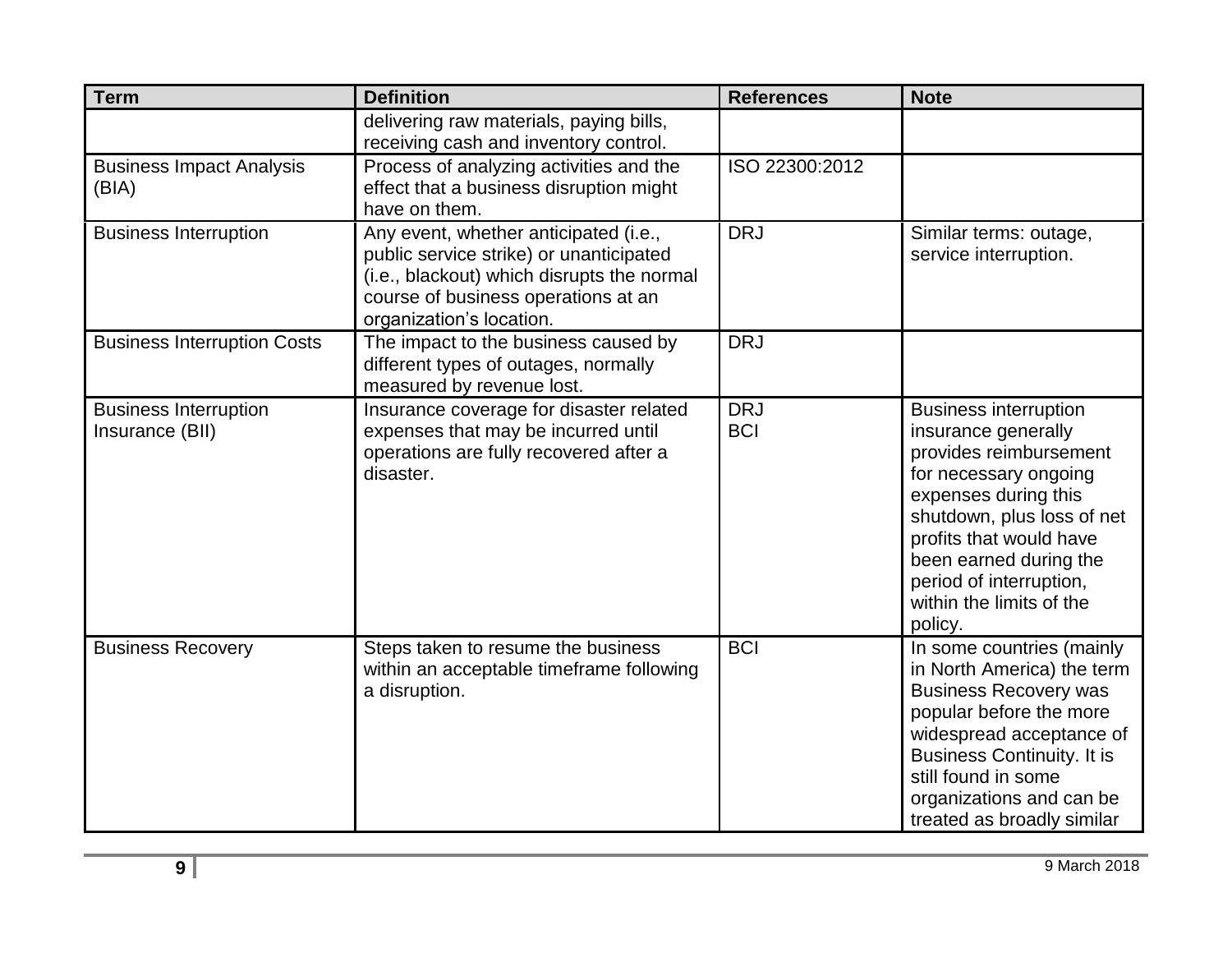| <b>Term</b>                             | <b>Definition</b>                                                                                                                                                                                                                       | <b>References</b> | <b>Note</b>                                                                                                                                                |
|-----------------------------------------|-----------------------------------------------------------------------------------------------------------------------------------------------------------------------------------------------------------------------------------------|-------------------|------------------------------------------------------------------------------------------------------------------------------------------------------------|
|                                         |                                                                                                                                                                                                                                         |                   | to basic BCM. Where it is<br>used you might also find<br>reference to BR<br>Coordinator, BR Plan, BR<br>Planner, BR Planning, BR<br>Programme and BR Team. |
| <b>Business Recovery</b><br>Coordinator | An individual or group designated to<br>coordinate or control designated recovery<br>processes or testing.                                                                                                                              | <b>DRJ</b>        |                                                                                                                                                            |
| <b>Business Recovery Team</b>           | A group responsible for: relocation and<br>recovery of business unit operations at an<br>alternate site following a business<br>disruption; and subsequent resumption<br>and restoration of those operations at an<br>appropriate site. | <b>DRJ</b>        |                                                                                                                                                            |
| <b>Business Recovery Timeline</b>       | The approved sequence of activities,<br>required to achieve stable operations<br>following a business interruption. This<br>timeline may range from minutes to<br>weeks, depending upon the recovery<br>requirements and methodology.   | <b>DRJ</b>        |                                                                                                                                                            |
| <b>Business Risk</b>                    | Risk that internal and external factors,<br>such as inability to provide a service or<br>product, or a fall in demand for an<br>organization's products or services will<br>result in an unexpected loss.                               | <b>BCI</b>        |                                                                                                                                                            |
| <b>Business Unit</b>                    | A business unit within an organization<br>e.g. unit/department/division.<br>A unit, department or division within an<br>organization.                                                                                                   | <b>BCI</b>        |                                                                                                                                                            |
| <b>Business Unit BC Coordinator</b>     | A staff member appointed by a business<br>unit to serve as the liaison person                                                                                                                                                           | <b>BCI</b>        |                                                                                                                                                            |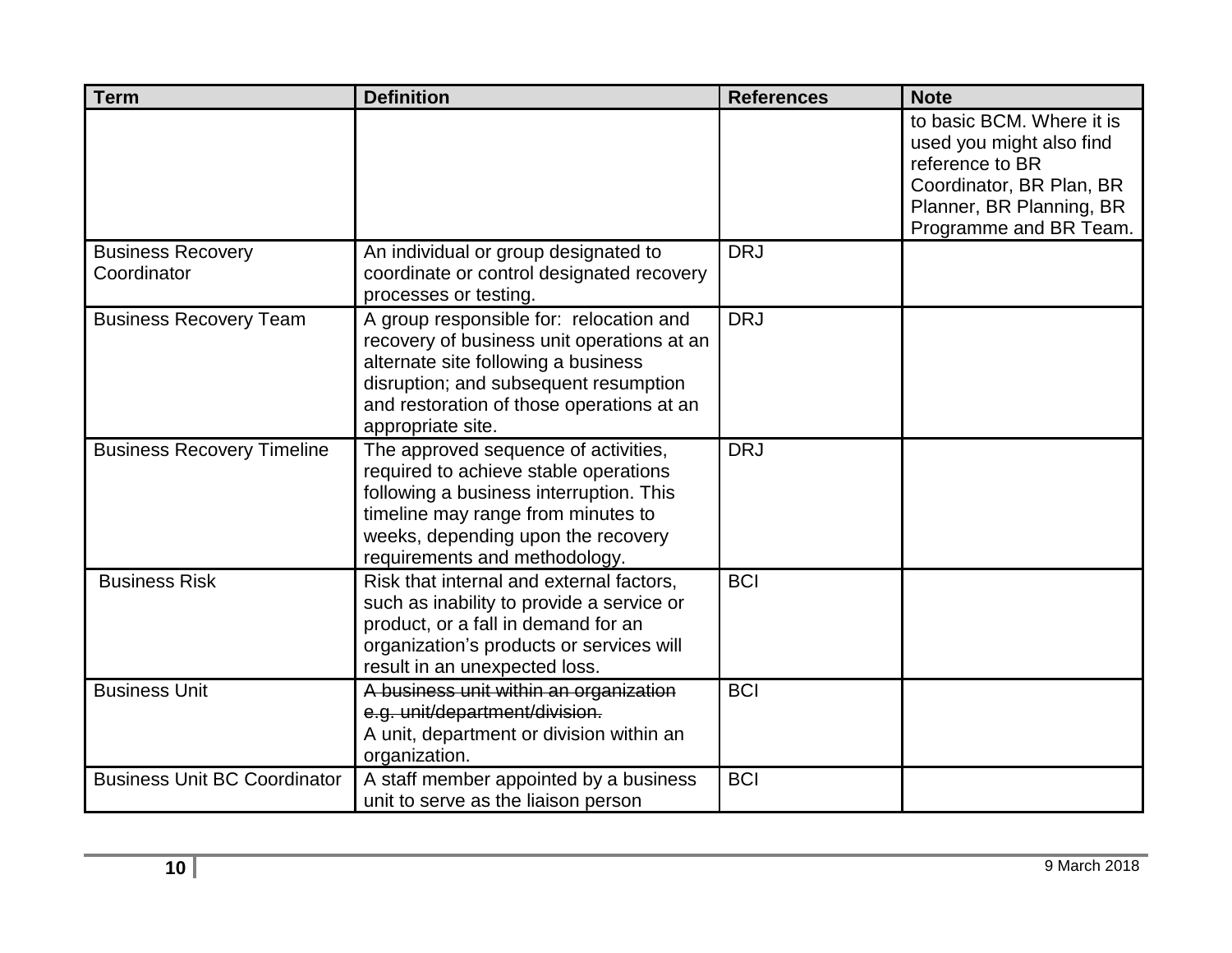| <b>Term</b>                                         | <b>Definition</b>                                                                                                                                                                                                                                              | <b>References</b>        | <b>Note</b>                                                                                                                                               |
|-----------------------------------------------------|----------------------------------------------------------------------------------------------------------------------------------------------------------------------------------------------------------------------------------------------------------------|--------------------------|-----------------------------------------------------------------------------------------------------------------------------------------------------------|
|                                                     | responsible for all BCM direction and<br>activities within the unit.                                                                                                                                                                                           |                          |                                                                                                                                                           |
| <b>Business Unit Recovery</b>                       | A component of Business Continuity<br>which deals specifically with the recovery<br>of a key function or department in the<br>event of a disaster.                                                                                                             | <b>DRJ</b>               |                                                                                                                                                           |
| <b>Call Tree</b>                                    | A document that graphically depicts the<br>calling responsibilities and the calling<br>order used to contact management,<br>employees, customers, vendors, and<br>other key contacts in the event of an<br>emergency, disaster, or severe outage<br>situation. | <b>DRJ</b><br><b>BCI</b> |                                                                                                                                                           |
| <b>Call Tree Test</b>                               | A test designed to validate the currency<br>of contact lists and the processes by<br>which they are maintained.                                                                                                                                                | <b>BCI</b>               |                                                                                                                                                           |
| Campus                                              | A set of buildings which is are<br>geographically grouped together and<br>might form one inter-connected set of<br><b>Business Continuity Plans.</b>                                                                                                           | <b>BCI</b>               |                                                                                                                                                           |
| Capability                                          | An umbrella term which generically<br>encompasses business processes or<br>activities, and/or technology systems or<br>applications.                                                                                                                           | <b>DRJ</b>               |                                                                                                                                                           |
| <b>Capability Assessment for</b><br>Readiness (CAR) | This is the process of self-assessment<br>under the US Standard NFPA 1600.                                                                                                                                                                                     | <b>BCI</b>               | This has applicability<br>mainly in the United States<br>and is a technique<br>recognised by the Federal<br><b>Emergency Management</b><br>Agency (FEMA). |
| <b>Capability Resilience Level</b><br>(CRL)         | The relative degree to which a capability<br>can be impacted by a single disaster<br>event.                                                                                                                                                                    | <b>DRJ</b>               |                                                                                                                                                           |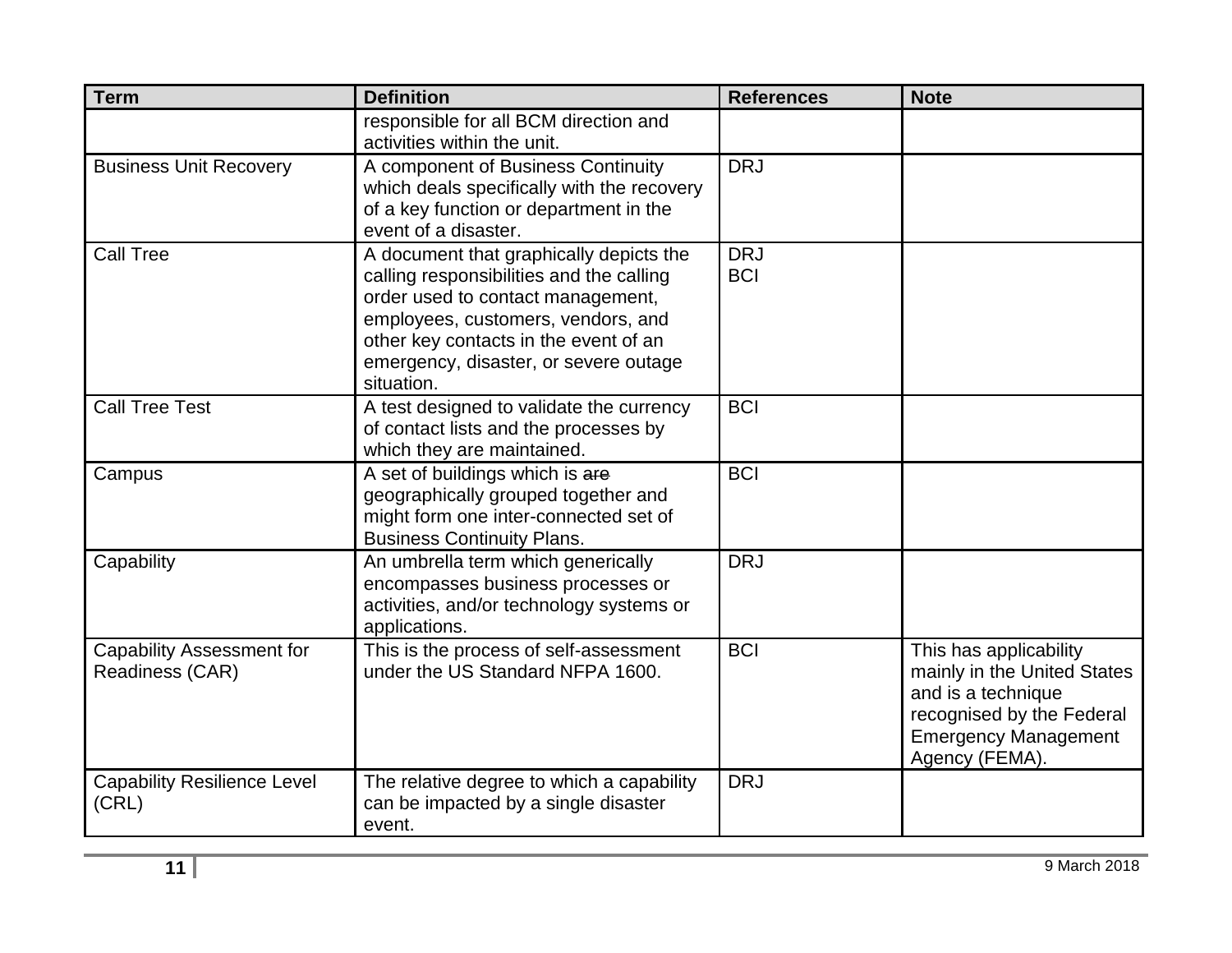| <b>Term</b>                                                  | <b>Definition</b>                                                                                                                                                                                                                                                                                                                                                                                                                                        | <b>References</b>        | <b>Note</b>                                                                                                                                              |
|--------------------------------------------------------------|----------------------------------------------------------------------------------------------------------------------------------------------------------------------------------------------------------------------------------------------------------------------------------------------------------------------------------------------------------------------------------------------------------------------------------------------------------|--------------------------|----------------------------------------------------------------------------------------------------------------------------------------------------------|
| <b>Cascade System</b>                                        | A system whereby one person or<br>organization calls out/contacts others who<br>in turn initiate further call-outs/contacts as<br>necessary.                                                                                                                                                                                                                                                                                                             | <b>DRJ</b><br><b>BCI</b> |                                                                                                                                                          |
| <b>Casualty Bureau</b>                                       | The central police controlled contact and<br>information point for all records and data<br>relating to casualties and fatalities.                                                                                                                                                                                                                                                                                                                        | <b>BCI</b>               | This is a term used in<br>specific countries only and<br>is not universally<br>applicable.                                                               |
| Catastrophe                                                  | Occurs when a disaster's effects are<br>widespread and its impact is so great that<br>it overwhelms a community's ability to<br>function.                                                                                                                                                                                                                                                                                                                | <b>DRJ</b>               | Can have an unusually<br>high number of deaths,<br>injuries, or property<br>damage, or is large<br>enough to constitute a<br>disaster to a whole region. |
| Certificate of the Business<br>Continuity Institute (CBCI)   | This entry level certified membership<br>grade is for those professionals that have<br>passed the Certificate of the BCI (CBCI)<br>Examination.                                                                                                                                                                                                                                                                                                          | <b>BCI</b>               | <b>BCI</b> certification                                                                                                                                 |
| <b>Certified Business Continuity</b><br>Auditor (CBCA)       | The CBCA level is designed for the<br>specialist who can verify the effectiveness<br>of an organization's business continuity<br>program against the landscape of<br>standards, guidelines and industry<br>regulations. The professional should<br>demonstrate a minimum of 2 years of<br>knowledge and experience in the fields of<br>business continuity, emergency<br>management and/or auditing and pass<br>the DRII administered Audit Examination. | <b>DRII</b>              | <b>DRII</b> certification                                                                                                                                |
| <b>Certified Business Continuity</b><br>Lead Auditor (CBCLA) | The CBCLA level is designed for audit<br>team leaders. The professional should<br>demonstrate 5 years of experience in the<br>fields of emergency management,                                                                                                                                                                                                                                                                                            | <b>DRII</b>              | <b>DRII</b> certification                                                                                                                                |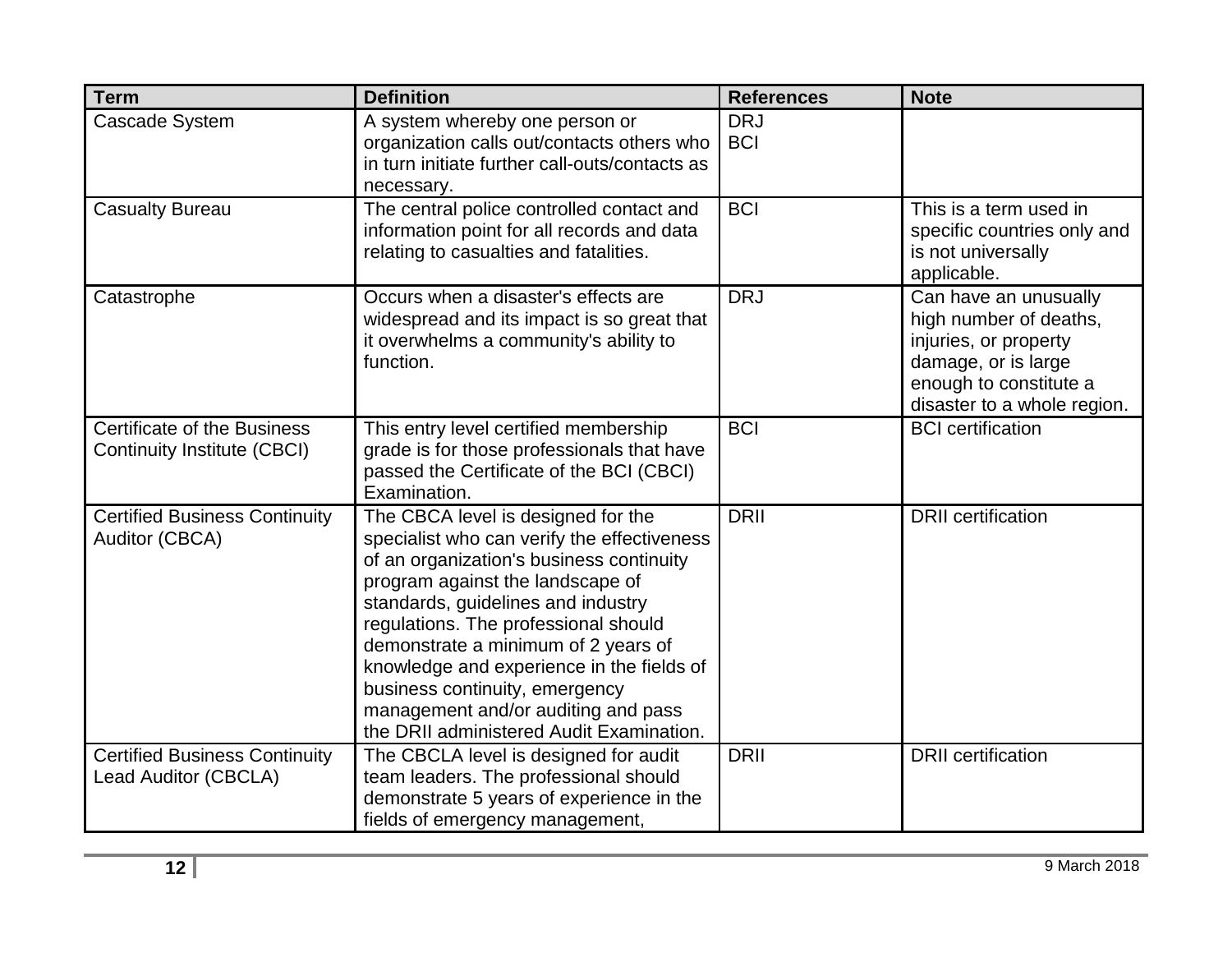| <b>Term</b>                            | <b>Definition</b>                                                                  | <b>References</b> | <b>Note</b>               |
|----------------------------------------|------------------------------------------------------------------------------------|-------------------|---------------------------|
|                                        | enterprise risk management, leadership,<br>business continuity and/or auditing and |                   |                           |
|                                        | pass the DRII administered Audit                                                   |                   |                           |
|                                        | Examination.                                                                       |                   |                           |
| <b>Certified Business Continuity</b>   | <b>Certified Business Continuity</b>                                               | <b>DRII</b>       | <b>DRII</b> certification |
| Professional (CBCP)                    | Professional. The CBCP certification is                                            |                   |                           |
|                                        | for individuals with a minimum of two                                              |                   |                           |
|                                        | years of Enterprise Continuity Mgmt                                                |                   |                           |
|                                        | experience in 5 of the 10 Professional                                             |                   |                           |
|                                        | Practice areas, have passed the                                                    |                   |                           |
|                                        | qualifying exam and have had their DRII -                                          |                   |                           |
|                                        | Certification Application approved.                                                |                   |                           |
| <b>Certified Functional Continuity</b> | The CFCP level of certification is for                                             | <b>DRII</b>       | <b>DRII</b> certification |
| Professional (CFCP)                    | individuals who have demonstrated                                                  |                   |                           |
|                                        | knowledge and working experience in the                                            |                   |                           |
|                                        | business continuity/disaster recovery                                              |                   |                           |
|                                        | industry. The level requires more than                                             |                   |                           |
|                                        | two years of experience. Applicants must                                           |                   |                           |
|                                        | be able to demonstrate specific and                                                |                   |                           |
|                                        | practical experience in three of the                                               |                   |                           |
|                                        | subject matter areas of the Professional                                           |                   |                           |
|                                        | Practices.                                                                         |                   |                           |
| <b>Certified Business Continuity</b>   | The CBCV certification is for individuals                                          | <b>DRII</b>       | <b>DRII</b> certification |
| Vendor (CBCV)                          | with some knowledge in business                                                    |                   |                           |
|                                        | continuity planning, but who are non-                                              |                   |                           |
|                                        | practitioners within an organization.                                              |                   |                           |
|                                        | CBCVs provide services to the industry<br>and have acquired the experience for     |                   |                           |
|                                        | certification. An active ABCP, CFCP,                                               |                   |                           |
|                                        | CBCP, or MBCP certification is required.                                           |                   |                           |
| <b>Certified Healthcare Provider</b>   | The CHPCP level is designed for the                                                | <b>DRII</b>       | <b>DRII</b> certification |
| <b>Continuity Professional</b>         | professional demonstrating 2 years of                                              |                   |                           |
| (CHPCP)                                | experience in the fields of emergency                                              |                   |                           |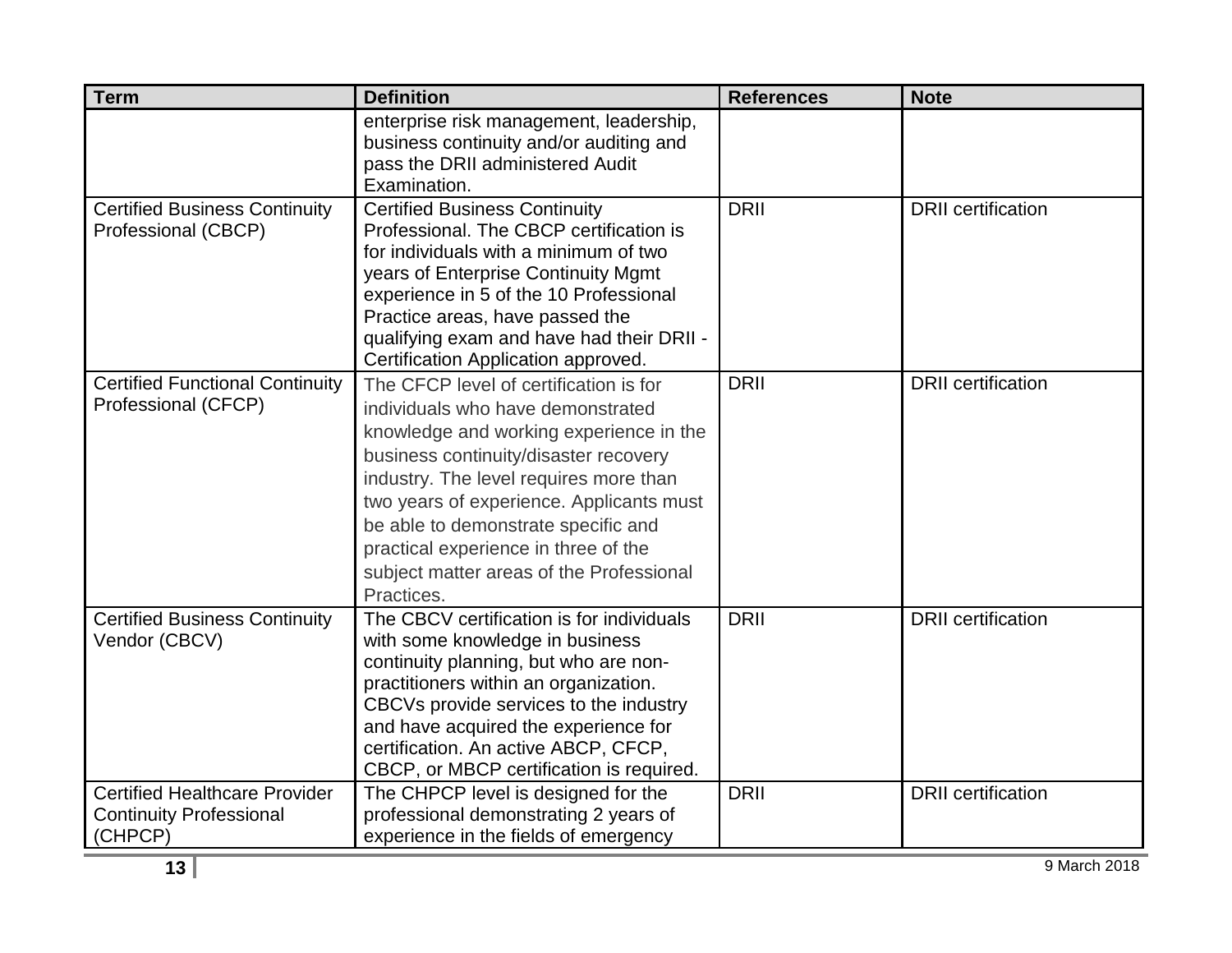| <b>Term</b>                      | <b>Definition</b>                                                        | <b>References</b> | <b>Note</b>               |
|----------------------------------|--------------------------------------------------------------------------|-------------------|---------------------------|
|                                  | management, business continuity,                                         |                   |                           |
|                                  | management and clinical care                                             |                   |                           |
|                                  | principles/healthcare and passing the                                    |                   |                           |
|                                  | <b>DRII</b> administered Healthcare                                      |                   |                           |
|                                  | Examination. The individual should also                                  |                   |                           |
|                                  | demonstrate experience in 5 of the                                       |                   |                           |
|                                  | Professional Practices areas.                                            |                   |                           |
| <b>Certified Public Sector</b>   | The CPSCP level is designed for the                                      | <b>DRII</b>       | <b>DRII</b> certification |
| <b>Continuity Professional</b>   | professional demonstrating 2 years of                                    |                   |                           |
| (CPSCP)                          | experience in the fields of public sector                                |                   |                           |
|                                  | recovery planning, emergency                                             |                   |                           |
|                                  | management, business continuity and                                      |                   |                           |
|                                  | passing the DRII administered Public                                     |                   |                           |
|                                  | Sector Examination. The individual                                       |                   |                           |
|                                  | should also demonstrate experience in 5                                  |                   |                           |
|                                  | of the Professional Practices areas.                                     |                   |                           |
| <b>Certified Risk Management</b> | The CRMP level is designed for the                                       | <b>DRII</b>       | <b>DRII</b> certification |
| Professional (CRMP)              | professional demonstrating 2 years of                                    |                   |                           |
|                                  | experience specializing in the field of risk                             |                   |                           |
|                                  | management. The individual must pass                                     |                   |                           |
|                                  | the DRII administered Risk Management                                    |                   |                           |
|                                  | Examination and demonstrate experience                                   |                   |                           |
|                                  | in 5 of the Professional Practices areas.                                |                   |                           |
| <b>Checklist</b>                 | a) Tool to remind and /or validate that                                  | <b>DRJ</b>        |                           |
|                                  | tasks have been completed and                                            | <b>BCI</b>        |                           |
|                                  | resources are available, to report on the                                |                   |                           |
|                                  | status of recovery.                                                      |                   |                           |
|                                  |                                                                          |                   |                           |
|                                  | b) A list of items (e.g., names or tasks) to<br>be checked or consulted. |                   |                           |
|                                  |                                                                          |                   |                           |
| <b>Checklist Exercise</b>        | A method used to exercise a completed                                    | <b>DRJ</b>        |                           |
|                                  | disaster recovery plan. This type of                                     | <b>BCI</b>        |                           |
|                                  | exercise is used to determine if the                                     |                   |                           |
|                                  | information in the plan (e.g., phone                                     |                   |                           |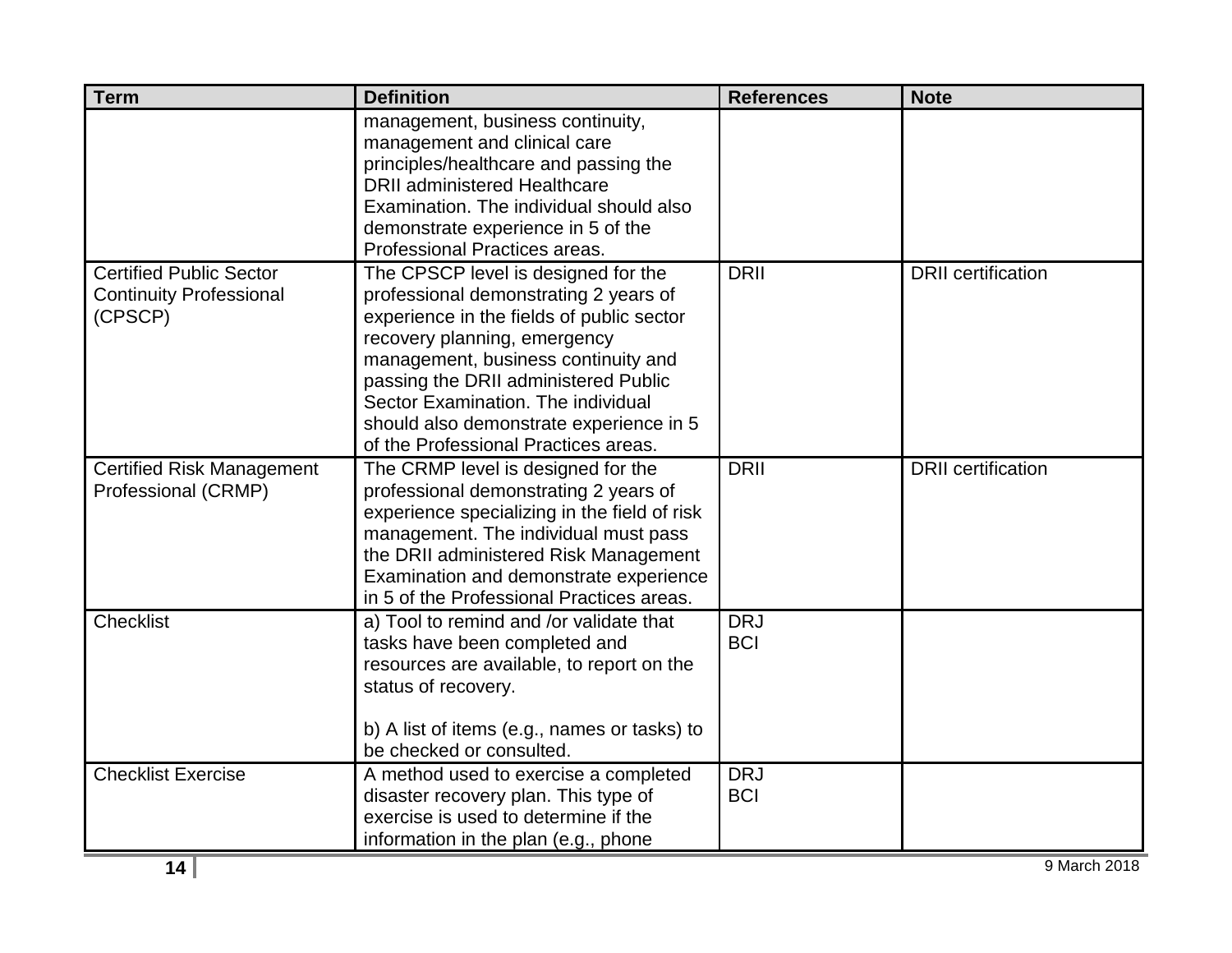| <b>Term</b>                                            | <b>Definition</b>                                                                                                                                                                                                                                                                                           | <b>References</b> | <b>Note</b>                                                                                                                      |
|--------------------------------------------------------|-------------------------------------------------------------------------------------------------------------------------------------------------------------------------------------------------------------------------------------------------------------------------------------------------------------|-------------------|----------------------------------------------------------------------------------------------------------------------------------|
|                                                        | numbers, manuals, equipment) is<br>accurate and current.                                                                                                                                                                                                                                                    |                   |                                                                                                                                  |
| <b>Civil Emergency</b>                                 | Event or situation which threatens serious<br>damage to human welfare in a place,<br>environment or a place or the security of<br>that place.                                                                                                                                                               | <b>BCI</b>        |                                                                                                                                  |
| <b>Cold Site</b>                                       | An environmentally equipped facility that<br>provides only the physical space for<br>recovery operations while the<br>organization using the space provides its<br>own office equipment, hardware and<br>software systems and any other required<br>resources to establish and continue<br>operations.      | <b>DRJ</b>        |                                                                                                                                  |
|                                                        | A site (data centre/work area) equipped<br>with appropriate environmental<br>conditioning, electrical connectivity,<br>communications access, configurable<br>space and access to accommodate the<br>installation and operation of equipment by<br>key employees required to resume<br>business operations. | <b>BCI</b>        | In some countries this is<br>referred to as a literal<br>translation of White Room.                                              |
| <b>Command Center/Centre</b>                           | The (facility) location, local to the event<br>but outside the immediate affected area,<br>where tactical response, recovery and<br>restoration activities are managed.                                                                                                                                     | <b>DRJ</b>        | There could be more than<br>one command center for<br>each event reporting to a<br>single Emergency<br><b>Operations Center.</b> |
| <b>Common Recognized</b><br>Information Picture (CRIP) | A statement of shared situational<br>awareness and understanding, which is<br>briefed to crisis decision-makers and<br>used as the accepted basis for auditable<br>and defensible decisions.                                                                                                                | <b>BCI</b>        |                                                                                                                                  |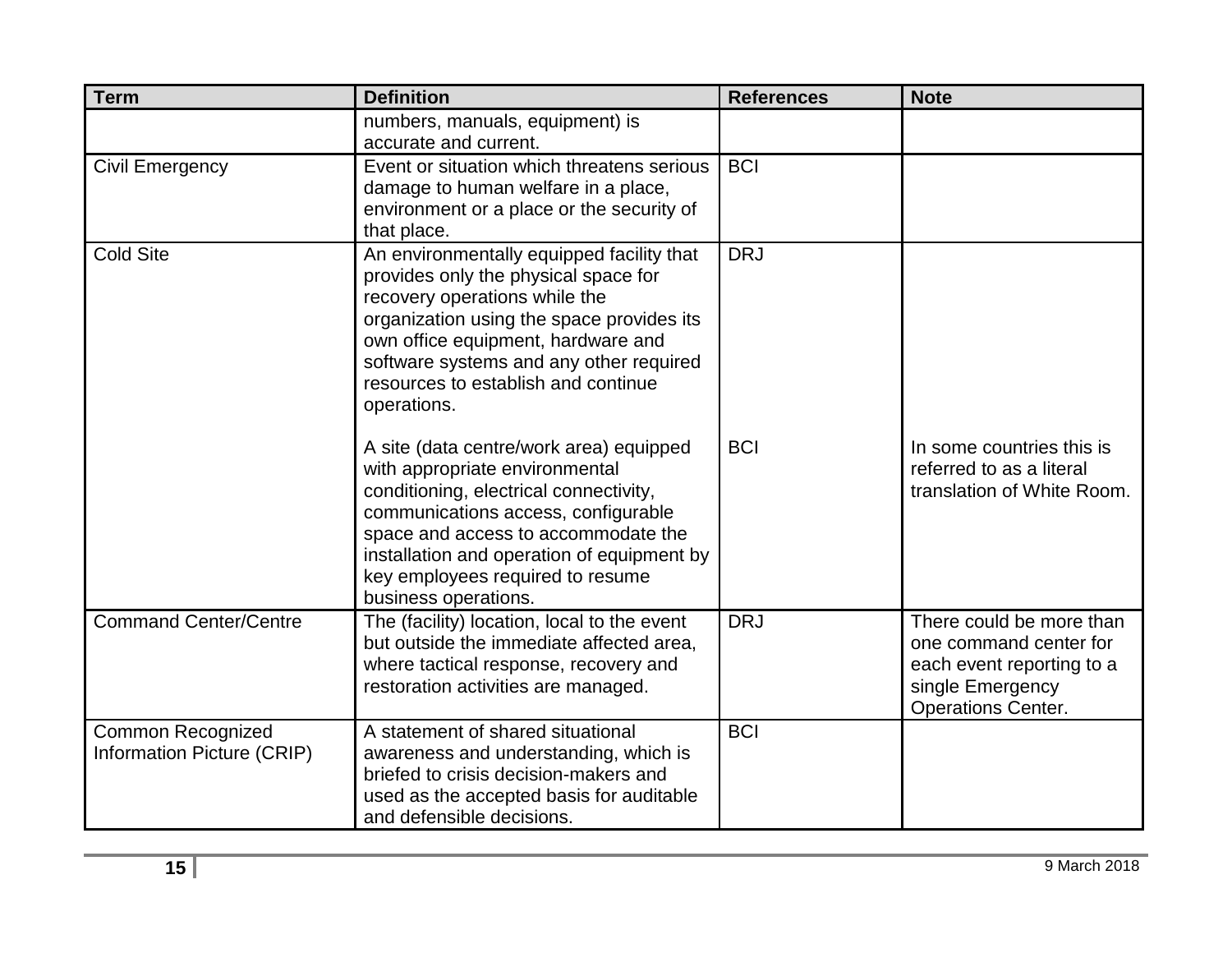| <b>Term</b>                    | <b>Definition</b>                                                                                                                                                                     | <b>References</b>        | <b>Note</b>                                                                 |
|--------------------------------|---------------------------------------------------------------------------------------------------------------------------------------------------------------------------------------|--------------------------|-----------------------------------------------------------------------------|
| <b>Communications Recovery</b> | The component of disaster recovery<br>which deals with the restoration or<br>rerouting of an organization's<br>telecommunication network, or its<br>components, in the event of loss. | <b>DRJ</b><br><b>BCI</b> |                                                                             |
| Competence                     | Demonstrated ability to apply knowledge<br>and skills to achieve intended results                                                                                                     | ISO 22301:2012           |                                                                             |
| Compliance                     | Fulfilment of a requirement in a<br>management systems context.                                                                                                                       | <b>BCI</b>               |                                                                             |
| Conformity                     | Fulfilment of a requirement of a<br>management system.                                                                                                                                | <b>BCI</b>               |                                                                             |
| Consequence                    | Evaluated outcome of an event or a<br>particular set of circumstances.                                                                                                                | <b>BCI</b>               |                                                                             |
| <b>Consortium Agreement</b>    | An agreement made by a group of<br>organizations to share processing<br>facilities and/or office facilities, if one<br>member of the group suffers a disaster.                        | <b>DRJ</b><br><b>BCI</b> |                                                                             |
| <b>Contact List</b>            | A list of key people to be notified at the<br>time of disruption or as needed.                                                                                                        | <b>DRJ</b>               |                                                                             |
|                                | The contact data used by Call Tree and<br>Cascade processes and systems.                                                                                                              | <b>BCI</b>               |                                                                             |
| <b>Contingency Fund</b>        | A budget for meeting and managing<br>operating expense at the time of a<br>business continuity invocation.                                                                            | <b>BCI</b>               |                                                                             |
| <b>Contingency Plan</b>        | An event specific preparation that is<br>executed to protect an organization from<br>certain and specific identified risks and/or<br>threats.                                         | <b>DRJ</b>               |                                                                             |
|                                | A plan to deal with specific set of adverse<br>circumstances.                                                                                                                         | <b>BCI</b>               | A BC Plan is a more<br>general term for dealing<br>with the consequences of |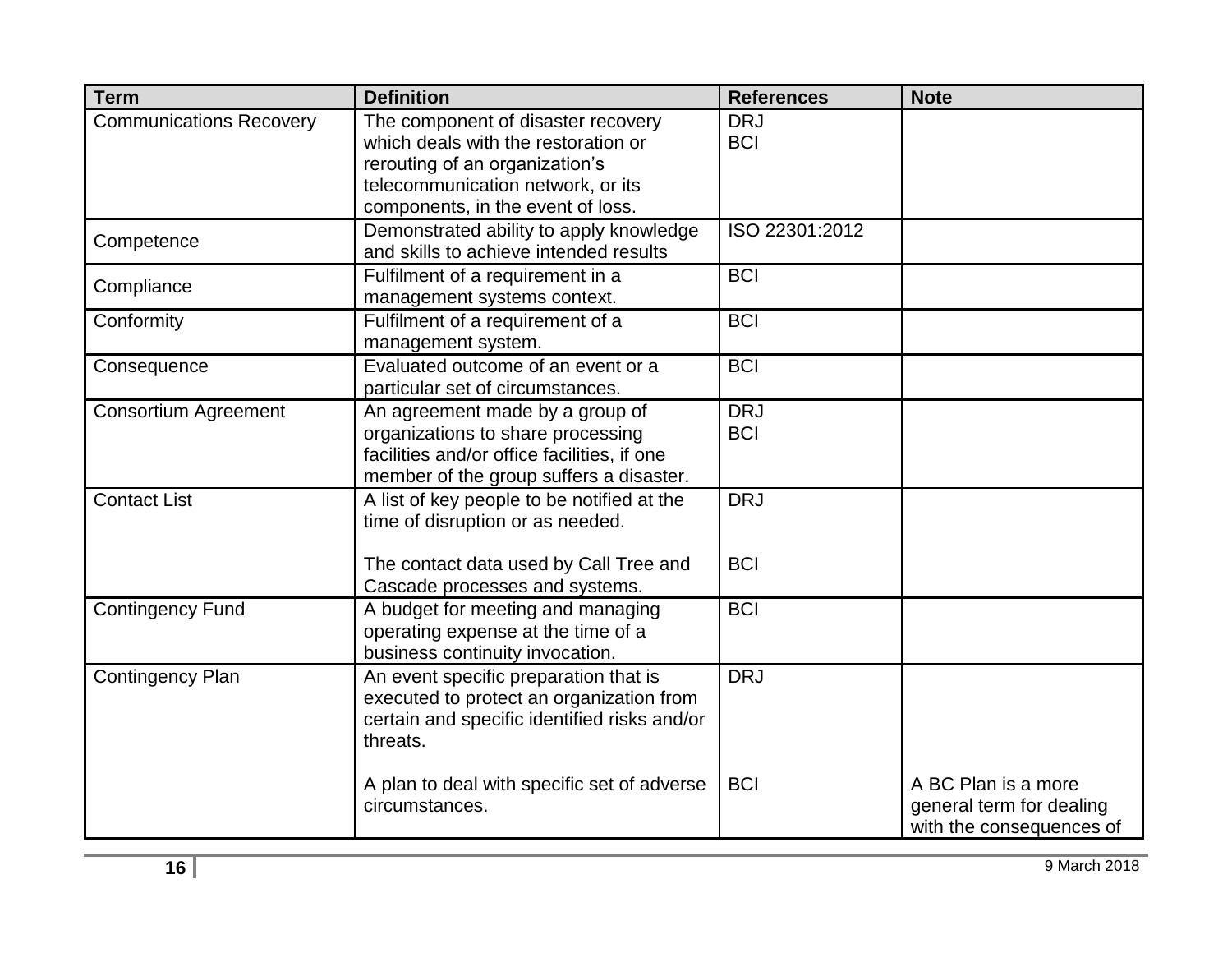| <b>Term</b>                                    | <b>Definition</b>                                                                                                                                                                                                                                                                                               | <b>References</b> | <b>Note</b>                                                                                                                                                                        |
|------------------------------------------------|-----------------------------------------------------------------------------------------------------------------------------------------------------------------------------------------------------------------------------------------------------------------------------------------------------------------|-------------------|------------------------------------------------------------------------------------------------------------------------------------------------------------------------------------|
|                                                |                                                                                                                                                                                                                                                                                                                 |                   | a wider range of non-<br>specific interruptions.                                                                                                                                   |
| <b>Contingency Planning</b>                    | Process of developing advanced<br>arrangements and procedures that<br>enable an organization to respond to an<br>undesired event that negatively impacts<br>the organization.                                                                                                                                   | <b>DRJ</b>        |                                                                                                                                                                                    |
| <b>Continual Improvement</b>                   | Recurring activity to enhance<br>performance                                                                                                                                                                                                                                                                    | ISO 22300:2012    |                                                                                                                                                                                    |
| <b>Continuance of Government</b><br>(COG)      | This is a US concept for how government<br>entities plan to continue the key elements<br>of public governance in emergency<br>situations.                                                                                                                                                                       | <b>BCI</b>        | This has applicability<br>mainly in the United<br>States. In most countries<br>BC plans are used for both<br>private and public sector<br>bodies including<br>government entities. |
| <b>Continuity of Operations</b><br>(COOP)      | Management policy and procedures used<br>to guide an enterprise response to a<br>major loss of enterprise capabilities or<br>damage to its' facilities. It defines the<br>activities of individual departments and<br>agencies and their subcomponents to<br>ensure their essential functions are<br>performed. | <b>DRJ</b>        | The term is primarily used<br>in the public sector.                                                                                                                                |
| <b>Continuity Of Operations Plan</b><br>(COOP) | Management policy and procedures used<br>to guide an enterprise response to a<br>major loss of enterprise capabilities or<br>damage to its' facilities. It defines the<br>activities of individual departments and<br>agencies and their subcomponents to<br>ensure their essential functions are<br>performed. | <b>DRJ</b>        | The term is primarily used<br>in the public sector.                                                                                                                                |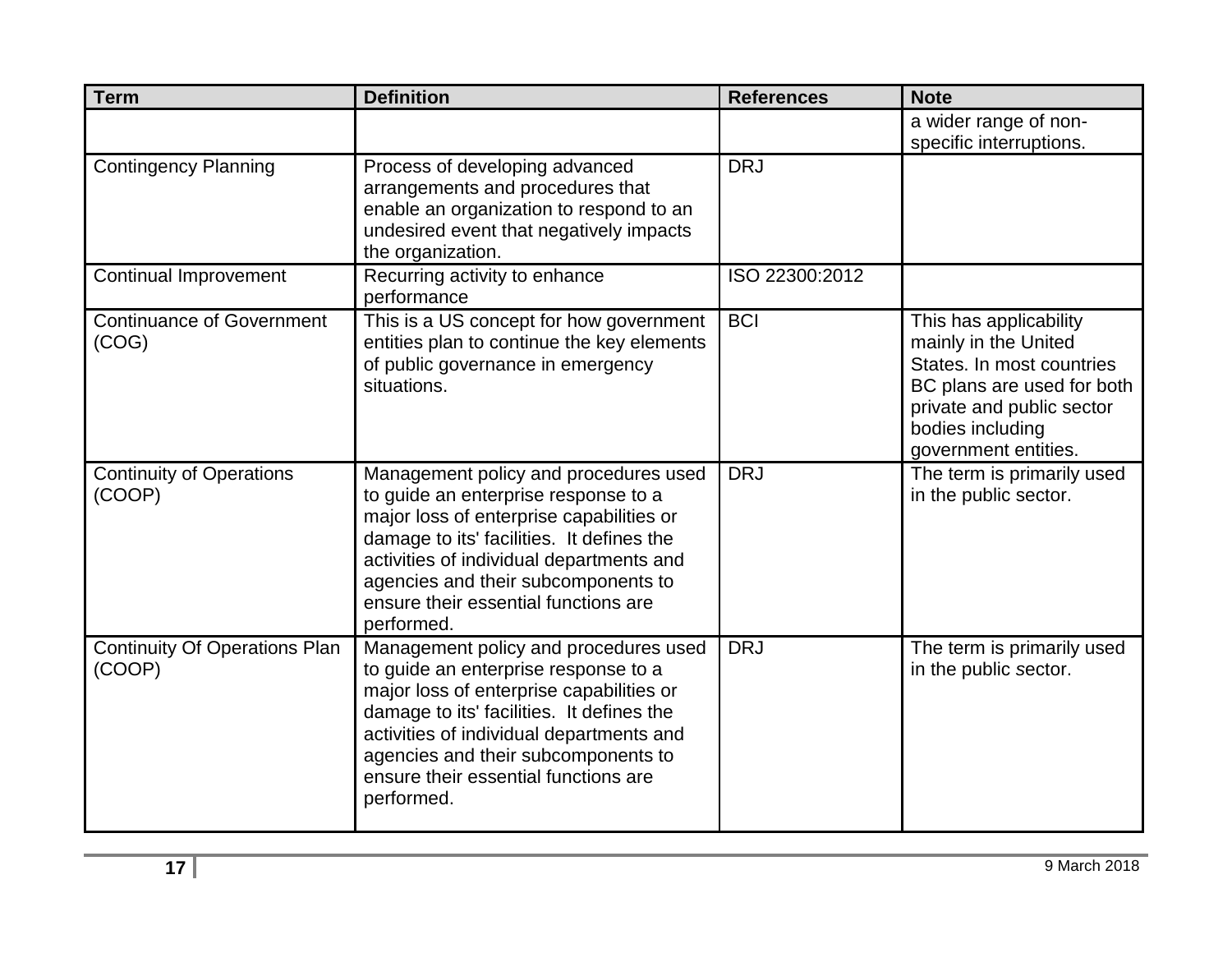| <b>Term</b>                    | <b>Definition</b>                                                                                                                                                                                                                                                      | <b>References</b>        | <b>Note</b>                                                                                                                                                                                                                                                                               |
|--------------------------------|------------------------------------------------------------------------------------------------------------------------------------------------------------------------------------------------------------------------------------------------------------------------|--------------------------|-------------------------------------------------------------------------------------------------------------------------------------------------------------------------------------------------------------------------------------------------------------------------------------------|
|                                | <b>Continuance Of Operations Planning</b>                                                                                                                                                                                                                              | <b>BCI</b>               | This has applicability<br>mainly in the United<br>States. In most countries<br>BC plans are used for both<br>private and public sector<br>bodies including<br>government entities. In the<br>US COOP is sometimes<br>used as an alternative<br>term to BCM even in the<br>private sector. |
| <b>Continuous Availability</b> | A system or application that supports<br>operations which continue with little to no<br>noticeable impact to the user.                                                                                                                                                 | <b>DRJ</b>               |                                                                                                                                                                                                                                                                                           |
| <b>Continuous Operations</b>   | The ability of an organization to perform<br>its processes without interruption.                                                                                                                                                                                       | <b>DRJ</b><br><b>BCI</b> |                                                                                                                                                                                                                                                                                           |
| Control                        | The whole system of controls, financial<br>and otherwise, established by a Board<br>and management in order to carry on an<br>organization's business in an effective<br>and efficient manner, in line with the<br>organization's established objectives and<br>goals. | <b>BCI</b>               | Also there to ensure<br>compliance with laws and<br>regulations, to safeguard<br>an organization's assets<br>and to ensure the reliability<br>of management and<br>financial information. Also<br>referred to as Internal<br>Control.                                                     |
| Control Framework              | A model or recognised system of control<br>categories that covers all internal controls<br>expected within an organization.                                                                                                                                            | <b>BCI</b>               |                                                                                                                                                                                                                                                                                           |
| <b>Control Review</b>          | Involves selecting a control and<br>establishing whether it has been working<br>effectively and as described and<br>expected during the period under review.                                                                                                           | <b>BCI</b>               |                                                                                                                                                                                                                                                                                           |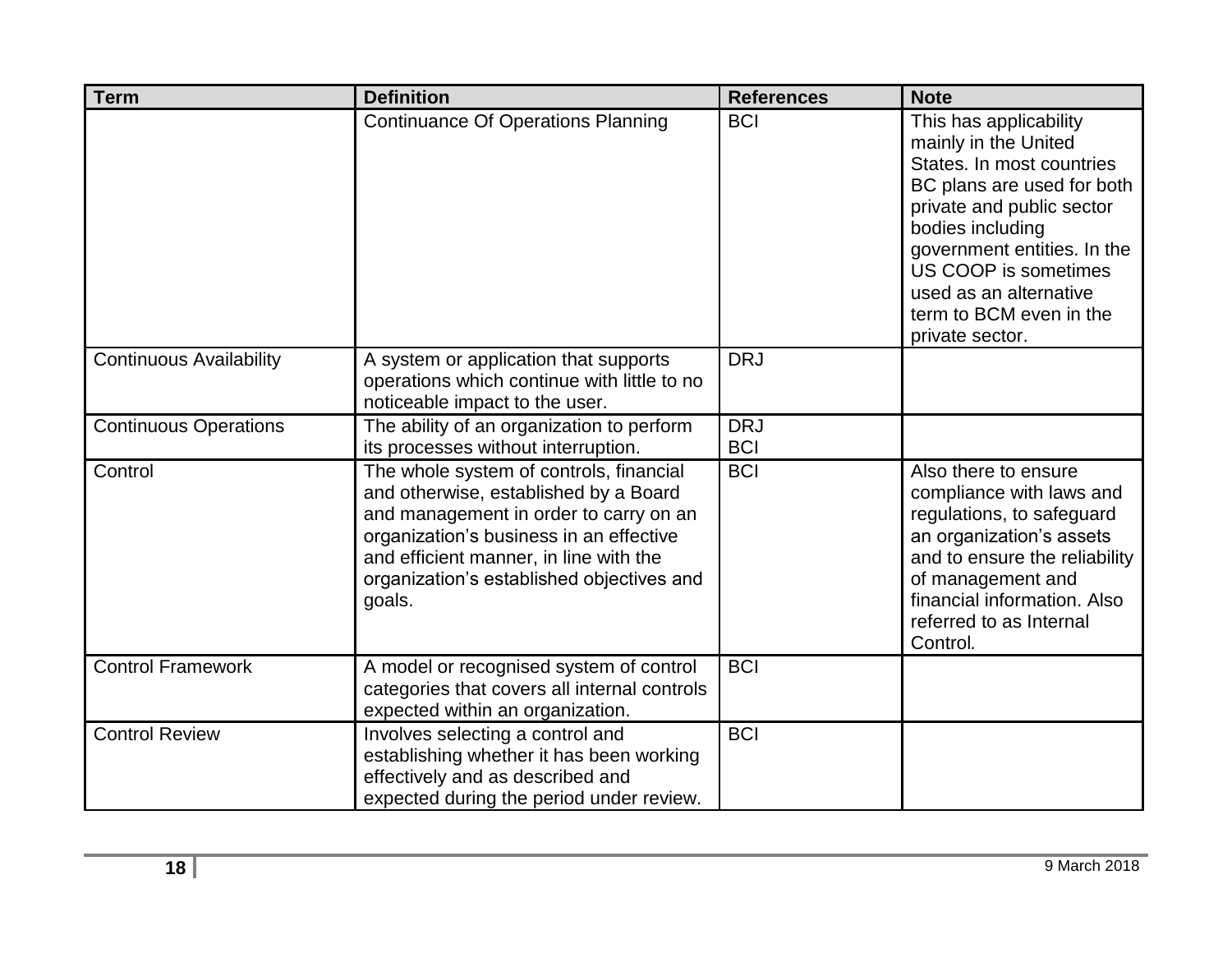| <b>Term</b>                  | <b>Definition</b>                                                                                                                                                                                                                                                   | <b>References</b>        | <b>Note</b>                                                                                                                                                                                                                |
|------------------------------|---------------------------------------------------------------------------------------------------------------------------------------------------------------------------------------------------------------------------------------------------------------------|--------------------------|----------------------------------------------------------------------------------------------------------------------------------------------------------------------------------------------------------------------------|
| Cordon                       | The boundary line of a zone that is<br>determined, reinforced by legislative<br>power, and exclusively controlled by the<br>emergency services from which all<br>unauthorised persons are excluded for a<br>period of time determined by the<br>emergency services. | <b>BCI</b>               |                                                                                                                                                                                                                            |
| <b>Corporate Governance</b>  | The system/process by which top<br>management of an organization are<br>required to carry out and discharge their<br>legal, moral and regulatory<br>accountabilities and responsibilities.                                                                          | <b>DRJ</b><br><b>BCI</b> | In recent times a new term<br><b>GRC (Governance, Risk</b><br>and Compliance) is<br>becoming popular as a<br>wider form of Corporate<br>Governance.                                                                        |
| <b>Corporate Risk</b>        | A category of risk management that looks<br>at ensuring an organization meets its<br>corporate governance responsibilities<br>takes appropriate actions and identifies<br>and manages emerging risks.                                                               | <b>DRJ</b><br><b>BCI</b> |                                                                                                                                                                                                                            |
| <b>Corrective Action</b>     | Action to eliminate the cause of a non-<br>conformity and to prevent recurrence.                                                                                                                                                                                    | ISO 22300:2012           | There can be several<br>causes of nonconformity<br>and corrective action is<br>taken to prevent<br>recurrence. This differs<br>from preventive action<br>which is a risk<br>management concept to<br>prevent it occurring. |
| <b>COSHH</b>                 | <b>Control of Substances Hazardous to</b><br>Health regulations 2002. A European<br>Union directive.                                                                                                                                                                | <b>BCI</b>               |                                                                                                                                                                                                                            |
| <b>Cost Benefit Analysis</b> | A process (after a BIA and risk<br>assessment) that facilitates the financial<br>evaluation of different strategic BCM                                                                                                                                              | <b>DRJ</b>               |                                                                                                                                                                                                                            |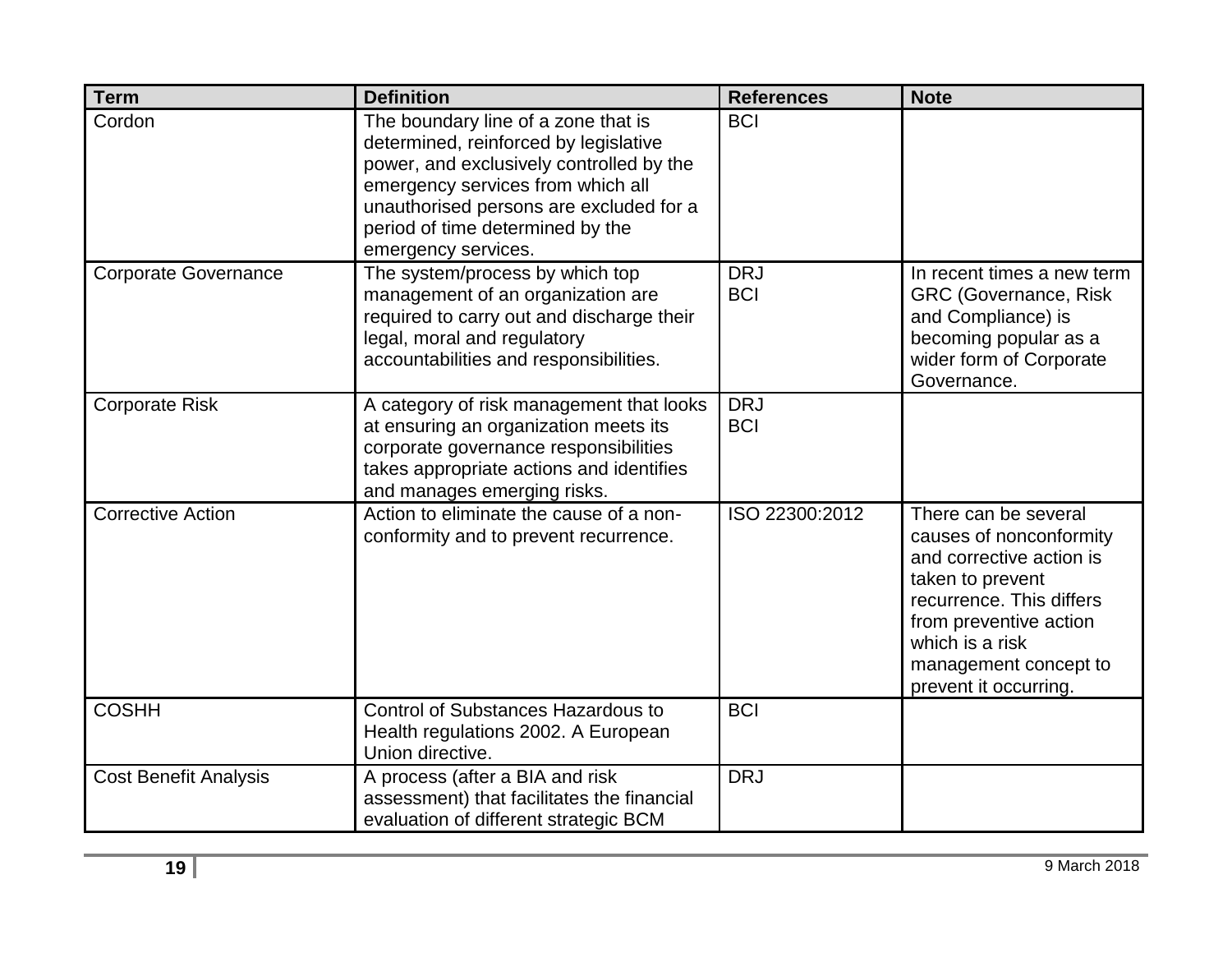| <b>Term</b>                            | <b>Definition</b>                                                                                                                                                                                                                                 | <b>References</b> | <b>Note</b>                              |
|----------------------------------------|---------------------------------------------------------------------------------------------------------------------------------------------------------------------------------------------------------------------------------------------------|-------------------|------------------------------------------|
|                                        | options and balances the cost of each<br>option against the perceived savings.<br>Financial technique for measuring the<br>cost of implementing a particular solution<br>and compares that with the benefit<br>delivered by that solution.        | <b>BCI</b>        |                                          |
| Counseling                             | The provision of assistance to staff,<br>customers and others who have suffered<br>mental or physical injury in a disaster or<br>incident.                                                                                                        | <b>BCI</b>        | May also be called trauma<br>counseling. |
| <b>Creeping Disaster</b>               | A slow degradation of service or<br>deterioration in quality or performance<br>over a period of time which ultimately<br>leads to a business interruption of<br>disaster proportions.                                                             | <b>BCI</b>        |                                          |
| <b>Crisis</b>                          | Abnormal and unstable situation that<br>threatens the organization's strategic<br>objectives, reputation or viability.                                                                                                                            | BS 11200:2014     |                                          |
| <b>Crisis Management</b>               | The overall direction of an organization's<br>response to a disruptive event, in an<br>effective, timely manner, with the goal of<br>avoiding or minimizing damage to the<br>organization's profitability, reputation, and<br>ability to operate. | <b>DRJ</b>        |                                          |
|                                        | Development and application of the<br>organizational capability to deal with a<br>crisis.                                                                                                                                                         | BS 11200:2014     |                                          |
| <b>Crisis Management Team</b><br>(CMT) | A team consisting of key leaders (e.g.,<br>media representative, legal counsel,<br>facilities manager, disaster recovery<br>coordinator), and the appropriate                                                                                     | <b>DRJ</b>        |                                          |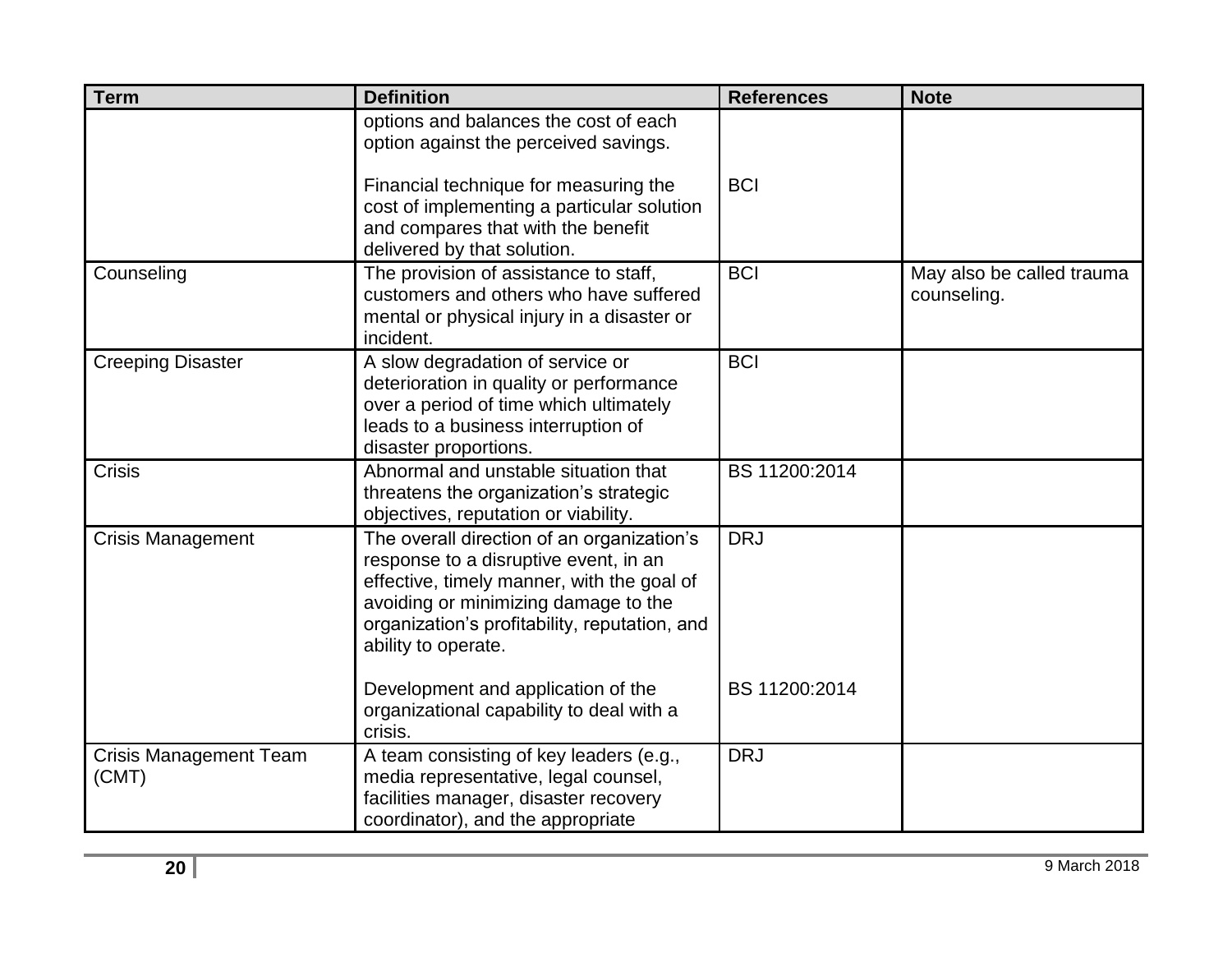| <b>Term</b>                                 | <b>Definition</b>                                                                                                                                                                                                                                             | <b>References</b> | <b>Note</b>                                                                                                                                                                                                                                                                                                                                                         |
|---------------------------------------------|---------------------------------------------------------------------------------------------------------------------------------------------------------------------------------------------------------------------------------------------------------------|-------------------|---------------------------------------------------------------------------------------------------------------------------------------------------------------------------------------------------------------------------------------------------------------------------------------------------------------------------------------------------------------------|
|                                             | business owners of critical functions who<br>are responsible for recovery operations<br>during a crisis.                                                                                                                                                      |                   |                                                                                                                                                                                                                                                                                                                                                                     |
| <b>Critical</b>                             | A qualitative description used to<br>emphasize the importance of a resource,<br>process or function that must be available<br>and operational either constantly or at the<br>earliest possible time after an incident,<br>emergency or disaster has occurred. | <b>BCI</b>        |                                                                                                                                                                                                                                                                                                                                                                     |
| <b>Critical Activities</b>                  | Those activities which have to be<br>performed to deliver the key products and<br>services and which enable an<br>organization to meet the most important<br>and time-sensitive objectives.                                                                   | <b>BCI</b>        | This is sometimes referred<br>to as mission critical<br>activities.                                                                                                                                                                                                                                                                                                 |
| <b>Critical Business Functions</b><br>(CBF) | The critical operational and/or business<br>support functions that could not be<br>interrupted or unavailable for more than a<br>mandated or predetermined timeframe<br>without significantly jeopardizing the<br>organization.                               | <b>DRJ</b>        |                                                                                                                                                                                                                                                                                                                                                                     |
|                                             | Vital functions without which an<br>organization will either not survive or will<br>lose the capability to effectively achieve<br>its critical objectives.                                                                                                    | <b>BCI</b>        | This term is popular in<br>North America, Australia<br>and Asia. A critical<br>business function can<br>comprise a single process<br>or several processes<br>contributing to a final<br>definable output. A critical<br>business function may<br>involve a single structural<br>unit of the organization, or<br>may involve activities<br>across several structural |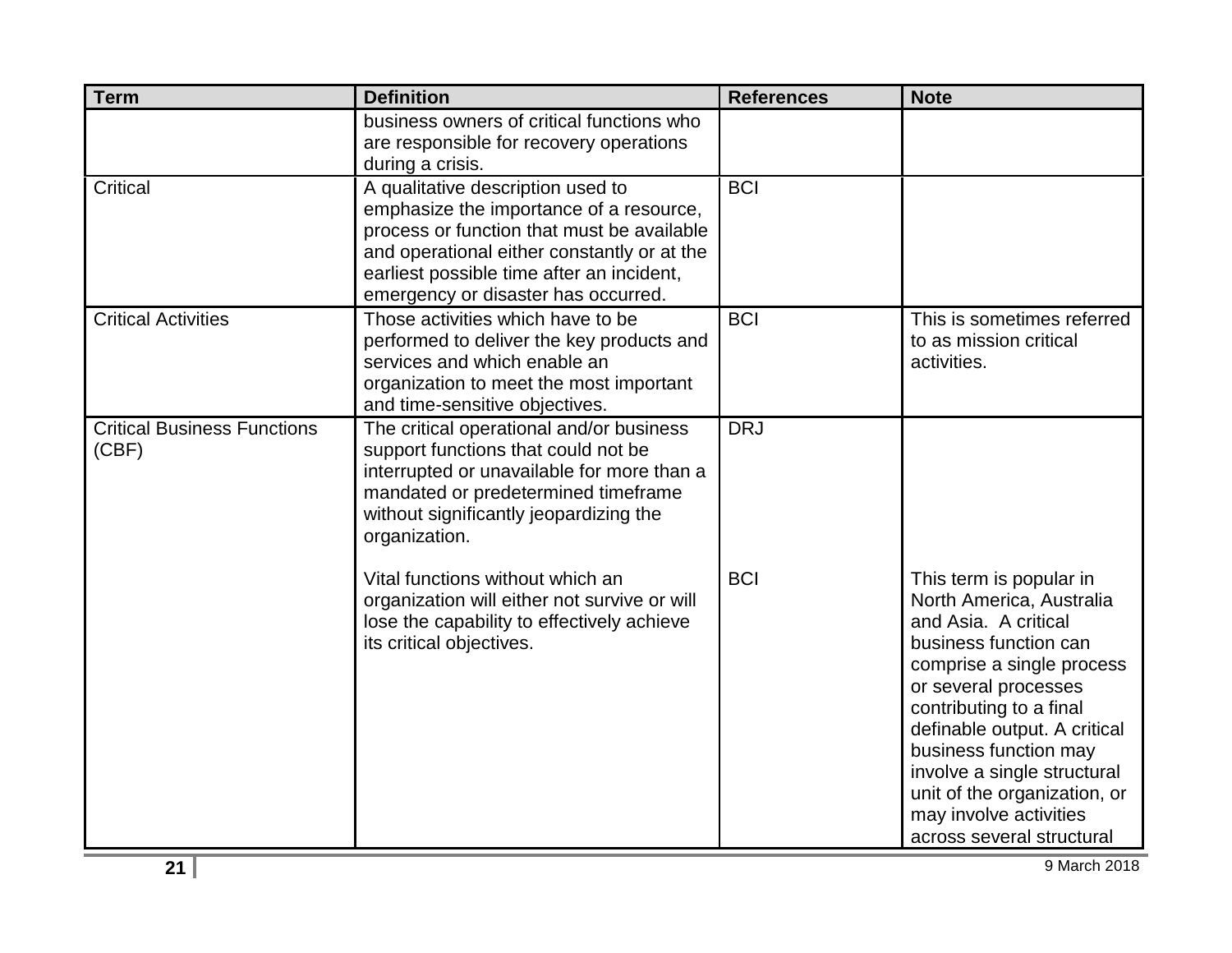| <b>Term</b>                                   | <b>Definition</b>                                                                                                                                                                                   | <b>References</b>        | <b>Note</b>                                                                                                      |
|-----------------------------------------------|-----------------------------------------------------------------------------------------------------------------------------------------------------------------------------------------------------|--------------------------|------------------------------------------------------------------------------------------------------------------|
|                                               |                                                                                                                                                                                                     |                          | units. A single structural<br>unit may have<br>responsibility for one or<br>more critical business<br>functions. |
| <b>Critical Component Failure</b><br>Analysis | A review of the components involved in<br>delivery of an enterprise wide process<br>and an assessment of the relationship<br>dependencies and impact of failure of one<br>component.                | <b>BCI</b>               |                                                                                                                  |
| <b>Critical Data Point</b>                    |                                                                                                                                                                                                     | <b>DRJ</b>               | See recovery point<br>objective                                                                                  |
|                                               | The point in time to which data must be<br>restored and synchronized to achieve a<br>Maximum Acceptable Outage.                                                                                     | <b>BCI</b>               | Not often used except in<br>Australia and Asia, and is<br>basically the same as<br>RPO.                          |
| <b>Critical Infrastructure</b>                | Physical assets whose incapacity or<br>destruction would have a debilitating<br>impact on the economic or physical<br>security of an entity (e.g., organization,<br>community, nation).             | <b>DRJ</b><br><b>BCI</b> |                                                                                                                  |
| <b>Critical Service</b>                       | Mission critical office based computer<br>applications.                                                                                                                                             | <b>BCI</b>               |                                                                                                                  |
| <b>Critical Success Factors</b><br>(CSF)      | A management technique developed in<br>1970's but still popular, in which an<br>organization identifies a limited number of<br>activities it has to get correct to achieve<br>its primary missions. | <b>BCI</b>               |                                                                                                                  |
| <b>Critical Supplier</b>                      | Looking back in the logistical process<br>(upstream) of a product or service, any<br>supplier that could cause a disruption or                                                                      | <b>DRJ</b>               | A critical supplier could be<br>anywhere in the logistical<br>input process of the                               |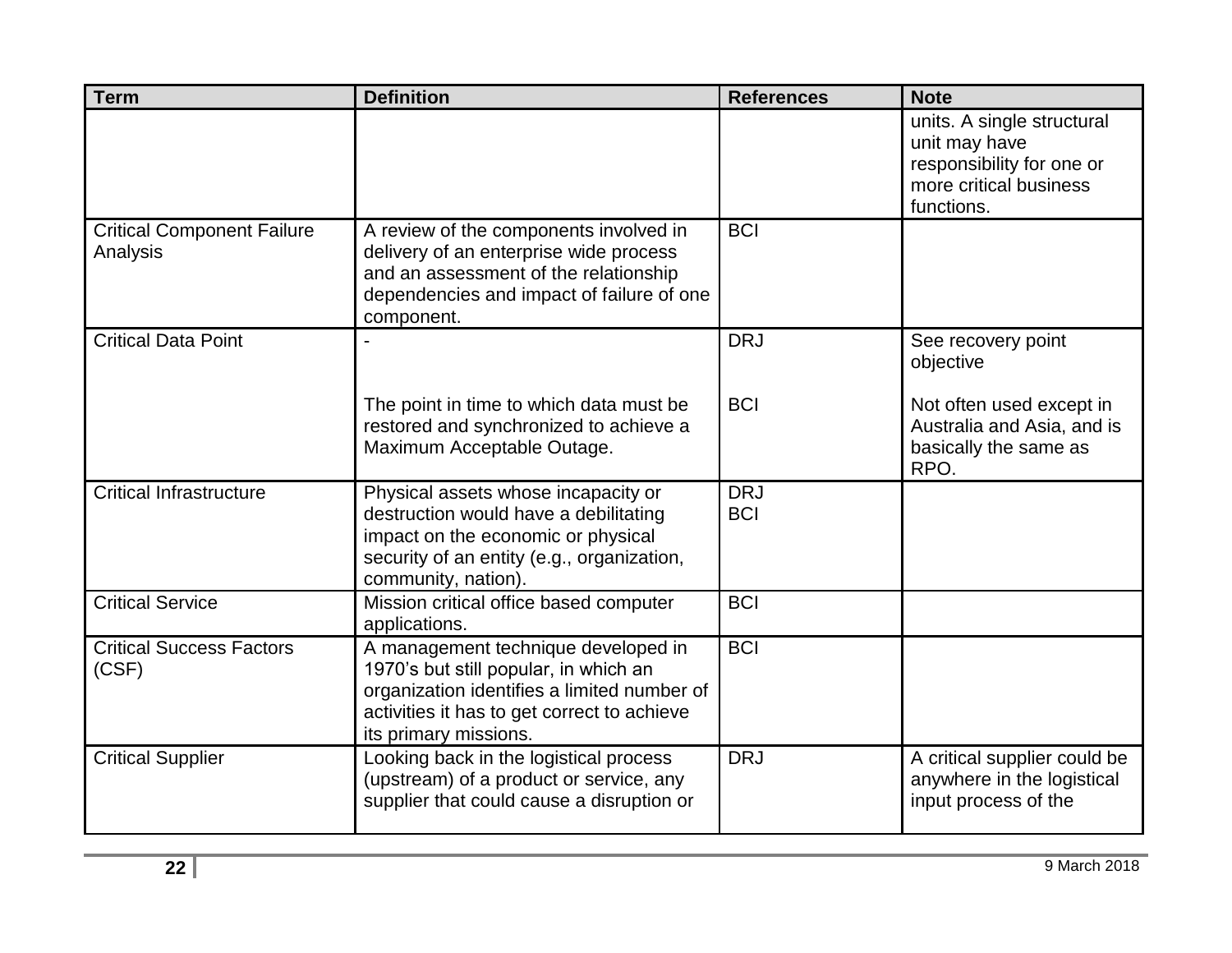| <b>Term</b>                  | <b>Definition</b>                                                                | <b>References</b> | <b>Note</b>         |
|------------------------------|----------------------------------------------------------------------------------|-------------------|---------------------|
|                              | outage to the organization's critical                                            |                   | customer's critical |
|                              | functions as documented in the BIA.                                              |                   | business function.  |
| Culture                      | Sets the tone for an organization,<br>influencing the consciousness of its       | <b>BCI</b>        |                     |
|                              | people. Cultural factors include the                                             |                   |                     |
|                              | integrity, ethical values and competence<br>of the entity's people: management's |                   |                     |
|                              | philosophy and operating style; the way                                          |                   |                     |
|                              | management assigns authority and                                                 |                   |                     |
|                              | responsibility, and organises and                                                |                   |                     |
|                              | develops its people; and the attention and                                       |                   |                     |
|                              | direction provided by a Board.                                                   |                   |                     |
| <b>Customer Relationship</b> | A computer application or integrated set                                         | <b>BCI</b>        |                     |
| Management System (CRM)      | of applications which brings together all                                        |                   |                     |
|                              | aspects of customer communications and<br>management.                            |                   |                     |
| Damage Assessment            | An appraisal of the effects of the disaster                                      | <b>BCI</b>        |                     |
|                              | or incident on human, physical, economic                                         |                   |                     |
|                              | and operational capabilities.                                                    |                   |                     |
| Data Backup Strategies       | Data backup strategies will determine the                                        | <b>DRJ</b>        |                     |
|                              | technologies, media and offsite storage of                                       | <b>BCI</b>        |                     |
|                              | the backups necessary to meet an<br>organization's data recovery and             |                   |                     |
|                              | restoration objectives.                                                          |                   |                     |
| Data Backups                 | The copying of production files to media                                         | <b>DRJ</b>        |                     |
|                              | that can be stored both on and/or offsite                                        | <b>BCI</b>        |                     |
|                              | and can be used to restore corrupted or                                          |                   |                     |
|                              | lost data or to recover entire systems and                                       |                   |                     |
|                              | databases in the event of a disaster.                                            |                   |                     |
| <b>Data Center Recovery</b>  | The component of disaster recovery                                               | <b>DRJ</b>        |                     |
|                              | which deals with the restoration of data                                         | <b>BCI</b>        |                     |
|                              | center services and computer processing                                          |                   |                     |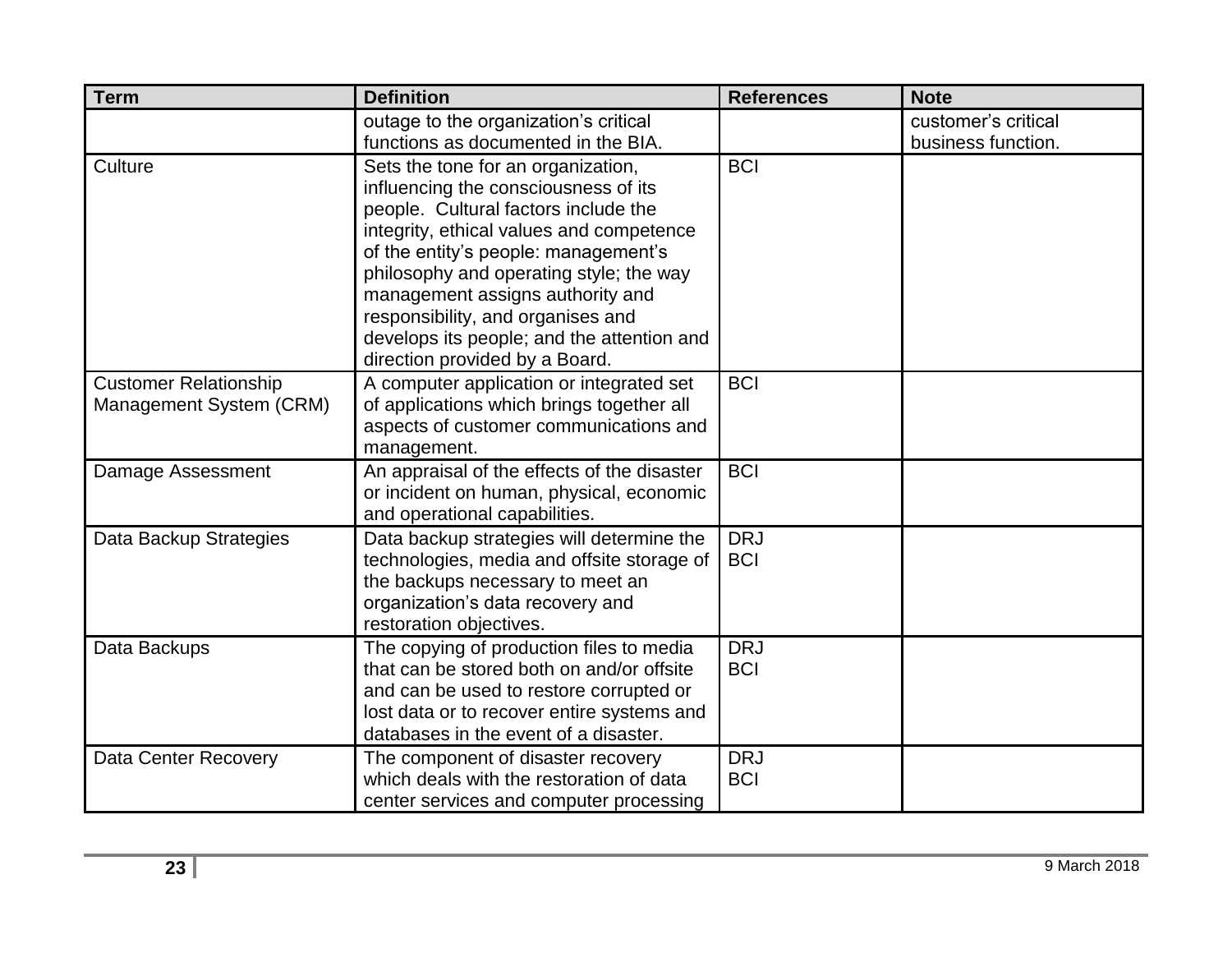| <b>Term</b>                 | <b>Definition</b>                                                                                                                                                                                                   | <b>References</b>        | <b>Note</b>                                                                                                                                                                                    |
|-----------------------------|---------------------------------------------------------------------------------------------------------------------------------------------------------------------------------------------------------------------|--------------------------|------------------------------------------------------------------------------------------------------------------------------------------------------------------------------------------------|
|                             | capabilities at an alternate location and<br>the migration back to the production site.                                                                                                                             |                          |                                                                                                                                                                                                |
| Data Mirroring              | The act of copying data from one location<br>to a storage device at another location in<br>or near real time.                                                                                                       | <b>DRJ</b>               | Hot sites usually refer to IT<br>and Telecom capabilities.<br>When used in the same<br>context for business users<br>they are more often<br>referred to as Work Area<br><b>Recovery Sites.</b> |
| <b>Data Protection</b>      | Statutory requirements to manage<br>personal data in a manner that does not<br>threaten or disadvantage the person to<br>whom it refers.                                                                            | <b>BCI</b>               |                                                                                                                                                                                                |
| Data Recovery               | The restoration of computer files from<br>backup media to restore programs and<br>production data to the state that existed<br>at the time of the last safe backup.                                                 | <b>DRJ</b><br><b>BCI</b> |                                                                                                                                                                                                |
| <b>Database Replication</b> | The partial or full duplication of data from<br>a source database to one or more<br>destination databases.                                                                                                          | <b>DRJ</b><br><b>BCI</b> |                                                                                                                                                                                                |
| <b>DBCI</b>                 | This certified membership grade is a<br>standalone credential. It is an academic<br>qualification in Business Continuity and a<br>route to higher membership grades of the<br>BCI depending on years of experience. | <b>BCI</b>               | <b>BCI</b> certification                                                                                                                                                                       |
| Declaration                 | A formal announcement by pre-<br>authorized personnel that a disaster or<br>severe outage is predicted or has<br>occurred and that triggers pre-arranged<br>response and mitigating actions.                        | <b>DRJ</b><br><b>BCI</b> | E.g., a move to an<br>alternate site.                                                                                                                                                          |
| <b>Declaration Fee</b>      | A fee charged by a commercial hot site<br>vendor for a customer invoked disaster<br>declaration                                                                                                                     | <b>DRJ</b><br><b>BCI</b> |                                                                                                                                                                                                |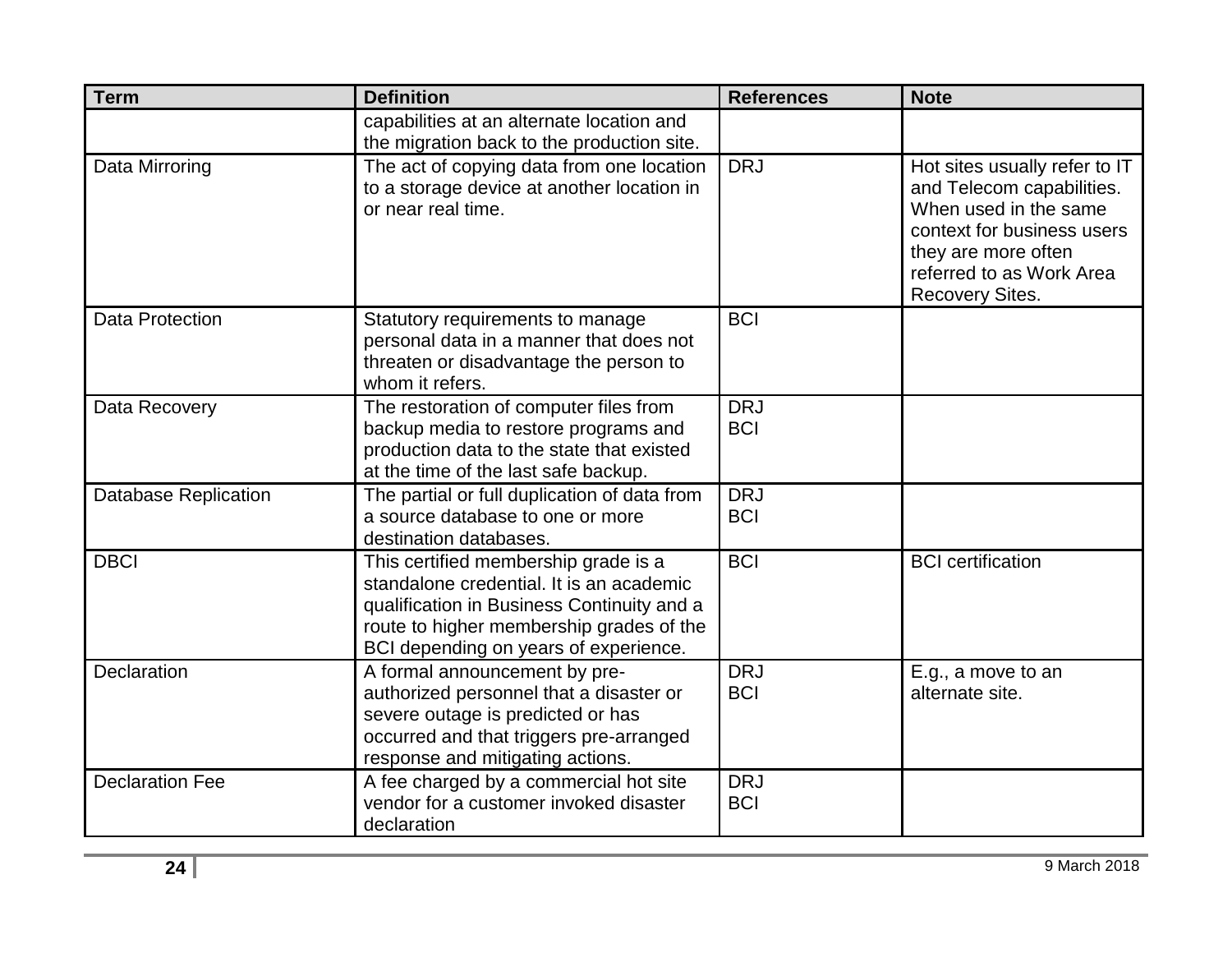| <b>Term</b>                      | <b>Definition</b>                                                                                                                                                                                                                | <b>References</b>        | <b>Note</b>                                                                                                                |
|----------------------------------|----------------------------------------------------------------------------------------------------------------------------------------------------------------------------------------------------------------------------------|--------------------------|----------------------------------------------------------------------------------------------------------------------------|
| <b>Decision Point</b>            | The latest moment at which the decision<br>to invoke emergency procedures has to<br>be taken to ensure the continued viability<br>of the organization.                                                                           | <b>BCI</b>               |                                                                                                                            |
| <b>Dedicated Work Area</b>       | Work space provided for sole use by a<br>single organization, configured ready for<br>use.                                                                                                                                       | <b>BCI</b>               |                                                                                                                            |
| <b>Denial of Access</b>          | Loss of access to any asset (premises,<br>hardware, systems) when no physical<br>damage has been done to the asset.                                                                                                              | <b>BCI</b>               |                                                                                                                            |
| <b>Denial of Physical Access</b> | The inability of an organization to access<br>and/or occupy its normal physical,<br>working environment.                                                                                                                         | <b>DRJ</b>               |                                                                                                                            |
| Dependency                       | The reliance or interaction, directly or<br>indirectly, of one activity, or process, or<br>component thereof, upon another.                                                                                                      | <b>DRJ</b><br><b>BCI</b> |                                                                                                                            |
| Design                           | The Technical Practice within the BCM<br>Lifecycle of the BCI Good Practice<br>Guidelines that identifies and selects<br>appropriate strategies to determine how<br>continuity and recovery from disruption<br>will be achieved. | <b>BCI</b>               | <b>Good Practice Guidelines</b><br>Glossary of Terms.                                                                      |
| <b>Desk Check</b>                | One method of validating a specific<br>component of a plan.                                                                                                                                                                      | <b>DRJ</b><br><b>BCI</b> | Typically, the owner of the<br>component reviews it for<br>accuracy and<br>completeness and signs<br>off.                  |
| <b>Desktop Exercise</b>          | Technique for rehearsing teams in which<br>participants review and discuss the<br>actions they would take according to their<br>plans, but do not perform any of these<br>actions.                                               | <b>BCI</b>               | Can be conducted with a<br>single team, or multiple<br>teams, typically under the<br>guidance of exercise<br>facilitators. |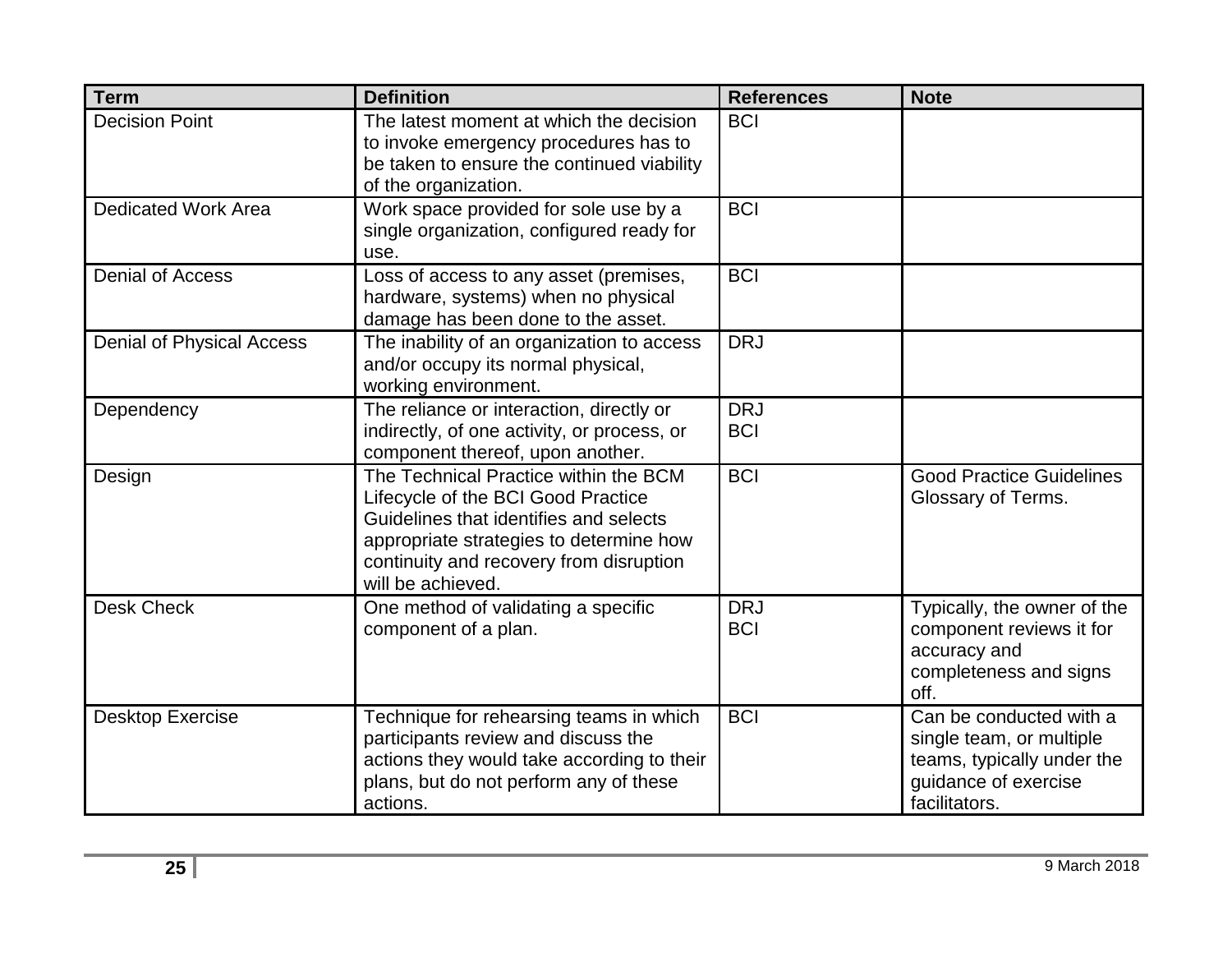| <b>Term</b>                 | <b>Definition</b>                                                                                                                                                                                                                       | <b>References</b> | <b>Note</b>                                                                                                                                                                                                                                                  |
|-----------------------------|-----------------------------------------------------------------------------------------------------------------------------------------------------------------------------------------------------------------------------------------|-------------------|--------------------------------------------------------------------------------------------------------------------------------------------------------------------------------------------------------------------------------------------------------------|
| <b>Differential Backup</b>  | Backup process that copies only such<br>items that have been changed since the<br>last full backup.                                                                                                                                     | <b>DRJ</b>        | Note: requires only the<br>last full backup and the<br>latest differential backup<br>for complete restoration.                                                                                                                                               |
| <b>Disaster</b>             | Situation where widespread human,<br>material, economic or environmental<br>losses have occurred which exceeded the<br>ability of the affected organization,<br>community or society to respond and<br>recover using its own resources. | ISO 22300:2012    |                                                                                                                                                                                                                                                              |
| <b>Disaster Declaration</b> | The staff should be familiar with the list of<br>assessment criteria of an incident versus<br>disaster situation established by the BCM<br>or DR Steering Committee and the<br>notification procedure when a disaster<br>occurs.        | <b>BCI</b>        | Usually, for the invocation<br>of 3rd party services or<br>insurance claims there will<br>be need for a formal<br><b>Disaster Declaration.</b>                                                                                                               |
| <b>Disaster Management</b>  | Strategies for prevention, preparedness<br>and response to disasters and the<br>recovery of essential post-disaster<br>services.                                                                                                        | <b>BCI</b>        | This is particularly used in<br>areas where large-scale<br>natural disasters are<br>prevalent and in common<br>use in Australia. The<br>actual written plans are<br>therefore known as<br><b>Disaster Plans or Disaster</b><br>Management plans.             |
| Disaster Recovery (DR)      | The process, policies and procedures<br>related to preparing for recovery or<br>continuation of technology infrastructure,<br>systems and applications which are vital<br>to an organization after a disaster or<br>outage.             | <b>DRJ</b>        | <b>Disaster Recovery focuses</b><br>on the information or<br>technology systems that<br>support business<br>functions, as opposed to<br><b>Business Continuity which</b><br>involves planning for<br>keeping all aspects of a<br>business functioning in the |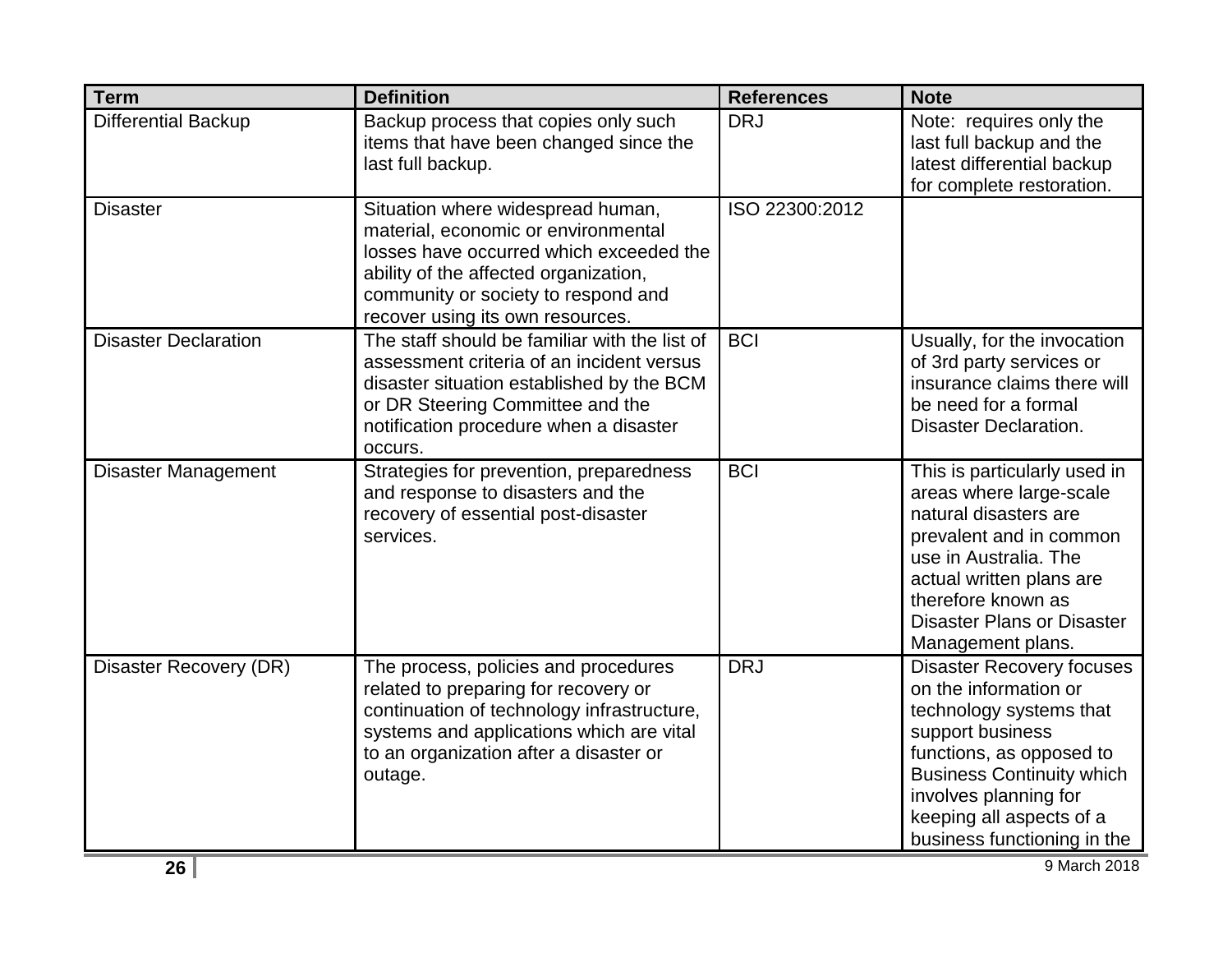| <b>Term</b>                       | <b>Definition</b>                                                                                                                                                                                                                            | <b>References</b>        | <b>Note</b>                                                                                                                                                                                                                                                                                                                                 |
|-----------------------------------|----------------------------------------------------------------------------------------------------------------------------------------------------------------------------------------------------------------------------------------------|--------------------------|---------------------------------------------------------------------------------------------------------------------------------------------------------------------------------------------------------------------------------------------------------------------------------------------------------------------------------------------|
|                                   |                                                                                                                                                                                                                                              |                          | midst of disruptive events.<br>Disaster recovery is a<br>subset of Business<br>Continuity.                                                                                                                                                                                                                                                  |
|                                   | The strategies and plans for recovering<br>and restoring the organizations<br>technological infra-structure and<br>capabilities after a serious interruption.                                                                                | <b>BCI</b>               | DR is now normally only<br>used in reference to an<br>organization's IT and<br>telecommunications<br>recovery.                                                                                                                                                                                                                              |
| Disaster Recovery Plan (DRP)      | The management approved document<br>that defines the resources, actions, tasks<br>and data required to manage the<br>technology recovery effort.                                                                                             | <b>DRJ</b><br><b>BCI</b> | Usually refers to the<br>technology recovery effort.<br>This is a component of the<br><b>Business Continuity</b><br>Management Program.                                                                                                                                                                                                     |
| <b>Disaster Recovery Planning</b> | The process of developing and<br>maintaining recovery strategies for<br>information technology (IT) systems,<br>applications and data. This includes<br>networks, servers, desktops, laptops,<br>wireless devices, data and connectivity.    | <b>DRJ</b>               | Priorities for IT recovery<br>should be consistent with<br>the priorities for recovery<br>of business functions and<br>processes that were<br>developed during the<br>business impact analysis<br>(BIA) process. IT<br>resources required to<br>support time-sensitive<br>business functions and<br>processes should also be<br>identified. |
| <b>Disruption</b>                 | An event that interrupts normal business,<br>functions, operations, or processes,<br>whether anticipated (e.g., hurricane,<br>political unrest) or unanticipated (e.g., a<br>blackout, terror attack, technology failure,<br>or earthquake). | <b>BCI</b>               | <b>Good Practice Guidelines</b><br><b>Glossary of Terms</b>                                                                                                                                                                                                                                                                                 |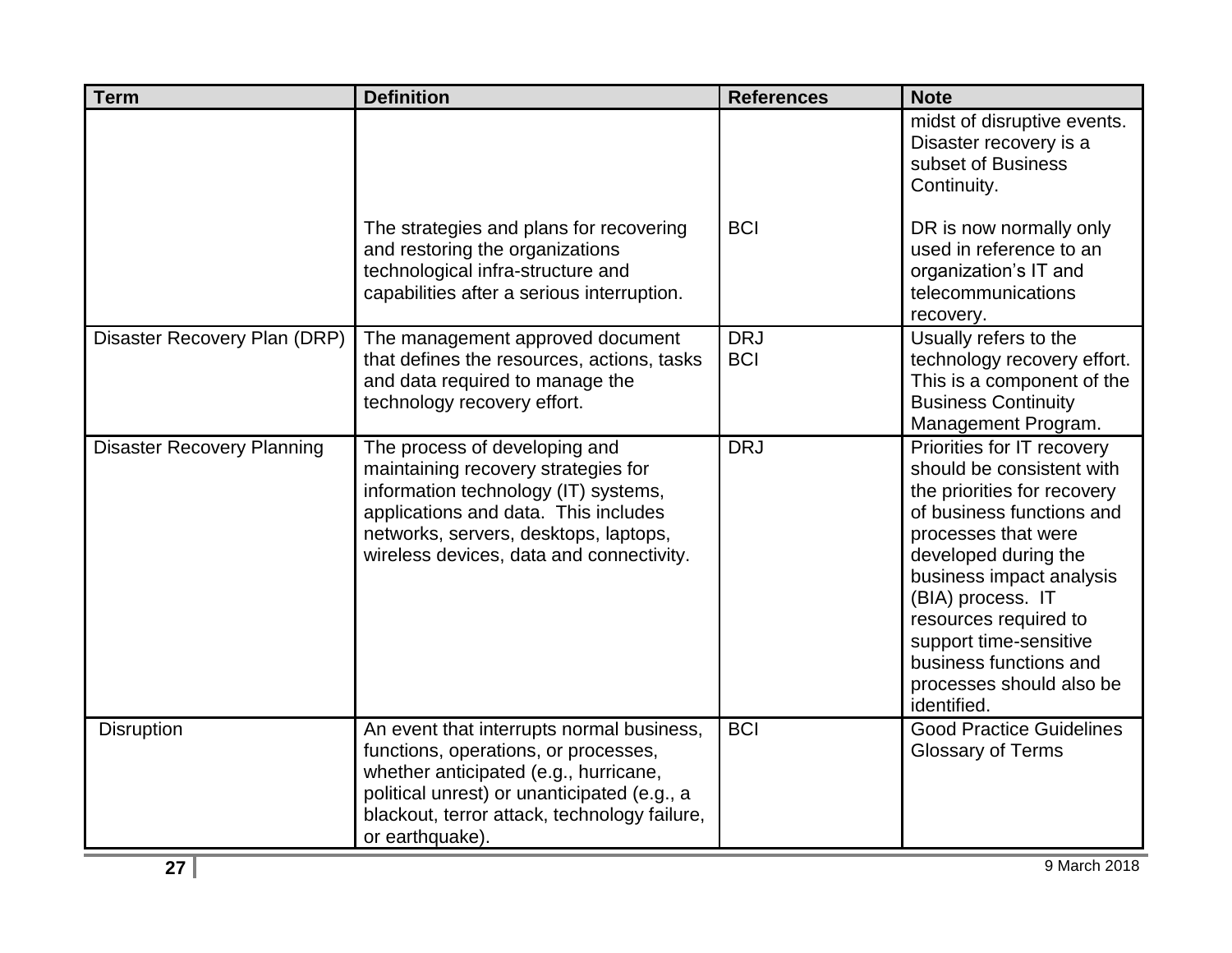| <b>Term</b>                | <b>Definition</b>                                                                                                                                                                                                                                                                                                                 | <b>References</b>        | <b>Note</b>                                                                  |
|----------------------------|-----------------------------------------------------------------------------------------------------------------------------------------------------------------------------------------------------------------------------------------------------------------------------------------------------------------------------------|--------------------------|------------------------------------------------------------------------------|
| Diverse Routing            | The routing of information through split or<br>duplicated cable facilities.                                                                                                                                                                                                                                                       | <b>BCI</b>               |                                                                              |
| <b>Diversification</b>     | A continuity and recovery strategy<br>requiring the live undertaking of activities<br>at two or more geographically dispersed<br>locations.                                                                                                                                                                                       | <b>BCI</b>               | <b>Good Practice Guidelines</b><br>Glossary of Terms.                        |
| Downtime                   | A period in time when something is not in<br>operation.                                                                                                                                                                                                                                                                           | <b>BCI</b>               | This is often called Outage<br>when referring to IT<br>services and systems. |
| Drop Ship                  | A strategy for:<br>a) Delivering equipment, supplies, and<br>materials at the time of a business<br>continuity event or exercise.<br>b) Providing replacement hardware within<br>a specified time period via prearranged<br>contractual arrangements with an<br>equipment supplier at the time of a<br>business continuity event. | <b>DRJ</b><br><b>BCI</b> |                                                                              |
| Duty of Care               | A corporate governance requirement to<br>take care of the assets of the organization<br>- a duty incumbent on officers of an<br>enterprise.                                                                                                                                                                                       | <b>BCI</b>               |                                                                              |
| <b>Effectiveness</b>       | Extent to which planned activities are<br>realized and planned results achieved.                                                                                                                                                                                                                                                  | ISO 22300:2012           |                                                                              |
| Efficiency                 | Relationship between the result achieved<br>and the resources used.                                                                                                                                                                                                                                                               | <b>BCI</b>               |                                                                              |
| <b>Electronic Vaulting</b> | The transfer of data by electronic means<br>to a backup site, as opposed to the<br>physical shipment of backup tapes or<br>disks.                                                                                                                                                                                                 | <b>DRJ</b>               |                                                                              |
|                            | The transfer of data to an offsite storage<br>facility using a communications link.                                                                                                                                                                                                                                               | <b>BCI</b>               |                                                                              |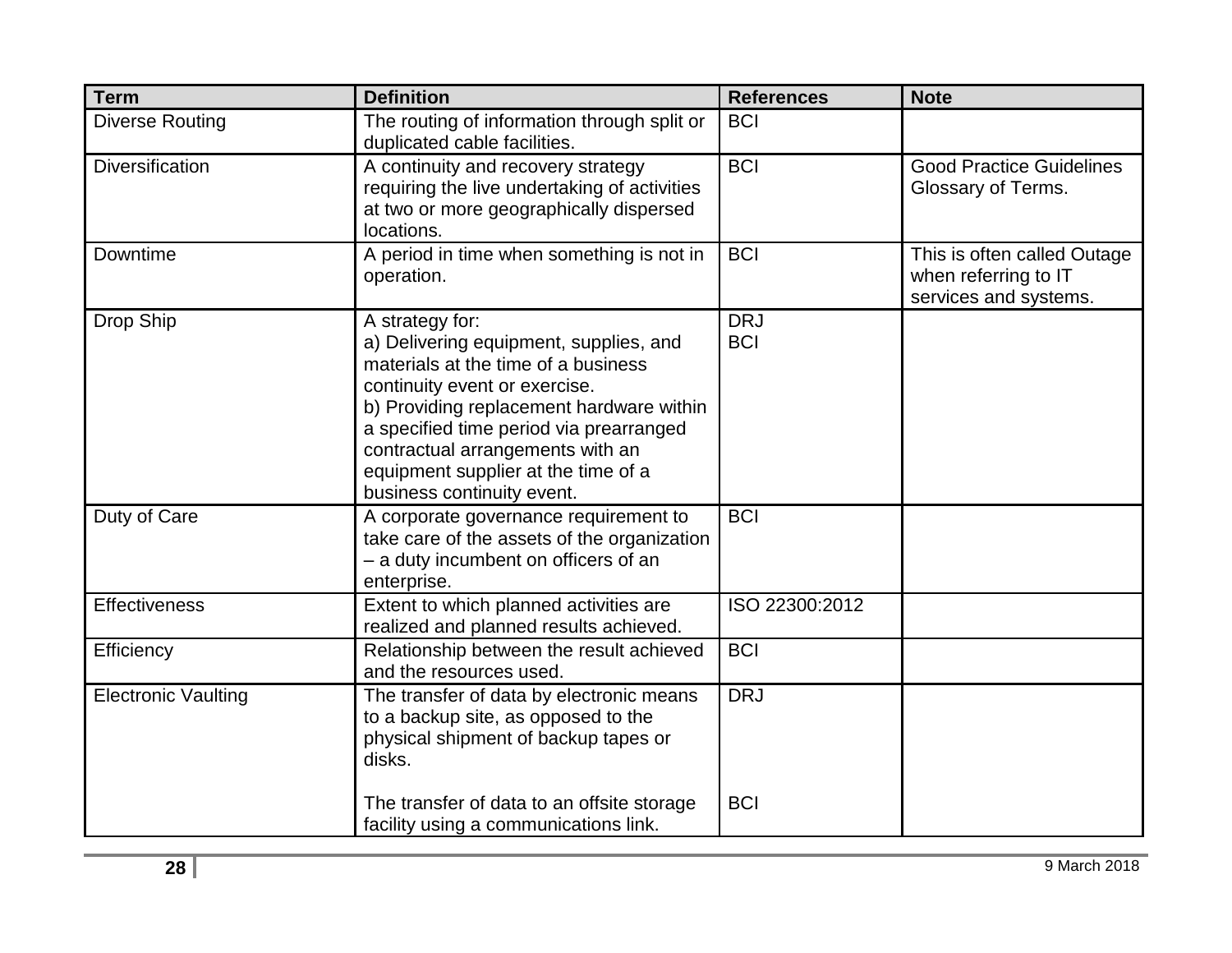| <b>Term</b>                              | <b>Definition</b>                                                                                                                                                                                            | <b>References</b>        | <b>Note</b>                                                                                                                                                                                                                                                     |
|------------------------------------------|--------------------------------------------------------------------------------------------------------------------------------------------------------------------------------------------------------------|--------------------------|-----------------------------------------------------------------------------------------------------------------------------------------------------------------------------------------------------------------------------------------------------------------|
| <b>Embedding Business</b><br>Continuity  | The Management Practice within the<br>BCM Lifecycle that continually seeks to<br>integrate Business Continuity into day-to-<br>day activities and organizational culture.                                    | <b>BCI</b>               | <b>Good Practice Guidelines</b><br>Glossary of Terms.                                                                                                                                                                                                           |
| Emergency                                | Any incident, whether natural,<br>technological, or human-caused, that<br>requires responsive action to protect life<br>or property.                                                                         | <b>DRJ</b>               |                                                                                                                                                                                                                                                                 |
| <b>Emergency Control Center</b><br>(ECC) | The Command Centre used by the Crisis<br>Management Team during the first phase<br>of an event.                                                                                                              | <b>DRJ</b><br><b>BCI</b> | An organization should<br>have both primary and<br>secondary locations for an<br>ECC in case one of them<br>becomes unavailable/<br>inaccessible. It may also<br>serve as a reporting point<br>for deliveries, services,<br>press and all external<br>contacts. |
| <b>Emergency Coordinator</b>             | The person designated to plan, exercise,<br>and implement the activities of sheltering<br>in place or the evacuation of occupants of<br>a site with the first responders and<br>emergency services agencies. | <b>DRJ</b><br><b>BCI</b> |                                                                                                                                                                                                                                                                 |
| <b>Emergency Data Services</b>           | Remote capture and storage of electronic<br>data, such as journaling, electronic<br>vaulting and database shadowing/<br>mirroring.                                                                           | <b>BCI</b>               |                                                                                                                                                                                                                                                                 |
| <b>Emergency Marshal</b>                 | A person responsible for ensuring that all<br>employees, visitors and contractors<br>evacuate a site/building and report to the<br>emergency coordinator when their<br>designated floor/area is clear.       | <b>BCI</b>               | Also called a fire marshal.                                                                                                                                                                                                                                     |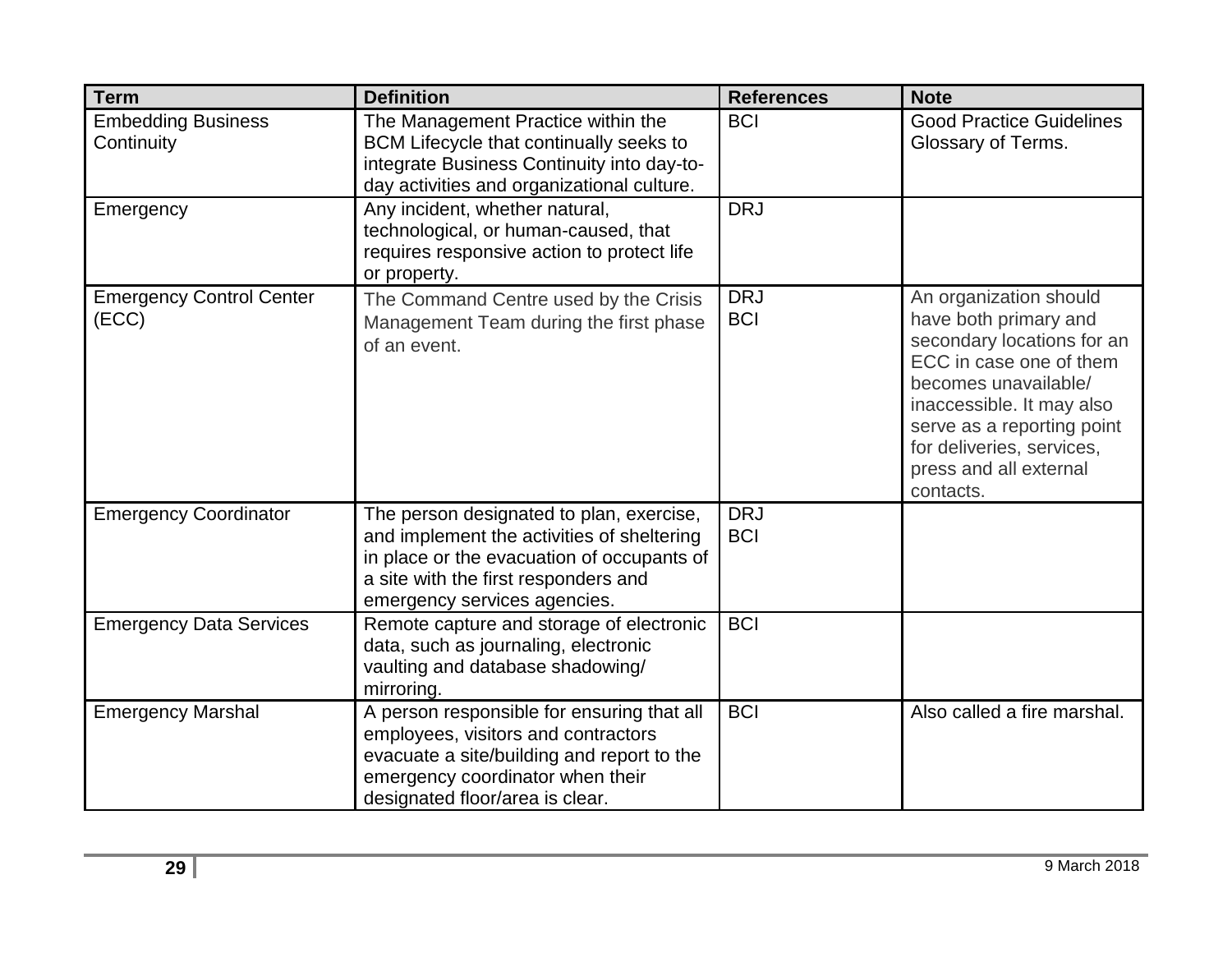| <b>Term</b>                                 | <b>Definition</b>                                                                                                                                                                                                                                                                                                                           | <b>References</b>        | <b>Note</b>                                                                                                                                                                                                                                                                                                                                                                                                                              |
|---------------------------------------------|---------------------------------------------------------------------------------------------------------------------------------------------------------------------------------------------------------------------------------------------------------------------------------------------------------------------------------------------|--------------------------|------------------------------------------------------------------------------------------------------------------------------------------------------------------------------------------------------------------------------------------------------------------------------------------------------------------------------------------------------------------------------------------------------------------------------------------|
| <b>Emergency Operations Center</b><br>(EOC) | The physical location at which the<br>coordination of information and resources<br>to support incident management (on-<br>scene operations) activities normally<br>takes place.                                                                                                                                                             | <b>FEMA Glossary</b>     | An EOC may be a<br>temporary facility or may<br>be located in a more<br>central or permanently<br>established facility,<br>perhaps at a higher level<br>of organization within a<br>jurisdiction. EOCs may be<br>organized by major<br>functional disciplines (e.g.,<br>fire, law enforcement,<br>medical services), by<br>jurisdiction (e.g., Federal,<br>State, regional, tribal, city,<br>county), or by some<br>combination thereof. |
|                                             | The facility used by the Incident or Crisis<br>Management Team after the first phase<br>of a plan invocation. An organization<br>must have a primary and secondary<br>location for an EOC in the event of one<br>being unavailable. It may also serve as a<br>reporting point for deliveries, services,<br>press and all external contacts. | <b>BCI</b>               | This is also traditionally<br>called a Command Centre.                                                                                                                                                                                                                                                                                                                                                                                   |
| <b>Emergency Planning</b>                   | Development and maintenance of agreed<br>procedures to prevent, reduce, control,<br>mitigate and take other actions in the<br>event of a civil emergency.                                                                                                                                                                                   | <b>BCI</b>               |                                                                                                                                                                                                                                                                                                                                                                                                                                          |
| <b>Emergency Preparedness</b>               | The capability that enables an<br>organization or community to respond to<br>an emergency in a coordinated, timely,<br>and effective manner to prevent the loss                                                                                                                                                                             | <b>DRJ</b><br><b>BCI</b> |                                                                                                                                                                                                                                                                                                                                                                                                                                          |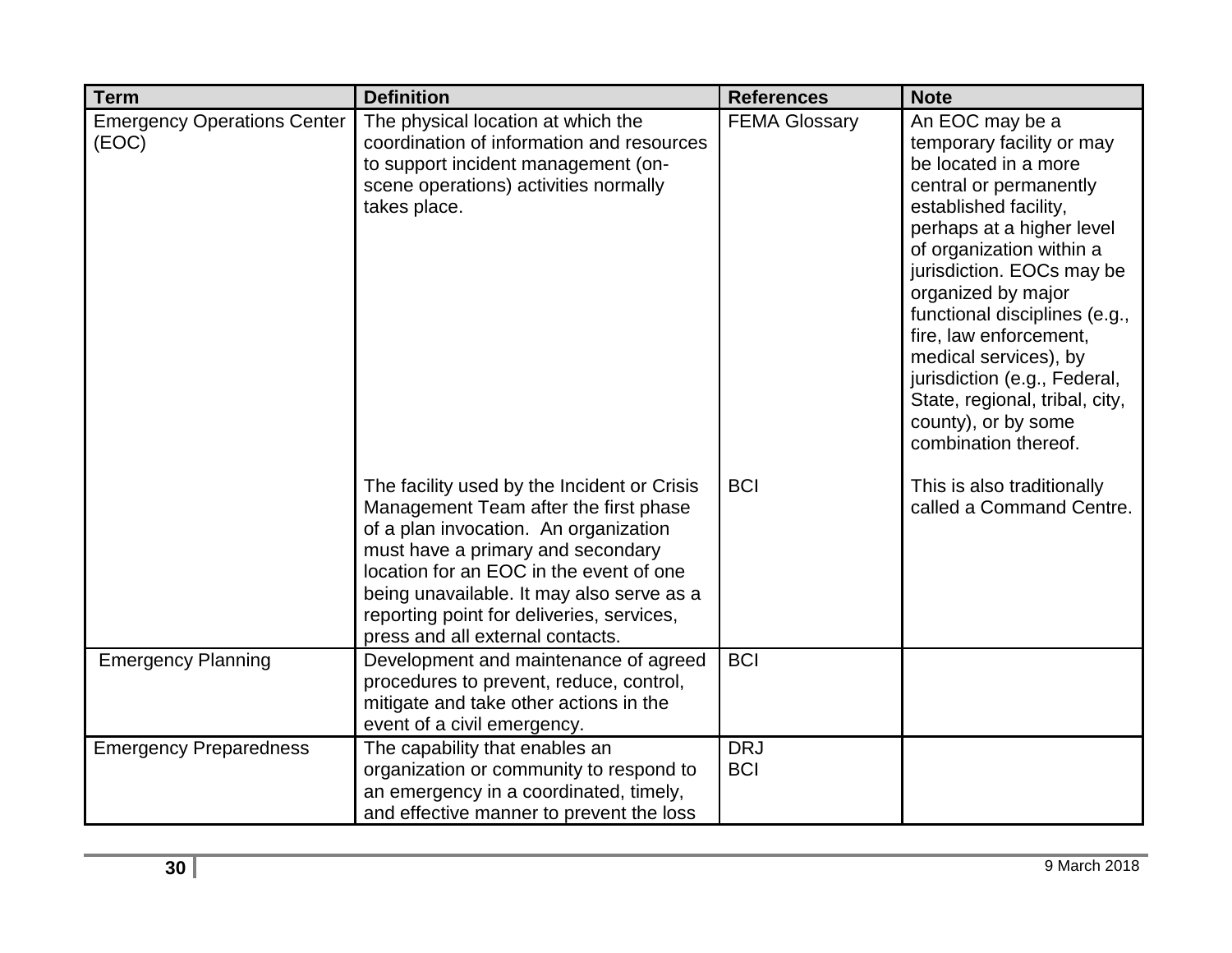| <b>Term</b>                             | <b>Definition</b>                                                                                                                                                                                                                                                                                       | <b>References</b>        | <b>Note</b>                                                                                                                                                                                                                                                                  |
|-----------------------------------------|---------------------------------------------------------------------------------------------------------------------------------------------------------------------------------------------------------------------------------------------------------------------------------------------------------|--------------------------|------------------------------------------------------------------------------------------------------------------------------------------------------------------------------------------------------------------------------------------------------------------------------|
|                                         | of life and minimize injury and property<br>damage.                                                                                                                                                                                                                                                     |                          |                                                                                                                                                                                                                                                                              |
| <b>Emergency Procedures</b>             | A documented list of activities to<br>commence immediately to prevent the<br>loss of life and minimize injury and<br>property damage.                                                                                                                                                                   | <b>DRJ</b><br><b>BCI</b> |                                                                                                                                                                                                                                                                              |
| <b>Emergency Response</b>               | Actions taken in response to a disaster<br>warning or alert to minimize or contain the<br>eventual negative effects, and those<br>taken to save and preserve lives and<br>provide basic services in the immediate<br>aftermath of a disaster impact, for as long<br>as an emergency situation prevails. | <b>BCI</b>               |                                                                                                                                                                                                                                                                              |
| <b>Emergency Response Plan</b>          | A documented plan usually addressing<br>the immediate reaction and response to<br>an emergency situation                                                                                                                                                                                                | <b>DRJ</b>               |                                                                                                                                                                                                                                                                              |
| <b>Emergency Response</b><br>Procedures | The initial response to any event and is<br>focused upon protecting human life and<br>the organization's assets.                                                                                                                                                                                        | <b>DRJ</b><br><b>BCI</b> |                                                                                                                                                                                                                                                                              |
| <b>Emergency Response Team</b><br>(ERT) | Qualified and authorized personnel who<br>have been trained to provide immediate<br>assistance.                                                                                                                                                                                                         | <b>DRJ</b><br><b>BCI</b> |                                                                                                                                                                                                                                                                              |
| <b>Enterprise Risk Management</b>       | ERM includes the methods and<br>processes used by organizations to<br>manage risks and seize opportunities<br>related to the achievement of their<br>objectives.                                                                                                                                        | <b>BCI</b>               | ERM provides a<br>framework for risk<br>management, which<br>typically involves<br>identifying particular<br>events or circumstances<br>relevant to the<br>organization's objectives<br>(risks and opportunities),<br>assessing them in terms of<br>likelihood and magnitude |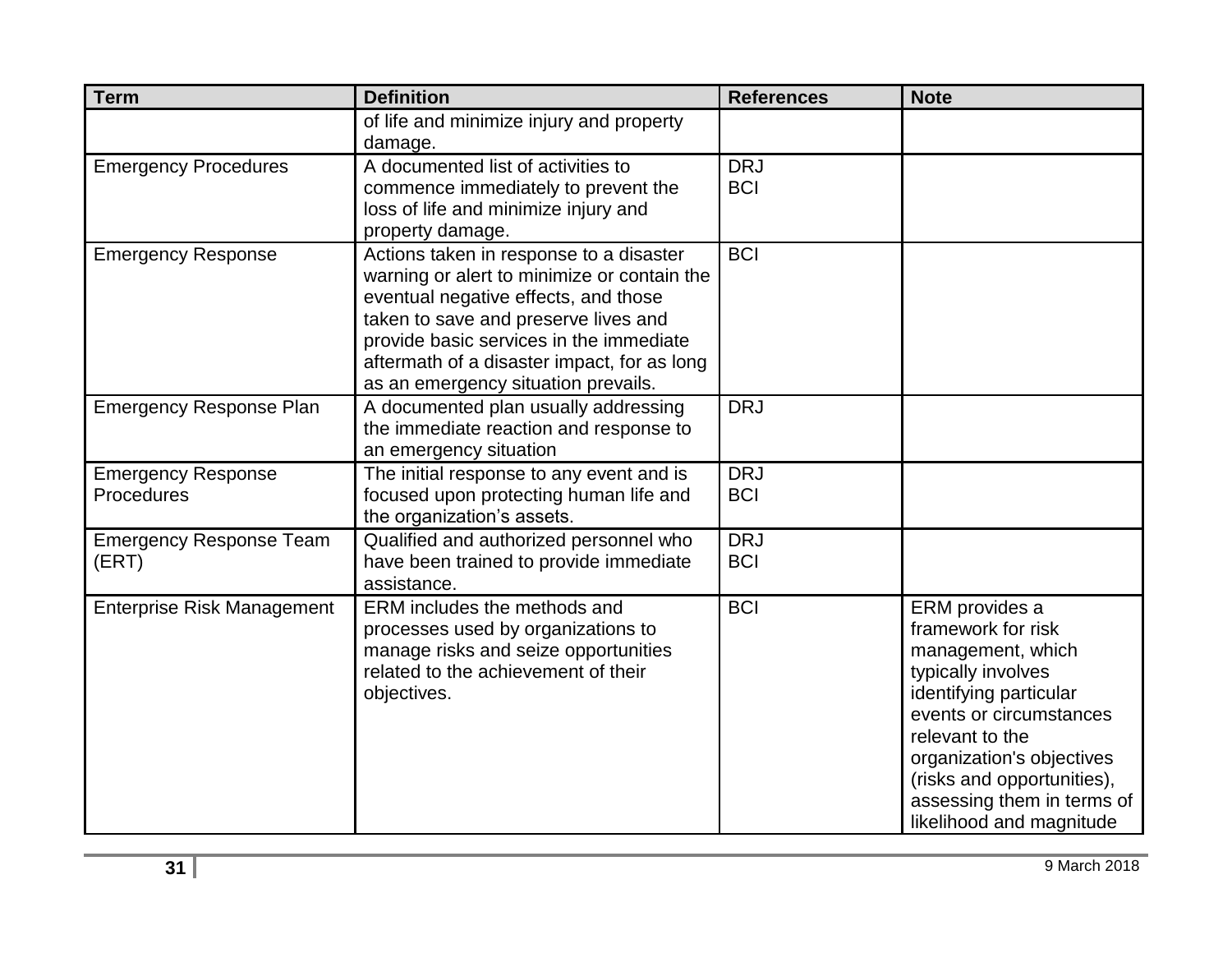| <b>Term</b>                     | <b>Definition</b>                                                                                                                                                                                                                                                                                                    | <b>References</b>        | <b>Note</b>                                                                                                                                                                                                                                                                                                             |
|---------------------------------|----------------------------------------------------------------------------------------------------------------------------------------------------------------------------------------------------------------------------------------------------------------------------------------------------------------------|--------------------------|-------------------------------------------------------------------------------------------------------------------------------------------------------------------------------------------------------------------------------------------------------------------------------------------------------------------------|
|                                 |                                                                                                                                                                                                                                                                                                                      |                          | of impact, determining a<br>response strategy, and<br>monitoring progress. By<br>identifying and proactively<br>addressing risks and<br>opportunities, business<br>enterprises protect and<br>create value for their<br>stakeholders, including<br>owners, employees,<br>customers, regulators, and<br>society overall. |
| <b>Enterprise-Wide Planning</b> | The overarching master plan covering all<br>aspects of business continuity within the<br>entire organization.                                                                                                                                                                                                        | <b>DRJ</b><br><b>BCI</b> |                                                                                                                                                                                                                                                                                                                         |
| Escalation                      | The process by which event-related<br>information is communicated upwards<br>through an organization's established<br>chain of command.                                                                                                                                                                              | <b>DRJ</b>               |                                                                                                                                                                                                                                                                                                                         |
|                                 | The process by which an incident is<br>communicated upwards through an<br>organization's business continuity and/or<br>incident and crisis management reporting<br>process.                                                                                                                                          | <b>BCI</b>               |                                                                                                                                                                                                                                                                                                                         |
| <b>Essential Services</b>       | Infrastructure services without which a<br>building or area would be considered<br>disabled and unable to provide normal<br>operating services; typically includes<br>utilities (water, gas, electricity,<br>telecommunications), and may also<br>include standby power systems or<br>environmental control systems. | <b>BCI</b>               |                                                                                                                                                                                                                                                                                                                         |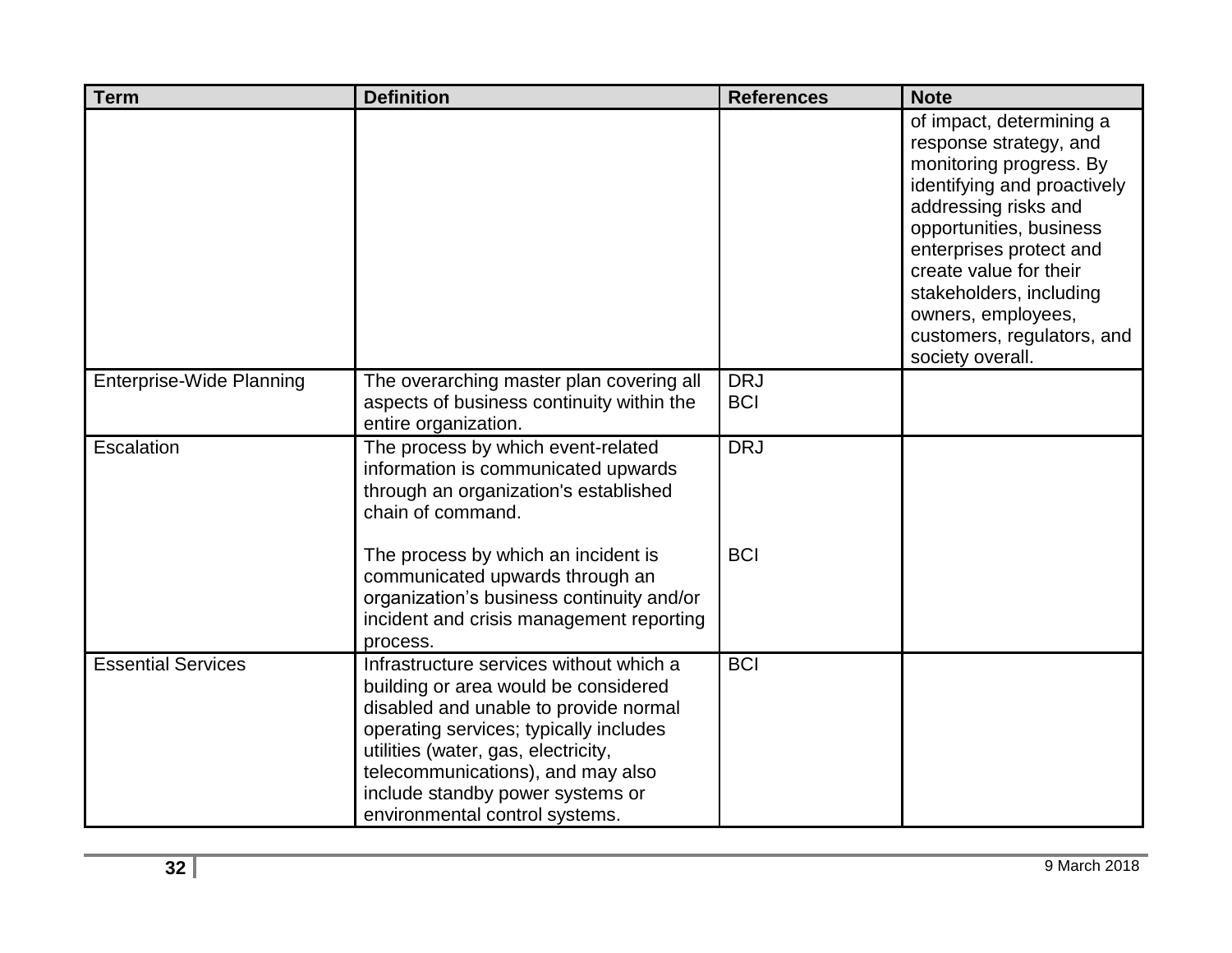| <b>Term</b>                   | <b>Definition</b>                                                                                                                                                                                                          | <b>References</b>        | <b>Note</b>                                                                                                                                                                                                                                                                                                                     |
|-------------------------------|----------------------------------------------------------------------------------------------------------------------------------------------------------------------------------------------------------------------------|--------------------------|---------------------------------------------------------------------------------------------------------------------------------------------------------------------------------------------------------------------------------------------------------------------------------------------------------------------------------|
| <b>Estimated Maximum Loss</b> | Insurance policies are written based upon<br>the EML - the maximum amount that can<br>be claimed against an insured peril.                                                                                                 | <b>BCI</b>               | In BI terms this usually<br>means the loss of gross<br>profit after deduction of<br>variable expenses and<br>addition of allowed<br>additional expenditure.                                                                                                                                                                     |
| Evacuation                    | The movement of employees, visitors and<br>contractors from a site and/or building to<br>a safe place (assembly area) in a<br>controlled and monitored manner at time<br>of an event.                                      | <b>DRJ</b><br><b>BCI</b> |                                                                                                                                                                                                                                                                                                                                 |
| Event                         | Occurrence or change of a particular set<br>of circumstances.                                                                                                                                                              | ISO Guide 73             | 1. An event can be one or<br>more occurrences<br>2. An event can consist of<br>something not<br>happening<br>3. An event can<br>sometimes be referred<br>to as an 'incident' or<br>'accident'<br>4. An event without<br>consequences can also<br>be referred to as a<br>"near miss", "incident",<br>"near hit" or "close call". |
| <b>Exclusion Zone</b>         | Boundary line of an area or zone that is<br>controlled by emergency services<br>personnel, and from which all<br>unauthorized persons are excluded for a<br>period of time determined by emergency<br>services leadership. | <b>BCI</b>               |                                                                                                                                                                                                                                                                                                                                 |
| <b>Executive Management</b>   | A person or group of people who directs<br>and controls an organization at the<br>highest level. In larger organizations this                                                                                              | <b>BCI</b>               | See also "Top<br>Management".                                                                                                                                                                                                                                                                                                   |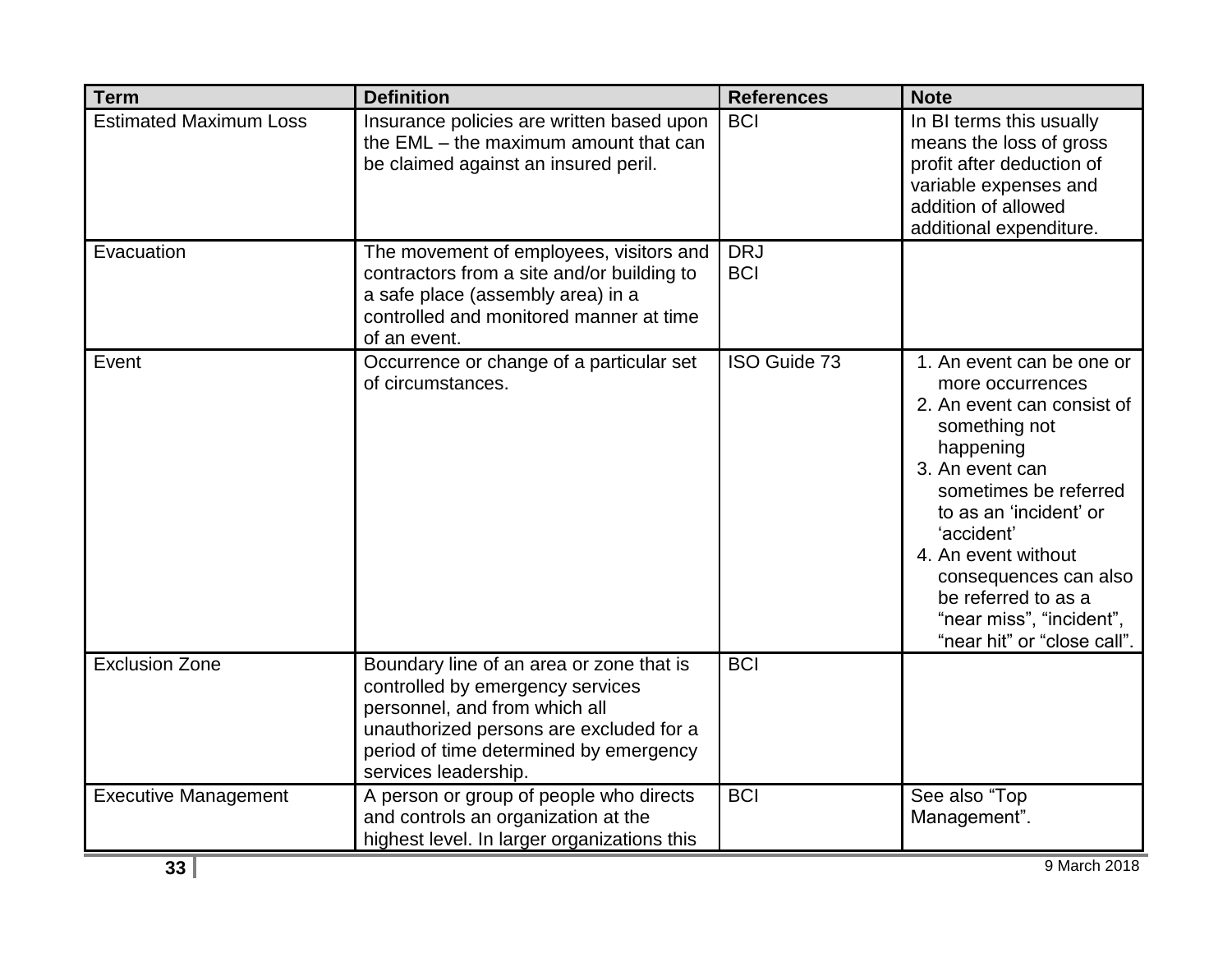| <b>Term</b>             | <b>Definition</b>                                                                                                                                                                                                                                      | <b>References</b>        | <b>Note</b>                                                                                                                                                                                                                                                                                                                                                                                                                                                                                       |
|-------------------------|--------------------------------------------------------------------------------------------------------------------------------------------------------------------------------------------------------------------------------------------------------|--------------------------|---------------------------------------------------------------------------------------------------------------------------------------------------------------------------------------------------------------------------------------------------------------------------------------------------------------------------------------------------------------------------------------------------------------------------------------------------------------------------------------------------|
|                         | might be called the Board, Directors,<br>Executives or Senior Managers. In a<br>small organization, the owner or sole<br>proprietor.                                                                                                                   |                          |                                                                                                                                                                                                                                                                                                                                                                                                                                                                                                   |
| Exercise                | A people focused activity designed to<br>execute business continuity plans and<br>evaluate the individual and/or<br>organization performance against<br>approved standards or objectives.                                                              | <b>DRJ</b>               | Exercises can be<br>announced or<br>unannounced, and are<br>performed for the purpose<br>of training and conditioning<br>team members, and<br>validating the business<br>continuity plan. Exercise<br>results identify plan gaps<br>and limitations and are<br>used to improve and<br>revise the Business<br>Continuity Plans. Types of<br>exercises include, e.g.:<br>tabletop exercise,<br>simulation exercise,<br>operational exercise, mock<br>disaster, desktop exercise,<br>full rehearsal. |
|                         | Process to train for, assess, practice, and<br>improve performance in an organization.                                                                                                                                                                 | ISO 22300:2012           | Participants can include an<br>overall controller,<br>directors, players,<br>observers and an umpire.                                                                                                                                                                                                                                                                                                                                                                                             |
| <b>Exercise Auditor</b> | An appointed role that is assigned to<br>assess whether the exercise aims /<br>objectives are being met and to measure<br>whether activities are occurring at the<br>right time and involve the correct people<br>to facilitate their achievement. The | <b>DRJ</b><br><b>BCI</b> |                                                                                                                                                                                                                                                                                                                                                                                                                                                                                                   |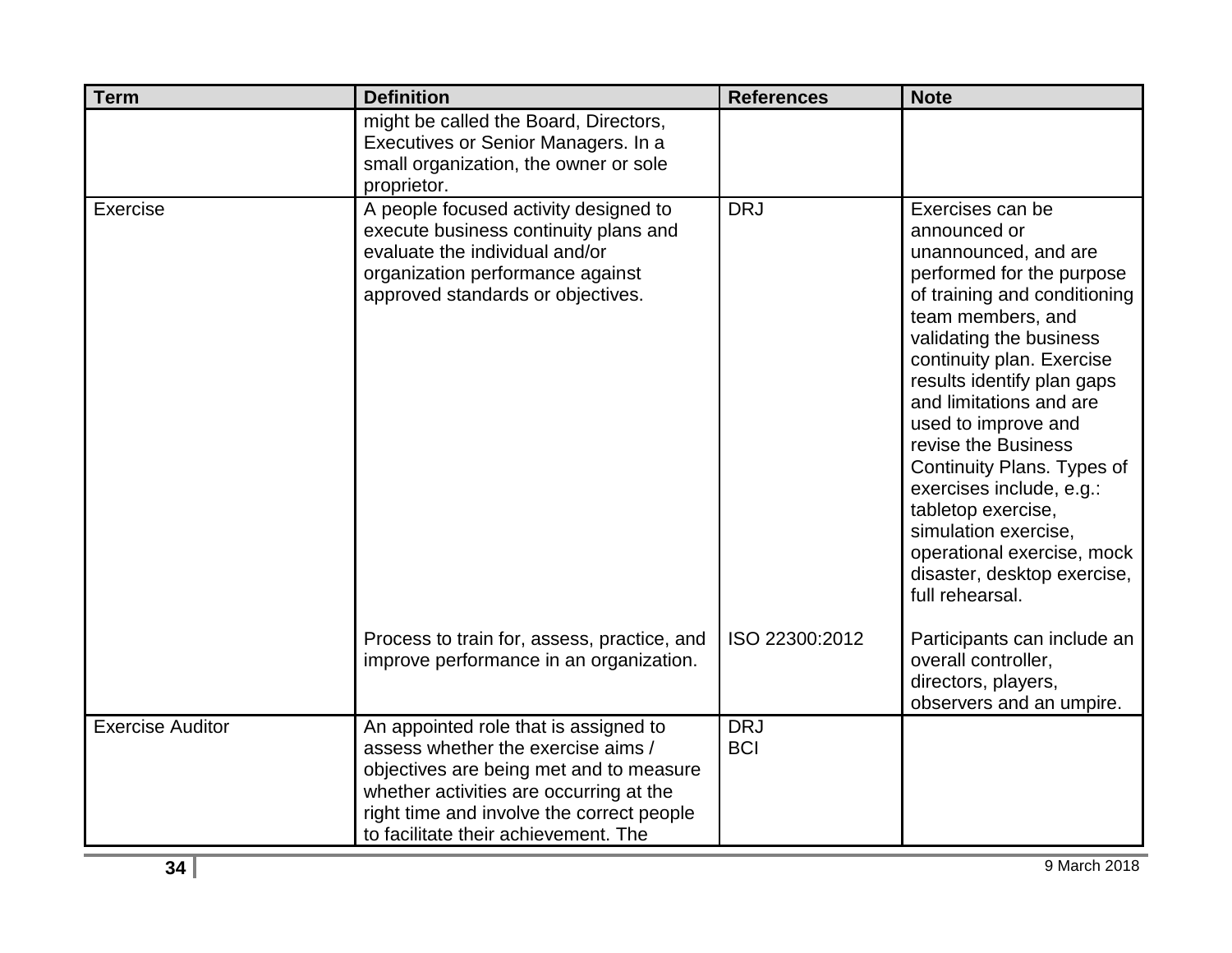| <b>Term</b>                        | <b>Definition</b>                                                                                                                              | <b>References</b>        | <b>Note</b>                                                                                                                                                                                                                                                                                                                                                                                                                                                                            |
|------------------------------------|------------------------------------------------------------------------------------------------------------------------------------------------|--------------------------|----------------------------------------------------------------------------------------------------------------------------------------------------------------------------------------------------------------------------------------------------------------------------------------------------------------------------------------------------------------------------------------------------------------------------------------------------------------------------------------|
|                                    | exercise auditor is not responsible for the<br>mechanics of the exercise. This<br>independent role is crucial in the<br>subsequent debriefing. |                          |                                                                                                                                                                                                                                                                                                                                                                                                                                                                                        |
| <b>Exercise Controller (Owner)</b> |                                                                                                                                                | <b>DRJ</b><br><b>BCI</b> | See Exercise Owner                                                                                                                                                                                                                                                                                                                                                                                                                                                                     |
| <b>Exercise Coordinator</b>        | The person responsible for the<br>mechanics of running the exercise.                                                                           | <b>DRJ</b>               | The coordinator must lead<br>the exercise and keep it<br>focused within the<br>predefined scope and<br>objectives of the exercise<br>as well as on the disaster<br>scenario. The coordinator<br>must be objective and not<br>influence the outcome.<br>They perform the<br>coordination to make sure<br>appropriate exercise<br>participants have been<br>identified and that exercise<br>scripts have been<br>prepared before, utilized<br>during, and updated after<br>the exercise. |
|                                    | Person responsible for planning,<br>execution, and evaluation activities of an<br>exercise.                                                    | ISO 22398:2013           |                                                                                                                                                                                                                                                                                                                                                                                                                                                                                        |
| <b>Exercise Observer</b>           | An exercise observer has no active role<br>within the exercise but is present for<br>awareness and training purposes.                          | <b>DRJ</b><br><b>BCI</b> | An exercise observer<br>might make<br>recommendations for<br>procedural improvements.                                                                                                                                                                                                                                                                                                                                                                                                  |
| <b>Exercise Owner</b>              | An appointed role that has total<br>management oversight and control of the                                                                    | <b>DRJ</b><br><b>BCI</b> | This includes early<br>termination of the exercise                                                                                                                                                                                                                                                                                                                                                                                                                                     |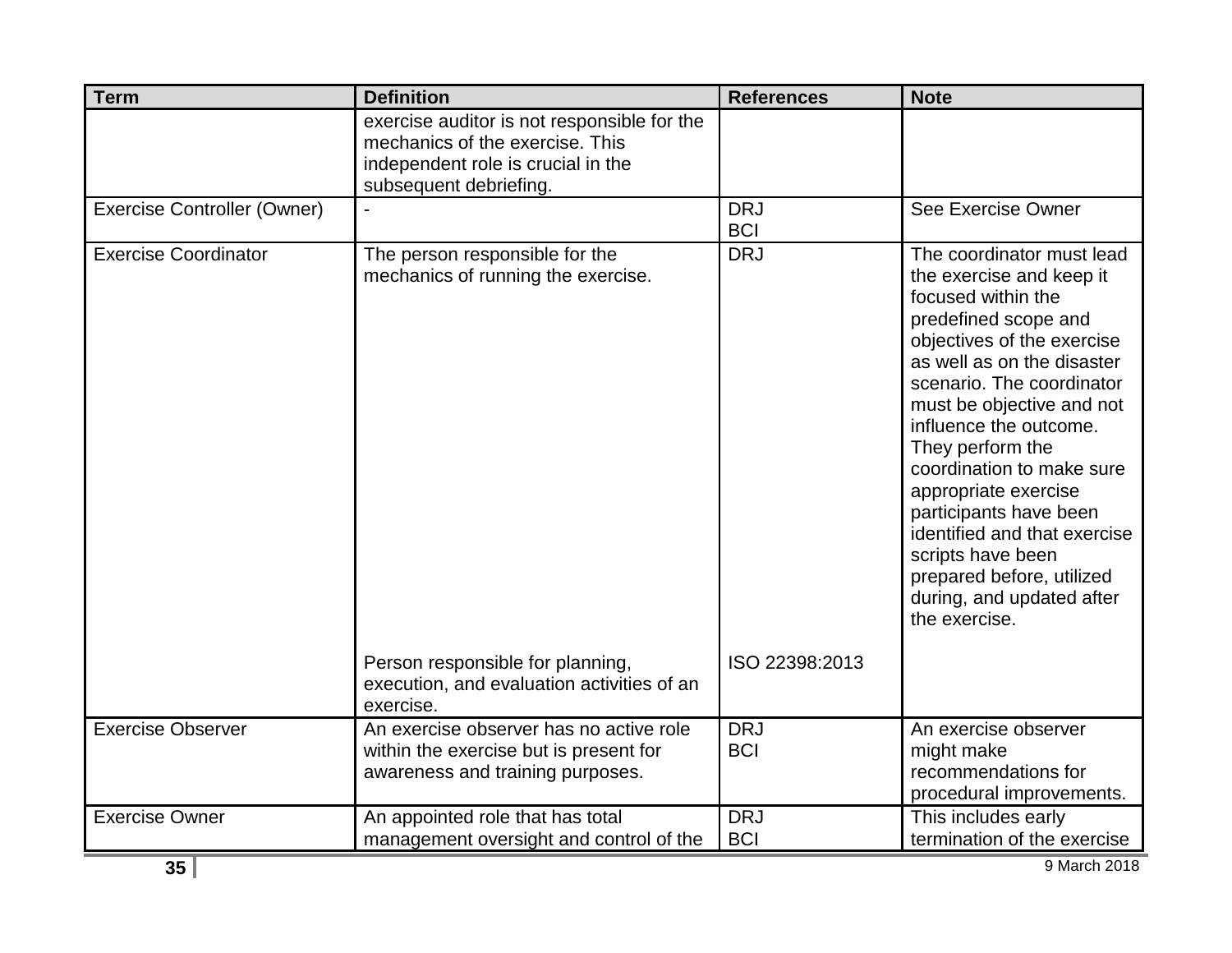| <b>Term</b>            | <b>Definition</b>                                                                                                                                               | <b>References</b>        | <b>Note</b>                                                                                                                                                                                                                                                                |
|------------------------|-----------------------------------------------------------------------------------------------------------------------------------------------------------------|--------------------------|----------------------------------------------------------------------------------------------------------------------------------------------------------------------------------------------------------------------------------------------------------------------------|
|                        | exercise and has the authority to alter the<br>exercise plan.                                                                                                   |                          | for reasons of safety or the<br>aims / objectives of the<br>exercise cannot be met<br>due to an unforeseen or<br>other internal or external<br>influence.                                                                                                                  |
| <b>Exercise Plan</b>   | A plan designed to periodically evaluate<br>tasks, teams, and procedures that are<br>documented in business continuity plans<br>to ensure the plan's viability. | <b>DRJ</b><br><b>BCI</b> | This can include all or part<br>of the BC plan, but should<br>include mission critical<br>components.                                                                                                                                                                      |
| Exercise Program(me)   | Series of exercise events designed to<br>meet an overall objective or goal.                                                                                     | ISO 22300:2012           |                                                                                                                                                                                                                                                                            |
| <b>Exercise Script</b> | A set of detailed instructions identifying<br>information necessary to implement a<br>predefined business continuity event<br>scenario for evaluation purposes. | <b>DRJ</b><br><b>BCI</b> |                                                                                                                                                                                                                                                                            |
| <b>Expense Log</b>     | Record of expenditure enabling loss<br>assessment and adjustment following an<br>incident or crisis.                                                            | <b>BCI</b>               |                                                                                                                                                                                                                                                                            |
| <b>Exposure</b>        | The potential susceptibility to loss; the<br>vulnerability to a particular risk.                                                                                | <b>DRJ</b><br><b>BCI</b> |                                                                                                                                                                                                                                                                            |
| <b>Extra Expense</b>   | The extra cost necessary to implement a<br>recovery strategy and/or mitigate a loss.                                                                            | <b>DRJ</b><br><b>BCI</b> | An example is the cost to<br>transfer inventory to an<br>alternate location to<br>protect it from further<br>damage, cost of<br>reconfiguring lines,<br>overtime costs, etc.<br>Typically reviewed during<br>BIA and is a consideration<br>during insurance<br>evaluation. |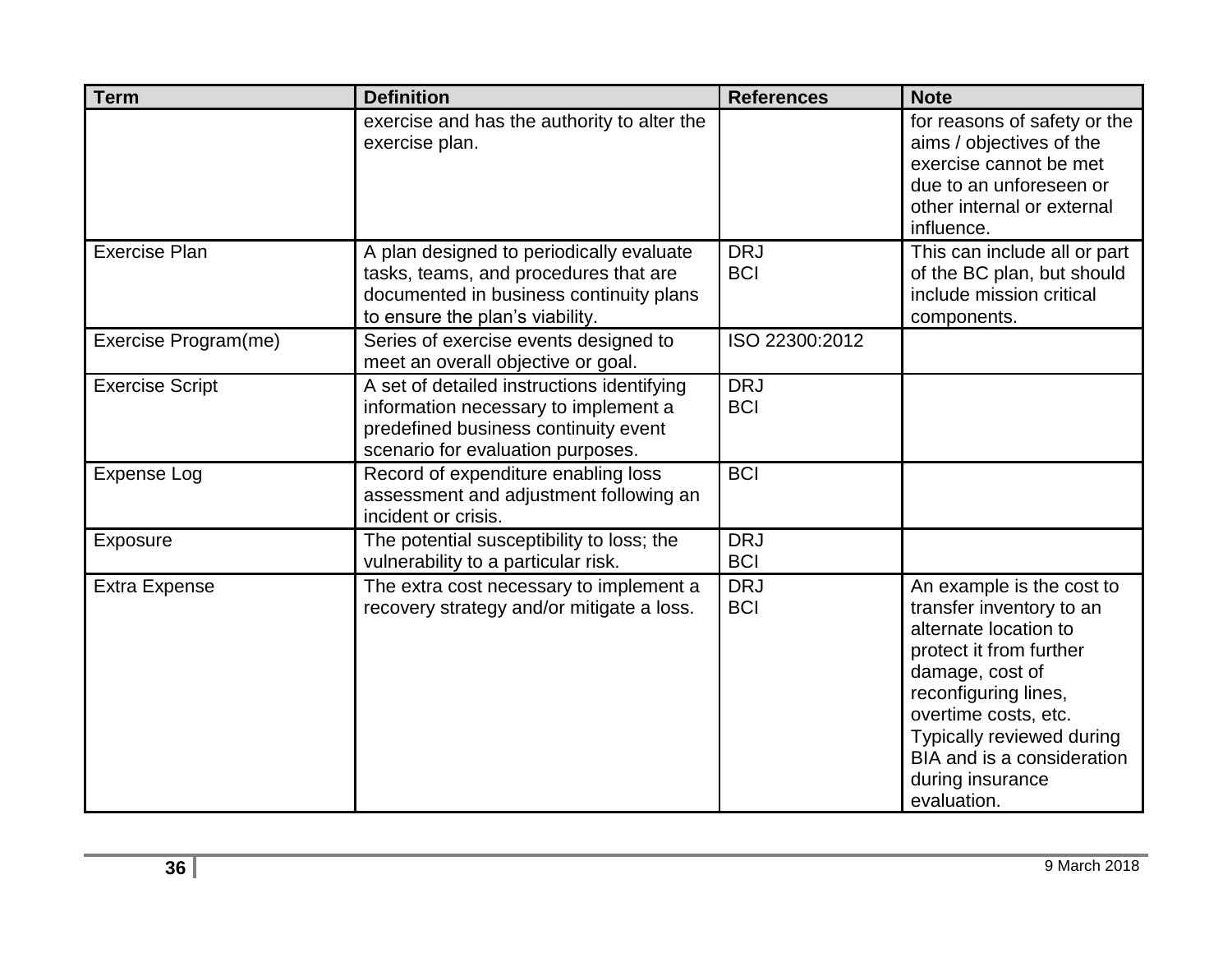| <b>Term</b>                                                         | <b>Definition</b>                                                                                                                                                                                                                                    | <b>References</b>        | <b>Note</b>                                                       |
|---------------------------------------------------------------------|------------------------------------------------------------------------------------------------------------------------------------------------------------------------------------------------------------------------------------------------------|--------------------------|-------------------------------------------------------------------|
| Facility                                                            | Plant, machinery, equipment, property,<br>buildings, vehicles, information systems,<br>transportation facilities, and other items of<br>infrastructure or plant and related<br>systems that have a distinct and<br>quantifiable function or service. | <b>BCI</b>               | See also "Infrastructure".                                        |
| Fallback                                                            | Another (but less popular) term for<br>alternative or alternate. A fallback facility<br>is another site/building that can be used<br>when the original site/building is unusable<br>or unavailable.                                                  | <b>BCI</b>               |                                                                   |
| <b>Fellow of the Business</b><br><b>Continuity Institute (FBCI)</b> | This prestigious certified membership<br>grade is the highest obtainable, and is<br>designed for professionals with over 10<br>years of experience and who have made<br>significant contributions to the BCI and<br>the industry.                    | <b>BCI</b>               |                                                                   |
| <b>FEMA</b>                                                         | <b>Federal Emergency Management Agency</b><br>- the US agency responsible for<br>responding to wide area disasters and<br>emergencies.                                                                                                               | <b>BCI</b>               |                                                                   |
| <b>Financial Impact</b>                                             | Actual or potential losses incurred.                                                                                                                                                                                                                 | <b>BCI</b>               |                                                                   |
| <b>First Responder</b>                                              | A member of an emergency service who<br>is first on the scene at a disruptive<br>incident.                                                                                                                                                           | <b>BCI</b>               | This would normally be<br>police, fire or ambulance<br>personnel. |
| Fit-for-purpose                                                     | Meeting an organization's requirements.                                                                                                                                                                                                              | <b>BCI</b>               |                                                                   |
| <b>Floor Warden</b>                                                 | Person responsible for ensuring that all<br>employees, visitors and contractors<br>evacuate a floor within a specific site.                                                                                                                          | <b>DRJ</b><br><b>BCI</b> |                                                                   |
| <b>Formal Debrief</b>                                               | A discussion held within weeks of the<br>exercise, addressing the wider<br>organizational issues that identifies<br>learning opportunities.                                                                                                          | <b>BCI</b>               | <b>Good Practice Guidelines</b><br>Glossary of Terms.             |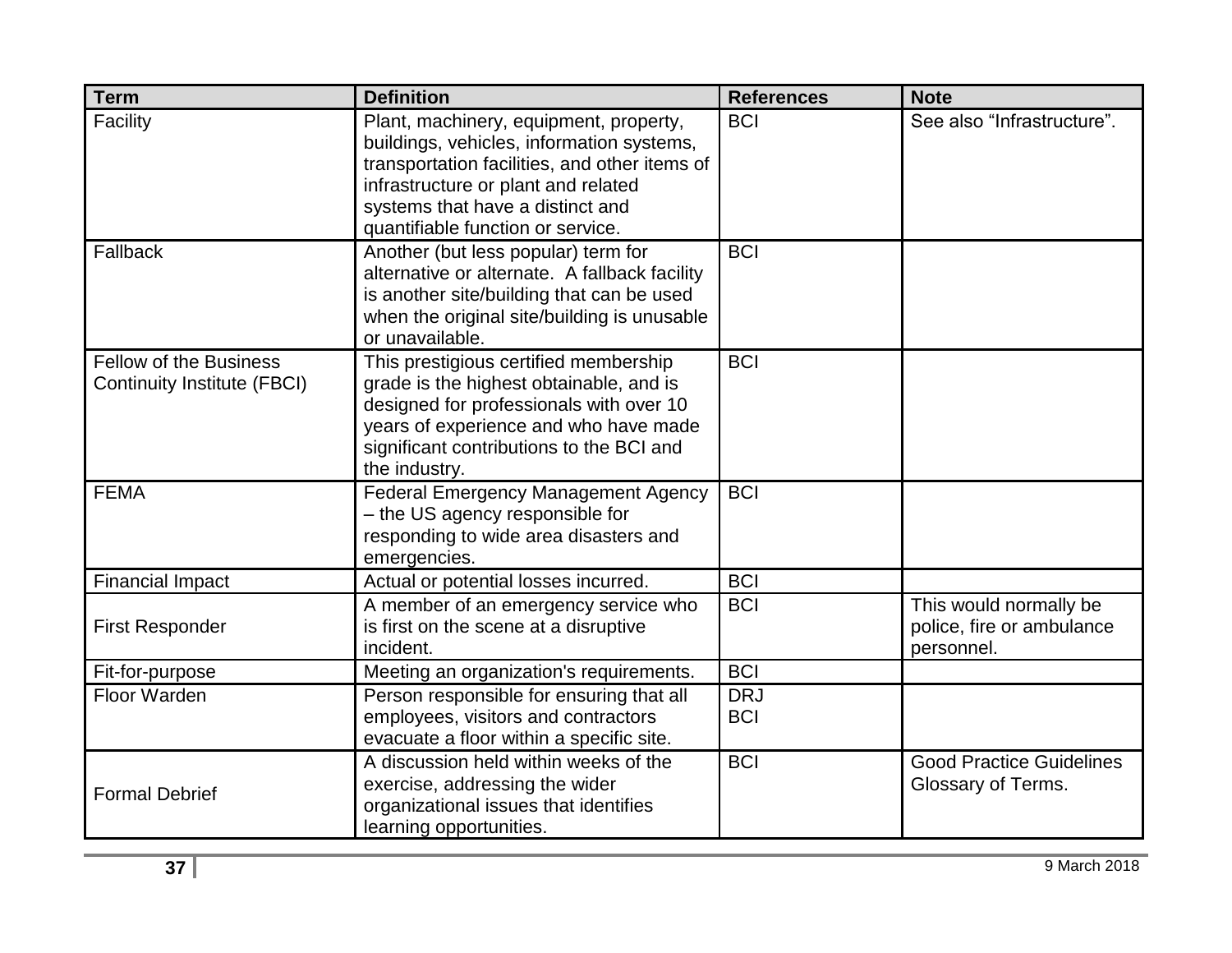| <b>Term</b>                              | <b>Definition</b>                                                                                                                                                                                                    | <b>References</b>        | <b>Note</b>                                                                                                                                                                                                                                                                                                 |
|------------------------------------------|----------------------------------------------------------------------------------------------------------------------------------------------------------------------------------------------------------------------|--------------------------|-------------------------------------------------------------------------------------------------------------------------------------------------------------------------------------------------------------------------------------------------------------------------------------------------------------|
| <b>Full Rehearsal</b>                    | An exercise that simulates a Business<br>Continuity event where the organization<br>or some of its component parts are<br>suspended until the exercise is<br>completed.                                              | <b>DRJ</b><br><b>BCI</b> |                                                                                                                                                                                                                                                                                                             |
| <b>Full Test</b>                         | A simulation exercise involving a<br>Business Continuity scenario where the<br>organization or some of its component<br>parts are suspended until the exercise is<br>completed.                                      | <b>BCI</b>               |                                                                                                                                                                                                                                                                                                             |
| Gain                                     | A positive consequence of an event or<br>incident.                                                                                                                                                                   | <b>BCI</b>               |                                                                                                                                                                                                                                                                                                             |
| <b>Gap Analysis</b>                      | A survey whose aim is to identify the<br>differences between BCM/Crisis<br>Management requirements (what the<br>business says it needs at time of an<br>incident) and what is in place and/or<br>currently available | <b>DRJ</b><br><b>BCI</b> |                                                                                                                                                                                                                                                                                                             |
| <b>Good Practice Guidelines</b>          | A guide to global good practice in<br>Business Continuity. The body of<br>knowledge produced by the Business<br>Continuity Institute.                                                                                | <b>BCI</b>               |                                                                                                                                                                                                                                                                                                             |
| Governance, Risk and<br>Compliance (GRC) | GRC is the umbrella term covering an<br>organization's approach across these<br>three areas.                                                                                                                         | <b>BCI</b>               | Being closely related<br>concerns, governance, risk<br>and compliance activities<br>are increasingly being<br>integrated and aligned to<br>some extent in order to<br>avoid conflicts, wasteful<br>overlaps and gaps. While<br>interpreted differently in<br>various organizations,<br><b>GRC</b> typically |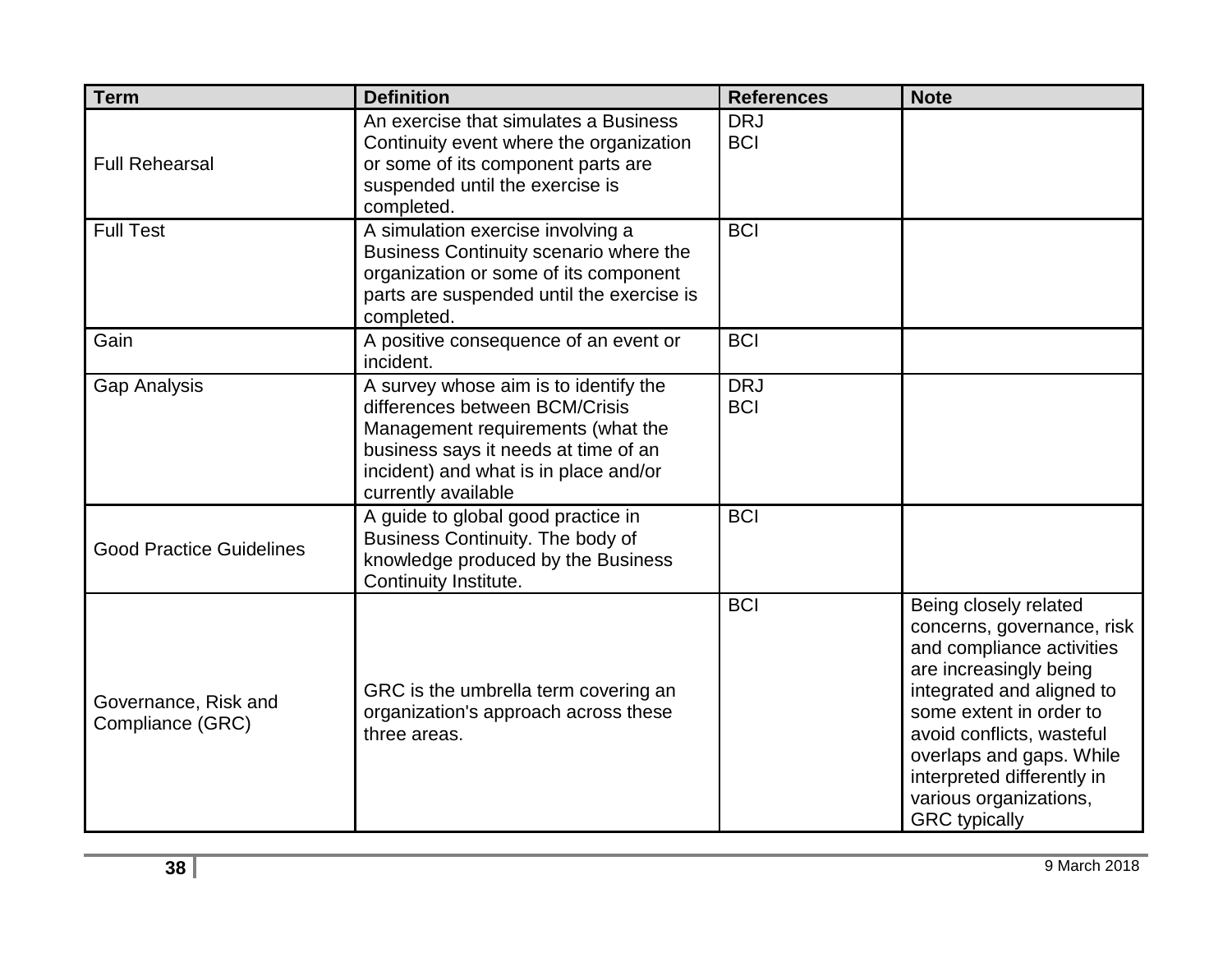| <b>Term</b>              | <b>Definition</b>                                                                                                                                                                 | <b>References</b>        | <b>Note</b>                                                                                                                                                                                                                    |
|--------------------------|-----------------------------------------------------------------------------------------------------------------------------------------------------------------------------------|--------------------------|--------------------------------------------------------------------------------------------------------------------------------------------------------------------------------------------------------------------------------|
|                          |                                                                                                                                                                                   |                          | encompasses activities<br>such as corporate<br>governance, enterprise<br>risk management (ERM)<br>and corporate compliance<br>with applicable laws and<br>regulations.                                                         |
| <b>Grab List</b>         | A list of items that individuals should take<br>with them prior to evacuating a building.                                                                                         | <b>BCI</b>               | These should only be<br>taken if it does not delay<br>evacuation and must not<br>compromise personal<br>safety.                                                                                                                |
| Hardening                | The process of making something more<br>secure, resistant to attack, or less<br>vulnerable.                                                                                       | <b>DRJ</b><br><b>BCI</b> |                                                                                                                                                                                                                                |
| Hazard                   | A source of potential harm.                                                                                                                                                       | ISO Guide 73             | The words "threat" and<br>"hazard" are often<br>interchangeable. Threats<br>such as natural disasters<br>or extreme weather<br>conditions are more<br>typically referred to as<br>"hazards." Hazard can be<br>a risk source.   |
| <b>Hazard Assessment</b> | Process of determining, for specific<br>areas, the likelihood of the occurrence of<br>potentially-damaging phenomenon of<br>given magnitudes within a specified<br>period of time | <b>DRJ</b>               | Typically involves analysis<br>of formal and informal<br>historical records, plus<br>skilled interpretation of<br>existing topographical<br>graphical, geological,<br>geomorphological,<br>hydrological, and land-use<br>maps. |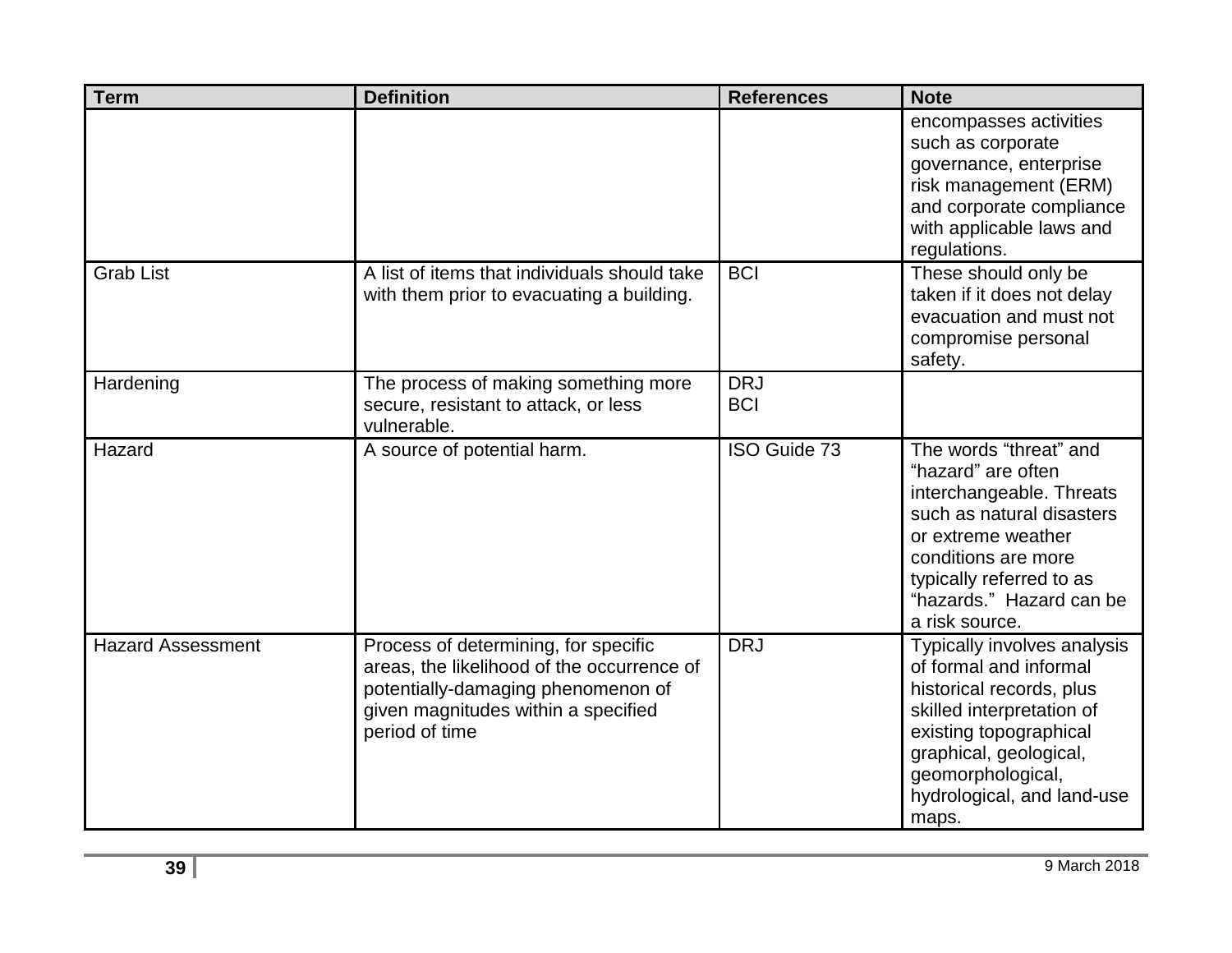| <b>Term</b>              | <b>Definition</b>                                                                                                                                                                                       | <b>References</b>        | <b>Note</b>                                                                                                                                                                                                                        |
|--------------------------|---------------------------------------------------------------------------------------------------------------------------------------------------------------------------------------------------------|--------------------------|------------------------------------------------------------------------------------------------------------------------------------------------------------------------------------------------------------------------------------|
| <b>Health and Safety</b> | The process by which the wellbeing of all<br>employees, contractors, visitors and the<br>public is safeguarded.                                                                                         | <b>DRJ</b>               | All business continuity<br>plans and planning must<br>be cognizant of H&S<br>statutory and regulatory<br>requirements and<br>legislation. Health and<br>Safety considerations<br>should be reviewed during<br>the risk assessment. |
| <b>High-Availability</b> | Systems or applications requiring a very<br>high level of reliability and availability.                                                                                                                 | <b>DRJ</b><br><b>BCI</b> | High availability systems<br>typically operate 24x7 and<br>usually require built-in<br>redundancy to minimize<br>the risk of downtime due to<br>hardware and/or<br>telecommunication<br>failures.                                  |
| <b>High-Risk Areas</b>   | Areas identified during the risk<br>assessment that are highly susceptible to<br>a disaster situation or might be the cause<br>of a significant disaster.                                               | <b>DRJ</b><br><b>BCI</b> |                                                                                                                                                                                                                                    |
| <b>Horizon Scanning</b>  | Systematic examination of potential<br>threats, opportunities and future<br>developments, which might have the<br>potential to create new risks or change<br>the character of risks already identified. | <b>BCI</b>               |                                                                                                                                                                                                                                    |
| <b>Hot Debrief</b>       | A discussion about the issues and<br>concerns held immediately following an<br>exercise.                                                                                                                | <b>BCI</b>               | <b>Good Practice Guidelines</b><br>Glossary of Terms.                                                                                                                                                                              |
| Hot site                 | A facility equipped with full technical<br>requirements including IT, telecoms and<br>infrastructure, and which can be used to<br>provide rapid resumption of operations.                               | <b>DRJ</b><br><b>BCI</b> | Hot sites usually refer to IT<br>and telecom capabilities.<br>When used in the same<br>context for business users                                                                                                                  |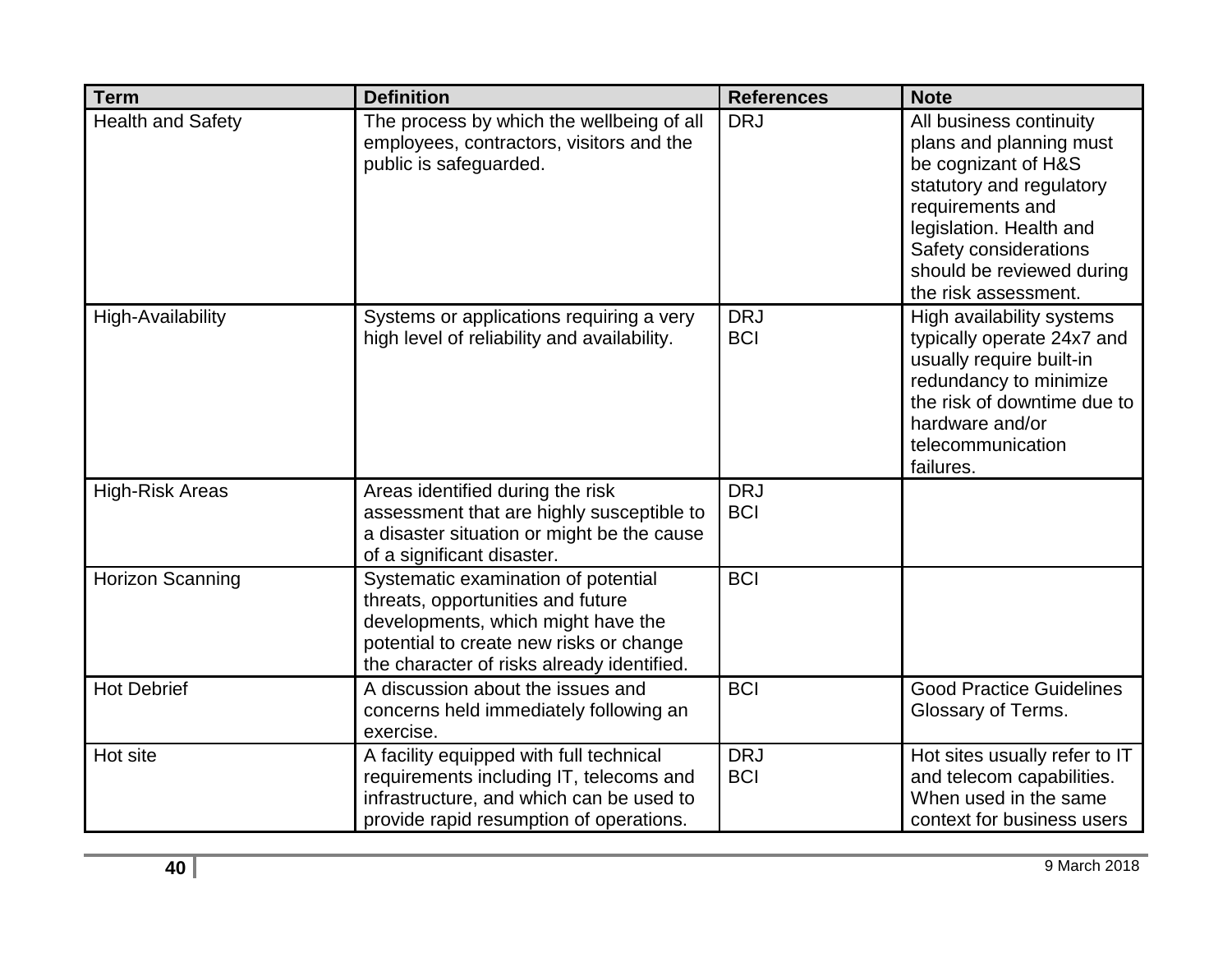| <b>Term</b>                       | <b>Definition</b>                                                                                                                                                                                     | <b>References</b>        | <b>Note</b>                                                                                                                                                            |
|-----------------------------------|-------------------------------------------------------------------------------------------------------------------------------------------------------------------------------------------------------|--------------------------|------------------------------------------------------------------------------------------------------------------------------------------------------------------------|
|                                   |                                                                                                                                                                                                       |                          | they are more often<br>referred to as Work Area<br><b>Recovery Sites.</b>                                                                                              |
| Housekeeping                      | The process of maintaining procedures,<br>systems, people and plans in a state of<br>readiness.                                                                                                       | <b>BCI</b>               |                                                                                                                                                                        |
| <b>Human Continuity</b>           | The ability of an organization to provide<br>support for its associates and their<br>families before, during, and after a<br>business continuity event to ensure a<br>viable workforce.               | <b>DRJ</b><br><b>BCI</b> | This involves pre-planning<br>for potential psychological<br>responses, occupational<br>health and employee<br>assistance programs, and<br>employee<br>communications. |
| <b>Human Threats</b>              | Possible disruptions in operations<br>resulting from human actions as identified<br>during the risk assessment.                                                                                       | <b>DRJ</b><br><b>BCI</b> | E.g., disgruntled<br>employee, terrorism,<br>blackmail, job actions,<br>riots).                                                                                        |
| <b>ICT Continuity</b>             | Capability of the organization to plan for<br>and respond to incidents and disruptions<br>in order to continue ICT (Information and<br>Communications Technology) services at<br>an acceptable level. | <b>BCI</b>               |                                                                                                                                                                        |
| <b>ICT Disaster Recovery</b>      | The ability of the ICT elements of an<br>organization to support its most urgent<br>business functions to acceptable levels<br>within a pre-determined period of time<br>following a disruption.      | <b>BCI</b>               |                                                                                                                                                                        |
| <b>ICT Disaster Recovery Plan</b> | A clearly defined and documented plan<br>which recovers ICT capabilities when a<br>disruption occurs.                                                                                                 | <b>BCI</b>               |                                                                                                                                                                        |
| Impact                            | (1) The effect, acceptable or<br>unacceptable, of an event on an<br>organization.                                                                                                                     | <b>DRJ</b>               | The types of business<br>impact are usually<br>described as financial and                                                                                              |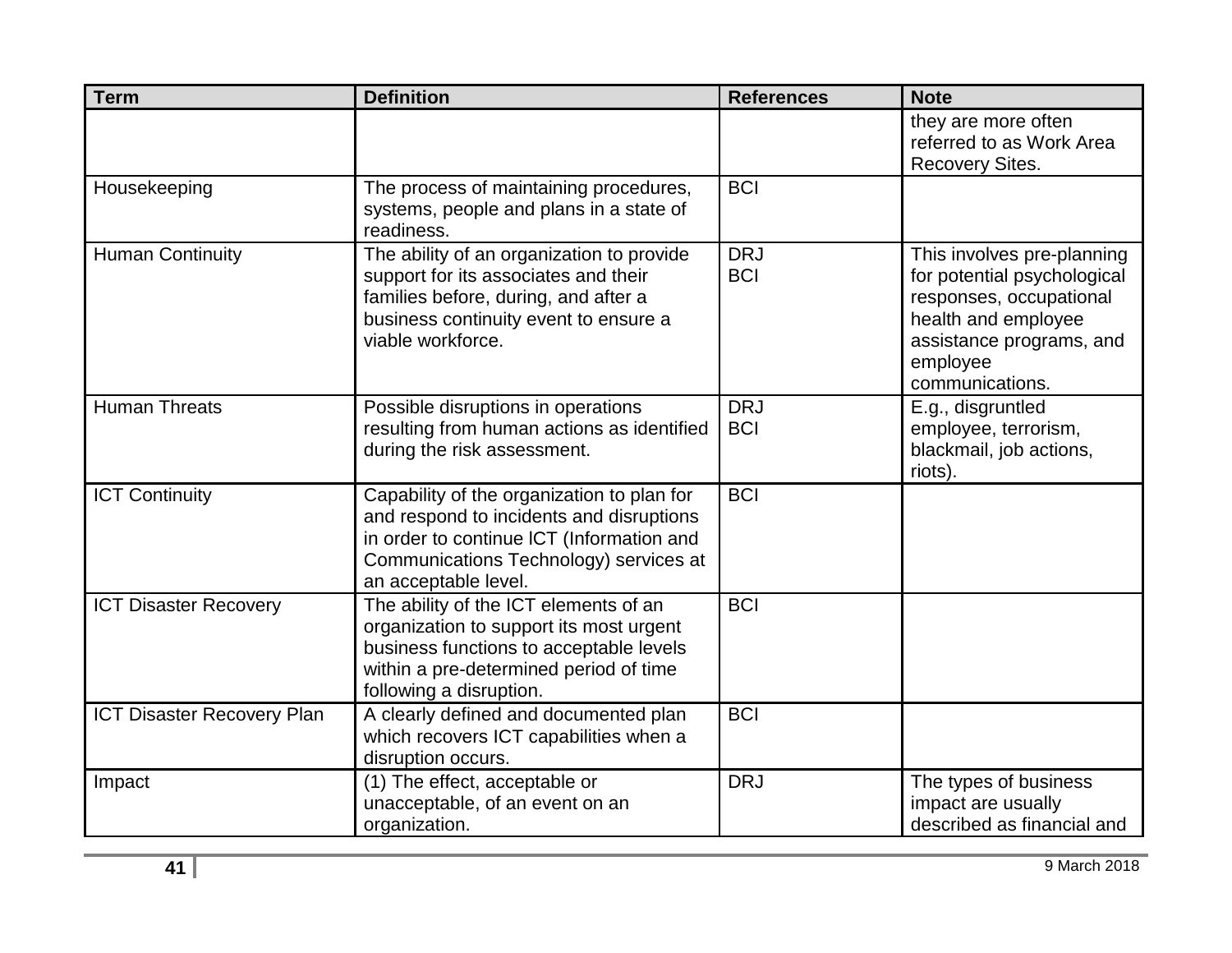| <b>Term</b>                             | <b>Definition</b>                                                                                                                                                                                                                              | <b>References</b>            | <b>Note</b>                                                                                                                                                                                                                |
|-----------------------------------------|------------------------------------------------------------------------------------------------------------------------------------------------------------------------------------------------------------------------------------------------|------------------------------|----------------------------------------------------------------------------------------------------------------------------------------------------------------------------------------------------------------------------|
|                                         | (2) Results associated with a disaster or<br>emergency situation over time on an<br>organization.<br>Evaluated consequence of a particular<br>outcome.                                                                                         | <b>BCI</b>                   | non-financial and are<br>further divided into specific<br>types of impact.<br>Impact level is usually<br>relative to the existing<br>resilience of the<br>organization.<br>See "Consequence".                              |
| <b>Impact Analysis</b>                  | The process of analyzing all operational<br>activities and the effect that an<br>operational impact might have upon<br>them.                                                                                                                   | <b>BCI</b>                   | This is basically the same<br>as a Business Impact<br>Analysis but for<br>organizations which do not<br>regard themselves as a<br>business (e.g. charities,<br>public sector) it is<br>sometimes preferred<br>terminology. |
| Implementation                          | The Technical Practice within the<br><b>Business Continuity Management (BCM)</b><br>Lifecycle that executes the agreed<br>strategies through the process of<br>developing the Business Continuity Plan.                                        | <b>BCI</b>                   | <b>Good Practice Guidelines</b><br>Glossary of Terms.                                                                                                                                                                      |
| Incident                                | An event which is not part of standard<br>business operations which may impact or<br>interrupt services and, in some cases,<br>may lead to disaster.<br>Situation that might be, or could lead to, a<br>disruption, loss, emergency or crisis. | <b>DRJ</b><br>ISO 22300:2012 |                                                                                                                                                                                                                            |
| <b>Incident Command System</b><br>(ICS) | A standardized on-scene emergency<br>management construct specifically<br>designed to provide for the adoption of an<br>integrated organizational structure that                                                                               | <b>FEMA Glossary</b>         | ICS is the combination of<br>facilities, equipment,<br>personnel, procedures,<br>and communications                                                                                                                        |
| 42                                      |                                                                                                                                                                                                                                                |                              | 9 March 2018                                                                                                                                                                                                               |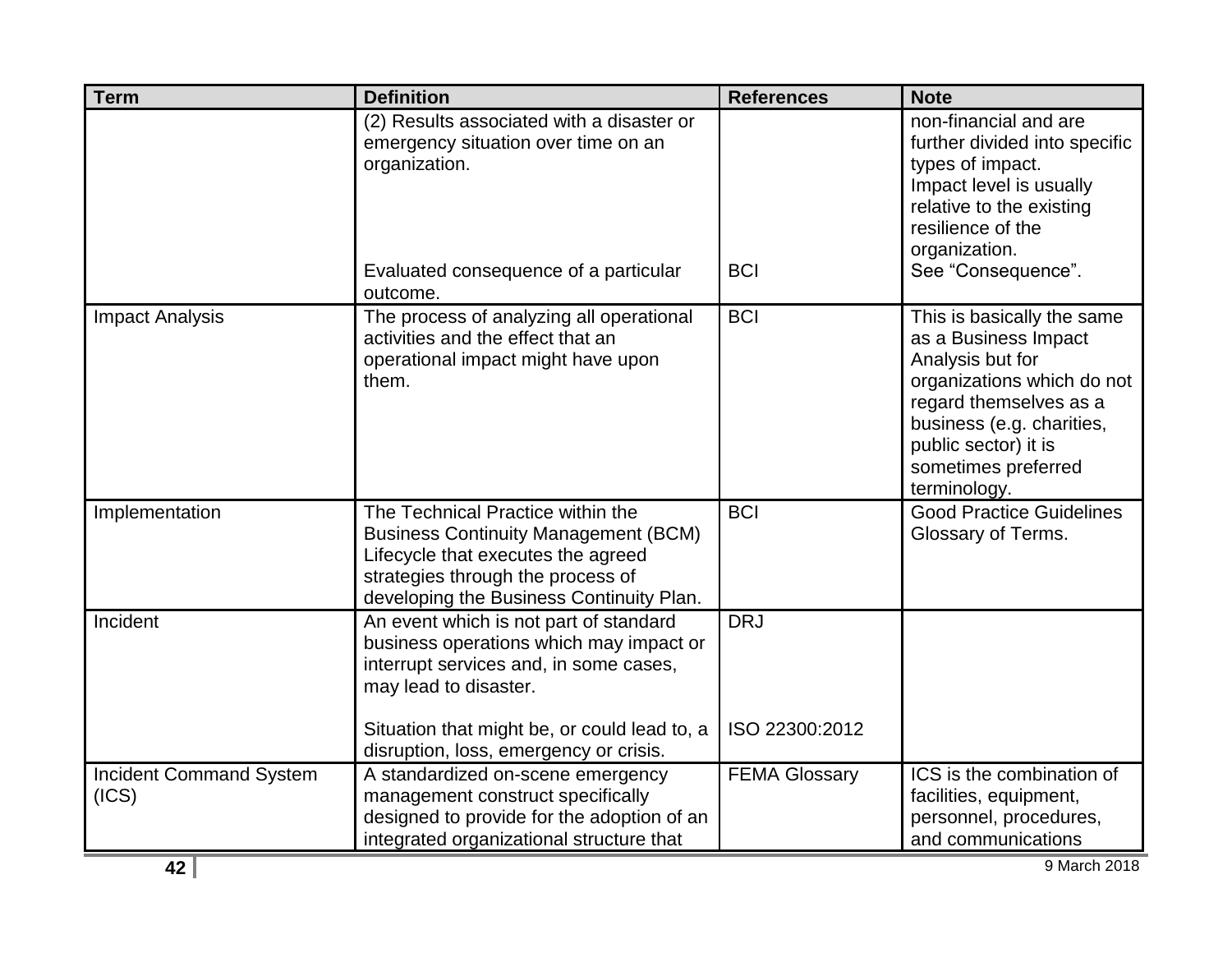| <b>Term</b>                       | <b>Definition</b>                                                                                                                                                                                                             | <b>References</b>        | <b>Note</b>                                                                                                                                                                                                                                                                                                                                                                                                                 |
|-----------------------------------|-------------------------------------------------------------------------------------------------------------------------------------------------------------------------------------------------------------------------------|--------------------------|-----------------------------------------------------------------------------------------------------------------------------------------------------------------------------------------------------------------------------------------------------------------------------------------------------------------------------------------------------------------------------------------------------------------------------|
|                                   | reflects the complexity and demands of<br>single or multiple incidents, without being<br>hindered by jurisdictional boundaries.                                                                                               |                          | operating within a common<br>organizational structure,<br>designed to aid in the<br>management of resources<br>during incidents. It is used<br>for all kinds of<br>emergencies and is<br>applicable to small as well<br>as large and complex<br>incidents. ICS is used by<br>various jurisdictions and<br>functional agencies, both<br>public and private, to<br>organize field-level<br>incident management<br>operations. |
|                                   | The combination of facilities, equipment,<br>personnel, procedures and<br>communications operating within a<br>common organizational structure,<br>designed to aid in the management of<br>resources during incidents.        | <b>BCI</b>               |                                                                                                                                                                                                                                                                                                                                                                                                                             |
| Incident Management               | The process by which an organization<br>responds to and controls an incident<br>using emergency response procedures or<br>plans.                                                                                              | <b>DRJ</b>               |                                                                                                                                                                                                                                                                                                                                                                                                                             |
| Incident Management Plan<br>(IMP) | A clearly defined and documented plan of<br>action for use at the time of an incident,<br>typically covering the key personnel,<br>resources, services and actions needed<br>to implement the incident management<br>process. | <b>DRJ</b><br><b>BCI</b> |                                                                                                                                                                                                                                                                                                                                                                                                                             |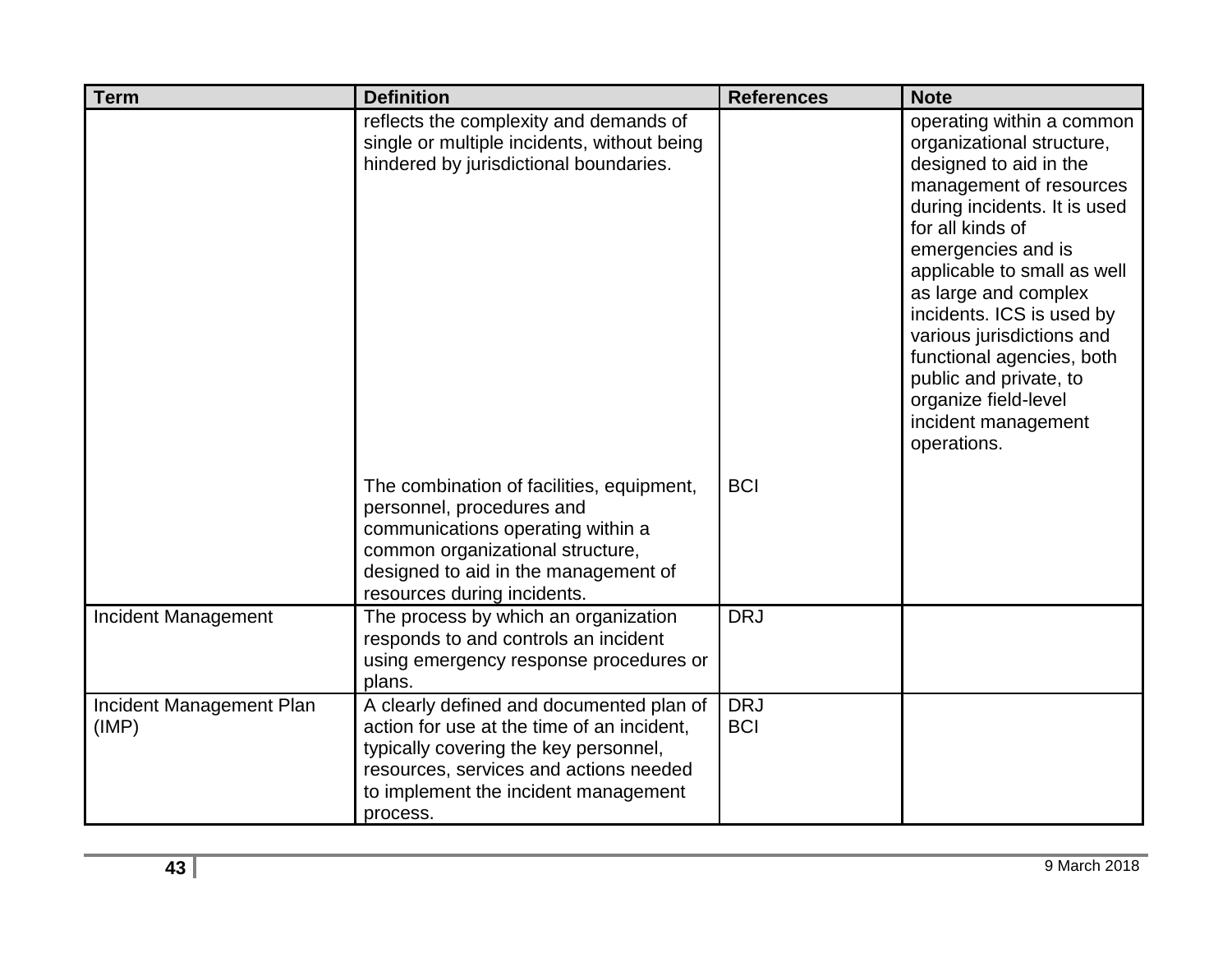| <b>Term</b>                       | <b>Definition</b>                                                                                                                                                                                                                                                                | <b>References</b>        | <b>Note</b>                                                                                                                                                                                                                                              |
|-----------------------------------|----------------------------------------------------------------------------------------------------------------------------------------------------------------------------------------------------------------------------------------------------------------------------------|--------------------------|----------------------------------------------------------------------------------------------------------------------------------------------------------------------------------------------------------------------------------------------------------|
| Incident Management Team<br>(IMT) | A Group of individuals responsible for<br>developing and implementing a<br>comprehensive plan for responding to a<br>disruptive incident. The team consists of<br>a core group of decision-makers trained<br>in incident management and prepared to<br>respond to any situation. | <b>BCI</b>               |                                                                                                                                                                                                                                                          |
| <b>Incident Manager</b>           | Commands the local emergency<br>operations center (EOC) reporting up to<br>senior management on the recovery<br>progress. Has the authority to invoke the<br>recovery plan.                                                                                                      | <b>DRJ</b><br><b>BCI</b> |                                                                                                                                                                                                                                                          |
| <b>Incident Response</b>          | The response of an organization to a<br>disaster or other significant event that<br>may significantly impact the organization,<br>its people, or its ability to function<br>productively.                                                                                        | <b>DRJ</b><br><b>BCI</b> | An incident response may<br>include evacuation of a<br>facility, initiating a disaster<br>recovery plan, performing<br>damage assessment, and<br>any other measures<br>necessary to bring an<br>organization to a more<br>stable status.                 |
| <b>Increased Cost of Working</b>  | The additional expenditure incurred<br>following an incident in order to minimize<br>the loss of gross profit.                                                                                                                                                                   | <b>BCI</b>               |                                                                                                                                                                                                                                                          |
| <b>Indemnity Period</b>           | The period during which insurers will pay<br>for losses following an incident covered<br>as an insured peril.                                                                                                                                                                    | <b>BCI</b>               | Insurers are only<br>concerned about this<br>period. To identify a<br>suitable period it is<br>necessary to consider<br>maximum loss scenario,<br>incident management<br>capability, recovery time<br>objectives, lead time for<br>replacement equipment |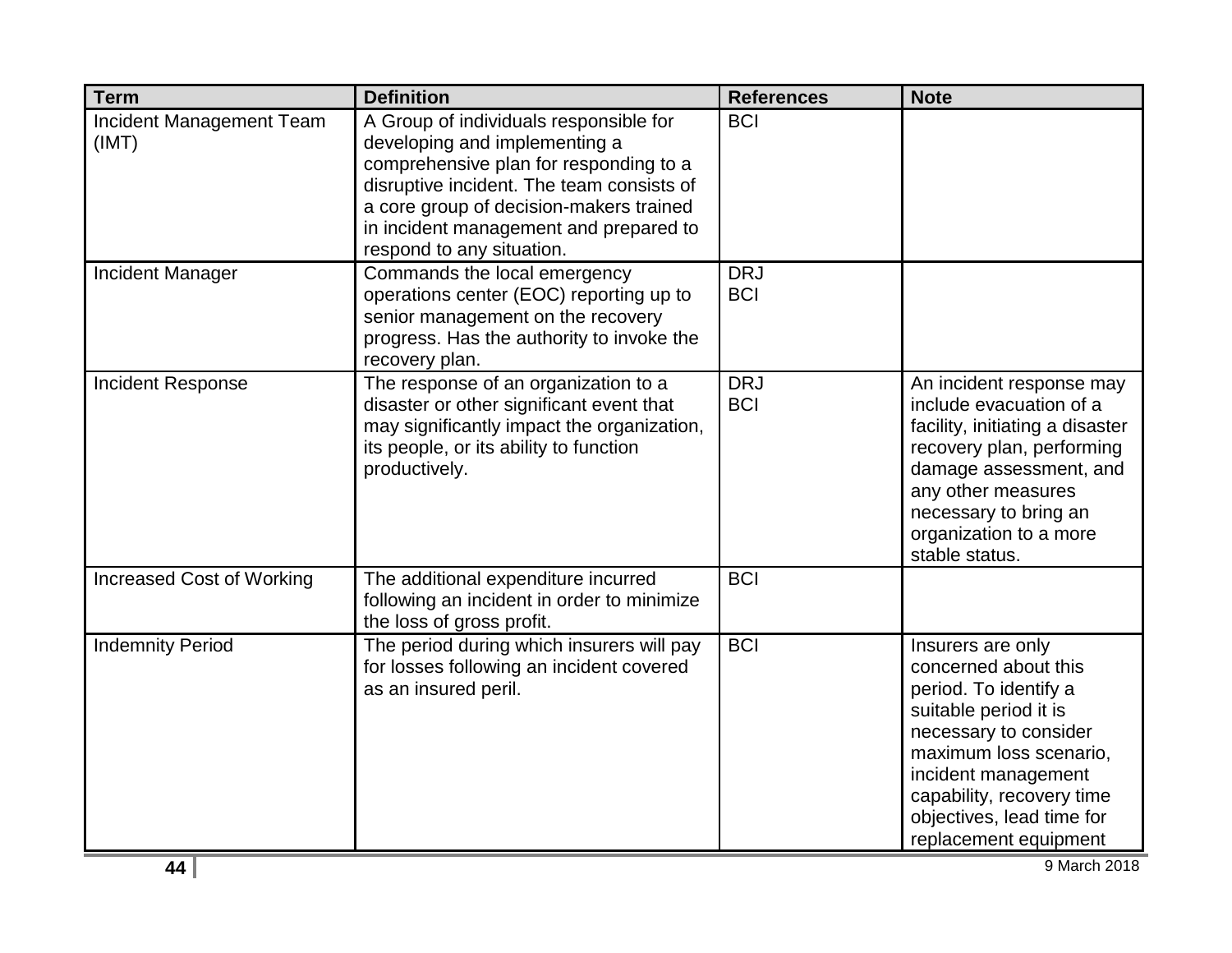| <b>Term</b>                                                      | <b>Definition</b>                                                                                                                                                                                                                                            | <b>References</b>        | <b>Note</b>                                                        |
|------------------------------------------------------------------|--------------------------------------------------------------------------------------------------------------------------------------------------------------------------------------------------------------------------------------------------------------|--------------------------|--------------------------------------------------------------------|
|                                                                  |                                                                                                                                                                                                                                                              |                          | and any other factors<br>which might extend the<br>period of loss. |
| <b>Information Security</b>                                      | The securing or safeguarding of all<br>sensitive information, electronic or<br>otherwise, which is owned by an<br>organization.                                                                                                                              | <b>DRJ</b><br><b>BCI</b> |                                                                    |
| <b>Information Technology</b><br><b>Disaster Recovery (ITDR)</b> | An integral part of the organization's BCM<br>plan by which it intends to recover and<br>restore its ICT capabilities after an<br>Incident.                                                                                                                  | <b>BCI</b>               |                                                                    |
| Infrastructure                                                   | The term infrastructure refers to the entire<br>'system of facilities, equipment, and<br>services needed for the operation of the<br>organization.'                                                                                                          | ISO 22301: 2012          |                                                                    |
| Insurance                                                        | A contract to finance the cost of risk.<br>Should a named risk event (loss) occur,<br>the insurance contract will pay the holder<br>the contractual amount.                                                                                                  | <b>BCI</b>               |                                                                    |
| <b>Integrated Capability Analysis</b><br>(ICA)                   | An analytical methodology which<br>considers concurrent and contextual<br>review of multiple metrics, to provide a<br>more complete picture regarding a<br>particular plan, artifact, or aspect of the<br>business continuity program.                       | <b>DRJ</b>               |                                                                    |
| <b>Integrated Exercise</b>                                       | An exercise conducted on multiple<br>interrelated components of a Business<br>Continuity Plan, typically under simulated<br>operating conditions. Examples of<br>interrelated components may include<br>interdependent departments or interfaced<br>systems. | <b>DRJ</b><br><b>BCI</b> |                                                                    |
| <b>Integrated Test</b>                                           |                                                                                                                                                                                                                                                              | <b>BCI</b>               | See integrated exercise                                            |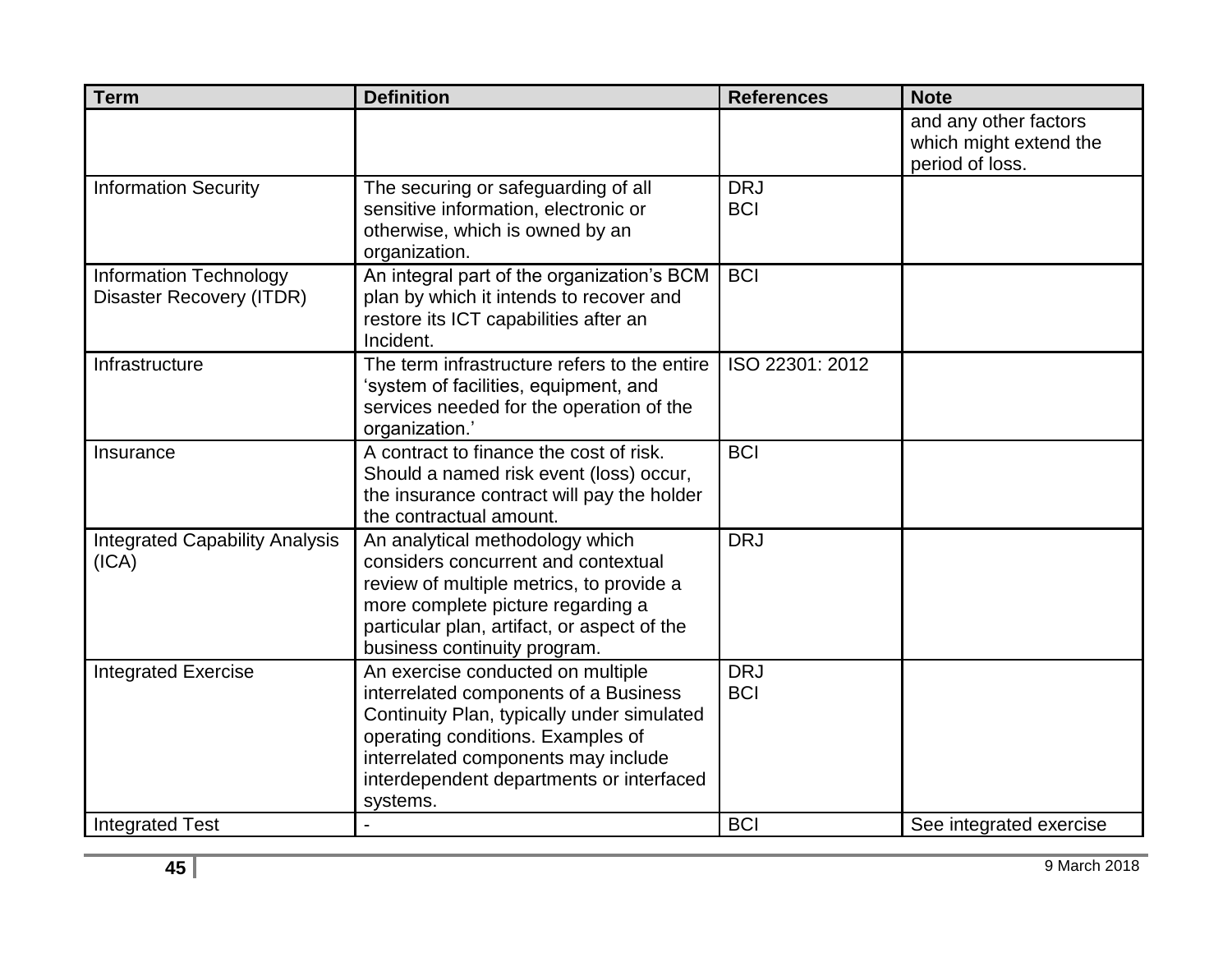| <b>Term</b>               | <b>Definition</b>                                                                                                                                                        | <b>References</b>        | <b>Note</b>                                                                                                                                                                                                                                                                                                                                                                                                                                                                                                          |
|---------------------------|--------------------------------------------------------------------------------------------------------------------------------------------------------------------------|--------------------------|----------------------------------------------------------------------------------------------------------------------------------------------------------------------------------------------------------------------------------------------------------------------------------------------------------------------------------------------------------------------------------------------------------------------------------------------------------------------------------------------------------------------|
| <b>Integrated Testing</b> | Examination of a plan that addresses<br>multiple plan components, in conjunction<br>with each other, typically under simulated<br>operating conditions.                  | <b>DRJ</b>               |                                                                                                                                                                                                                                                                                                                                                                                                                                                                                                                      |
|                           |                                                                                                                                                                          | <b>BCI</b>               | See integrated exercise                                                                                                                                                                                                                                                                                                                                                                                                                                                                                              |
| Integrity                 | The safeguarding of accuracy and<br>completeness of assets, particularly data<br>records.                                                                                | <b>BCI</b>               |                                                                                                                                                                                                                                                                                                                                                                                                                                                                                                                      |
| <b>Interested Party</b>   | A person or organization that can affect,<br>be affected by, or perceive themselves to<br>be affected by a decision or activity.                                         | ISO 22301:2012           | See also Stakeholder                                                                                                                                                                                                                                                                                                                                                                                                                                                                                                 |
| <b>Interim Site</b>       | A temporary location used to continue<br>performing business functions after<br>vacating a recovery site and before the<br>original or new home site can be<br>occupied. | <b>DRJ</b><br><b>BCI</b> | Move to an interim site<br>may be necessary if<br>ongoing stay at the<br>recovery site is not<br>feasible for the period of<br>time needed or if the<br>recovery site is located far<br>from the normal business<br>site that was impacted by<br>the disaster. An interim<br>site move is planned and<br>scheduled in advance to<br>minimize disruption of<br>business processes; equal<br>care must be given to<br>transferring critical<br>functions from the interim<br>site back to the normal<br>business site. |
| <b>Internal Audit</b>     | Audit conducted by, or on behalf of, the<br>organization itself for management review<br>and other internal purposes, and which                                          | ISO 22301:2012           |                                                                                                                                                                                                                                                                                                                                                                                                                                                                                                                      |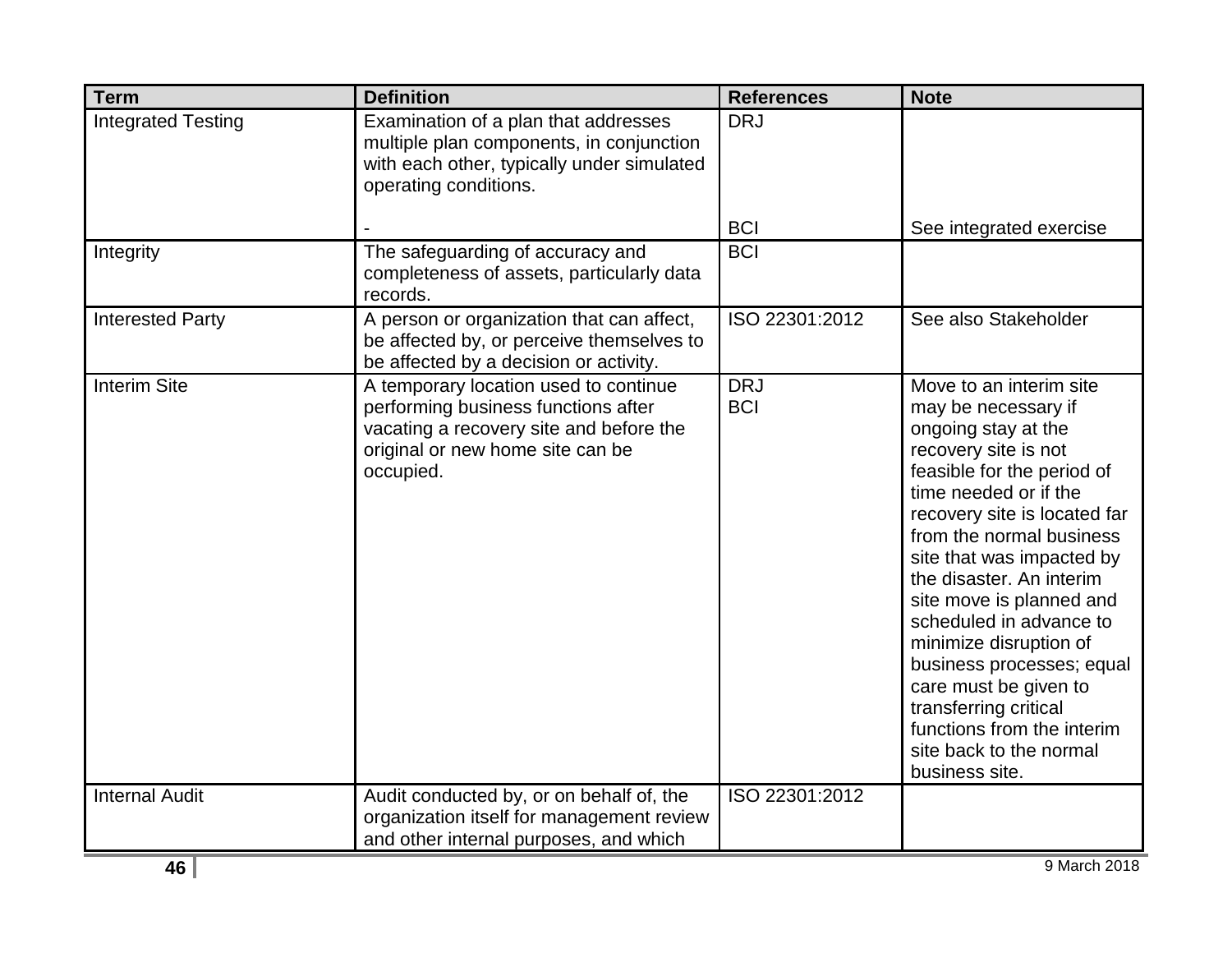| <b>Term</b>                                 | <b>Definition</b>                                                                                                                                                              | <b>References</b>        | <b>Note</b>                                                                                                                                                                                                                                                                    |
|---------------------------------------------|--------------------------------------------------------------------------------------------------------------------------------------------------------------------------------|--------------------------|--------------------------------------------------------------------------------------------------------------------------------------------------------------------------------------------------------------------------------------------------------------------------------|
|                                             | might form the basis for an organization's<br>self-declaration of conformity.                                                                                                  |                          |                                                                                                                                                                                                                                                                                |
| <b>Internal Control</b>                     | All the means, tangible and intangible that<br>can be employed or used to ensure that<br>established objectives are met.                                                       | <b>BCI</b>               |                                                                                                                                                                                                                                                                                |
| Internal Hot site                           | A fully equipped alternate processing site<br>owned and operated by the organization.                                                                                          | <b>DRJ</b><br><b>BCI</b> |                                                                                                                                                                                                                                                                                |
| <b>Intrusion Detection System</b><br>(IDS)  | Automated system that alerts network<br>operators to a penetration or other<br>contravention of a security policy.                                                             | <b>DRJ</b>               | Some IDS may be able to<br>respond to a penetration<br>by shutting down access<br>or gathering more<br>information on the intruder                                                                                                                                             |
| <b>Intrusion Prevention System</b><br>(IPS) | Automated system that establishes<br>barriers to potential network penetrations<br>or other contraventions of security<br>policies.                                            | <b>DRJ</b>               | Has ability to record the<br>characteristics of<br>attempted penetrations<br>into a database for use in<br>analyzing future events;<br>usually includes IDS<br>capabilities and can be<br>programmed to mitigate<br>further access to the<br>network or associated<br>systems. |
| Invocation                                  | The act of declaring that an<br>organization's business continuity<br>arrangements need to be put into effect<br>in order to continue to deliver key<br>products and services. | ISO 22301:2012           |                                                                                                                                                                                                                                                                                |
| Journaling                                  | Remote capture and storage of electronic<br>data, at a transaction level so that it can<br>be applied to an earlier overall system<br>backup.                                  | <b>BCI</b>               | Other related techniques<br>include electronic vaulting<br>and database shadowing/<br>mirroring.                                                                                                                                                                               |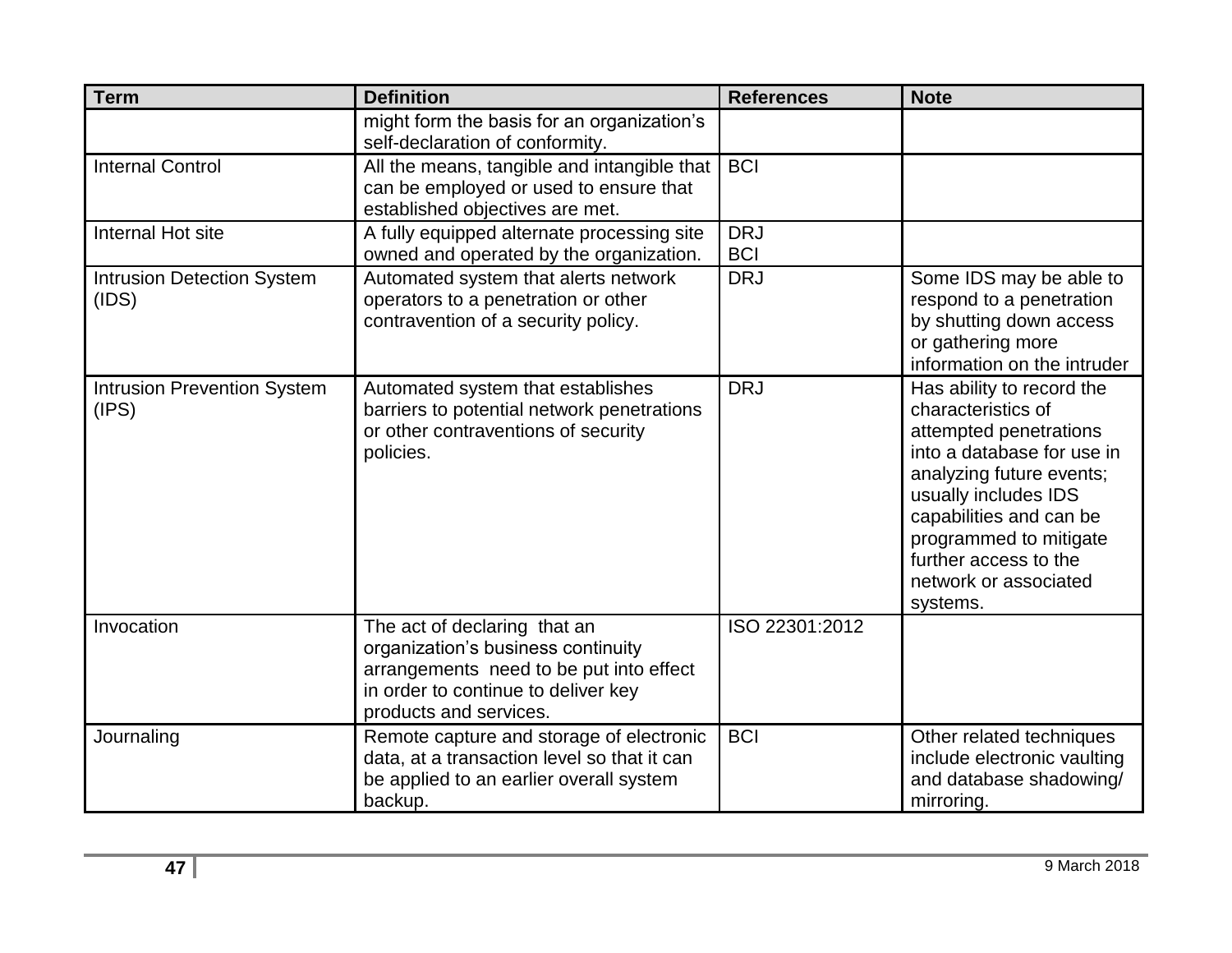| <b>Term</b>                                | <b>Definition</b>                                                                                                                                                                                                                                                                                        | <b>References</b>        | <b>Note</b>                                                                                                                                                                                                                |
|--------------------------------------------|----------------------------------------------------------------------------------------------------------------------------------------------------------------------------------------------------------------------------------------------------------------------------------------------------------|--------------------------|----------------------------------------------------------------------------------------------------------------------------------------------------------------------------------------------------------------------------|
| Just-in-Time (JIT)                         | System whereby dependencies for critical<br>business processes are provided exactly<br>when required, without requiring<br>intermediate inventory.                                                                                                                                                       | <b>BCI</b>               |                                                                                                                                                                                                                            |
| <b>Key Performance Indicators</b><br>(KPI) | Benchmark measurement based on<br>objectives, targets and defined industry<br>standards.                                                                                                                                                                                                                 | <b>BCI</b>               |                                                                                                                                                                                                                            |
| <b>Key Tasks</b>                           | Priority procedures and actions in a<br>Business Continuity Plan that must be<br>executed within the first few<br>minutes/hours of the plan invocation.                                                                                                                                                  | <b>DRJ</b>               |                                                                                                                                                                                                                            |
| <b>Lead Time</b>                           | The time it takes for a supplier - either<br>equipment or a service - to make that<br>equipment or service available.                                                                                                                                                                                    | <b>DRJ</b><br><b>BCI</b> | <b>Business continuity plans</b><br>should try to minimize this<br>by agreeing to Service<br>Levels (Service Level<br>Agreement) with the<br>supplier in advance rather<br>than relying on the<br>supplier's best efforts. |
| Legislative                                | Actions within a Business Continuity Plan<br>that must be prioritised as a result of<br>legal, statutory or regulatory<br>requirements.                                                                                                                                                                  | <b>BCI</b>               |                                                                                                                                                                                                                            |
| Likelihood                                 | Chance of something happening, whether<br>defined, measured or estimated<br>objectively or subjectively. It can use<br>general descriptors (such as rare,<br>unlikely, likely, almost certain),<br>frequencies or mathematical probabilities.<br>It can be expressed qualitatively or<br>quantitatively. | <b>BCI</b>               |                                                                                                                                                                                                                            |
| Line Re-routing                            | A facility provided by telephone service<br>providers (Telco's) to re-route dedicated                                                                                                                                                                                                                    | <b>BCI</b>               |                                                                                                                                                                                                                            |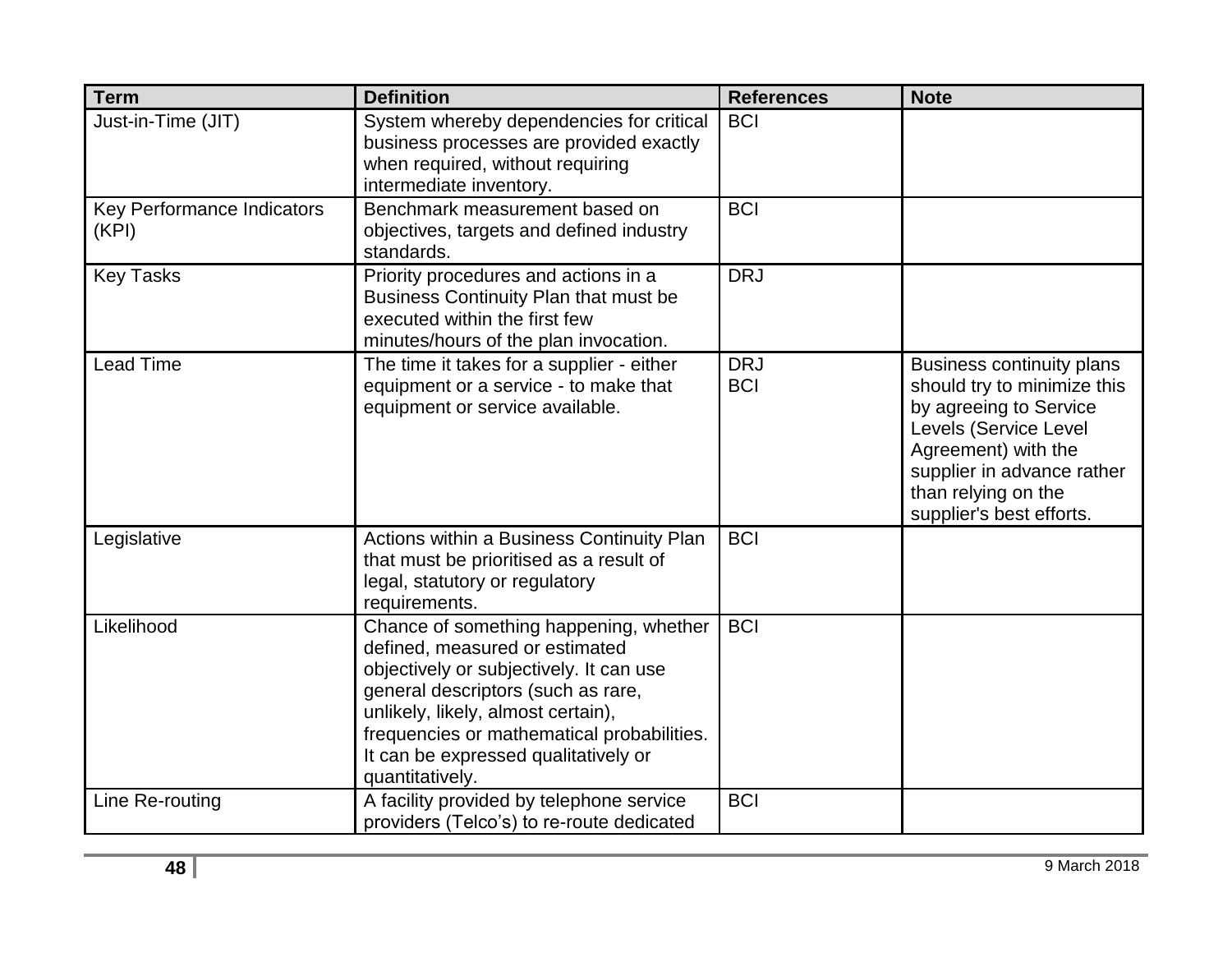| <b>Term</b>           | <b>Definition</b>                                                                                                                                                                                                                                                                                                                                | <b>References</b>        | <b>Note</b>                                                                                                                                                                                                            |
|-----------------------|--------------------------------------------------------------------------------------------------------------------------------------------------------------------------------------------------------------------------------------------------------------------------------------------------------------------------------------------------|--------------------------|------------------------------------------------------------------------------------------------------------------------------------------------------------------------------------------------------------------------|
|                       | lines to backup sites or other defined<br>locations.                                                                                                                                                                                                                                                                                             |                          |                                                                                                                                                                                                                        |
| Logistics Team        | A team comprised of various members<br>representing departments associated with<br>supply acquisition and material<br>transportation, responsible for ensuring<br>the most effective acquisition and<br>mobilization of hardware, supplies, and<br>support materials. This team is also<br>responsible for transporting and<br>supporting staff. | <b>DRJ</b>               |                                                                                                                                                                                                                        |
| Loss                  | Unrecoverable resources that are<br>redirected or removed as a result of a<br><b>Business Continuity event.</b>                                                                                                                                                                                                                                  | <b>DRJ</b>               | Such losses may be loss<br>of life, revenue, market<br>share, competitive stature,<br>public image, facilities, or<br>operational capability.                                                                          |
| Loss Adjuster         | Designated position activated at the time<br>of a Business Continuity event to assist in<br>managing the financial implications of the<br>event and should be involved as part of<br>the management team where possible.                                                                                                                         | <b>DRJ</b>               |                                                                                                                                                                                                                        |
|                       | Invaluable at the time of a Business<br>Continuity incident to assist in managing<br>the financial implications of the incident<br>and should be involved as part of the<br>management team where possible.                                                                                                                                      | <b>BCI</b>               | Loss Adjusters often have<br>useful contacts within the<br>local community. Involving<br>the Loss adjuster in the<br>planning process can<br>improve the speed and<br>effectiveness of any<br>ensuing insurance claim. |
| <b>Loss Reduction</b> | The technique of instituting mechanisms<br>to lessen the exposure to a particular risk.<br>Loss reduction involves planning for, and<br>reacting to, an event to limit its impact.                                                                                                                                                               | <b>DRJ</b><br><b>BCI</b> | Examples of loss reduction<br>include sprinkler systems,<br>insurance policies, and<br>evacuation procedures.                                                                                                          |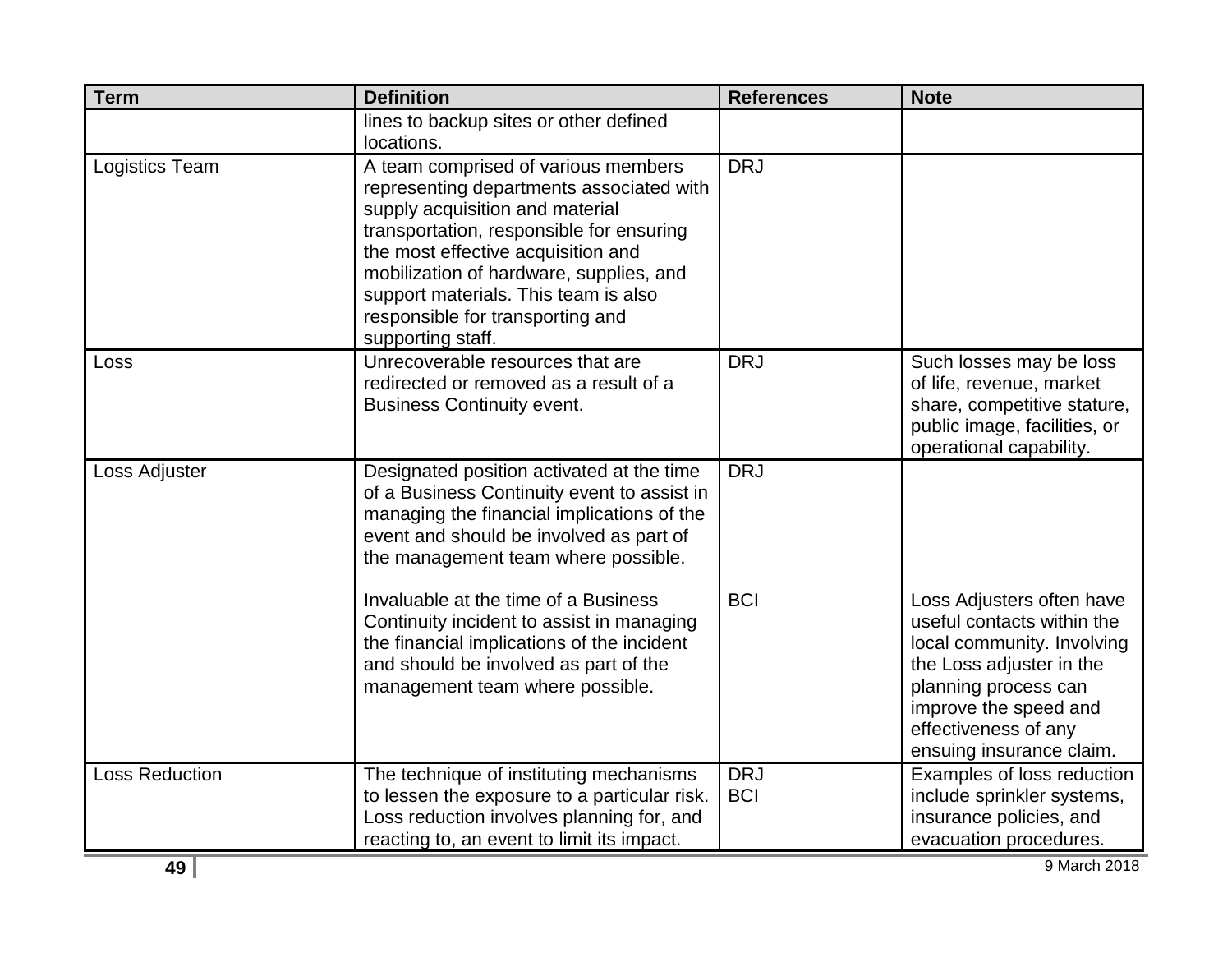| <b>Term</b>                      | <b>Definition</b>                                                                                                                                                                                                     | <b>References</b>        | <b>Note</b>                                                                                                                                                                                                                                                                                                                        |
|----------------------------------|-----------------------------------------------------------------------------------------------------------------------------------------------------------------------------------------------------------------------|--------------------------|------------------------------------------------------------------------------------------------------------------------------------------------------------------------------------------------------------------------------------------------------------------------------------------------------------------------------------|
| <b>Loss Transaction Recovery</b> | Recovery of data (paper within the work<br>area and/or system entries) destroyed or<br>lost at the time of the disaster or<br>interruption.                                                                           | <b>DRJ</b><br><b>BCI</b> | Paper documents may<br>need to be requested or<br>re-acquired from original<br>sources. Data for system<br>entries may need to be<br>recreated or reentered.                                                                                                                                                                       |
| Major Incident                   | UK Emergency Services definition. Any<br>emergency that requires the<br>implementation of special arrangements<br>by one or more of the Emergency<br>Services, National Health Service or a<br><b>Local Authority</b> | <b>BCI</b>               |                                                                                                                                                                                                                                                                                                                                    |
| <b>Management Practices</b>      | Policy and Programme Management and<br><b>Embedding Business Continuity stages of</b><br>the BCM Lifecycle.                                                                                                           | <b>BCI</b>               | <b>Good Practice Guidelines</b><br>Glossary of Terms.                                                                                                                                                                                                                                                                              |
| <b>Management System</b>         | Set of interrelated or interacting elements<br>of an organization to establish policies<br>and objectives, and processes to achieve<br>those objectives.                                                              | ISO 22301:2012           |                                                                                                                                                                                                                                                                                                                                    |
| <b>Manual Procedures</b>         | An alternative method of working<br>following a loss of IT systems.                                                                                                                                                   | <b>DRJ</b>               | As working practices rely<br>more on computerized<br>activities, the ability of an<br>organization to fallback to<br>manual alternatives<br>lessens. However,<br>temporary measures and<br>methods of working can<br>help mitigate the impact of<br>a business continuity<br>event and give staff a<br>feeling of doing something. |
| <b>Marshalling Area</b>          | A safe area where resources and<br>personnel not immediately required can                                                                                                                                             | <b>BCI</b>               |                                                                                                                                                                                                                                                                                                                                    |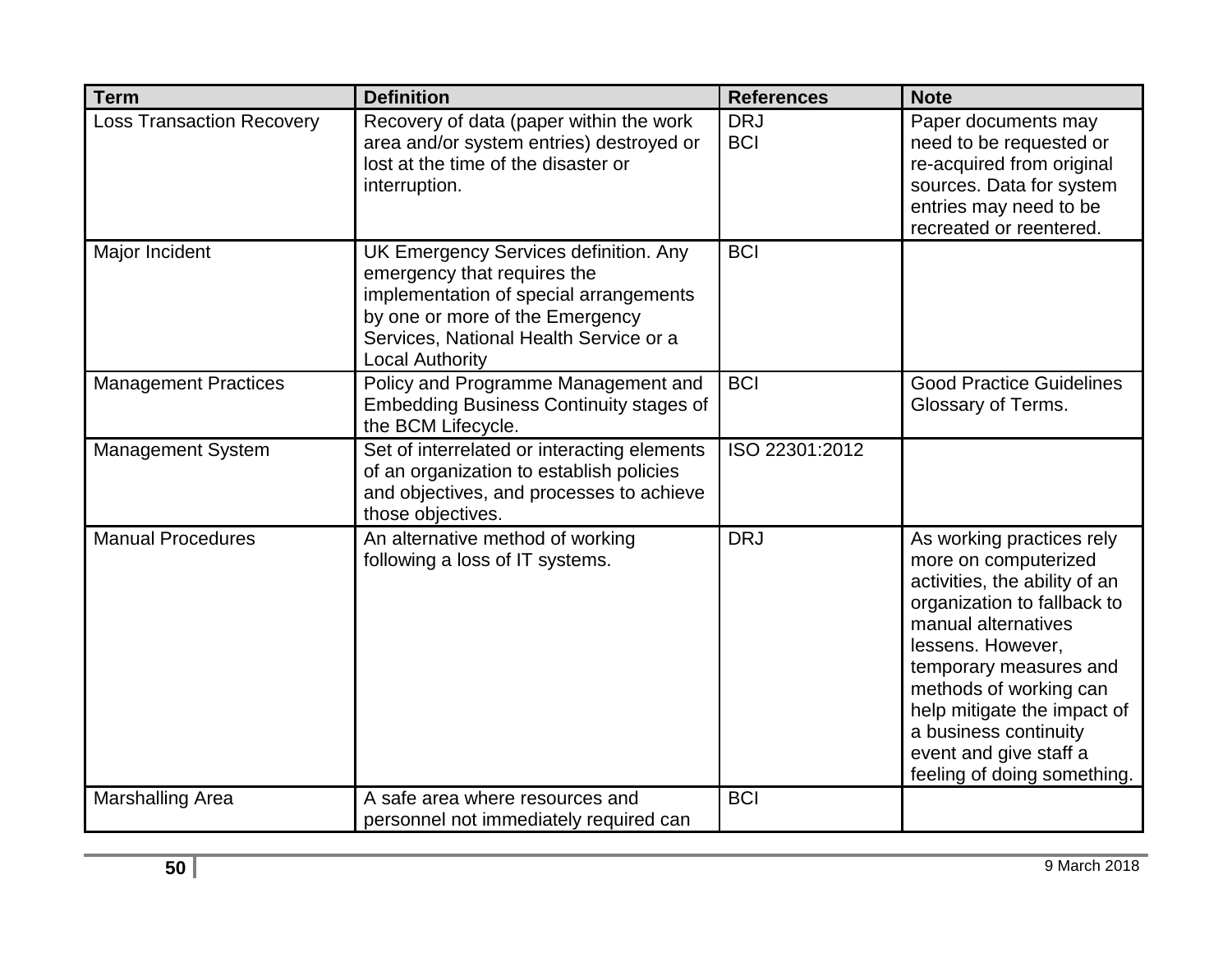| <b>Term</b>                                                  | <b>Definition</b>                                                                                                                                                                                                                                           | <b>References</b>        | <b>Note</b>                                                                                                                                                                                                                                                 |
|--------------------------------------------------------------|-------------------------------------------------------------------------------------------------------------------------------------------------------------------------------------------------------------------------------------------------------------|--------------------------|-------------------------------------------------------------------------------------------------------------------------------------------------------------------------------------------------------------------------------------------------------------|
|                                                              | be directed to standby to await further<br>instruction.                                                                                                                                                                                                     |                          |                                                                                                                                                                                                                                                             |
| Maximum Acceptable Outage<br>(MAO)                           | Time it would take for adverse impacts,<br>which might arise as a result of not<br>providing a product/service or performing<br>an activity, to become unacceptable.                                                                                        | ISO 22301:2012           | Mainly suitable for IT<br><b>Disaster Recovery</b><br>Planning. Popular in<br>Australia and to a lesser<br>extent in the US. Rarely<br>used in Europe.<br>Sometimes MAD is used<br>(Minimum Acceptable<br>Disruption) in the same<br>context. See also MTPD |
| Maximum Tolerable Downtime<br>(MTD)                          | $\overline{\phantom{a}}$                                                                                                                                                                                                                                    | <b>BCI</b>               | See MAO                                                                                                                                                                                                                                                     |
| Maximum Tolerable Outage<br>(MTO)                            | ÷,                                                                                                                                                                                                                                                          | <b>BCI</b>               | Basically the same as<br>MAO or MTD - most often<br>used in Asia and Australia.                                                                                                                                                                             |
| Maximum Tolerable Period of<br>Disruption (MTPD)             | The time it would take for adverse<br>impacts, which might arise as a result of<br>not providing a product/service or<br>performing and activity, to become<br>unacceptable.                                                                                | ISO 22301:2012           |                                                                                                                                                                                                                                                             |
| Member of the Business<br><b>Continuity Institute (MBCI)</b> | This certified membership grade is for<br>professionals that have at least three<br>years' experience in business continuity<br>and who have taken and passed the<br><b>CBCI Examination with merit.</b>                                                    | <b>BCI</b>               | <b>BCI</b> certification                                                                                                                                                                                                                                    |
| <b>MBCP</b>                                                  | Master Business Continuity Professional.<br>The Master level certification is for<br>individuals with a minimum of five years<br>of Enterprise Continuity Mgmt experience<br>in 7 of the 10 Professional Practices,<br>have passed both the qualifying exam | <b>DRJ</b><br><b>BCI</b> |                                                                                                                                                                                                                                                             |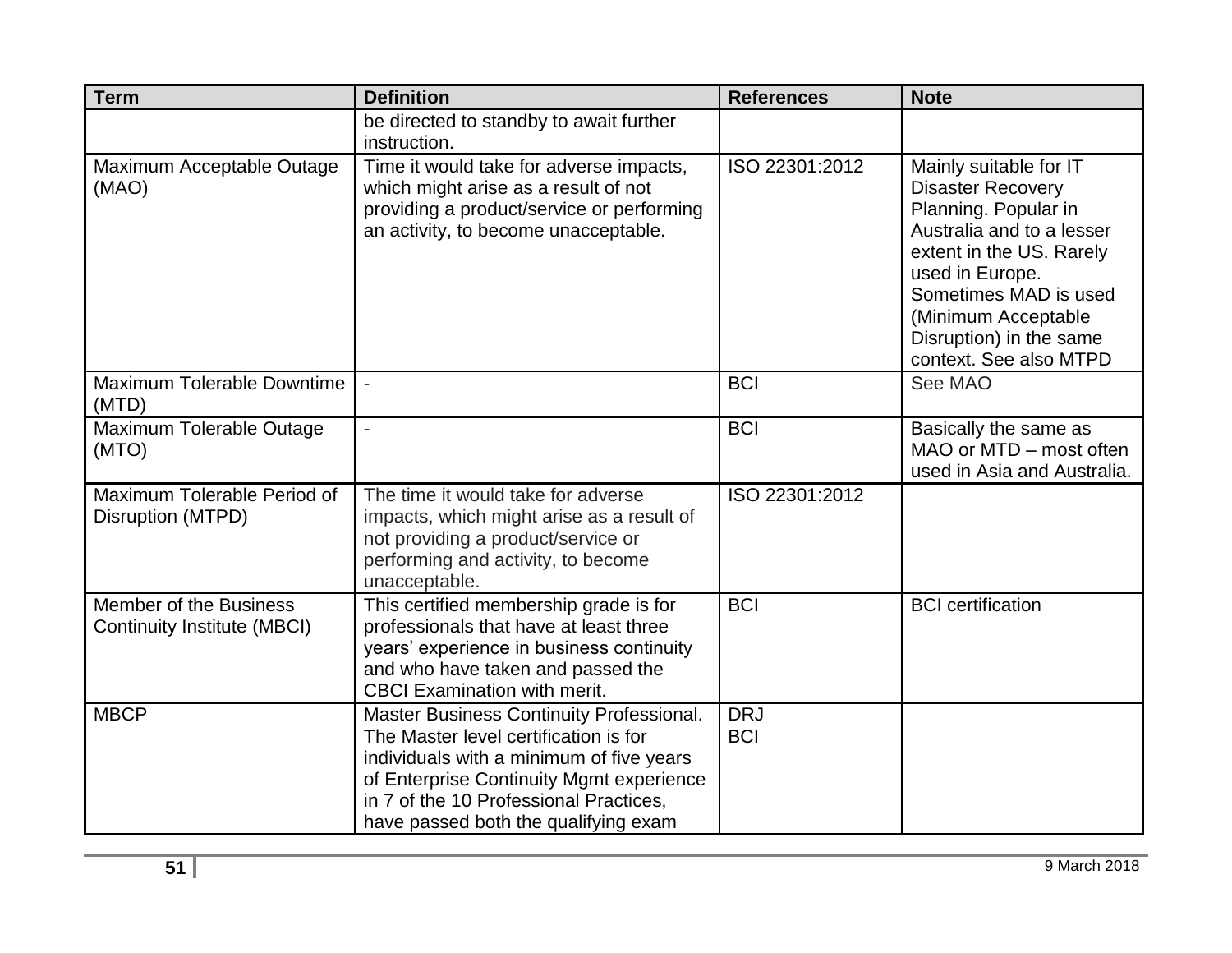| <b>Term</b>                                            | <b>Definition</b>                                                                                                                                                                                                                                                                                                                 | <b>References</b>                      | <b>Note</b>                                                                                                                |
|--------------------------------------------------------|-----------------------------------------------------------------------------------------------------------------------------------------------------------------------------------------------------------------------------------------------------------------------------------------------------------------------------------|----------------------------------------|----------------------------------------------------------------------------------------------------------------------------|
|                                                        | and the Masters case study, and have<br>had their DRII Certification Application<br>approved.                                                                                                                                                                                                                                     |                                        |                                                                                                                            |
| <b>Minimum Business Continuity</b><br>Objective (MBCO) | A minimum level of services and/or<br>products that is acceptable to the<br>organization to achieve its business<br>objectives during a disruption.                                                                                                                                                                               | ISO 22301:2012                         |                                                                                                                            |
| Minimum Planning Duration<br>(MPD)                     | A recovery strategy imperative,<br>established by an organization, which<br>mandates how long each contingency<br>plan's recovery strategy is expected to<br>endure, while relying only on resources or<br>dependencies identified in the plan.                                                                                   | <b>DRJ</b>                             |                                                                                                                            |
| Minimum Planning Radius<br>(MPR)                       | A recovery strategy imperative,<br>established by an organization, which<br>identifies the minimum geographic range<br>of an event that its contingency plans<br>must address.                                                                                                                                                    | <b>DRJ</b>                             |                                                                                                                            |
| <b>Mission-Critical Activity</b>                       | (1) A critical operational and/or business<br>support activity (either provided internally<br>or outsourced) required by the<br>organization to achieve its objective(s) i.e.<br>services and/or products.<br>(2) Activity determined to be essential to<br>an organization's ability to perform<br>necessary business functions. | <b>DRJ</b><br><b>BCI</b><br><b>DRJ</b> | The loss could have a<br>negative impact on the<br>organization, such as a<br>potential legal and/or<br>regulatory impact. |
| <b>Mission-Critical Application</b>                    | Applications that support business<br>activities or processes that could not be<br>interrupted or unavailable for 24 hours or<br>less without significantly jeopardizing the<br>organization.                                                                                                                                     | <b>DRJ</b><br><b>BCI</b>               | Activity could be<br>application, system,<br>service, function, process,<br>third party                                    |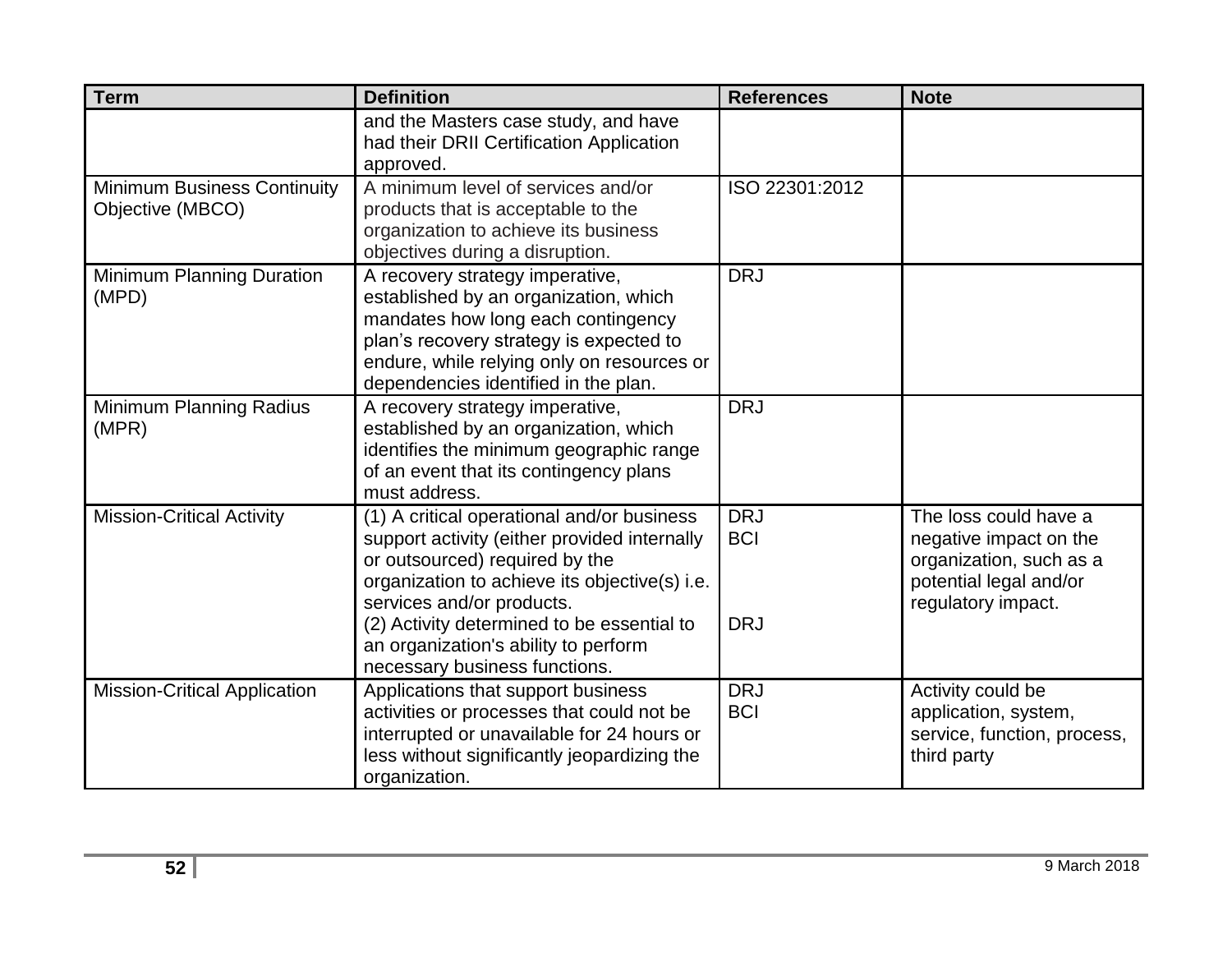| <b>Term</b>                   | <b>Definition</b>                                                                                                                                                                                    | <b>References</b>        | <b>Note</b>                                                                                                                                                                                                                                                                                                                                                                                                                                   |
|-------------------------------|------------------------------------------------------------------------------------------------------------------------------------------------------------------------------------------------------|--------------------------|-----------------------------------------------------------------------------------------------------------------------------------------------------------------------------------------------------------------------------------------------------------------------------------------------------------------------------------------------------------------------------------------------------------------------------------------------|
| Mobile Recovery               | A mobilized resource purchased or<br>contracted for the purpose of business<br>recovery.                                                                                                             | <b>DRJ</b>               | The mobile recovery<br>center might include, e.g.:<br>computers, workstations,<br>telephones or electrical<br>power.                                                                                                                                                                                                                                                                                                                          |
|                               | Transportable operating environment -<br>often a large trailer - complete with office<br>facilities and computer equipment that<br>can be delivered and deployed a suitable<br>site at short notice. | <b>BCI</b>               |                                                                                                                                                                                                                                                                                                                                                                                                                                               |
| <b>Mobile Standby Trailer</b> | A transportable operating environment,<br>often a large trailer, that can be<br>configured to specific recovery needs<br>such as office facilities, call centers, data<br>centers, etc.              | <b>DRJ</b><br><b>BCI</b> | This can be contracted to<br>be delivered and set up at<br>a suitable site at short<br>notice.                                                                                                                                                                                                                                                                                                                                                |
| Mobilization                  | The activation of the recovery<br>organization in response to a disaster<br>declaration                                                                                                              | <b>DRJ</b>               |                                                                                                                                                                                                                                                                                                                                                                                                                                               |
| <b>Mock Disaster</b>          | One method of exercising teams in which<br>participants are challenged to determine<br>the actions they would take in the event<br>of a specific disaster scenario.                                  | <b>DRJ</b><br><b>BCI</b> | Mock disasters usually<br>involve all, or most, of the<br>applicable teams. Under<br>the guidance of exercise<br>coordinators, the teams<br>walk through the actions<br>they would take per their<br>plans, or simulate<br>performance of these<br>actions. Teams may be at<br>a single exercise location,<br>or at multiple locations,<br>with communication<br>between teams simulating<br>actual 'disaster mode'<br>communications. A mock |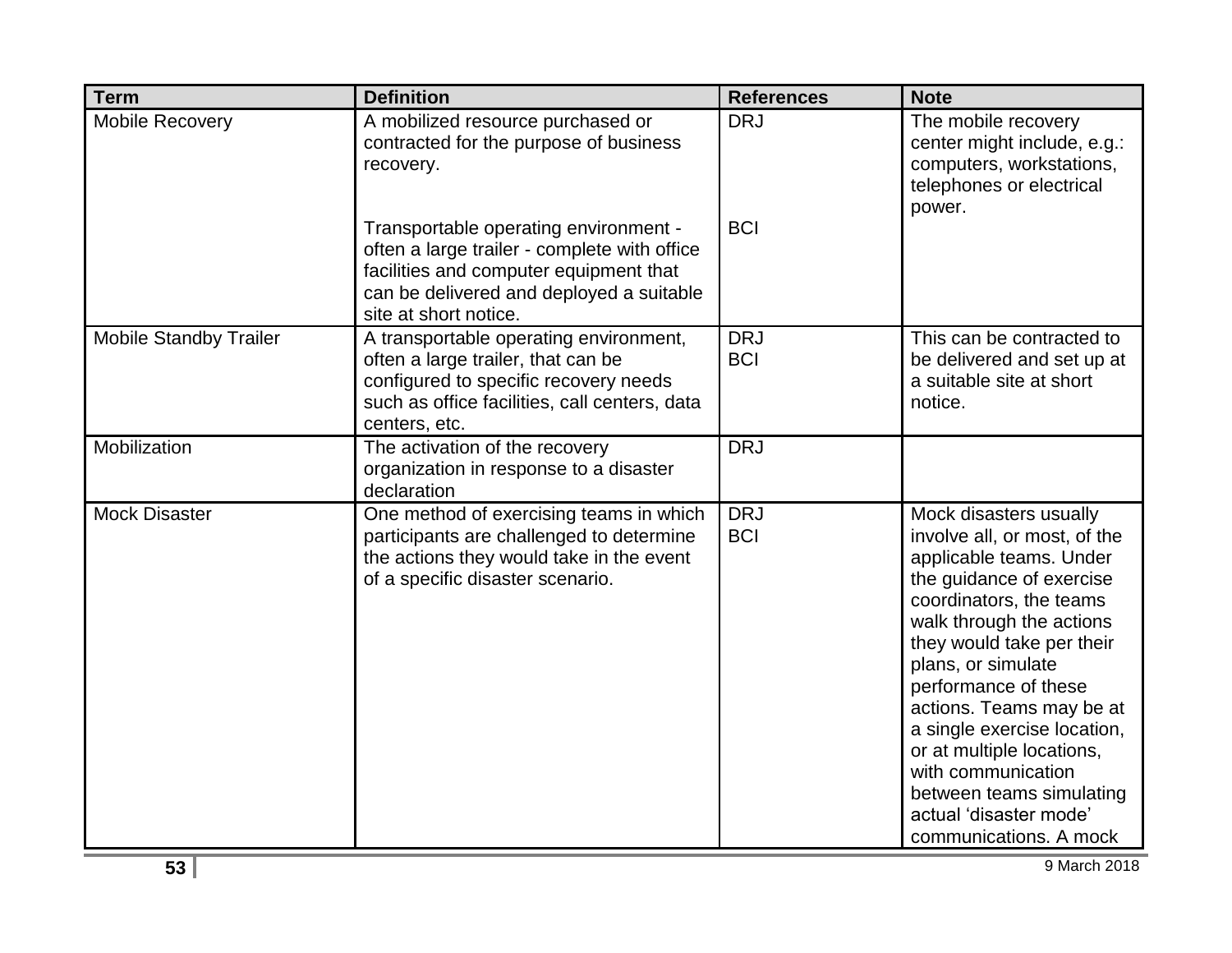| <b>Term</b>                 | <b>Definition</b>                                                                                                                                                                                                                                                                      | <b>References</b>        | <b>Note</b>                                                                                               |
|-----------------------------|----------------------------------------------------------------------------------------------------------------------------------------------------------------------------------------------------------------------------------------------------------------------------------------|--------------------------|-----------------------------------------------------------------------------------------------------------|
|                             |                                                                                                                                                                                                                                                                                        |                          | disaster will typically<br>operate on a compressed<br>timeframe representing<br>many hours, or even days. |
| <b>Mutual Aid Agreement</b> | A pre-arranged understanding between<br>two or more entities to render assistance<br>to each other.                                                                                                                                                                                    | ISO 22300:2012           |                                                                                                           |
| $N + 1$                     | A fault-tolerant strategy that includes<br>multiple systems or components<br>protected by one backup system or<br>component. (Many-to-one relationship)                                                                                                                                | <b>DRJ</b><br><b>BCI</b> |                                                                                                           |
| <b>Network Outage</b>       | An interruption of voice, data, or IP<br>network communications.                                                                                                                                                                                                                       | <b>DRJ</b><br><b>BCI</b> |                                                                                                           |
| Non Compliance              | Failure to fulfil an agreed requirement or<br>expectation of a BCM programme.                                                                                                                                                                                                          | <b>BCI</b>               |                                                                                                           |
| Non Conformity              | The non fulfilment of a specific<br>requirement defined in a standard,<br>documented practice, agreed procedure<br>or legislation.                                                                                                                                                     | <b>BCI</b>               |                                                                                                           |
| Objective                   | An overall goal, consistent with the policy<br>that an organization sets for itself.                                                                                                                                                                                                   | <b>BCI</b>               |                                                                                                           |
| <b>Offsite Location</b>     | A site at a safe distance from the primary<br>site where critical data (computerised or<br>paper) and/ or equipment is stored from<br>where it can be recovered and used at<br>the time of a disruptive incident if original<br>data, material or equipment is lost or<br>unavailable. | <b>BCI</b>               |                                                                                                           |
| <b>Off-Site Storage</b>     | Any place physically located a significant<br>distance away from the primary site,<br>where duplicated and vital records (hard<br>copy or electronic and/or equipment) may<br>be stored for use during recovery.                                                                       | <b>DRJ</b><br><b>BCI</b> |                                                                                                           |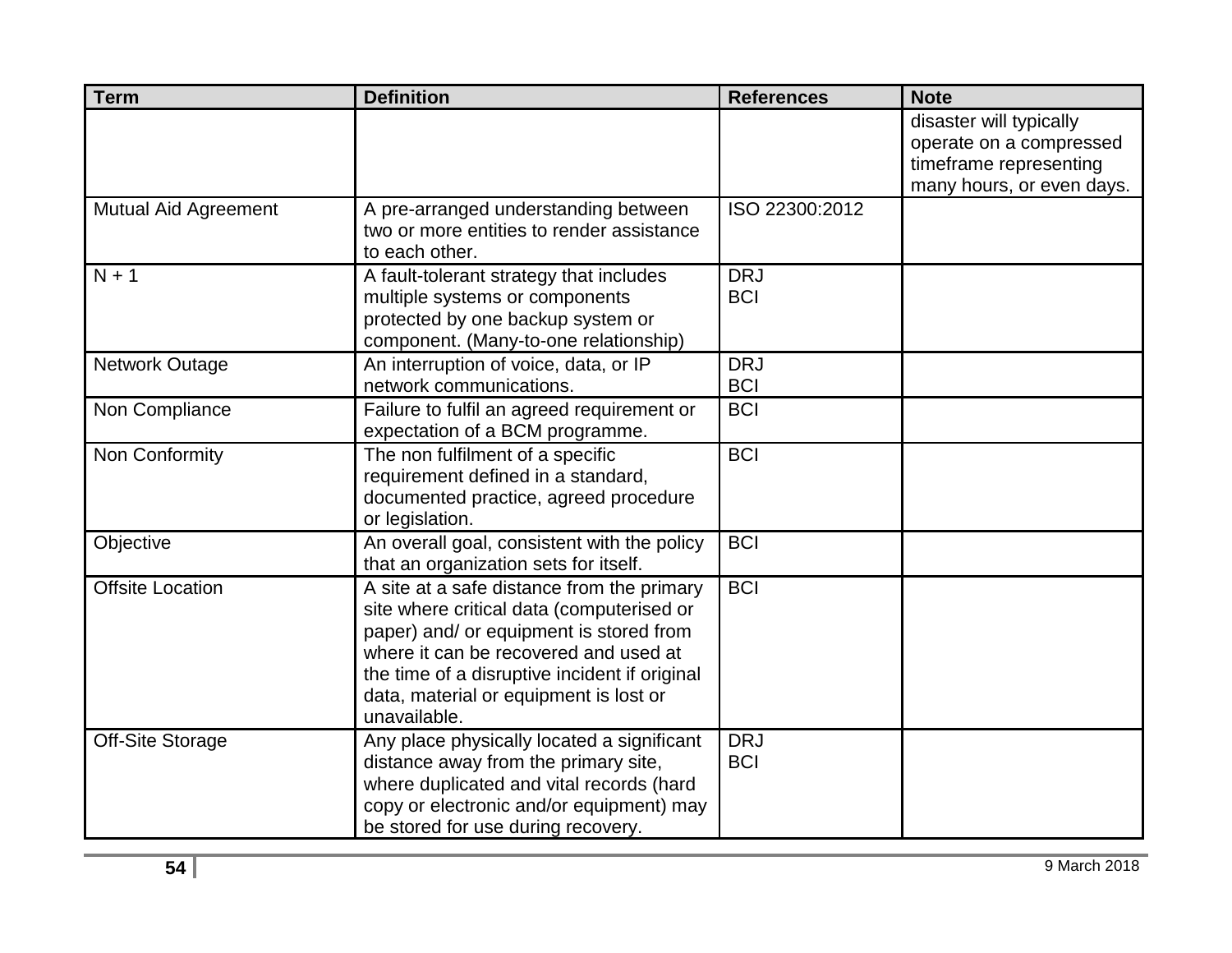| <b>Term</b>                   | <b>Definition</b>                                                                                                                                                                                                                                                                      | <b>References</b>        | <b>Note</b>   |
|-------------------------------|----------------------------------------------------------------------------------------------------------------------------------------------------------------------------------------------------------------------------------------------------------------------------------------|--------------------------|---------------|
| <b>Operational Exercise</b>   |                                                                                                                                                                                                                                                                                        | <b>DRJ</b>               | See: Exercise |
| <b>Operational Resilience</b> | Ability of an organization, staff, system,<br>telecommunications network, activity or<br>process to absorb the impact of a<br>business interruption, disruption or loss<br>and continue to provide an acceptable<br>level of service.                                                  | <b>BCI</b>               |               |
| <b>Operational Risk</b>       | The risk of loss resulting from inadequate<br>or failed procedures and controls. This<br>includes loss from events related to<br>technology and infrastructure, failure,<br>business interruptions, staff-related<br>problems, and from external events such<br>as regulatory changes. | <b>DRJ</b>               |               |
| <b>Operations Control</b>     | Process, practice or other actions that<br>assure management outcomes.                                                                                                                                                                                                                 | <b>BCI</b>               |               |
| <b>Operations Planning</b>    | Scheme specifying the approach,<br>management elements and resources to<br>be applied to the management of the<br>organization.                                                                                                                                                        | <b>BCI</b>               |               |
| <b>Orderly Shutdown</b>       | The actions required to rapidly and<br>gracefully suspend a business function<br>and/or system during a disruption.                                                                                                                                                                    | <b>DRJ</b><br><b>BCI</b> |               |
| Organization                  | A person or group of people that has its<br>own functions with responsibilities,<br>authorities and relationships to achieve its<br>objectives.                                                                                                                                        | ISO 22301:2012           |               |
| <b>Organizational Culture</b> | The combined assumptions, beliefs,<br>values and patterns of behaviour that are<br>shared by members of an organization.<br>The way in which an organization views<br>itself, its place in its market and the<br>environment in which it operates.                                     | <b>BCI</b>               |               |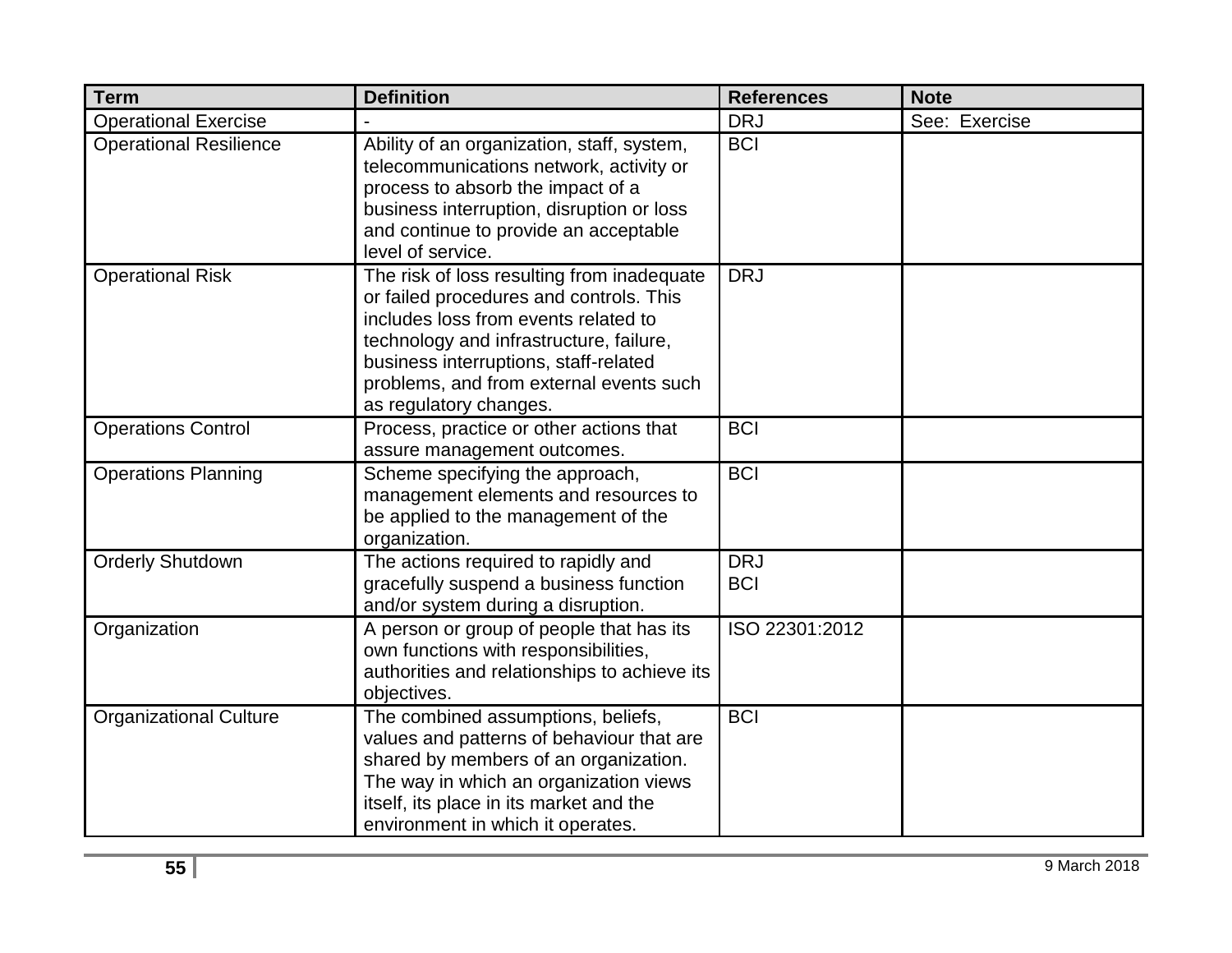| <b>Term</b>                      | <b>Definition</b>                                                                                                                                                                                                               | <b>References</b>        | <b>Note</b>                                                                                                                                                |
|----------------------------------|---------------------------------------------------------------------------------------------------------------------------------------------------------------------------------------------------------------------------------|--------------------------|------------------------------------------------------------------------------------------------------------------------------------------------------------|
| <b>Organizational Resilience</b> | The ability of an organization to<br>anticipate, prepare for, and respond and<br>adapt to incremental change and sudden<br>disruptions in order to survive and<br>prosper.                                                      | BS 65000:2014            |                                                                                                                                                            |
| Outage                           | The interruption of automated processing<br>systems, infrastructure, support services,<br>or essential business operations, which<br>may result, in the organizations inability to<br>provide services for some period of time. | <b>DRJ</b>               |                                                                                                                                                            |
|                                  | A period in time when something is not in<br>operation.                                                                                                                                                                         | <b>BCI</b>               | This is mainly used for<br>non-availability of IT<br>services and systems. For<br>other plant and equipment<br>"downtime" is a more<br>commonly used term. |
| <b>Outsourced Activities</b>     | Those processes that are performed by,<br>or in part by, a third party.                                                                                                                                                         | <b>BCI</b>               | <b>Good Practice Guidelines</b><br>Glossary of Terms.                                                                                                      |
| Outsourcing                      | The transfer of business functions to an<br>independent (internal and/or external)<br>third party supplier                                                                                                                      | <b>BCI</b>               |                                                                                                                                                            |
| Peer Review                      | A review of a specific component of a<br>plan by personnel (other than the owner<br>or author) with appropriate technical or<br>business knowledge for accuracy and<br>completeness.                                            | <b>DRJ</b><br><b>BCI</b> |                                                                                                                                                            |
| Performance                      | A measurable outcome                                                                                                                                                                                                            | <b>BCI</b>               |                                                                                                                                                            |
| <b>Performance Evaluation</b>    | A process of determining measurable<br>results.                                                                                                                                                                                 | <b>BCI</b>               |                                                                                                                                                            |
| Plan Maintenance                 | The management process of keeping an<br>organization's business continuity                                                                                                                                                      | <b>DRJ</b><br><b>BCI</b> | Maintenance procedures<br>are a part of this process<br>for the review and update                                                                          |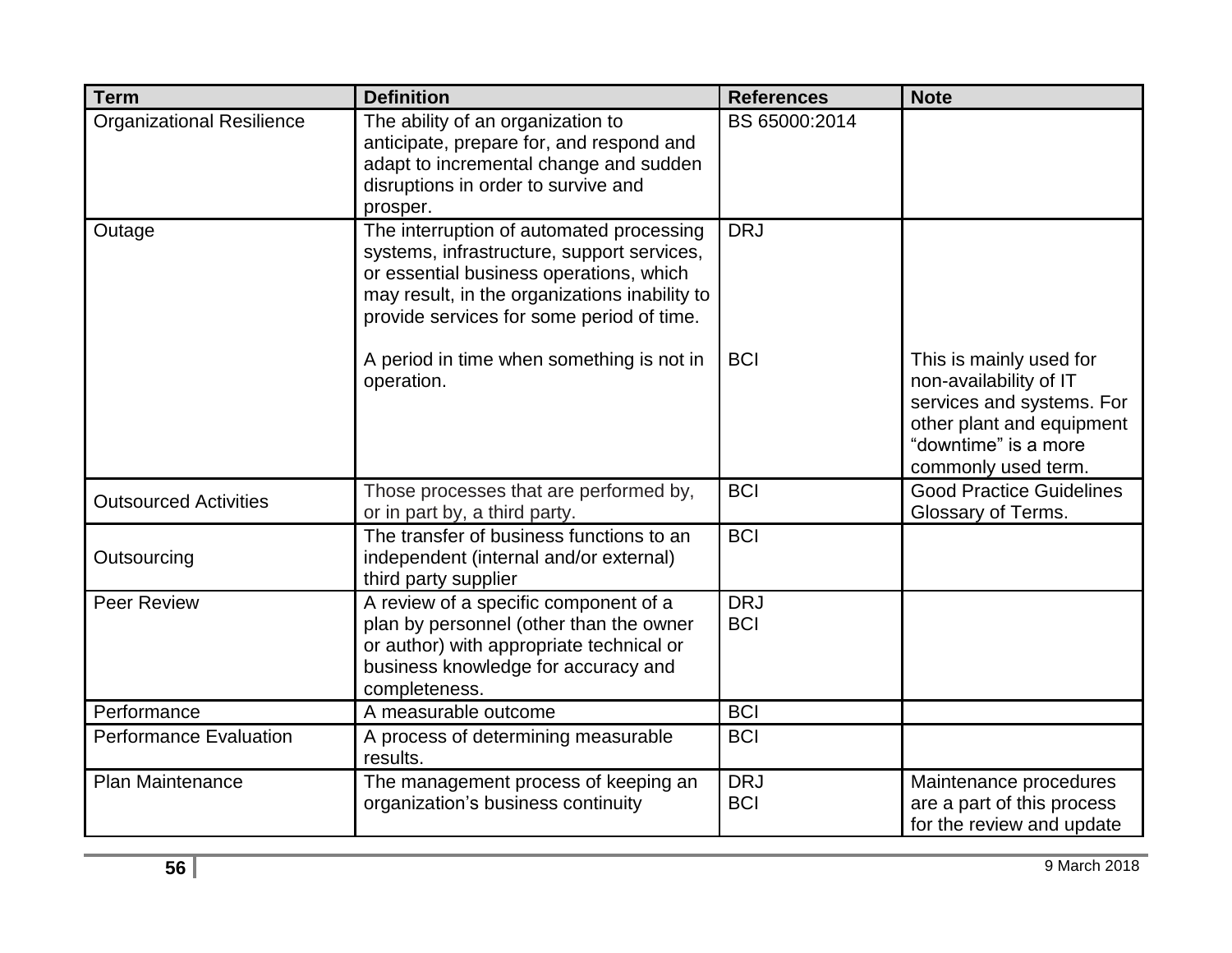| <b>Term</b>                                     | <b>Definition</b>                                                                                                                                                                                                                                                                                                                     | <b>References</b> | <b>Note</b>                                           |
|-------------------------------------------------|---------------------------------------------------------------------------------------------------------------------------------------------------------------------------------------------------------------------------------------------------------------------------------------------------------------------------------------|-------------------|-------------------------------------------------------|
|                                                 | management plans up to date and<br>effective.                                                                                                                                                                                                                                                                                         |                   | of the BC plans on a<br>defined schedule.             |
| Plan, Do, Check, Act (PDCA)                     | A model used to plan, establish,<br>implement and operate, monitor and<br>review, maintain and continually improve<br>the effectiveness of a management<br>system or process.                                                                                                                                                         | ISO 22301:2012    |                                                       |
| Policy                                          | The intentions and direction of an<br>organization as formally expressed by its<br>Top Management.                                                                                                                                                                                                                                    | ISO 22301:2012    |                                                       |
| Policy & Programme<br>Management                | The Professional Practice that defines the<br>organizational policy relating to business<br>continuity and how that policy will be<br>implemented, controlled and validated<br>through a BCM programme.                                                                                                                               | <b>BCI</b>        | <b>Good Practice Guidelines</b><br>Glossary of Terms. |
| <b>Post Incident Acquisition</b>                | A continuity and recovery strategy where<br>resources are provided following an<br>incident at short notice.                                                                                                                                                                                                                          | <b>BCI</b>        | <b>Good Practice Guidelines</b><br>Glossary of Terms. |
| <b>Post-Traumatic Stress</b><br>Disorder (PTSD) | PTSD is caused by a major traumatic<br>incident where a person experienced,<br>witnessed or was confronted with an<br>incident that involved actual or threatened<br>death or serious injury or threat to the<br>physical integrity of self or others, and the<br>person's response involved intense fear,<br>helplessness or horror. | <b>BCI</b>        |                                                       |
| Preparedness                                    | Activities implemented prior to an incident<br>that may be used to support and enhance<br>mitigation of, response to, and recovery<br>from disruptions.                                                                                                                                                                               | <b>BCI</b>        | It is also often called<br>"Readiness."               |
| <b>Press Conference</b>                         | The provision of an organization<br>spokesperson(s) at a specific venue and                                                                                                                                                                                                                                                           | <b>BCI</b>        |                                                       |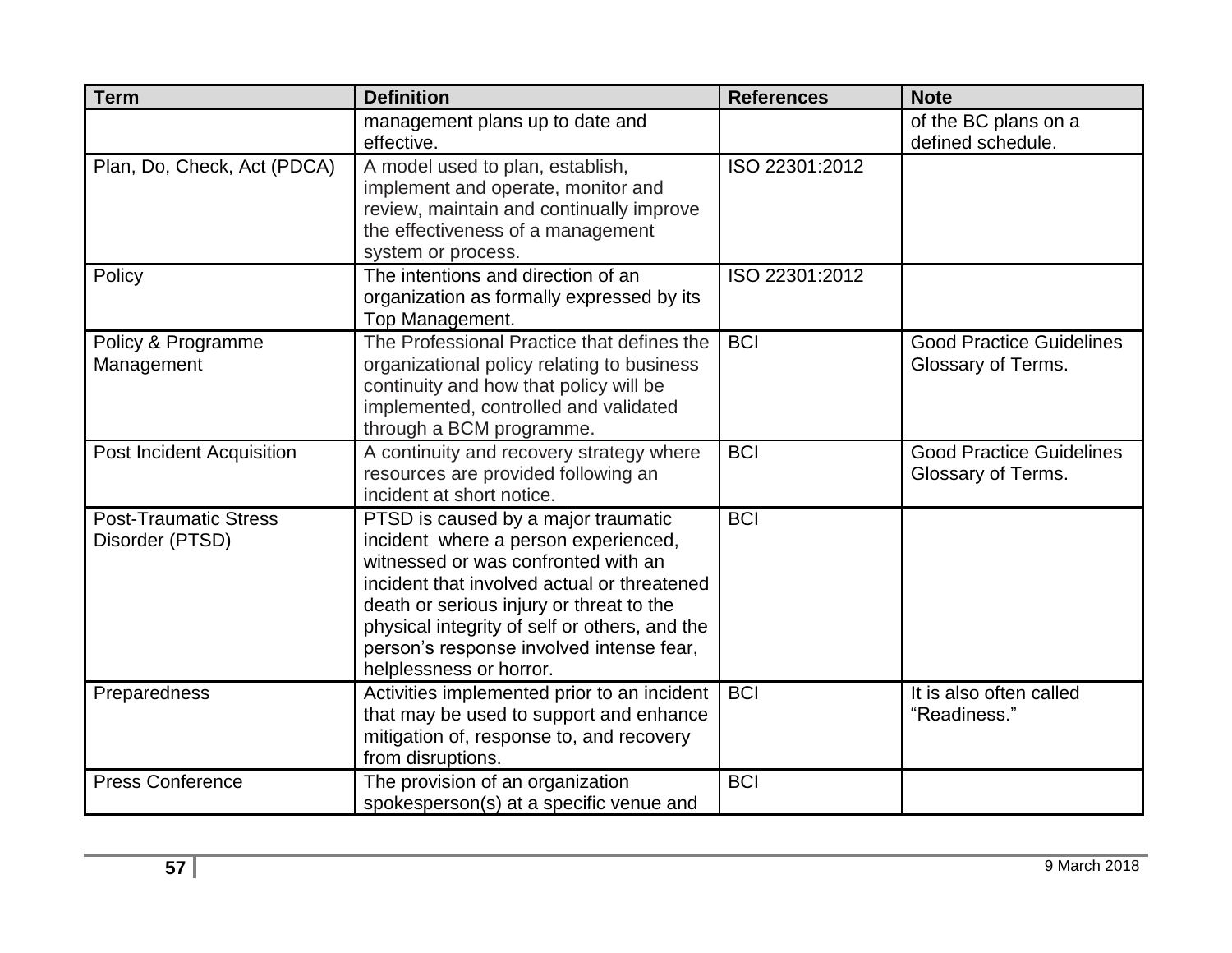| <b>Term</b>                   | <b>Definition</b>                                                                                                                                                                                                                         | <b>References</b>        | <b>Note</b>                                                                                                          |
|-------------------------------|-------------------------------------------------------------------------------------------------------------------------------------------------------------------------------------------------------------------------------------------|--------------------------|----------------------------------------------------------------------------------------------------------------------|
|                               | time(s) to brief and answer any questions<br>or enquiries from the media.                                                                                                                                                                 |                          |                                                                                                                      |
| <b>Preventative Action</b>    | An action taken to eliminate a threat or<br>other undesirable situation.                                                                                                                                                                  | <b>BCI</b>               |                                                                                                                      |
| <b>Preventative Measures</b>  | Controls aimed at deterring or mitigating<br>undesirable events from taking place.                                                                                                                                                        | <b>DRJ</b><br><b>BCI</b> |                                                                                                                      |
| Prevention                    | Countermeasures against specific threats<br>that enable an organization to avoid a<br>disruption.                                                                                                                                         | <b>BCI</b>               |                                                                                                                      |
| Prioritization                | The ordering of critical activities and their<br>dependencies are established during the<br>BIA and Strategic-planning phase. The<br>business continuity plans will be<br>implemented in the order necessary at<br>the time of the event. | <b>DRJ</b>               |                                                                                                                      |
| <b>Prioritized activities</b> | Activities to which priority must be given<br>following an incident in order to mitigate<br>impacts.                                                                                                                                      | ISO 22301:2012           |                                                                                                                      |
| Probability                   | The chance of a risk occurring.                                                                                                                                                                                                           | <b>BCI</b>               | It is the same as<br>likelihood.                                                                                     |
| Procedure                     | Specified way to carry out an activity.                                                                                                                                                                                                   | <b>BCI</b>               | Procedures would<br>normally be documented<br>by the definition also<br>covers those that are not<br>for any reason. |
| Process                       | A set of interrelated or interacting<br>activities which transforms inputs to<br>outputs.                                                                                                                                                 | ISO 22301:2012           |                                                                                                                      |
| <b>Products and Services</b>  | Beneficial outcomes provided by an<br>organization to its customers, recipients<br>and interested parties.                                                                                                                                | ISO 22301:2012           |                                                                                                                      |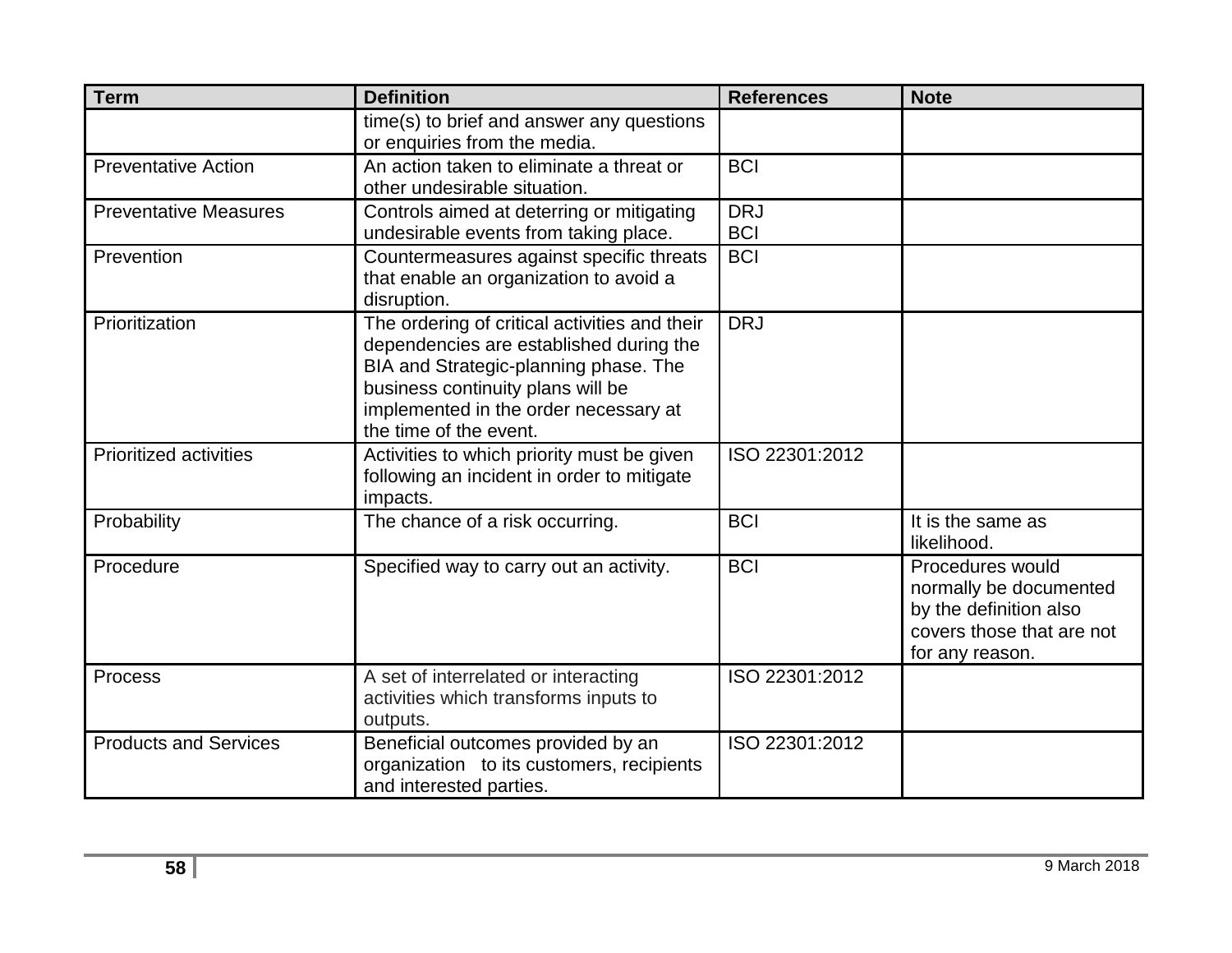| <b>Term</b>                    | <b>Definition</b>                                                                                                                                                                                                                                                                  | <b>References</b>        | <b>Note</b>                                                                                                                                        |
|--------------------------------|------------------------------------------------------------------------------------------------------------------------------------------------------------------------------------------------------------------------------------------------------------------------------------|--------------------------|----------------------------------------------------------------------------------------------------------------------------------------------------|
| <b>Professional Practices</b>  | The activities that make up the six stages<br>of the BCI's Good Practice Guidelines<br><b>BCM Lifecycle.</b>                                                                                                                                                                       | <b>BCI</b>               | <b>Good Practice Guidelines</b><br>Glossary of Terms.                                                                                              |
| Programme                      | An ongoing process supported by senior<br>management and adequately funded.                                                                                                                                                                                                        | <b>BCI</b>               | A programme typically<br>consists of one or more<br>projects, each of which<br>has defined scope and<br>schedule and deliverables.                 |
| <b>Qualitative Assessment</b>  | The process for evaluating a business<br>function based on observations and does<br>not involve measures or numbers.<br>Instead, it uses descriptive categories<br>(e.g., customer service, regulatory<br>requirements) to allow for refinement of<br>the quantitative assessment. | <b>DRJ</b><br><b>BCI</b> | This is normally done<br>during the BIA phase of<br>planning.                                                                                      |
| <b>Quantitative Assessment</b> | The process for placing value on a<br>business function for risk purposes. It is a<br>systematic method that evaluates<br>possible financial impact for losing the<br>ability to perform a business function. It<br>uses numeric values to allow for<br>prioritizations.           | <b>DRJ</b><br><b>BCI</b> | This is normally done<br>during the BIA phase of<br>planning.                                                                                      |
| <b>Quick Ship</b>              |                                                                                                                                                                                                                                                                                    | <b>DRJ</b><br><b>BCI</b> | See Drop Ship.                                                                                                                                     |
| <b>Readiness</b>               | Activities implemented prior to an incident<br>that may be used to support and enhance<br>mitigation of, response to, and recovery<br>from disruptions.                                                                                                                            | <b>BCI</b>               | It is also often called<br>"preparedness."<br>Preparedness is more<br>popular in the United<br>States, readiness more<br>typically used elsewhere. |
| <b>Reception Centre</b>        | A secure area to which the uninjured can<br>be taken for shelter, first aid, interview                                                                                                                                                                                             | <b>BCI</b>               |                                                                                                                                                    |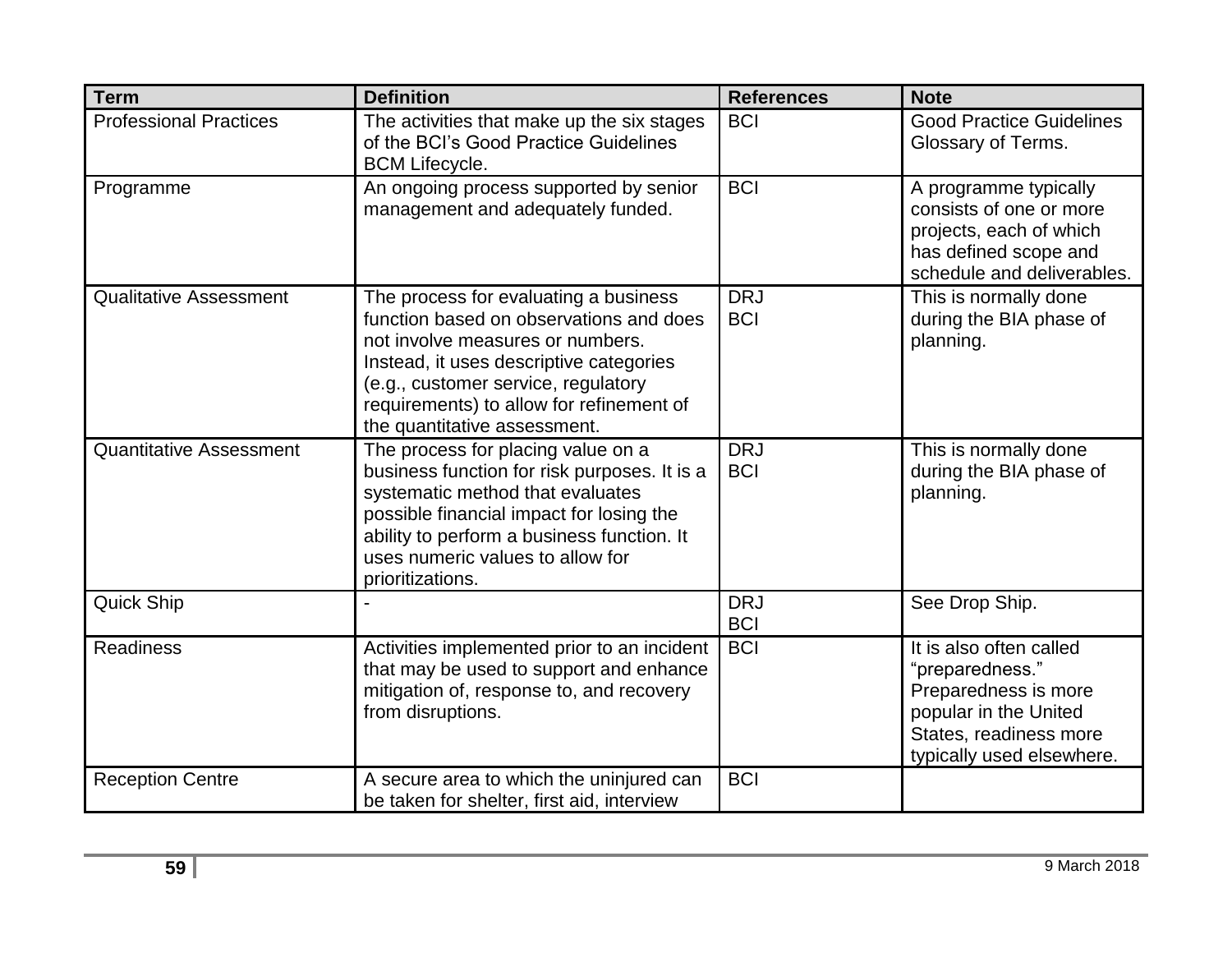| <b>Term</b>                               | <b>Definition</b>                                                                                                                                                                              | <b>References</b>        | <b>Note</b>                                                                                                                                                                         |
|-------------------------------------------|------------------------------------------------------------------------------------------------------------------------------------------------------------------------------------------------|--------------------------|-------------------------------------------------------------------------------------------------------------------------------------------------------------------------------------|
|                                           | and documentation as appropriate to the<br>incident.                                                                                                                                           |                          |                                                                                                                                                                                     |
| <b>Reciprocal Agreement</b>               | Agreement between two organizations (or<br>two internal business groups) with similar<br>equipment/environment that allows each<br>one to recover at the other's location.                     | <b>DRJ</b><br><b>BCI</b> |                                                                                                                                                                                     |
| Record                                    | A statement of results achieved or<br>evidence of activities performed.                                                                                                                        | ISO 22301:2012           |                                                                                                                                                                                     |
| <b>Recoverable Loss</b>                   | Financial losses due to an event that may<br>be reclaimed in the future, e.g. through<br>insurance or litigation.                                                                              | <b>DRJ</b><br><b>BCI</b> | This is normally identified<br>in the Risk Assessment or<br>BIA.                                                                                                                    |
| Recovery                                  | Implementing the prioritized actions<br>required to return the processes and<br>support functions to operational stability<br>following an interruption or disaster.                           | <b>DRJ</b>               |                                                                                                                                                                                     |
| <b>Recovery Management Team</b>           |                                                                                                                                                                                                | <b>DRJ</b><br><b>BCI</b> | See: Business Continuity<br>Management (BCM)<br>Team.                                                                                                                               |
| <b>Recovery Period</b>                    | The time period between a disaster and a<br>return to normal functions, during which<br>the disaster recovery plan is employed.                                                                | <b>DRJ</b><br><b>BCI</b> |                                                                                                                                                                                     |
| <b>Recovery Point Capability</b><br>(RPC) | The point in time to which data was<br>restored and/or systems were recovered<br>(at the designated recovery/alternate<br>location) after an outage or during a<br>disaster recovery exercise. | <b>DRJ</b>               |                                                                                                                                                                                     |
| <b>Recovery Point Objective</b><br>(RPO)  | The point in time to which data is restored<br>and/or systems are recovered after an<br>outage.                                                                                                | <b>DRJ</b>               | RPO is often used as the<br>basis for developing<br>backup strategies and<br>determining the amount of<br>data that may require<br>recreation after systems<br>have been recovered. |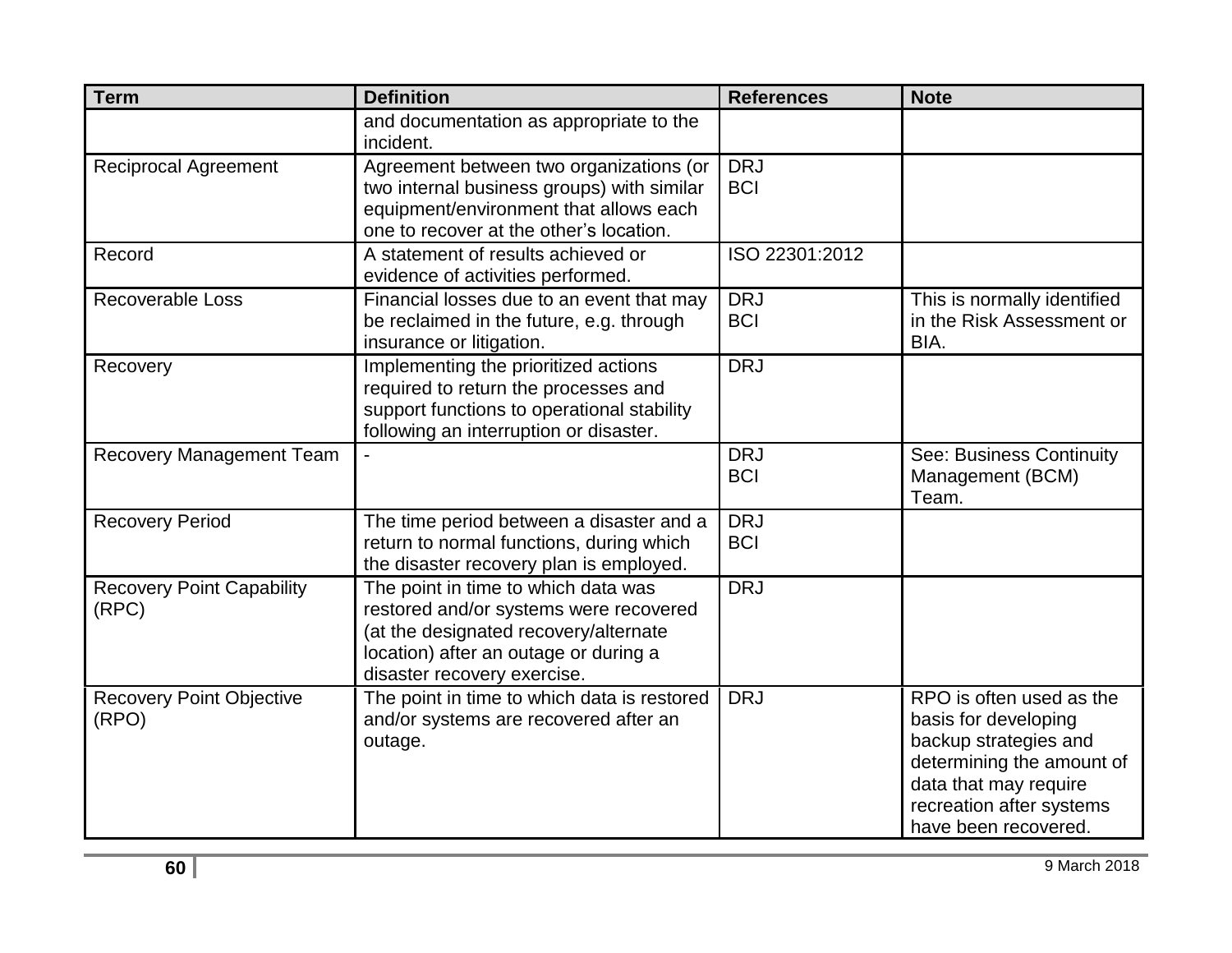| <b>Term</b>                                      | <b>Definition</b>                                                                                                                                                                                                 | <b>References</b>        | <b>Note</b>                                                                                                                                                                                                                                                                                                                                                                                                                                       |
|--------------------------------------------------|-------------------------------------------------------------------------------------------------------------------------------------------------------------------------------------------------------------------|--------------------------|---------------------------------------------------------------------------------------------------------------------------------------------------------------------------------------------------------------------------------------------------------------------------------------------------------------------------------------------------------------------------------------------------------------------------------------------------|
|                                                  |                                                                                                                                                                                                                   |                          | RPO for applications can<br>be enumerated in<br>business time (i.e., "8<br>business hours" after a<br>Sunday disaster restores<br>to close of business<br>Thursday) or elapsed time,<br>but is always measured in<br>terms of time before a<br>disaster. RPO for systems<br>typically must be<br>established at time of<br>disaster as a specific point<br>in time (e.g., end of<br>previous day's processing)<br>or software<br>version/release. |
|                                                  | The point to which information used by an<br>activity must be restored to enable the<br>activity to operate on resumption.                                                                                        | ISO 22301:2012           | In purely IT DR terms it<br>can be seen as the precise<br>time to which data and<br>transactions have to be<br>restored (e.g. close of<br>business, last intra-day<br>backup). Can also be<br>referred to as maximum<br>data loss                                                                                                                                                                                                                 |
| <b>Recovery Services Agreement</b><br>/ Contract | A contract with an external organization<br>guaranteeing the provision of specified<br>equipment, facilities, or services, usually<br>within a specified time period, in the event<br>of a business interruption. | <b>DRJ</b><br><b>BCI</b> | A typical contract will<br>specify multiple<br>components (e.g., a<br>monthly subscription fee, a<br>declaration fee, usage<br>costs, method of<br>performance, amount of                                                                                                                                                                                                                                                                         |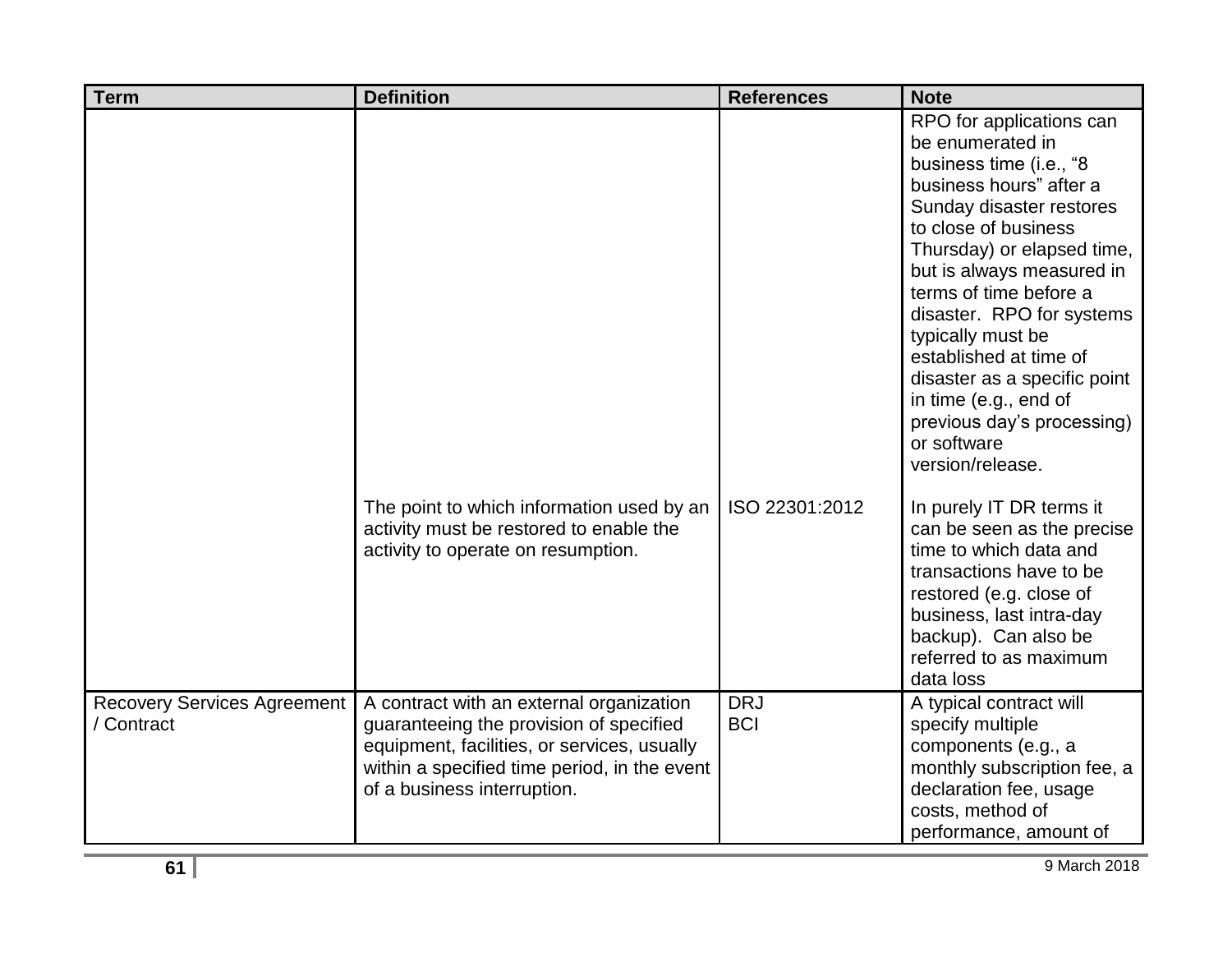| <b>Term</b>                              | <b>Definition</b>                                                                                                                                                                                                            | <b>References</b>        | <b>Note</b>                                                                                                                                                                                                                                                                                                                                                     |
|------------------------------------------|------------------------------------------------------------------------------------------------------------------------------------------------------------------------------------------------------------------------------|--------------------------|-----------------------------------------------------------------------------------------------------------------------------------------------------------------------------------------------------------------------------------------------------------------------------------------------------------------------------------------------------------------|
|                                          |                                                                                                                                                                                                                              |                          | test time, termination<br>options, penalties and<br>liabilities).                                                                                                                                                                                                                                                                                               |
| <b>Recovery Site</b>                     | A designated site for the recovery of<br>business unit, technology, or other<br>operations, which are critical to the<br>enterprise.                                                                                         | <b>DRJ</b><br><b>BCI</b> |                                                                                                                                                                                                                                                                                                                                                                 |
| <b>Recovery Strategy</b>                 |                                                                                                                                                                                                                              | <b>BCI</b>               | <b>See Business Continuity</b><br>Strategy.                                                                                                                                                                                                                                                                                                                     |
| <b>Recovery Teams</b>                    | A structured group of teams ready to take<br>control of the recovery operations if a<br>disaster should occur.                                                                                                               | <b>DRJ</b><br><b>BCI</b> |                                                                                                                                                                                                                                                                                                                                                                 |
| <b>Recovery Time Achieved</b>            |                                                                                                                                                                                                                              | <b>DRJ</b>               | See also: Recovery Time<br>Capability                                                                                                                                                                                                                                                                                                                           |
| <b>Recovery Time Capability</b><br>(RTC) | The demonstrated amount of time in<br>which systems, applications and/or<br>functions have been recovered, during an<br>exercise or actual event, at the<br>designated recovery/alternate location<br>(physical or virtual). | <b>DRJ</b><br><b>BCI</b> | As with RTO, RTC<br>includes assessment,<br>execution and verification<br>activities. RTC and RTO<br>are compared during gap<br>analysis.                                                                                                                                                                                                                       |
| <b>Recovery Time Objective</b><br>(RTO)  | The period of time within which systems,<br>applications, or functions must be<br>recovered after an outage. RTO includes<br>the time required for: assessment,<br>execution and verification.                               | <b>DRJ</b>               | RTO may be enumerated<br>in business time (e.g. one<br>business day) or elapsed<br>time (e.g. 24 elapsed<br>hours). Assessment<br>includes the activities<br>which occur before or after<br>an initiating event, and<br>lead to confirmation of the<br>execution priorities, time<br>line and responsibilities,<br>and a decision regarding<br>when to execute. |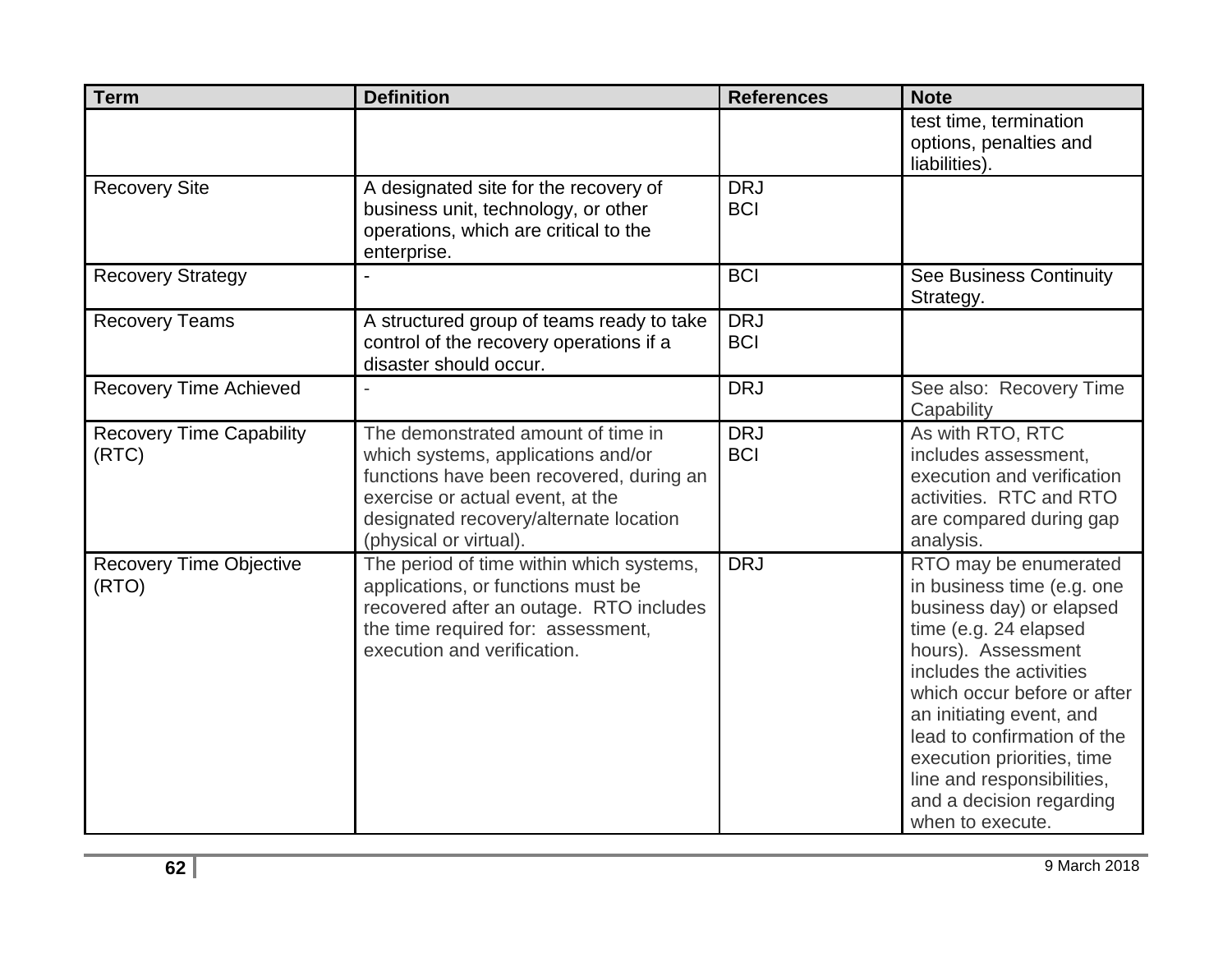| <b>Term</b>              | <b>Definition</b>                                                                                                                                                          | <b>References</b>        | <b>Note</b>                                                                                                                                                                                                                                                                                                                                                                         |
|--------------------------|----------------------------------------------------------------------------------------------------------------------------------------------------------------------------|--------------------------|-------------------------------------------------------------------------------------------------------------------------------------------------------------------------------------------------------------------------------------------------------------------------------------------------------------------------------------------------------------------------------------|
|                          |                                                                                                                                                                            |                          | Execution includes the<br>activities related to<br>accomplishing the pre-<br>planned steps required<br>within the phase to deliver<br>a function, system or<br>application in a new<br>location to its owner.<br>Verification includes steps<br>taken by a function,<br>system or application<br>owner to ensure<br>everything is in readiness<br>to proceed to live<br>operations. |
|                          | The period of time following an incident<br>within which a product or service or an<br>activity must be resumed, or resources<br>must be recovered.                        | ISO 22301:2012           |                                                                                                                                                                                                                                                                                                                                                                                     |
| <b>Recovery Timeline</b> | The sequence of recovery activities, or<br>critical path, which must be followed to<br>resume an acceptable level of operation<br>following a business interruption.       | <b>DRJ</b><br><b>BCI</b> | The timeline may range<br>from minutes to weeks,<br>depending upon the<br>recovery requirements and<br>methodology.                                                                                                                                                                                                                                                                 |
| Redundancy               | In human resource terms, redundancy<br>can be used to mean the provision of<br>delegates or alternates for key employees<br>or Incident/Crisis Management Team<br>members. | <b>BCI</b>               |                                                                                                                                                                                                                                                                                                                                                                                     |
| Regulatory               | Similar to Legislative or Statutory but<br>usually rules imposed by a regulator<br>rather than through direct government<br>legislation.                                   | <b>BCI</b>               |                                                                                                                                                                                                                                                                                                                                                                                     |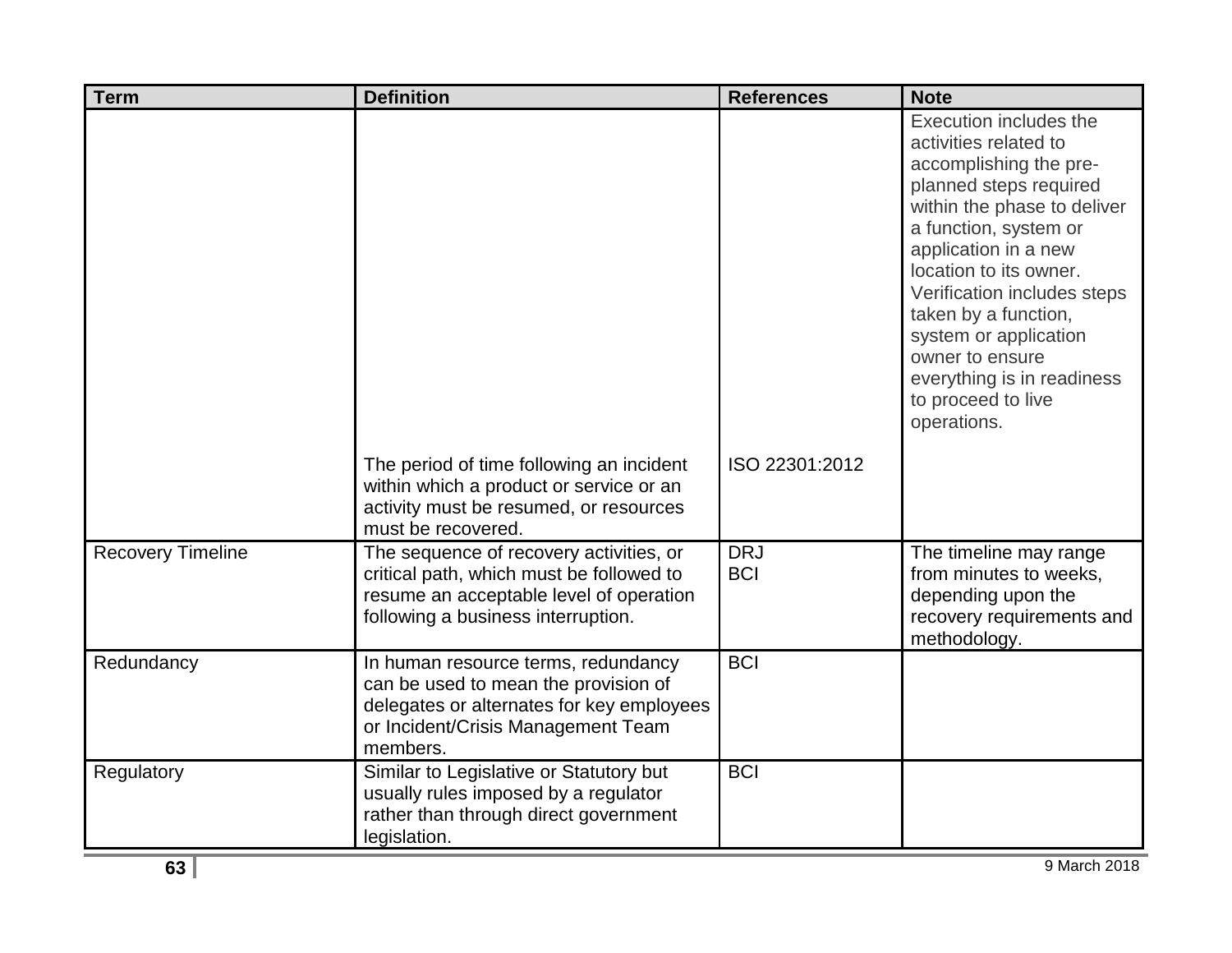| <b>Term</b>          | <b>Definition</b>                                                                                                                                                                                                                                                                     | <b>References</b>        | <b>Note</b>                                                                                                                                  |
|----------------------|---------------------------------------------------------------------------------------------------------------------------------------------------------------------------------------------------------------------------------------------------------------------------------------|--------------------------|----------------------------------------------------------------------------------------------------------------------------------------------|
| Replication          | A continuity and recovery strategy where<br>resources are copied to a dormant site,<br>only being brought into live operations<br>after an incident.                                                                                                                                  | <b>BCI</b>               |                                                                                                                                              |
| Requirement          | A need or expectation that is stated,<br>generally implied or obligatory.                                                                                                                                                                                                             | ISO 22301:2012           |                                                                                                                                              |
| <b>Residual Risk</b> | The level of risk remaining after all cost-<br>effective actions have been taken to<br>lessen the impact, probability and<br>consequences of a specific risk or group<br>of risks, subject to an organization's risk<br>appetite.                                                     | <b>BCI</b>               |                                                                                                                                              |
| Resilience           | The process and procedures required to<br>maintain or recover critical services such<br>as "remote access" or "end-user support"<br>during a business interruption.                                                                                                                   | <b>DRJ</b>               |                                                                                                                                              |
| <b>Resilient</b>     | The ability of an organization to absorb<br>the impact of a business interruption, and<br>continue to provide a minimum<br>acceptable level of service.                                                                                                                               | <b>DRJ</b>               |                                                                                                                                              |
| <b>Resources</b>     | All assets, people, skills, information,<br>technology (including plant and<br>equipment), premises, and supplies and<br>information (whether electronic or not)<br>that an organization has to have available<br>to use, when needed, in order to operate<br>and meet its objective. | ISO 22301:2012           |                                                                                                                                              |
| Response             | The reaction to an incident or emergency<br>to assess the damage or impact and to<br>ascertain the level of containment and<br>control activity required.                                                                                                                             | <b>DRJ</b><br><b>BCI</b> | In addition to addressing<br>matters of life safety and<br>evacuation, response also<br>addresses the policies,<br>procedures and actions to |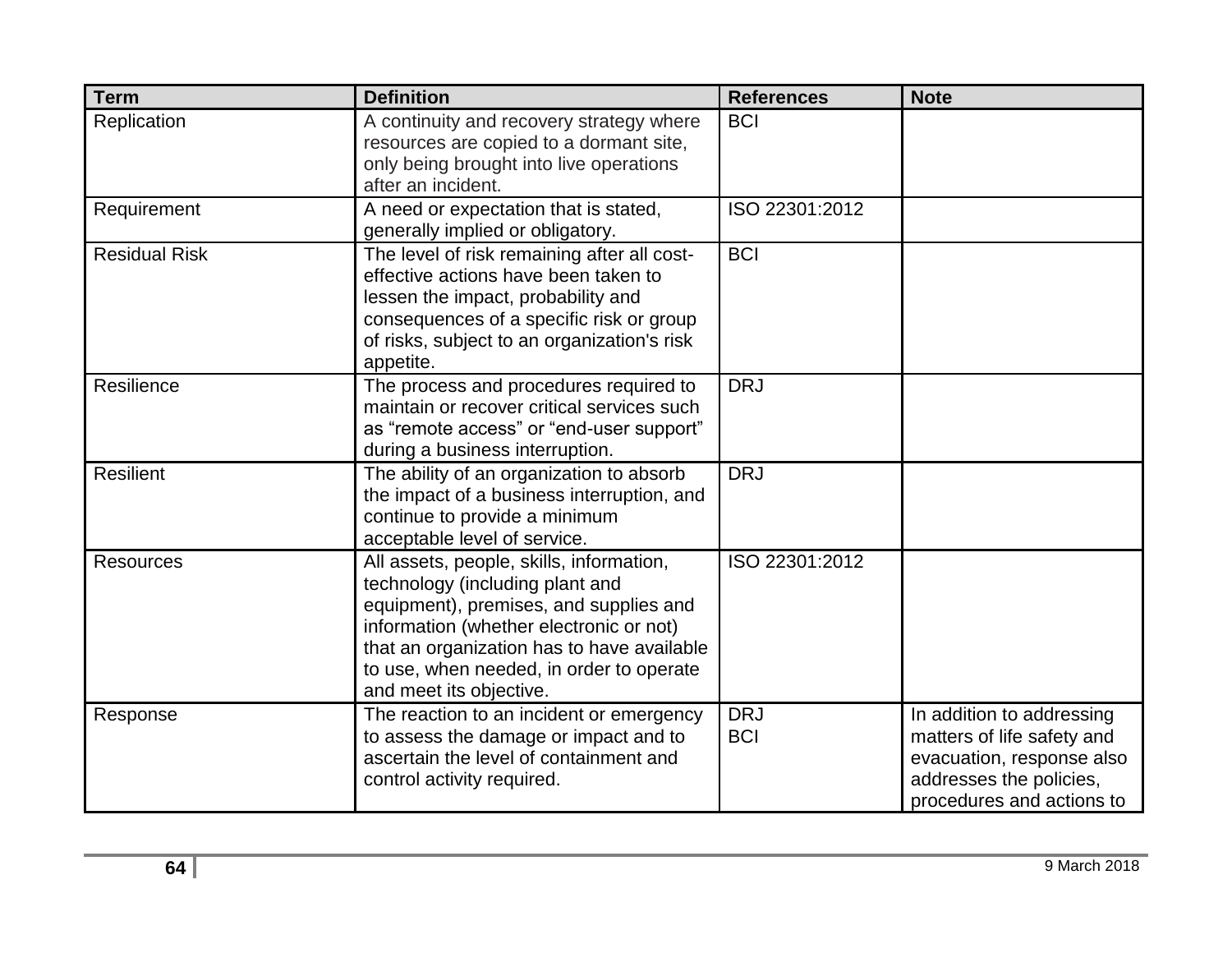| <b>Term</b>            | <b>Definition</b>                            | <b>References</b> | <b>Note</b>                  |
|------------------------|----------------------------------------------|-------------------|------------------------------|
|                        |                                              |                   | be followed in the event of  |
|                        |                                              |                   | an emergency.                |
| <b>Rest Centre</b>     | A building taken over by the Local           | <b>BCI</b>        |                              |
|                        | Authority for the temporary                  |                   |                              |
|                        | accommodation of evacuees                    |                   |                              |
| Restart                | The procedure or procedures that return      | <b>BCI</b>        | Application restart is       |
|                        | applications and data to a known start       |                   | dependent upon having an     |
|                        | point.                                       |                   | operable system.             |
| Restoration            | Process of planning for and/or               | <b>DRJ</b>        |                              |
|                        | implementing procedures for the repair of    | <b>BCI</b>        |                              |
|                        | hardware, relocation of the primary site     |                   |                              |
|                        | and its contents, and returning to normal    |                   |                              |
|                        | operations at the permanent operational      |                   |                              |
|                        | location.                                    |                   |                              |
| Resumption             | The process of planning for and/or           | <b>DRJ</b>        | This process commonly        |
|                        | implementing the restarting of defined       | <b>BCI</b>        | addresses the most critical  |
|                        | business processes and operations            |                   | business functions within    |
|                        | following a disaster.                        |                   | BIA specified timeframes.    |
| <b>Risk</b>            | Potential for exposure to loss which can     | <b>DRJ</b>        |                              |
|                        | be determined by using either qualitative    |                   |                              |
|                        | or quantitative measures.                    |                   |                              |
|                        |                                              |                   |                              |
|                        | Combination of the probability of an event   | <b>BCI</b>        | <b>BCM</b> concentrates more |
|                        | and its consequence                          |                   | on "Impacts" rather than     |
|                        |                                              |                   | wider concept of Risk.       |
| <b>Risk Acceptance</b> | A management decision to take no action      | <b>BCI</b>        |                              |
|                        | to mitigate the impact of a particular risk. |                   |                              |
| <b>Risk Analysis</b>   | The quantification of threats to an          | <b>BCI</b>        |                              |
|                        | organization and the probability of them     |                   |                              |
|                        | being realized.                              |                   |                              |
| <b>Risk Appetite</b>   | Total amount of risk that an organization    | <b>BCI</b>        |                              |
|                        | is prepared to accept, tolerate, or be       |                   |                              |
|                        | exposed to at any point in time.             |                   |                              |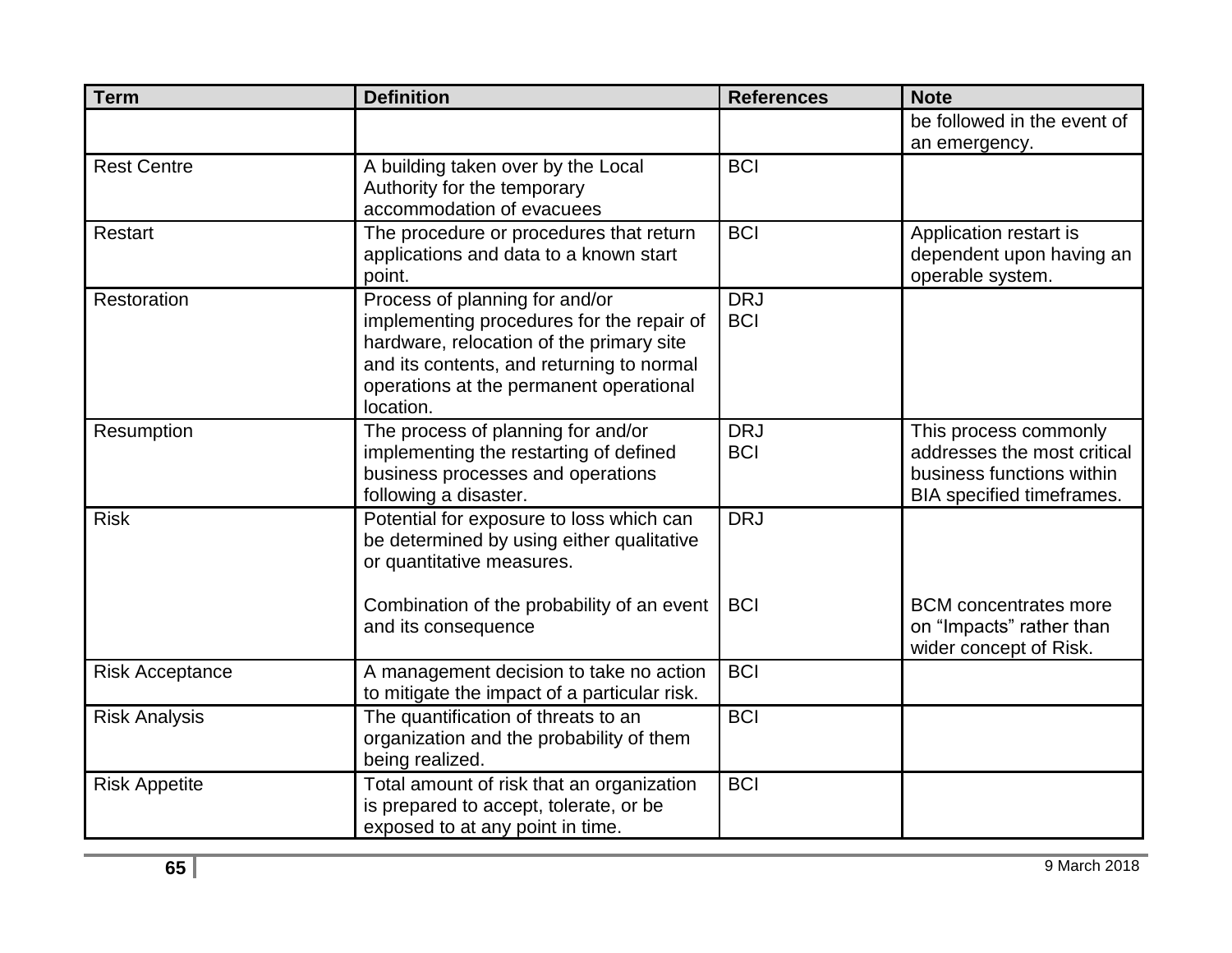| <b>Term</b>                       | <b>Definition</b>                                                                                                                                                                                                                                                                     | <b>References</b>        | <b>Note</b>                                                                                                                                                                                             |
|-----------------------------------|---------------------------------------------------------------------------------------------------------------------------------------------------------------------------------------------------------------------------------------------------------------------------------------|--------------------------|---------------------------------------------------------------------------------------------------------------------------------------------------------------------------------------------------------|
| <b>Risk Assessment</b>            | Overall process of risk identification, risk<br>analysis, and risk evaluation.                                                                                                                                                                                                        | ISO Guide 73             |                                                                                                                                                                                                         |
| <b>Risk Assessment / Analysis</b> | Process of identifying the risks to an<br>organization, assessing the critical<br>functions necessary for an organization to<br>continue business operations, defining<br>the controls in place to reduce<br>organization exposure and evaluating the<br>cost for such controls.      | <b>DRJ</b>               | Risk analysis often<br>involves an evaluation of<br>the probabilities of a<br>particular event.                                                                                                         |
| <b>Risk Avoidance</b>             | An informed decision to not become<br>involved in or to withdraw from a risk<br>situation.                                                                                                                                                                                            | <b>BCI</b>               |                                                                                                                                                                                                         |
| <b>Risk Categories</b>            | Risks of similar types are grouped<br>together under key headings, otherwise<br>known as 'risk categories'.                                                                                                                                                                           | <b>DRJ</b><br><b>BCI</b> | These categories include<br>reputation, strategy,<br>financial, investments,<br>operational infrastructure,<br>business, regulatory<br>compliance, outsourcing,<br>people, technology and<br>knowledge. |
| <b>Risk Classification</b>        | The categorisation of risk, normally<br>focusing on likely impact to the<br>organization or likelihood of occurrence.                                                                                                                                                                 | <b>BCI</b>               |                                                                                                                                                                                                         |
| <b>Risk Concentration</b>         | The risks associated with having Mission<br>Critical Activities and/or their<br>dependencies, systemic processes and<br>people located either in the same building<br>or close geographical proximity (zone),<br>that are not reproduced elsewhere i.e. a<br>single point of failure. | <b>BCI</b>               |                                                                                                                                                                                                         |
| <b>Risk Controls</b>              | All methods of reducing the frequency<br>and/or severity of losses including<br>exposure avoidance, loss prevention, loss                                                                                                                                                             | <b>DRJ</b><br><b>BCI</b> |                                                                                                                                                                                                         |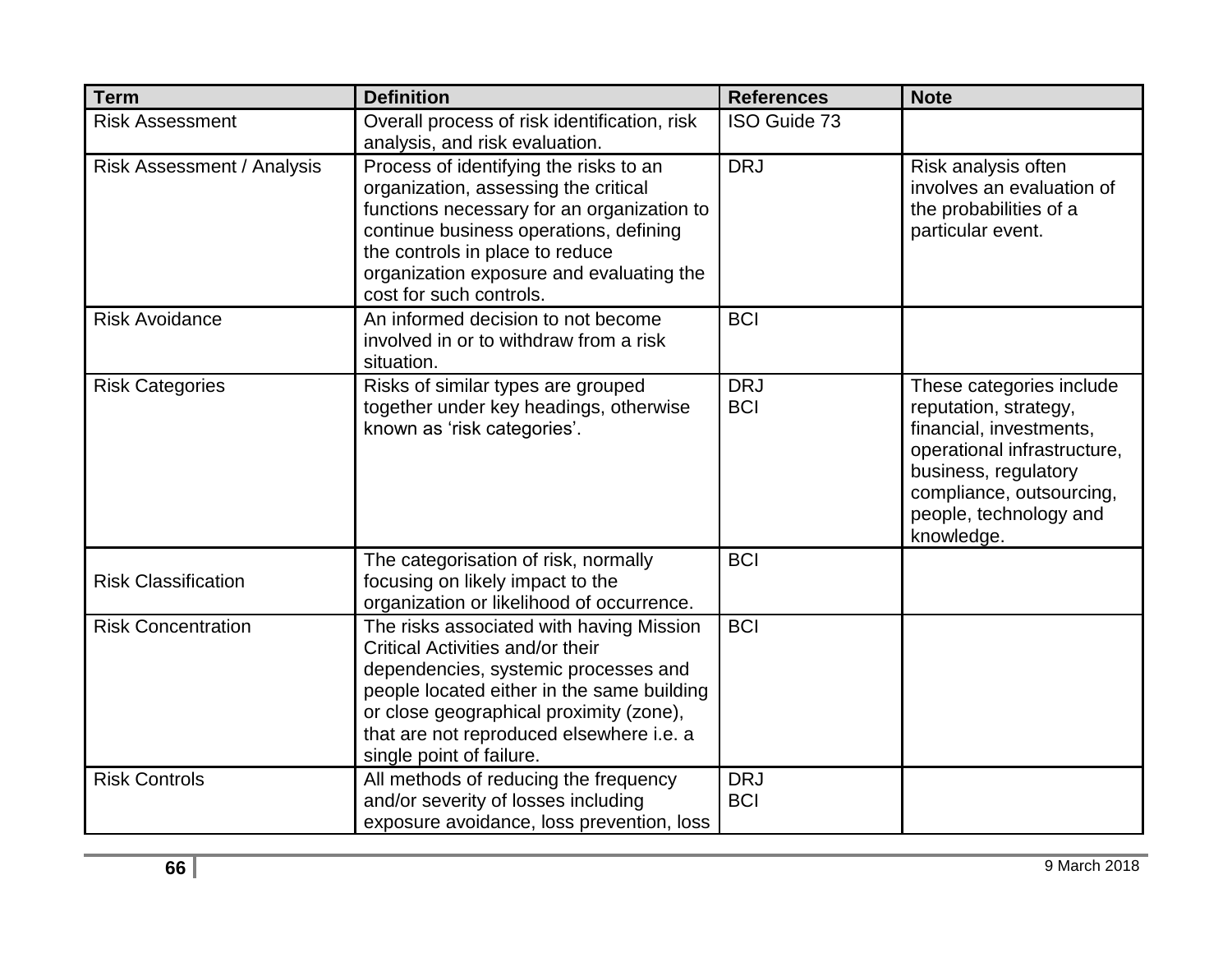| <b>Term</b>                 | <b>Definition</b>                                                                                                                                                                                                                                                              | <b>References</b>   | <b>Note</b>                                                                                                                                                                                              |
|-----------------------------|--------------------------------------------------------------------------------------------------------------------------------------------------------------------------------------------------------------------------------------------------------------------------------|---------------------|----------------------------------------------------------------------------------------------------------------------------------------------------------------------------------------------------------|
|                             | reduction, segregation of exposure units<br>and non-insurance transfer of risk                                                                                                                                                                                                 |                     |                                                                                                                                                                                                          |
| <b>Risk Criteria</b>        | Terms of reference against which the<br>significance of a risk is evaluated.                                                                                                                                                                                                   | <b>BCI</b>          | Risk criteria are based on<br>internal and external<br>context, and are regularly<br>reviewed to ensure<br>continued relevance, Risk<br>criteria can be derived<br>from standards, laws and<br>policies. |
| <b>Risk Management (RM)</b> | The culture, processes and structures<br>that are put in place to effectively manage<br>potential negative events. As it is not<br>possible or desirable to eliminate all risk,<br>the objective is to reduce risks to an<br>acceptable level.                                 | <b>DRJ</b>          |                                                                                                                                                                                                          |
|                             | Coordinated activities to direct and<br>control an organization with regard to risk.                                                                                                                                                                                           | <b>ISO Guide 73</b> |                                                                                                                                                                                                          |
| <b>Risk Mitigation</b>      | Implementation of measures to deter<br>specific threats to the continuity of<br>business operations, and/or respond to<br>any occurrence of such threats in a timely<br>and appropriate manner. Activities taken<br>to reduce the severity or consequences of<br>an emergency. | <b>BCI</b>          |                                                                                                                                                                                                          |
| <b>Risk Profiling</b>       | The identification and prioritization of<br>threats in a Risk Analysis methodology.                                                                                                                                                                                            | <b>BCI</b>          |                                                                                                                                                                                                          |
| <b>Risk Ranking</b>         | The ordinal or cardinal rank prioritisation<br>of the risks in various alternatives,<br>projects or units                                                                                                                                                                      | <b>BCI</b>          |                                                                                                                                                                                                          |
| <b>Risk Reduction</b>       | A selective application of appropriate<br>techniques and management principles to                                                                                                                                                                                              | <b>BCI</b>          |                                                                                                                                                                                                          |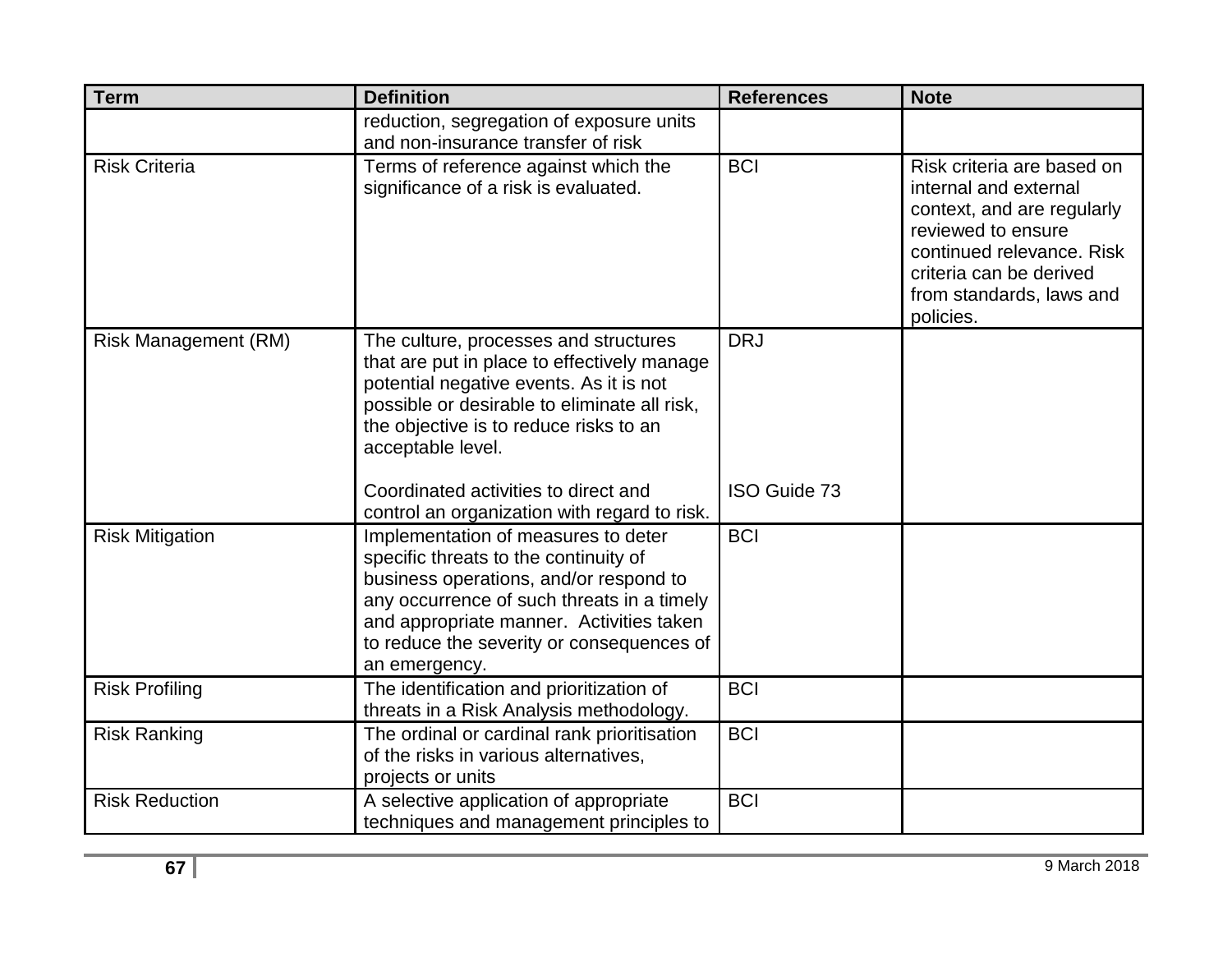| <b>Term</b>                     | <b>Definition</b>                                                                                                                                                                                                                      | <b>References</b>        | <b>Note</b>                                           |
|---------------------------------|----------------------------------------------------------------------------------------------------------------------------------------------------------------------------------------------------------------------------------------|--------------------------|-------------------------------------------------------|
|                                 | reduce either probability of an occurrence<br>or its impact, or both.                                                                                                                                                                  |                          |                                                       |
| <b>Risk Register</b>            | All risks of an organization, listed, ranked<br>and categorized so that appropriate<br>treatments can be assigned to them.                                                                                                             | <b>BCI</b>               |                                                       |
| <b>Risk Source</b>              | Element which alone or in combination<br>has the intrinsic potential to give rise to<br>risk.                                                                                                                                          | <b>BCI</b>               |                                                       |
| <b>Risk Transfer</b>            | A common technique used by Risk<br>Managers to address or mitigate potential<br>exposures of the organization. A series of<br>techniques describing the various means<br>of addressing risk through insurance and<br>similar products. | <b>DRJ</b>               |                                                       |
|                                 | Refers to the shifting of the burden of loss<br>to another party through legislation,<br>contract, insurance or other means. It can<br>also refer to the shifting of a physical risk<br>or part thereof elsewhere.                     | <b>BCI</b>               |                                                       |
| <b>Risk Treatment</b>           | Selection and implementation of<br>measures to modify risk.                                                                                                                                                                            | <b>BCI</b>               |                                                       |
| <b>Roll Call</b>                | The process of identifying that all<br>employees, visitors and contractors have<br>been safely evacuated and accounted for<br>following an evacuation of a building or<br>site.                                                        | <b>DRJ</b><br><b>BCI</b> |                                                       |
| <b>Safe Separation Distance</b> | An adequate geographical spread<br>between the original and duplicate<br>resources, the various suppliers, the<br>replica operations or the base site and its<br>recovery site.                                                        | <b>BCI</b>               | <b>Good Practice Guidelines</b><br>Glossary of Terms. |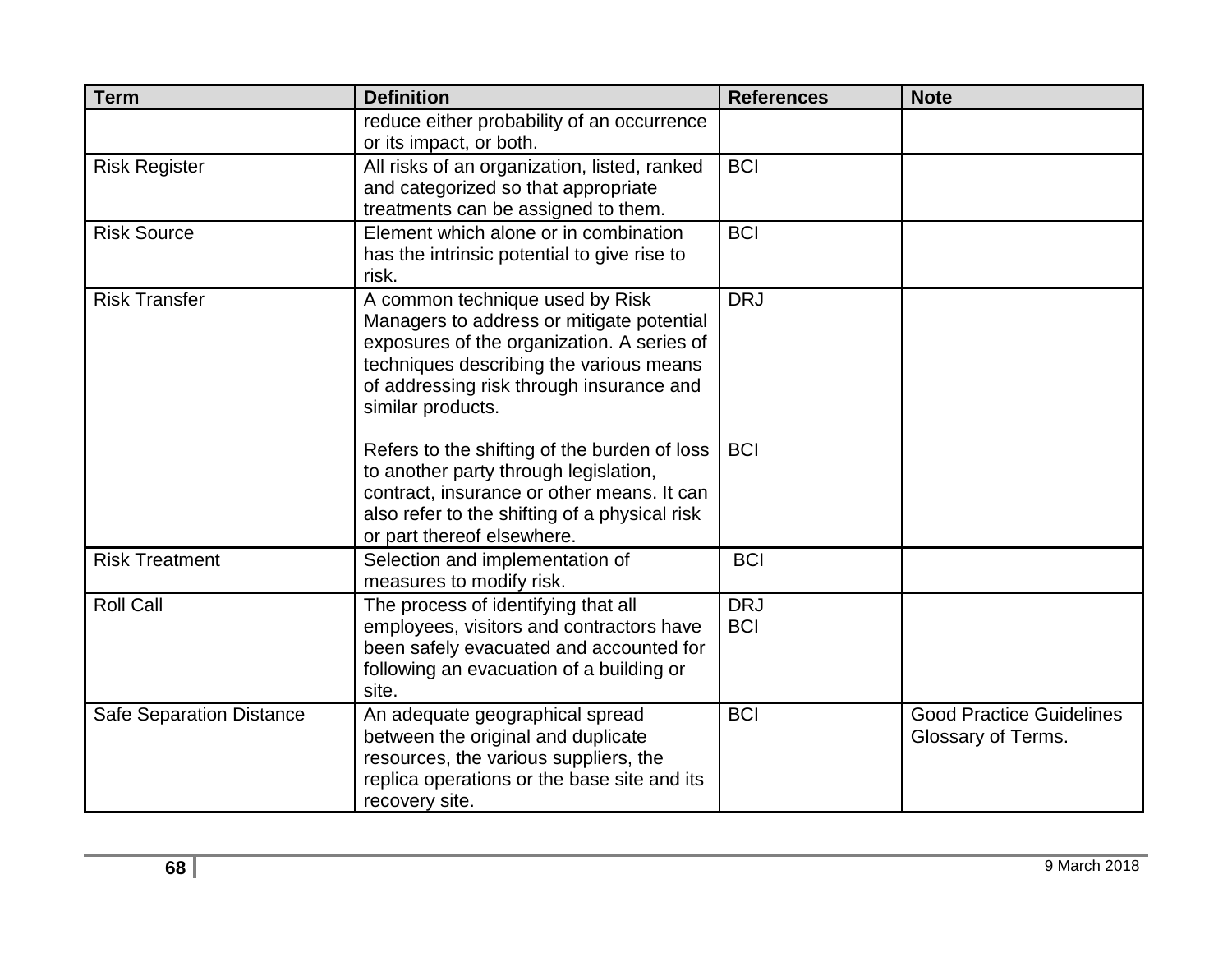| <b>Term</b>               | <b>Definition</b>                                                                                                                                                                                                                                                                                                                              | <b>References</b>        | <b>Note</b>                                                                                                                                                                                                                                                                                                   |
|---------------------------|------------------------------------------------------------------------------------------------------------------------------------------------------------------------------------------------------------------------------------------------------------------------------------------------------------------------------------------------|--------------------------|---------------------------------------------------------------------------------------------------------------------------------------------------------------------------------------------------------------------------------------------------------------------------------------------------------------|
| Salvage & Restoration     | The act of conducting a coordinated<br>assessment to determine the appropriate<br>actions to be performed on impacted<br>assets.                                                                                                                                                                                                               | <b>DRJ</b><br><b>BCI</b> | The assessment can be<br>coordinated with Insurance<br>adjusters, facilities<br>personnel, or other<br>involved parties.<br>Appropriate actions may<br>include: disposal,<br>replacement, reclamation,<br>refurbishment, recovery or<br>receiving compensation for<br>unrecoverable<br>organizational assets. |
| Scenario                  | A pre-defined set of Business Continuity<br>events and conditions that describe, for<br>planning purposes, an interruption,<br>disruption, or loss related to some<br>aspect(s) of an organization's business<br>operations to support conducting a BIA,<br>developing a continuity strategy, and<br>developing continuity and exercise plans. | <b>DRJ</b><br><b>BCI</b> | Scenarios are neither<br>predictions nor forecasts.                                                                                                                                                                                                                                                           |
| <b>Security Review</b>    | A periodic review of policies, procedures,<br>and operational practices maintained by<br>an organization to ensure that they are<br>followed and effective.                                                                                                                                                                                    | <b>DRJ</b><br><b>BCI</b> |                                                                                                                                                                                                                                                                                                               |
| Self-Insurance            | The pre-planned assumption of risk in<br>which a decision is made to bear loses<br>that could result from a Business<br>Continuity event rather than purchasing<br>insurance to cover those potential losses.                                                                                                                                  | <b>DRJ</b><br><b>BCI</b> |                                                                                                                                                                                                                                                                                                               |
| <b>Service Continuity</b> | The process and procedures required to<br>maintain or recover critical services such<br>as "remote access" or "end-user support"<br>during a business interruption.                                                                                                                                                                            | <b>DRJ</b><br><b>BCI</b> |                                                                                                                                                                                                                                                                                                               |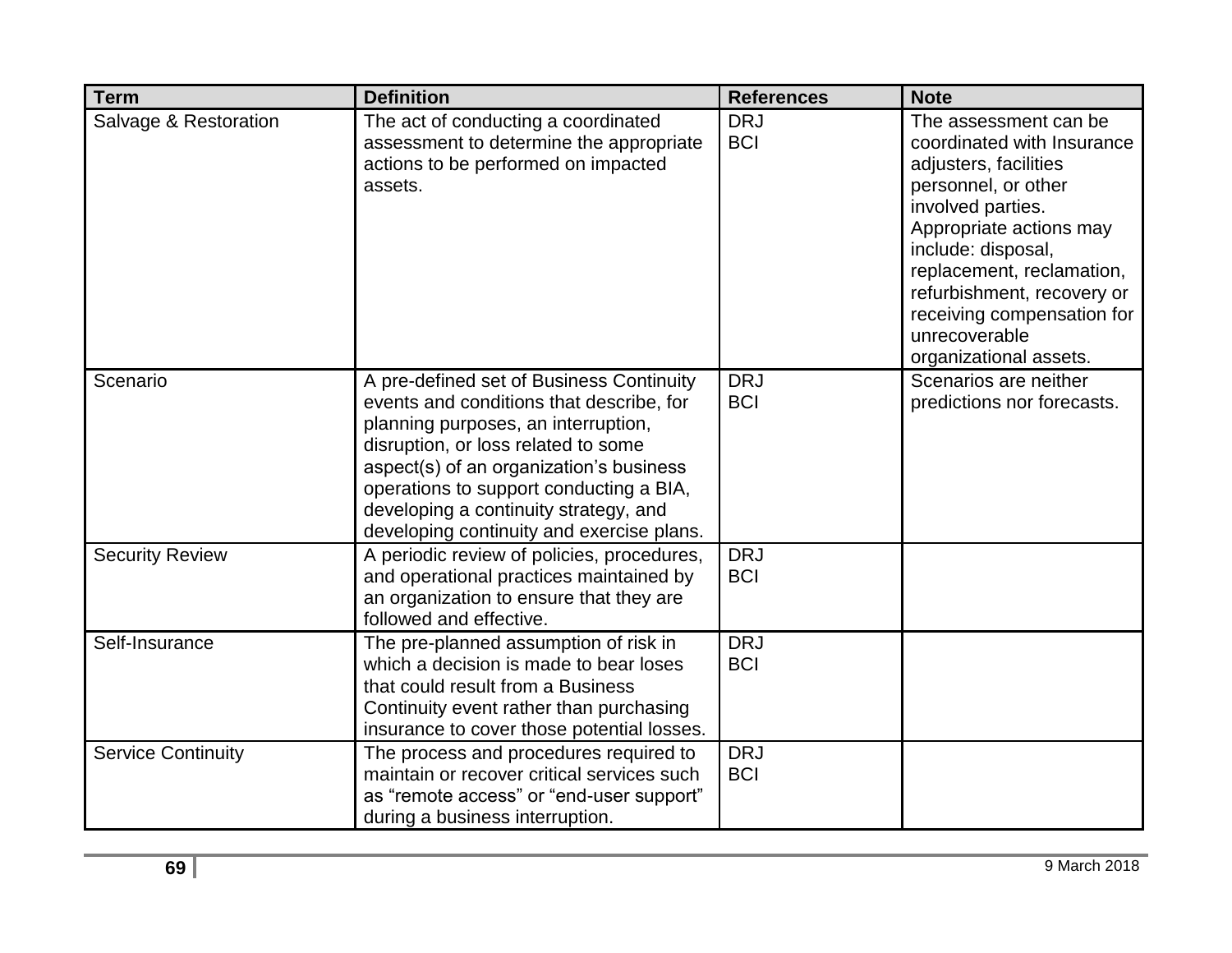| <b>Term</b>                        | <b>Definition</b>                                                                                                                                                                                                                                                                                                                                                         | <b>References</b>        | <b>Note</b>                                                                                                                                                                                                                                                                                                  |
|------------------------------------|---------------------------------------------------------------------------------------------------------------------------------------------------------------------------------------------------------------------------------------------------------------------------------------------------------------------------------------------------------------------------|--------------------------|--------------------------------------------------------------------------------------------------------------------------------------------------------------------------------------------------------------------------------------------------------------------------------------------------------------|
| <b>Service Continuity Planning</b> | A process used to mitigate, develop, and<br>document procedures that enable an<br>organization to recover critical services<br>after a business interruption.                                                                                                                                                                                                             | <b>DRJ</b><br><b>BCI</b> |                                                                                                                                                                                                                                                                                                              |
| Service Level Agreement<br>(SLA)   | A formal agreement between a service<br>provider (whether internal or external)<br>and their client (whether internal or<br>external), which covers the nature,<br>quality, availability, scope and response<br>of the service provider. The SLA should<br>cover day-to-day situations and disaster<br>situations, as the need for the service<br>may vary in a disaster. | <b>DRJ</b>               |                                                                                                                                                                                                                                                                                                              |
|                                    | An agreement between a service provider<br>and a customer defining the scope,<br>quality and timeliness of service delivery.                                                                                                                                                                                                                                              | <b>BCI</b>               |                                                                                                                                                                                                                                                                                                              |
| Service Level Management<br>(SLM)  | The process of defining, agreeing,<br>documenting and managing the levels of<br>any type of services provided by service<br>providers whether internal or external that<br>are required and cost justified.                                                                                                                                                               | <b>DRJ</b><br><b>BCI</b> |                                                                                                                                                                                                                                                                                                              |
| <b>Simulation Exercise</b>         | One method of exercising teams in which<br>participants perform some or all of the<br>actions they would take in the event of<br>plan activation.                                                                                                                                                                                                                         | <b>DRJ</b><br><b>BCI</b> | Simulation exercises,<br>which may involve one or<br>more teams, are<br>performed under<br>conditions that at least<br>partially simulate 'disaster<br>mode'. They may or may<br>not be performed at the<br>designated alternate<br>location, and typically use<br>only a partial recovery<br>configuration. |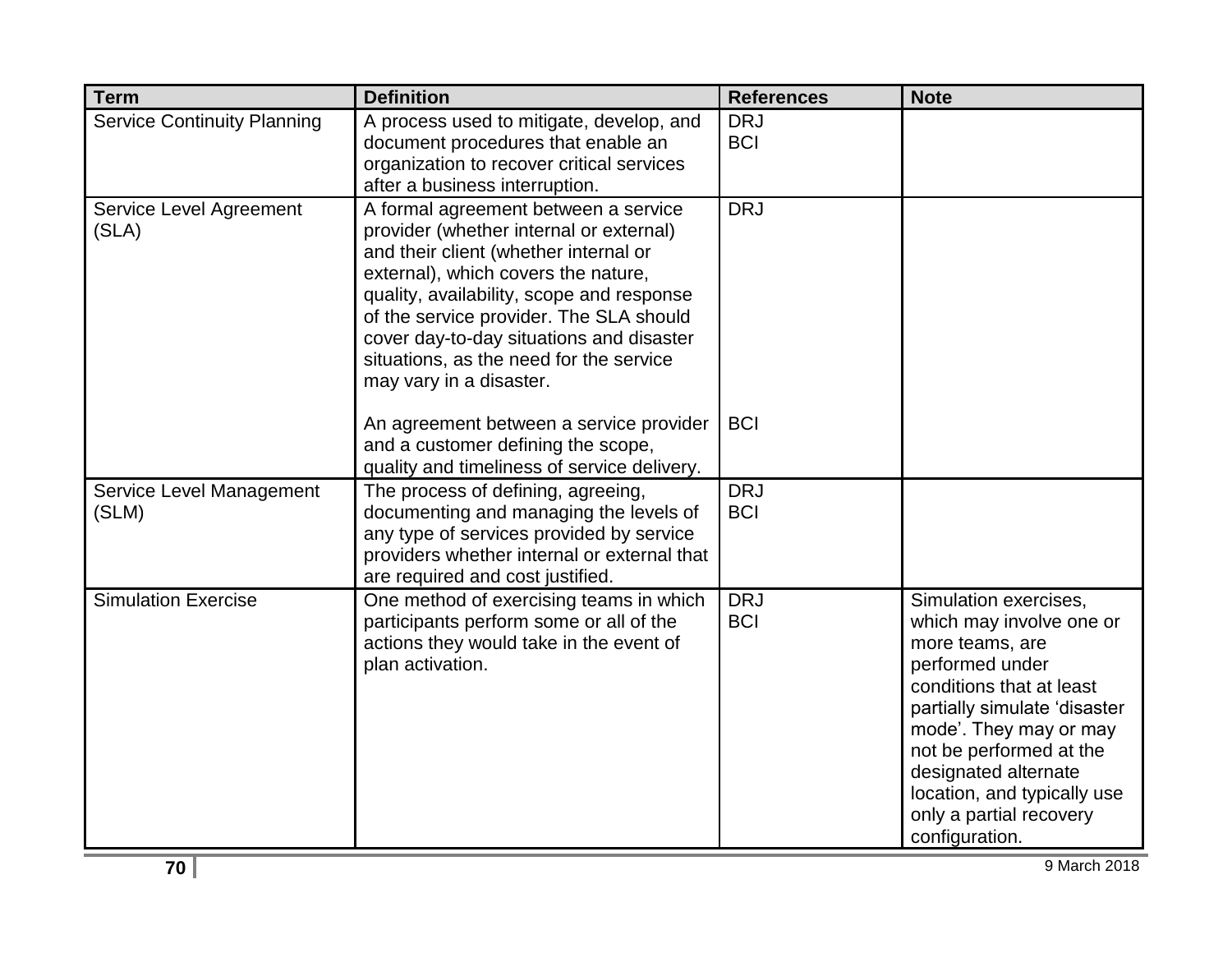| <b>Term</b>                    | <b>Definition</b>                                                                                                                                                                                                                     | <b>References</b> | <b>Note</b>                                                                   |
|--------------------------------|---------------------------------------------------------------------------------------------------------------------------------------------------------------------------------------------------------------------------------------|-------------------|-------------------------------------------------------------------------------|
| Single Point of Failure (SPOF) | A unique pathway or source of a service,<br>activity, and/or process. Typically, there is<br>no alternative and a loss of that element<br>could lead to a failure of a critical<br>function.                                          | <b>DRJ</b>        |                                                                               |
|                                | Unique (single) source or pathway of a<br>service, activity and/or process; typically<br>there is no alternative, and loss of that<br>element could lead to total failure of a<br>mission critical activity and/or<br>dependency.     | <b>BCI</b>        |                                                                               |
| <b>Situational Analysis</b>    | The process of evaluating the severity<br>and consequences of an incident and<br>communicating the results.                                                                                                                           | <b>BCI</b>        |                                                                               |
| Social Engineering             | Non-technical or low-technology means<br>used to attack or penetrate a system by<br>tricking or subverting operators or users.                                                                                                        | <b>DRJ</b>        | Examples: lies,<br>impersonation, tricks,<br>bribes, blackmail, or<br>threats |
| Stakeholder                    | Individual or group having an interest in<br>the performance or success of an<br>organization e.g., customers, partners,<br>employees, shareholders, owners, the<br>local community, first responders,<br>government, and regulators. | <b>BCI</b>        | See also Interested Party                                                     |
| <b>Stand Down</b>              | Formal notification that the response to a<br>Business Continuity event is no longer<br>required or has been concluded.                                                                                                               | <b>DRJ</b>        |                                                                               |
|                                | A formal announcement that alert status<br>is over and the plan will not be invoked<br>any further.                                                                                                                                   | <b>BCI</b>        |                                                                               |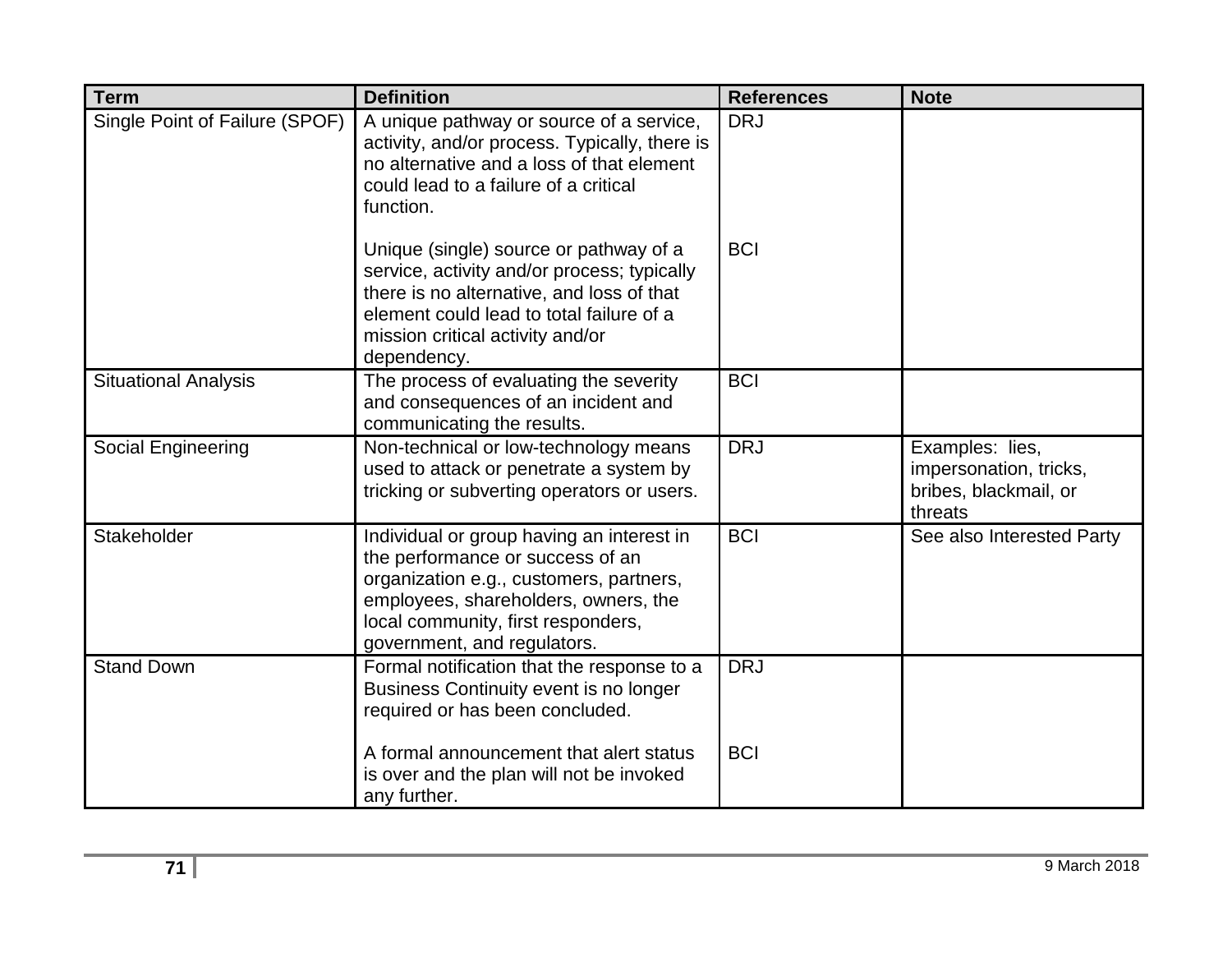| <b>Term</b>                   | <b>Definition</b>                                                                                                                                                                                                         | <b>References</b>        | <b>Note</b>                                                                                                                                                 |
|-------------------------------|---------------------------------------------------------------------------------------------------------------------------------------------------------------------------------------------------------------------------|--------------------------|-------------------------------------------------------------------------------------------------------------------------------------------------------------|
| <b>Standalone Test</b>        | A test conducted on a specific component<br>of a plan in isolation from other<br>components to validate component<br>functionality, typically under simulated<br>operating conditions.                                    | <b>DRJ</b><br><b>BCI</b> |                                                                                                                                                             |
| Standby                       | A continuity and recovery strategy where<br>a facility is available to be made<br>operational as required.                                                                                                                | <b>BCI</b>               | <b>Good Practice Guidelines</b><br>Glossary of Terms.                                                                                                       |
| <b>Structured Walkthrough</b> | Types of exercise in which team<br>members physically implement the<br>business continuity plans and verbally<br>review each step to assess its<br>effectiveness, identify enhancements,<br>constraints and deficiencies. | <b>DRJ</b><br><b>BCI</b> |                                                                                                                                                             |
| Subcontracting                | A continuity and recovery strategy where<br>third parties are used to produce a<br>product or service, provide process<br>infrastructure and undertake activities.                                                        | <b>BCI</b>               | <b>Good Practice Guidelines</b><br>Glossary of Terms.                                                                                                       |
| <b>Succession Plan</b>        | A predetermined plan for ensuring the<br>continuity of authority, decision-making,<br>and communication in the event that key<br>members of executive management<br>unexpectedly become incapacitated.                    | <b>DRJ</b><br><b>BCI</b> |                                                                                                                                                             |
| Supply Chain                  | The complete logistical process (life<br>cycle) of a product or service including:<br>raw materials, transportation,<br>manufacturing, distribution, through end-<br>of-life.                                             | <b>DRJ</b>               | The process can be traced<br>from the acquisition of the<br>raw material through a<br>business function to the<br>end-of-life of the product<br>or service. |
|                               |                                                                                                                                                                                                                           | <b>BCI</b>               |                                                                                                                                                             |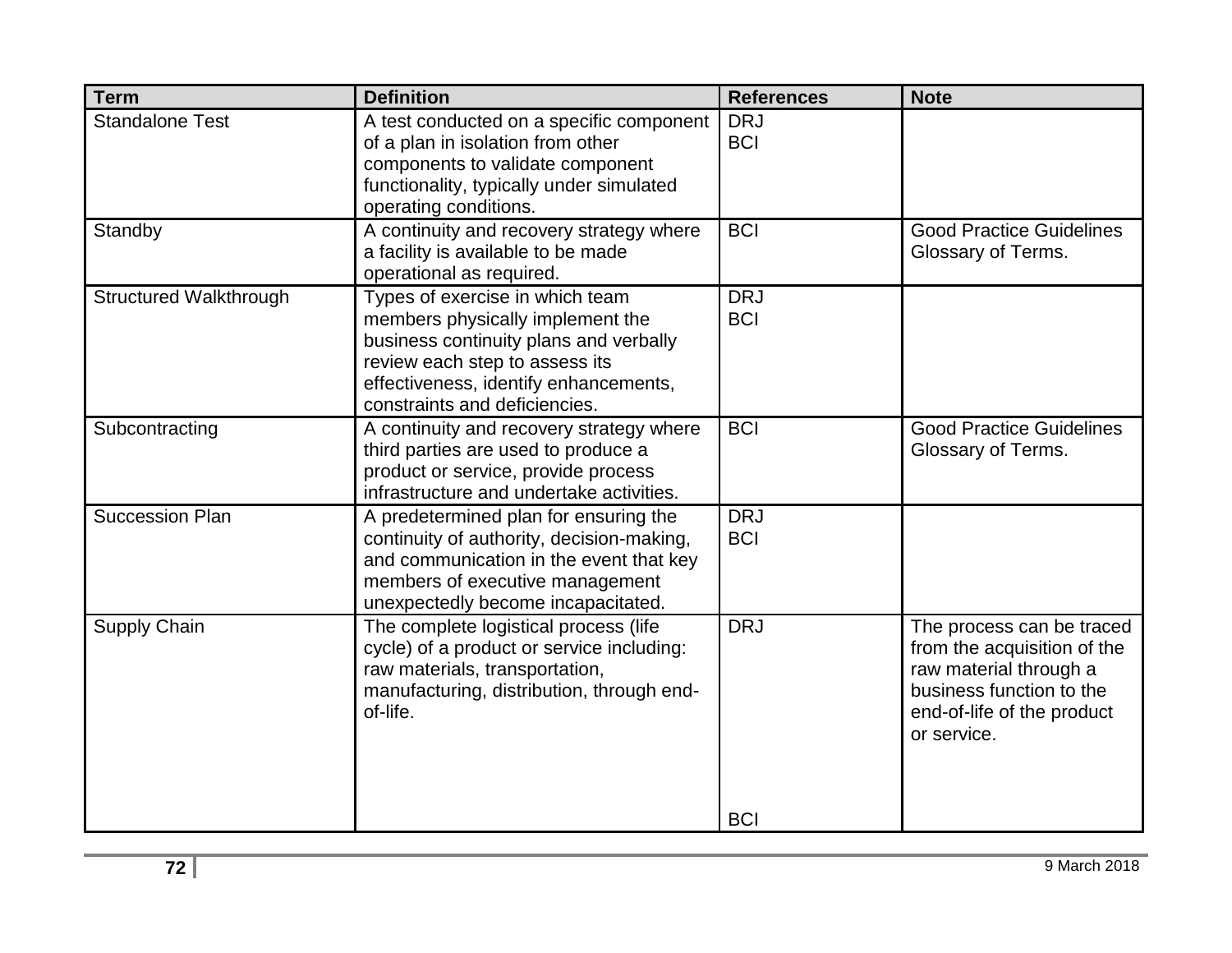| <b>Term</b>                                | <b>Definition</b>                                                                                                                                                                         | <b>References</b>        | <b>Note</b>                                                                                                                                                                                                                  |
|--------------------------------------------|-------------------------------------------------------------------------------------------------------------------------------------------------------------------------------------------|--------------------------|------------------------------------------------------------------------------------------------------------------------------------------------------------------------------------------------------------------------------|
|                                            | The linked processes that begins with the<br>acquisition of raw material and extends<br>through the delivery of products or<br>services to the end user across the<br>modes of transport. |                          | The supply chain may<br>include suppliers, vendors,<br>manufacturing facilities,<br>logistics providers, internal<br>distribution centres,<br>distributors, wholesalers,<br>and other entities that lead<br>to the end user. |
| <b>Supply Chain Resilience</b><br>Analysis | A proactive analysis of vulnerabilities<br>affecting the logistical process of a<br>product or service to establish risk<br>thresholds.                                                   | <b>DRJ</b>               | These thresholds are then<br>compared to a company's<br>risk appetite. This analysis<br>would include the<br>identification of critical<br>suppliers and critical<br>customers.                                              |
| <b>Syndicated Subscription</b><br>Service  | Work space shared by a limited number<br>of organizations, configured for general<br>occupation (not for a particular<br>organization).                                                   | <b>BCI</b>               |                                                                                                                                                                                                                              |
| <b>Syndication Ratio</b>                   | Number of times that a work area is sold<br>by the third party providers at a resource<br>recovery location.                                                                              | <b>BCI</b>               | A work area's availability<br>at the time of business<br>continuity incident could<br>be allocated on a first-<br>come-first-served basis or<br>a reduced allocation basis.                                                  |
| System                                     | Set of related technology components<br>that work together to support a business<br>process or provide a service.                                                                         | <b>DRJ</b><br><b>BCI</b> |                                                                                                                                                                                                                              |
| <b>System Recovery</b>                     | The procedures for rebuilding a computer<br>system and network to the condition<br>where it is ready to accept data and<br>applications, and facilitate network<br>communications.        | <b>DRJ</b><br><b>BCI</b> |                                                                                                                                                                                                                              |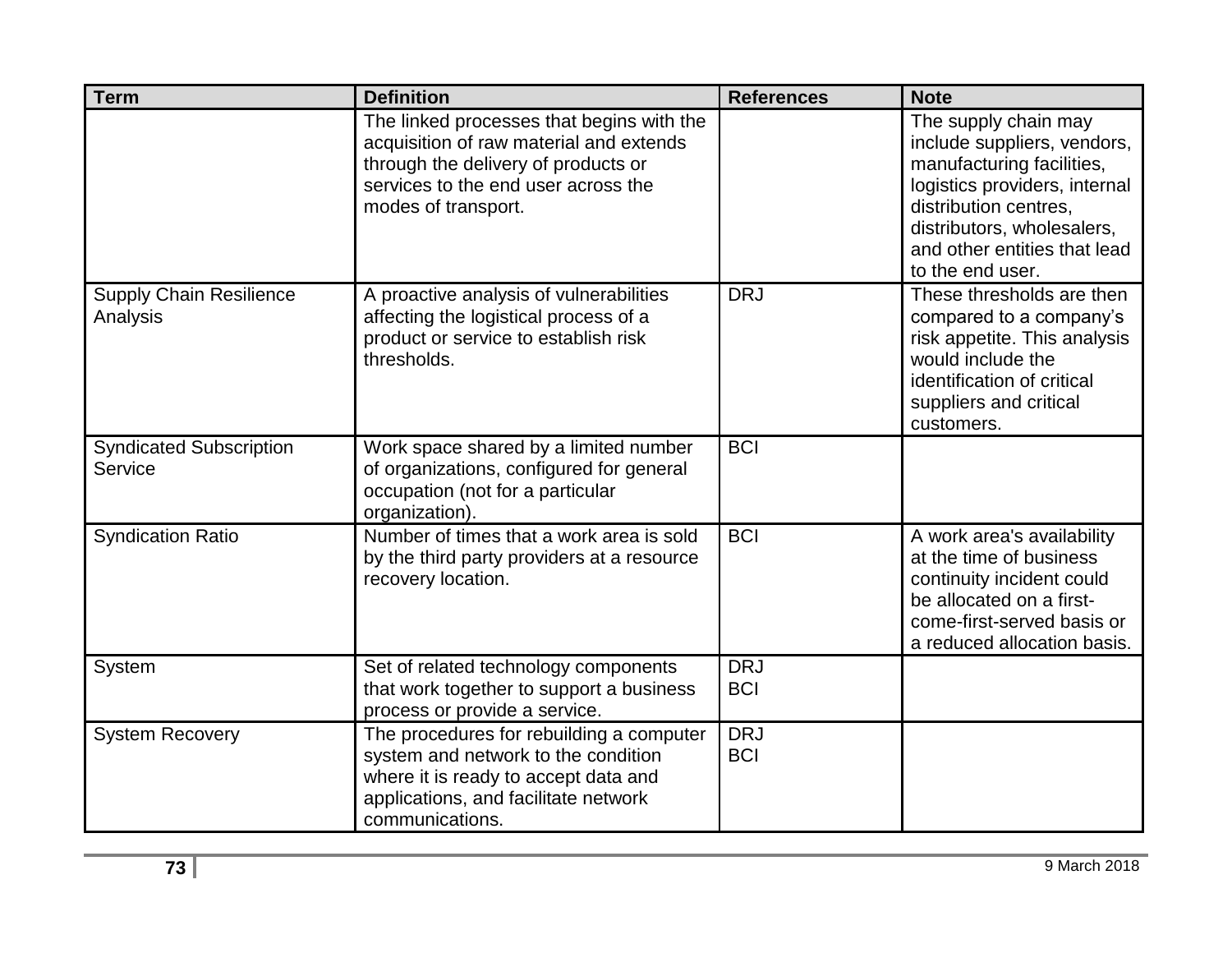| <b>Term</b>                | <b>Definition</b>                                                                                                                                                                                                                                                                                                                                              | <b>References</b>        | <b>Note</b>                                                                                                                                                |
|----------------------------|----------------------------------------------------------------------------------------------------------------------------------------------------------------------------------------------------------------------------------------------------------------------------------------------------------------------------------------------------------------|--------------------------|------------------------------------------------------------------------------------------------------------------------------------------------------------|
| <b>System Restore</b>      | The procedures necessary to return a<br>system to an operable state using all<br>available data including data captured by<br>alternate means during the outage.                                                                                                                                                                                               | <b>DRJ</b><br><b>BCI</b> | System restore depends<br>upon having a live,<br>recovered system<br>available.                                                                            |
| <b>System Risk</b>         | Potential difficulties, such as failure of<br>one participant or part of a process,<br>system, industry or market to meet its<br>obligations, that could cause other<br>participants to not meet their obligations;<br>this could cause liquidity and other<br>problems, thereby threatening stability of<br>the whole process, system, industry or<br>market. | <b>BCI</b>               |                                                                                                                                                            |
| <b>Table Top Exercise</b>  | One method of exercising plans in which<br>participants review and discuss the<br>actions they would take without actually<br>performing the actions.                                                                                                                                                                                                          | <b>DRJ</b>               | Representatives of a<br>single team, or multiple<br>teams, may participate in<br>the exercise typically<br>under the guidance of<br>exercise facilitators. |
|                            | Technique for rehearsing emergency<br>teams in which participants review and<br>discuss the actions they would take<br>according to their plans, but do not<br>perform any of these actions; can be<br>conducted with a single team, or multiple<br>teams, typically under the guidance of<br>exercise facilitators.                                           | <b>BCI</b>               |                                                                                                                                                            |
| <b>Task List</b>           | Defined mandatory and discretionary<br>tasks allocated to teams and/or individual<br>roles within a Business Continuity Plan                                                                                                                                                                                                                                   | <b>DRJ</b>               |                                                                                                                                                            |
| <b>Technical Practices</b> | The Analysis, Design, Implementation<br>and Validation stages of the BCM<br>Lifecycle.                                                                                                                                                                                                                                                                         | <b>BCI</b>               | <b>Good Practice Guidelines</b><br>Glossary of Terms.                                                                                                      |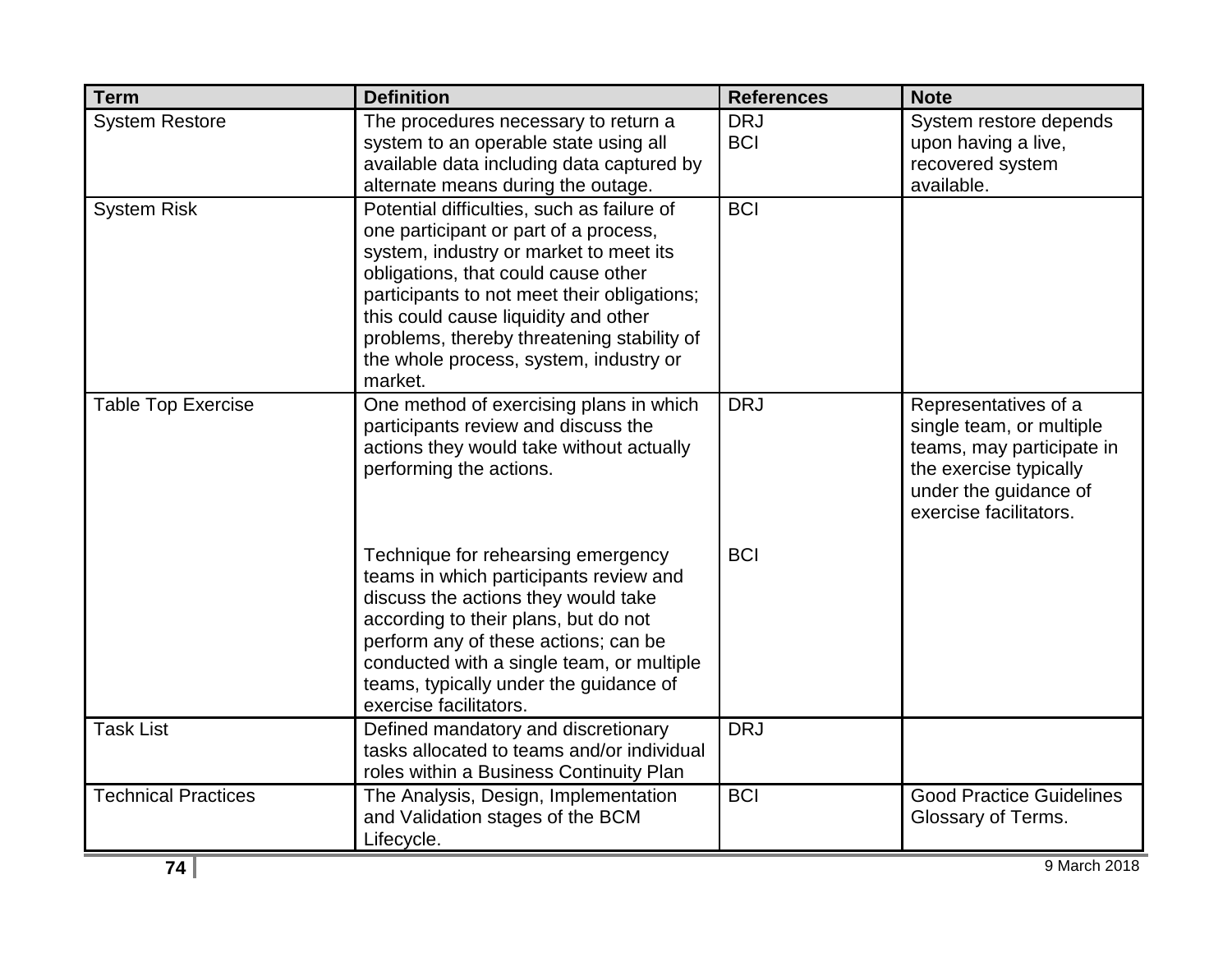| <b>Term</b>                    | <b>Definition</b>                                                                                                                                                                                                                                                                                                                                            | <b>References</b>            | <b>Note</b>                                                                                                                                                                                                                                                                                                                                        |
|--------------------------------|--------------------------------------------------------------------------------------------------------------------------------------------------------------------------------------------------------------------------------------------------------------------------------------------------------------------------------------------------------------|------------------------------|----------------------------------------------------------------------------------------------------------------------------------------------------------------------------------------------------------------------------------------------------------------------------------------------------------------------------------------------------|
| <b>Technical Recovery Team</b> | A group responsible for: relocation and<br>recovery of technology systems, data,<br>applications and/or supporting<br>infrastructure components at an alternate<br>site following a technology disruption; and<br>subsequent resumption and restoration of<br>those operations at an appropriate site.                                                       | <b>DRJ</b><br><b>BCI</b>     |                                                                                                                                                                                                                                                                                                                                                    |
| Test                           | A pass/fail evaluation of infrastructure<br>(example-computers, cabling, devices,<br>hardware) and\or physical plant<br>infrastructure (example-building systems,<br>generators, utilities) to demonstrate the<br>anticipated operation of the components<br>and system.<br>An exercise whose aim is to obtain an<br>expected, measurable pass/fail outcome. | <b>DRJ</b><br>ISO 22300:2012 | See Exercise<br>Tests are often performed<br>as part of normal<br>operations and<br>maintenance. Tests are<br>often included within<br>exercises.<br>A test is a unique and<br>particular type of exercise,<br>which incorporates an<br>expectation of a pass or<br>fail element within the aim<br>or objectives of the<br>exercise being planned. |
| <b>Test Plan</b>               |                                                                                                                                                                                                                                                                                                                                                              | <b>DRJ</b>                   | See Exercise Plan.                                                                                                                                                                                                                                                                                                                                 |
| <b>Threat</b>                  | A combination of the risk, the<br>consequence of that risk, and the<br>likelihood that the negative event will take<br>place.                                                                                                                                                                                                                                | <b>DRJ</b>                   |                                                                                                                                                                                                                                                                                                                                                    |
|                                | A potential cause of an unwanted<br>incident, which may result in harm to<br>individuals, a system or organization, the<br>environment, or the community.                                                                                                                                                                                                    | ISO 22300:2012               | Some threats such as bad<br>weather are more<br>commonly referred to as<br>"Hazards"                                                                                                                                                                                                                                                               |
| <b>Threat Analysis</b>         | The process of evaluating threats to<br>identify unacceptable concentrations of                                                                                                                                                                                                                                                                              | <b>BCI</b>                   | <b>Good Practice Guidelines</b><br><b>Glossary of Terms</b>                                                                                                                                                                                                                                                                                        |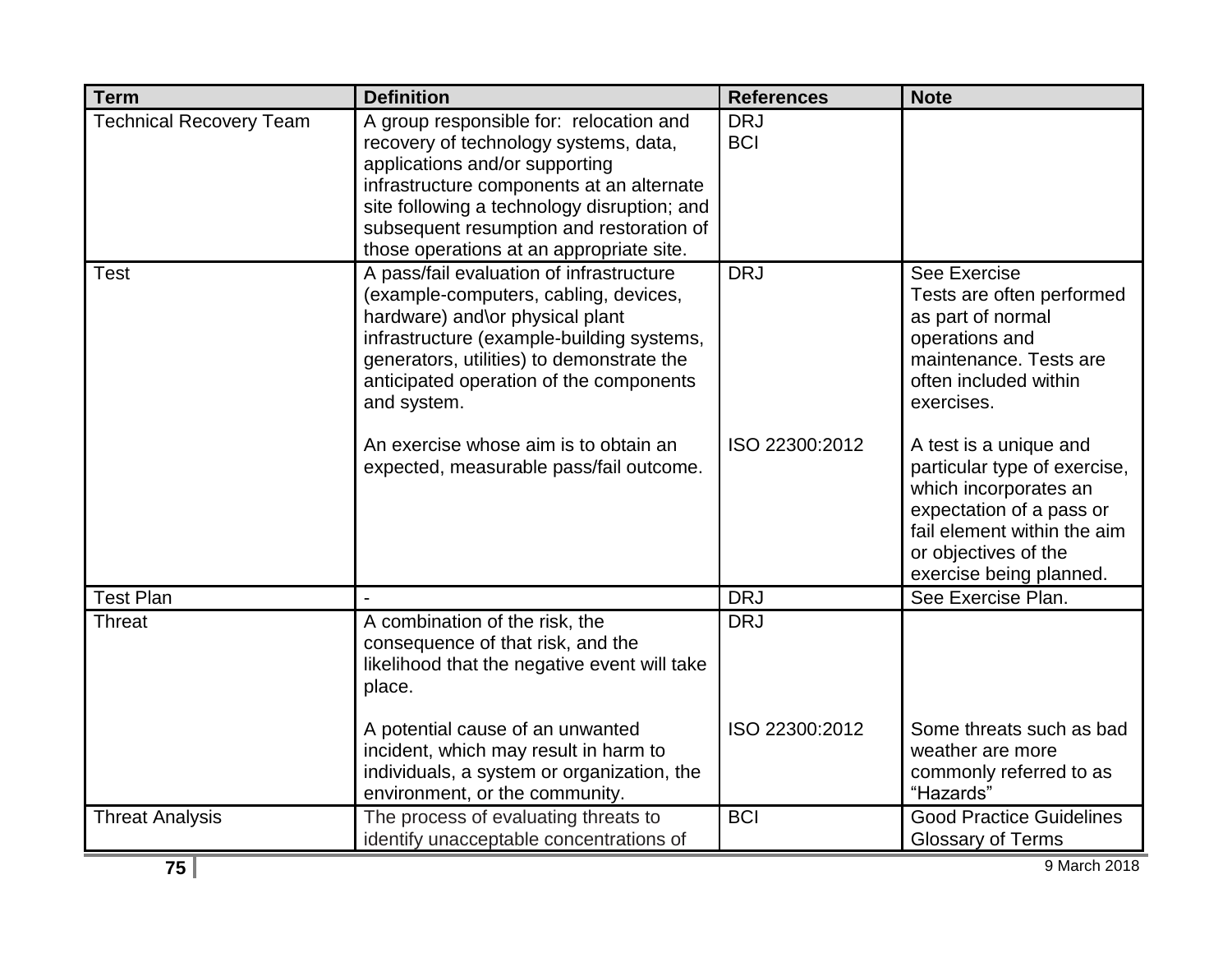| <b>Term</b>                           | <b>Definition</b>                                                                                                                                                                                                                                 | <b>References</b>        | <b>Note</b>                                                                                                                                                  |
|---------------------------------------|---------------------------------------------------------------------------------------------------------------------------------------------------------------------------------------------------------------------------------------------------|--------------------------|--------------------------------------------------------------------------------------------------------------------------------------------------------------|
|                                       | risk to activities and single points of<br>failure.                                                                                                                                                                                               |                          |                                                                                                                                                              |
| <b>Top Management</b>                 | Person or group of people who directs<br>and controls an organization at the<br>highest level.                                                                                                                                                    | ISO 22301:2012           | Top Management has the<br>power to delegate<br>authority and provide<br>resources within the<br>organization.                                                |
| <b>Trauma Counseling</b>              | The provisioning of counseling assistance<br>by trained individuals to employees,<br>customers and others who have suffered<br>mental or physical injury as the result of<br>an event.                                                            | <b>DRJ</b>               |                                                                                                                                                              |
| <b>Trauma Management</b>              | The process of helping employees deal<br>with trauma in a systematic way following<br>an event by proving trained counselors,<br>support systems, and coping strategies<br>with the objective of restoring employees<br>psychological well-being. | <b>DRJ</b><br><b>BCI</b> |                                                                                                                                                              |
| Trigger                               | An event that causes a system to initiate<br>a response.                                                                                                                                                                                          | <b>BCI</b>               |                                                                                                                                                              |
| <b>Unexpected Loss</b>                | The worst-case financial loss or impact<br>that a business could incur due to a<br>particular loss event or risk. The<br>unexpected loss is calculated as the<br>expected loss plus the potential adverse<br>volatility in this value.            | <b>DRJ</b><br><b>BCI</b> | It can be thought of as the<br>worst financial loss that<br>could occur in a year over<br>the next 20 years.                                                 |
| Uninterruptible Power Supply<br>(UPS) | A backup electrical power supply that<br>provides continuous power to critical<br>equipment in the event that commercial<br>power is lost.                                                                                                        | <b>DRJ</b>               | The UPS (usually a bank<br>of batteries) offers short-<br>term protection against<br>power surges and<br>outages. The UPS usually<br>only allows enough time |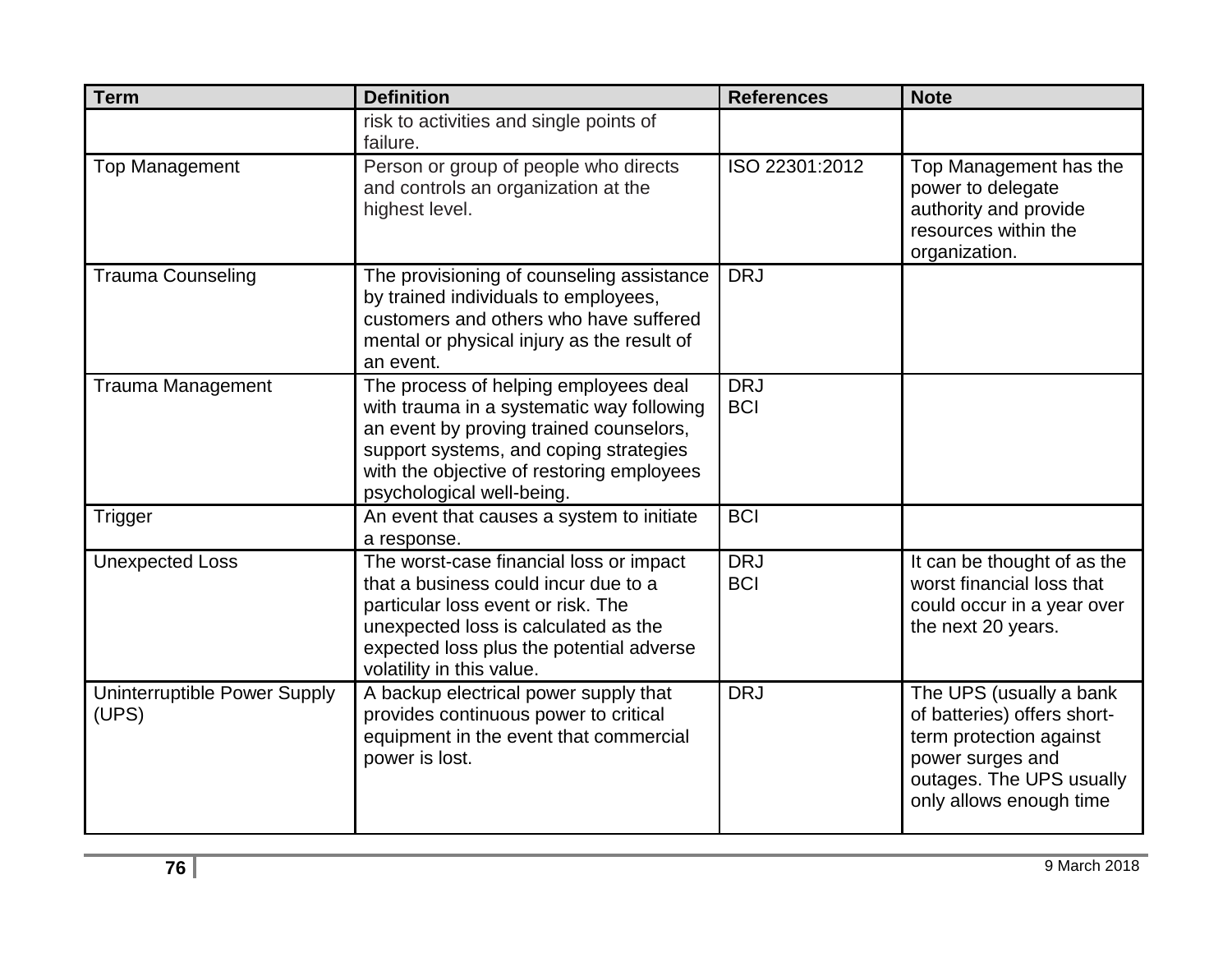| <b>Term</b>                   | <b>Definition</b>                                                                                                                                                                                                                                                                             | <b>References</b>        | <b>Note</b>                                                 |
|-------------------------------|-----------------------------------------------------------------------------------------------------------------------------------------------------------------------------------------------------------------------------------------------------------------------------------------------|--------------------------|-------------------------------------------------------------|
|                               | A battery powered backup power supply<br>use to provide short-term temporary<br>power in the event of failure of mains<br>supply.                                                                                                                                                             | <b>BCI</b>               | for vital systems to be<br>correctly powered down.          |
| <b>Urgent Activity</b>        | A term used to cover activities in support<br>of Product and Services which needs to<br>be done within a short timescale.                                                                                                                                                                     | <b>BCI</b>               |                                                             |
| Validation                    | The Technical Practice within the BCM<br>Lifecycle that confirms that the Business<br><b>Continuity Management (BCM)</b><br>programme meets the objectives set in<br>the Business Continuity (BC) Policy and<br>that the organization's Business<br>Continuity Plan (BCP) is fit for purpose. | <b>BCI</b>               | <b>Good Practice Guidelines</b><br><b>Glossary of Terms</b> |
| Validation Script             | A set of procedures within the Business<br>Continuity Plan to validate the proper<br>function of a system or process before<br>returning it to production operation.                                                                                                                          | <b>DRJ</b><br><b>BCI</b> |                                                             |
| Verification                  | Confirmation, through the provision of<br>evidence, that specified requirements<br>have been fulfilled.                                                                                                                                                                                       | <b>BCI</b>               |                                                             |
| <b>Virtual Battle Box</b>     | An electronic form of a storage location<br>held on the internet, intranet or cloud so<br>that data and information are immediately<br>available post incident and accessible by<br>the Incident/Crisis Management Team.                                                                      | <b>BCI</b>               |                                                             |
| <b>Virtual Command Centre</b> | A means of operating when it is physically<br>impossible for members of the Incident<br>Management Team to move to a<br>Command Centre. A virtual command<br>centre working using telephony and                                                                                               | <b>BCI</b>               |                                                             |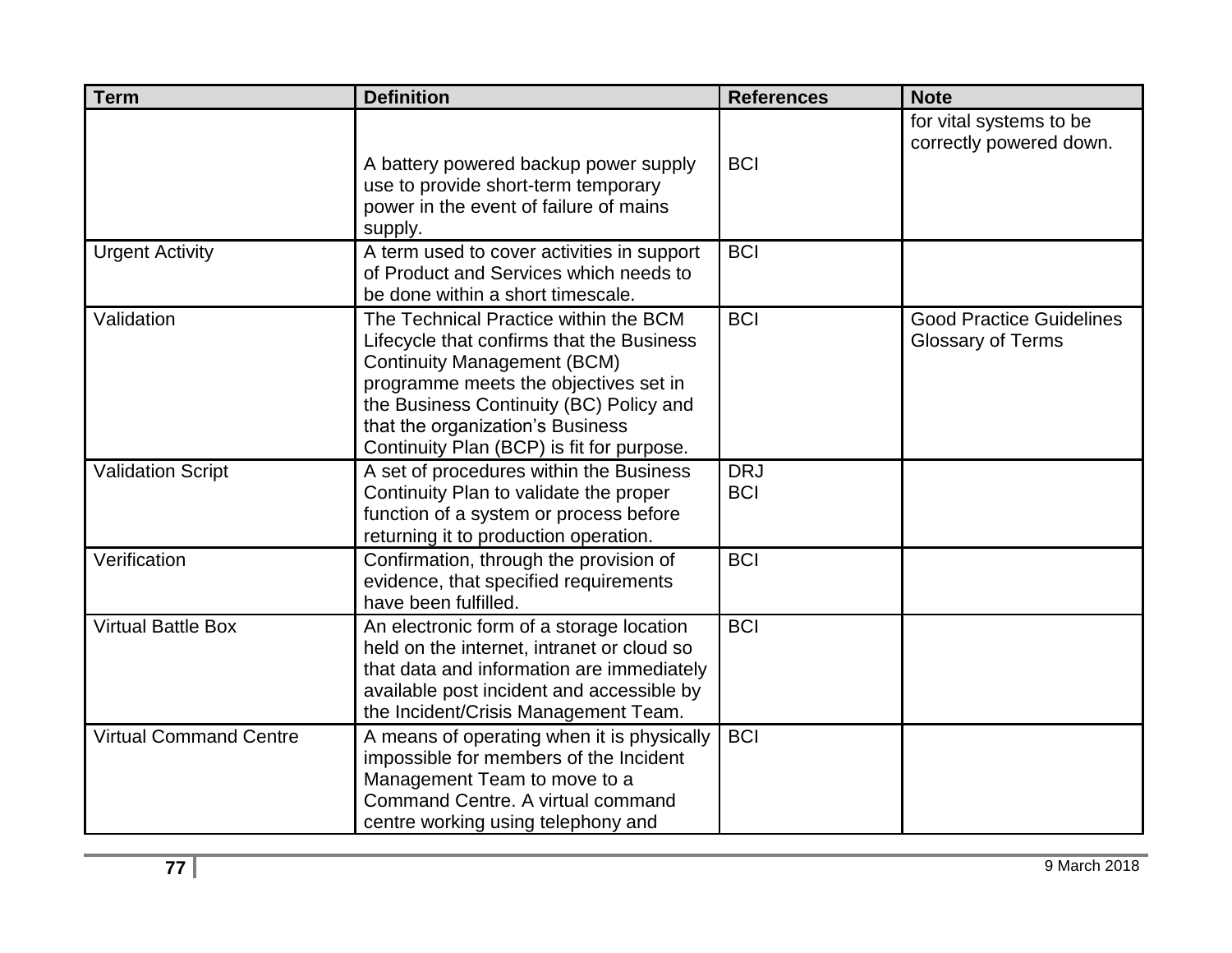| <b>Term</b>            | <b>Definition</b>                                                                                                                                                                                                                                                                                     | <b>References</b>        | <b>Note</b> |
|------------------------|-------------------------------------------------------------------------------------------------------------------------------------------------------------------------------------------------------------------------------------------------------------------------------------------------------|--------------------------|-------------|
|                        | internet solutions including a Virtual Battle<br>Box can be established.                                                                                                                                                                                                                              |                          |             |
| <b>Virus</b>           | An unauthorised programme that inserts<br>itself into a computer system and then<br>propagates itself to other computers via<br>networks or disks. When activated, it<br>interferes with the operation of the<br>computer systems.                                                                    | <b>BCI</b>               |             |
| <b>Vital Materials</b> | Any materials that are essential for<br>recovery from a disaster or major<br>incident.                                                                                                                                                                                                                | <b>BCI</b>               |             |
| <b>Vital Records</b>   | Records essential to the continued<br>functioning or reconstitution of an<br>organization during and after an<br>emergency and also those records<br>essential to protecting the legal and<br>financial rights of that organization and of<br>the individuals directly affected by its<br>activities. | <b>DRJ</b>               |             |
| Vulnerability          | The degree to which a person, asset,<br>process, information, infrastructure or<br>other resources are exposed to the<br>actions or effects of a risk, event or other<br>occurrence.                                                                                                                  | <b>BCI</b>               |             |
| <b>Warm Site</b>       | An alternate processing site which is<br>equipped with some hardware, and<br>communications interfaces, electrical and<br>environmental conditioning which is only<br>capable of providing backup after<br>additional provisioning, software or<br>customization is performed.                        | <b>DRJ</b><br><b>BCI</b> |             |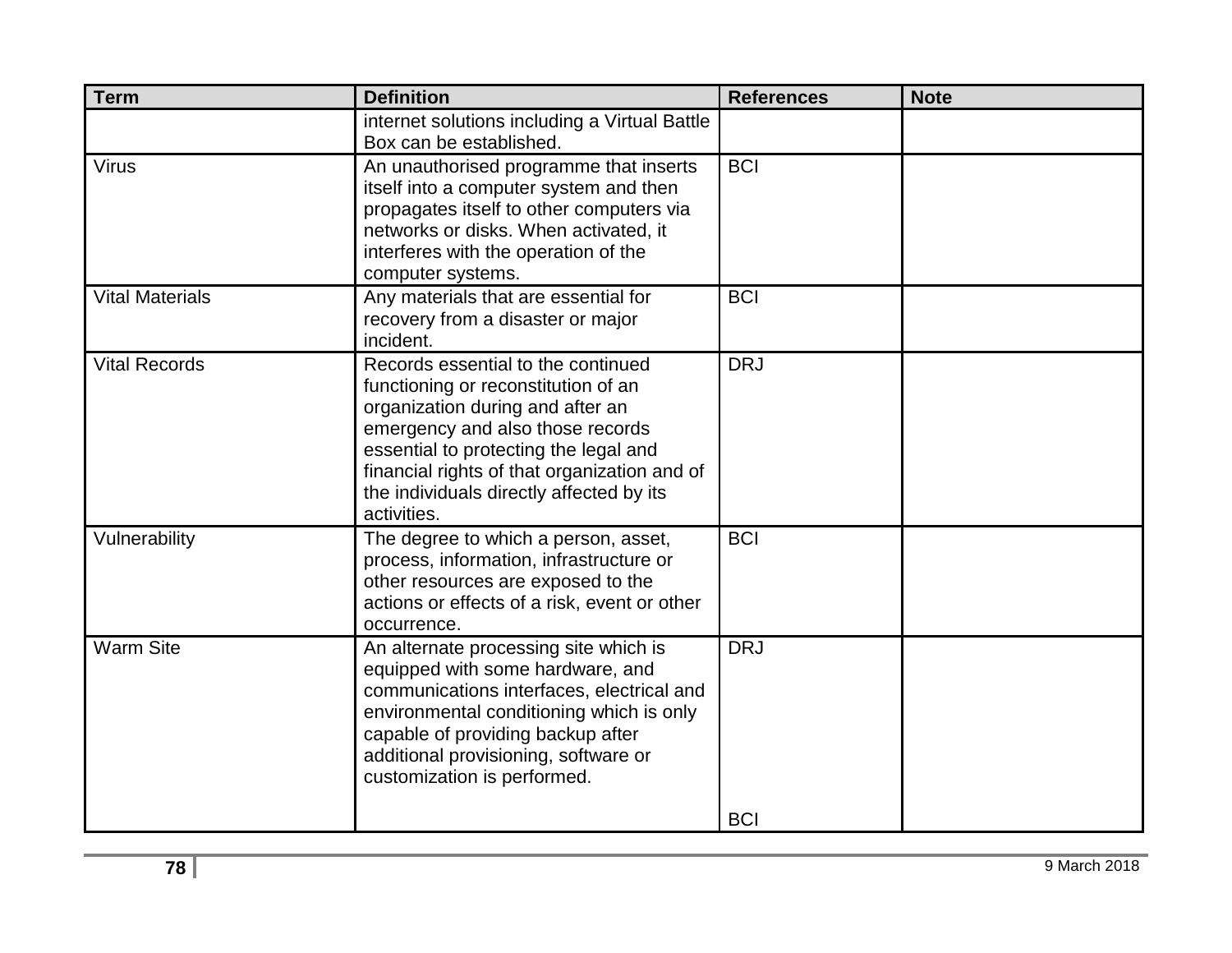| <b>Term</b>               | <b>Definition</b>                                                                                                                                                                                                                                                                                                                                                                                                                                                                                                                    | <b>References</b>        | <b>Note</b>                                                                                                                                                                                                                                                  |
|---------------------------|--------------------------------------------------------------------------------------------------------------------------------------------------------------------------------------------------------------------------------------------------------------------------------------------------------------------------------------------------------------------------------------------------------------------------------------------------------------------------------------------------------------------------------------|--------------------------|--------------------------------------------------------------------------------------------------------------------------------------------------------------------------------------------------------------------------------------------------------------|
|                           | A designated standby site equipped and<br>serviced to a level which will allow the<br>organization to resume essential<br>operations before their non-availability<br>threatens business viability.                                                                                                                                                                                                                                                                                                                                  |                          | There is no definitive<br>definition that<br>distinguishes between a<br>warm and a hot site,<br>although clearly recovery<br>at a hot-site could need to<br>be almost immediate<br>whereas at a warm site<br>this might take several<br>hours to accomplish. |
| Wide Area Disaster        | A catastrophic event that impacts a large<br>geographic area and requires emergency<br>services and civil authorities to take<br>control.                                                                                                                                                                                                                                                                                                                                                                                            | <b>BCI</b>               |                                                                                                                                                                                                                                                              |
| <b>Work Area Facility</b> | A pre-designated space provided with<br>desks, telephones, PCs, etc. ready for<br>occupation by business recovery teams<br>at short notice.                                                                                                                                                                                                                                                                                                                                                                                          | <b>DRJ</b><br><b>BCI</b> | May be internally or<br>externally provided.                                                                                                                                                                                                                 |
| Work Area Recovery (WAR)  | The component of recovery and<br>continuity which deals specifically with the<br>relocation of a key function or department<br>in the event of a disaster, including<br>multiple elements, e.g.: personnel,<br>essential records, equipment supplies,<br>work space, communication facilities,<br>work station computer processing<br>capability, fax, copy machines, mail<br>services. Office recovery environment<br>complete with necessary office<br>infrastructure (desk, telephone,<br>workstation, hardware, communications). | <b>DRJ</b>               |                                                                                                                                                                                                                                                              |
|                           | Restoration of office activities at an<br>alternative location which provides desks,                                                                                                                                                                                                                                                                                                                                                                                                                                                 | <b>BCI</b>               |                                                                                                                                                                                                                                                              |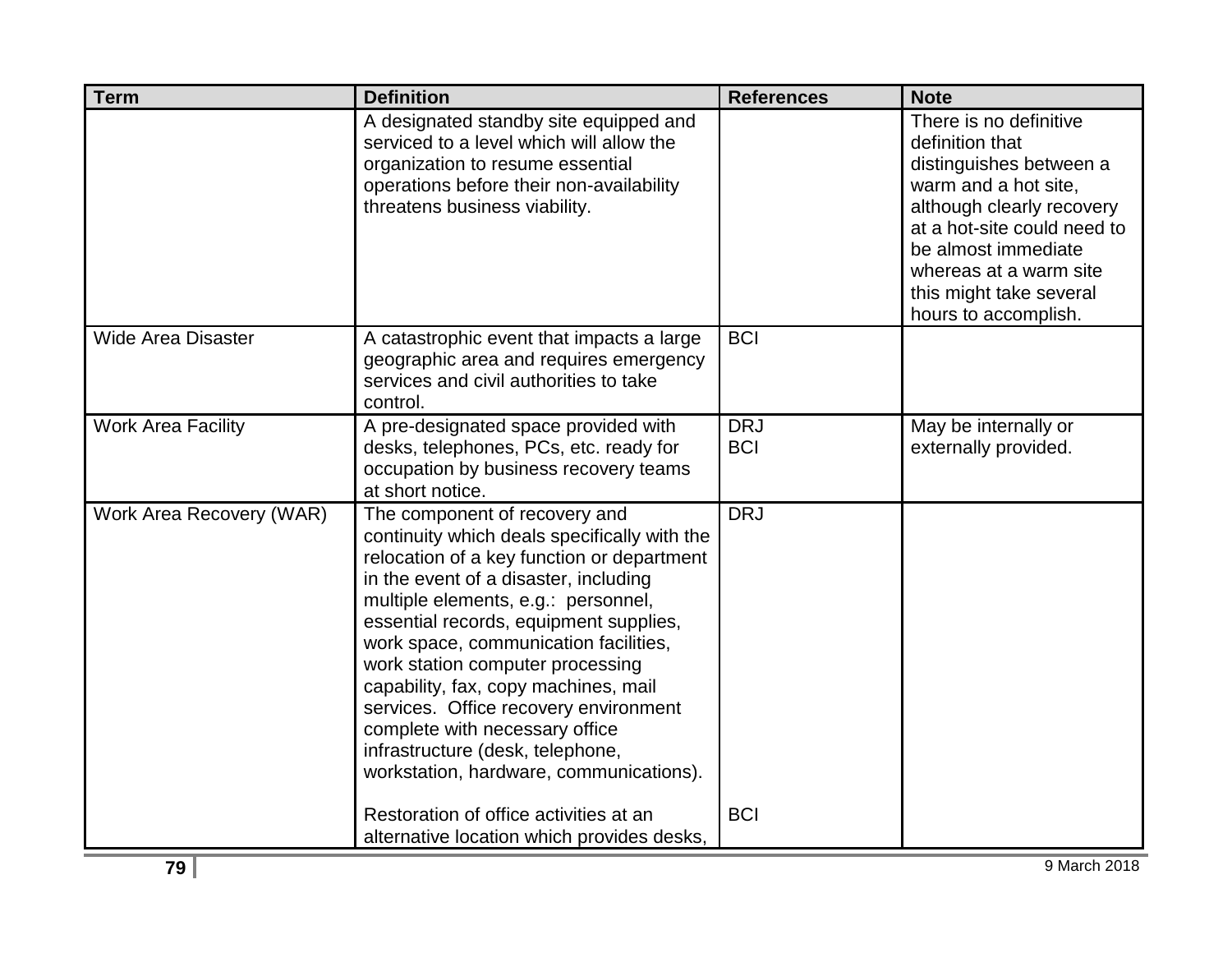| <b>Term</b>                  | <b>Definition</b>                                                                                                                                                                                                                                                                                                                                              | <b>References</b>        | <b>Note</b> |
|------------------------------|----------------------------------------------------------------------------------------------------------------------------------------------------------------------------------------------------------------------------------------------------------------------------------------------------------------------------------------------------------------|--------------------------|-------------|
|                              | telephony, office systems and networking<br>capability.                                                                                                                                                                                                                                                                                                        |                          |             |
| Work Area Recovery Planning  | The business continuity planning process<br>of identifying the needs and preparing<br>procedures and personnel for use at the<br>work area facility.                                                                                                                                                                                                           | <b>DRJ</b><br><b>BCI</b> |             |
| <b>Workaround Procedures</b> | Alternative procedures that may be used<br>by a functional unit(s) to enable it to<br>continue to perform its critical functions<br>during temporary unavailability of specific<br>application systems, electronic or hard<br>copy data, voice or data communication<br>systems, specialized equipment, office<br>facilities, personnel, or external services. | <b>DRJ</b><br><b>BCI</b> |             |

## **Committee members:**

| Colleen Huber, MBCP, MBCI, CBRM             |
|---------------------------------------------|
| Deborah Higgins, FBCI                       |
| Frank Lady, AFBCI, MBCP, CISSP, CRISC, PMP  |
| Hari Ramasamy, Ph.D.                        |
| James O. Price, Jr., MBCP, MBCI, ITIL, CBCV |
| Patrick Ridder, MBCP, MBCI, CHPCP           |
| Paul Kirvan, CISA, FBCI                     |
| Selma Coutinho, MBCI, CBCP                  |
| Thomas Munoz, MBCP, MEP                     |
| W. Martin Myers, MS, MBCP, CERT             |

## **References**:

BCI – Good Practice Guidelines 2013 and Dictionary of Business Continuity Management Terms 2012.